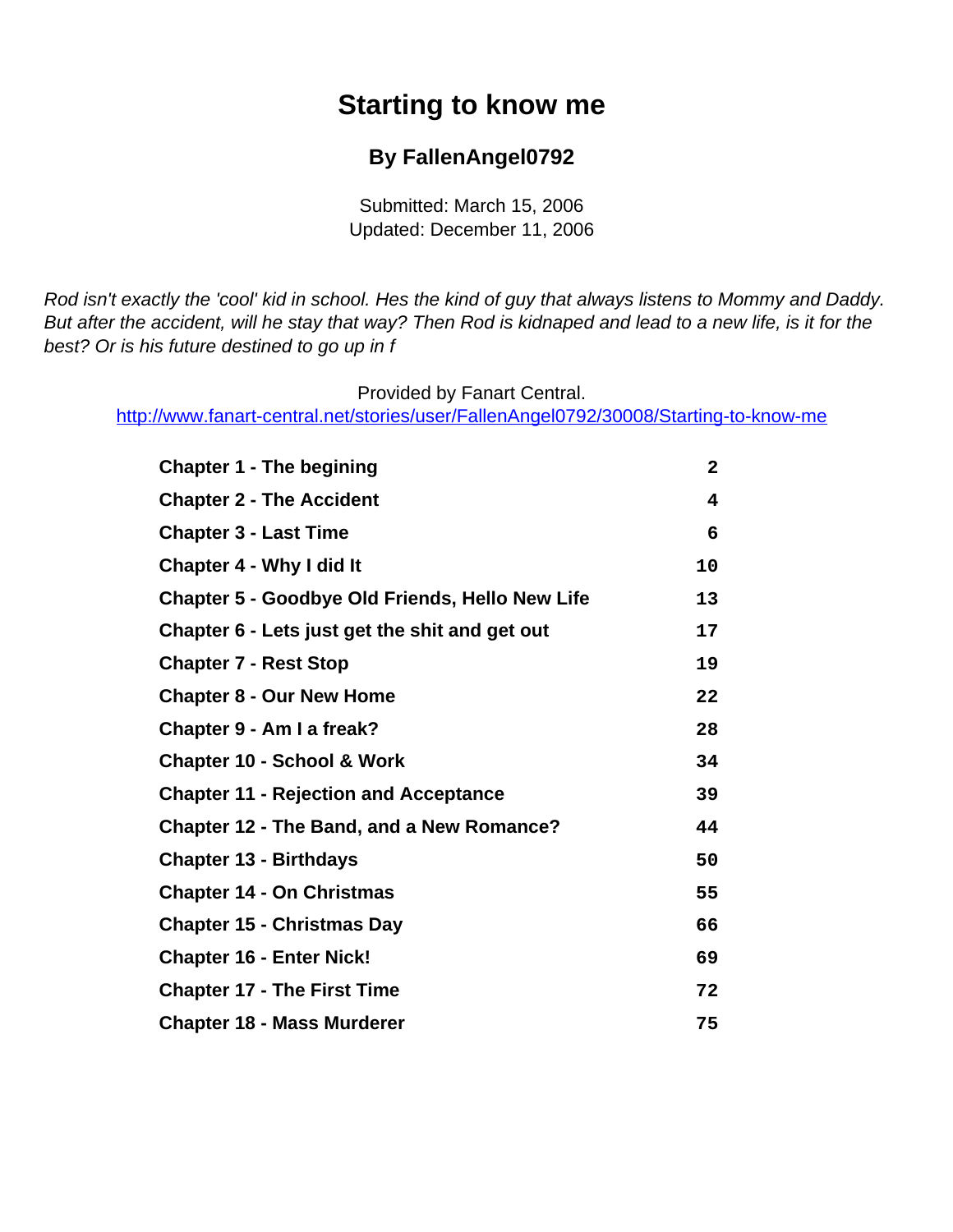### **1 - The begining**

<span id="page-1-0"></span>Alright……. Here is the intro…… WOO the real story will like start next chapter…. You will love it! PREPARE TO CRY YOUR EYES OUT!

This chap. is Rated: G

Rod's long black tail swayed happily as he walked home from school. He had just gotten his report card, straight A's again! He knew his parents would be thrilled. Rod was 15 and had been getting straight A's in school since he was 8. His parents were always encouraging and loved their son dearly. Their entire lives centered around him. Since academics were always pushed on him, Rod had never gotten involved in sports. He always had his nose in a book, he seemed to have a deep desire to know everything about everything. Despite his intelligence, Rod never raised his hand to answer a question in class, but if he was called on, he always had the right answer. Rod was shy, and didn't talk much. Rod always dressed nice, and never wore baggy clothes. On occasion he would ware a tee-shirt, but under his parents influence, he would rather `dress to impress'. But under all the books, sweater vests and ties, Rod was actually a pretty cute guy. He was a cat, had black hair and bright red eyes. There was a sideways red diamond between his eyes. He had bangs, but they were cut to stay out of his eyes. His mother cut his hair, and everyone could tell. Most of the kids in school thought of him as a nerd, so he didn't really have any friends. It was just him, his parents, his studies, and his drum set. Rod needed a way to vent his emotions, so he started playing the drums at an early age. His parents wanted him to learn to play a more `peaceful' instrument, but Rod rebelled and claimed the drums were his life, and it made him happy. His parents, being so kind-hearted towards their son, allowed it. Taking up drumming was actually one of the few decisions he made for himself. Over the years, Rod actually became quite good. Rod wanted to take band in school, so he could practice there, but his parents forced him to take business economics instead. So, no one in school knew Rod could do anything other than study. So there he was, Rod Bryant, the band geek that never joined the band, the loser that had never had a girlfriend, the straight A student that always did what mommy and daddy told him to. He just wasn't exactly what you would picture as `cool'. But little did Rod know, that his life was about to change forever….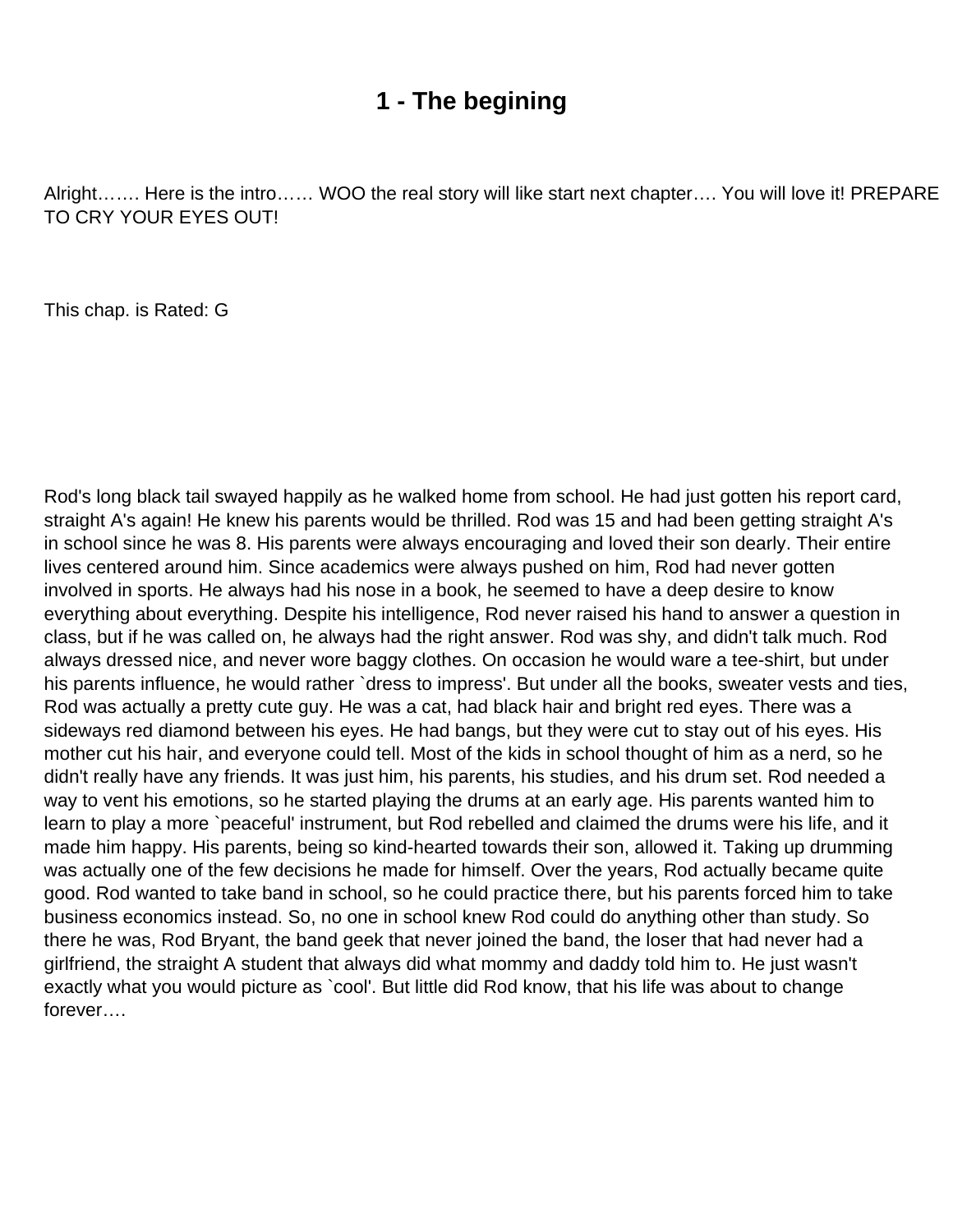Thank you for reading! **Hugs** I love you guys! Woo yep, What will happen next?! You'll see ^.^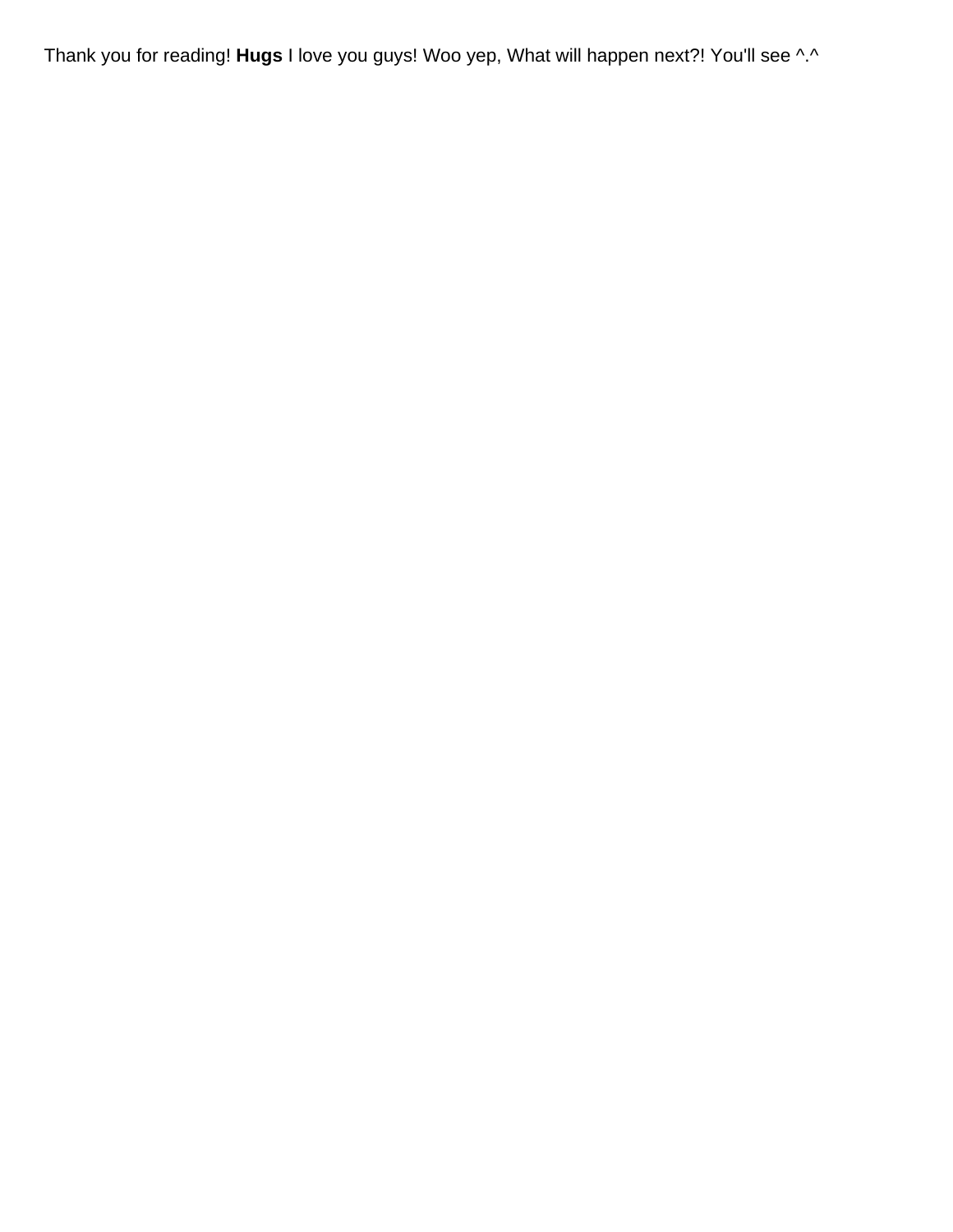## **2 - The Accident**

<span id="page-3-0"></span>Chapter 2…. Here we go! Grab your tissues, and take a seat!

Chapter 2 is Rated: PG for language and violence

Rod turned the corner down Pitt Street, homeward bound. He approached the house and noticed the car was missing from the driveway "Mom and Dad must have gone out shopping," he thought. Rod unlocked the door and got an early start on his homework. He knew his parents would want to go out and celebrate when they got home, and he didn't know how late it would be when they got back.

Rod finished off his homework and even did some that was due the day after next. He glanced at the clock and realized that it was already 6:30. It was getting late, and Rod was starting to get worried. He decided to try and call his mother. "850-8765," he whispered to himself as he dialed the number. The phone rang at least 7 times with no answer. Finally the voice of a strange man came over the phone. "Hello?," the man seemed confused. Rod felt his stomach churn "Who is this!?" he demanded "Who is this?!", the man asked back. "Why the hell did you answer the phone!??? Where the frack is Trish?!" "Trish?" There was a long pause… "What's your relation to her?" "Why does it matter? You still shouldn't be answering her phone!" "Listen kid, I don't have time to argue with you, just answer my question, and if you have the right answer to mine, I'll tell you the answer to yours ok?" Rod paused "She is my mother" there was a small gasp on the other end of the phone, followed by a long silence. "So where is she!?" Rod was getting frustrated. "Hey… kid" the tone in the mans voice seemed sympathetic " I can't give this information out over the phone. But I'll send someone over to talk to you, 1163 Pitt Street right?" Rod felt his heartbeat fasten "What's going on? How do you know my Address?!" The man's voice was soft and slow " This will all make since soon… just try to stay calm I have to get off the phone and back to work now, goodbye I hope everything works out for you." "No! Wait! Tell me what's going on! Please! Jus…" the line went dead, the strange man had hung up.

Rod felt tears form in his eyes. A million thoughts raced through his head, "Who was that man? Where were his parents? Why did he hope everything worked out for him?" Rod's head was pounding and he began to hyperventilate. Rod sat down on the couch to try and calm down.

After a few minutes, which seemed like hours, had passed, there was a knock at the door. Rod wiped his eyes and answered it. A young woman in a light blue work uniform stood before him. On her chest was a symbol from the local hospital. Rod figured she was a nurse. "Are you the son of Trish and Ryan Bryant?" she asked him plainly. Rod tried to speak, but the words got caught in his throat so he just nodded. She hugged him "You might want to sit down honey" Rod stepped aside and allowed her in the house; they took a seat on the couch. She looked at him as if he was a puppy that had been abandoned and left out in the rain. "This isn't going to be easy for me to say. And its going to be even harder on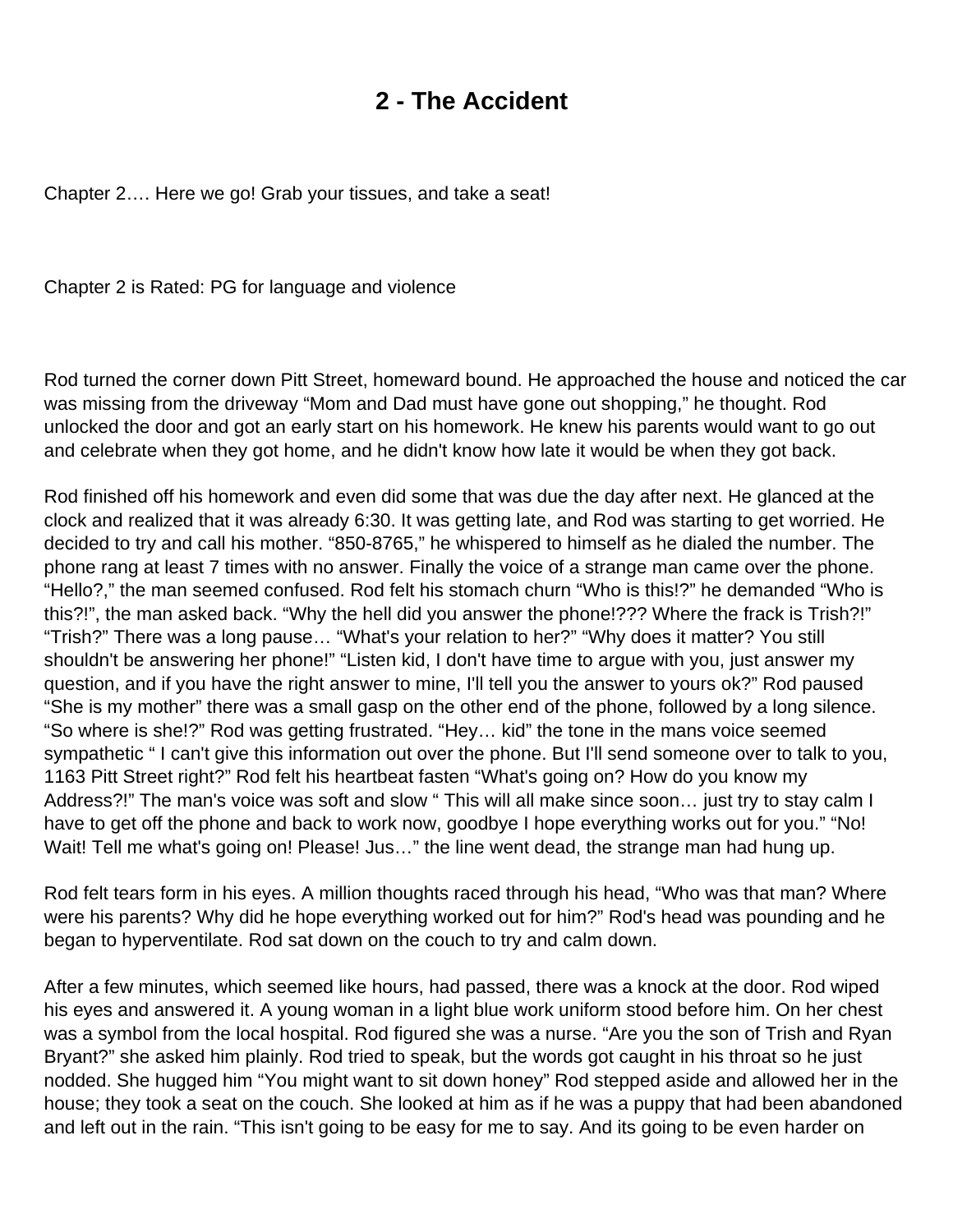you, but please just." she sighed and began to explain to Rod…

\* \* \*

Trish and Ryan were on their way home from the supermarket. Ryan was trying to focus on the road and Trish was as excited as a schoolgirl. "Honey! Rod is getting his report card at school today" Ryan smiled and laughed "I don't know why you always get so excited, he always gets A s, its never anything different" " I know! But I'm just so proud of him, our sweet little boy" Ryan leaned over and kissed his wife on the cheek "He only turned out so great, because he has such a wonderful mother" Trish blushed "That may be true, but he certainly got his good looks from his father" They laughed. Suddenly a car on the other side of the road swerved and was headed straight for them. "Oh dear God! Ryan Look Out!" Trish shouted. Ryan turned the wheel as fast as he could, but it was too late. The other car smashed into theirs, head on. The hood of the car popped open and the front window shattered. Glass flew everywhere. The airbags deployed, but it still wasn't enough. There was blood…. And fire… and then it all went quiet…. There was no sound… no more screams…. No terror… just silence……….

\* \* \*

" Their necks were broken on impact, they didn't suffer, and I promise you… I'm so sorry Rod" She placed her hand on his shoulder. His voice quivered "So… your telling me…. That my parents…. My parents are…" "I'm so sorry Rod, there was nothing we could do" " my parents are… dead" Rod stared blankly at the floor. He thought it was a dream. No, this was no dream, it was a horrible nightmare. And he wished he would wake up… any second he would wake up, his mother would be making breakfast, and his father would be reading the paper. They would smile and tell him good morning. But…. He knew it was real. The terrible pain he felt in his heart could never happen in a dream. From here on out he would be on his own. He would never see his mother smile again. His father would never tell him how proud he was of him, or tell him anything at all for that matter, ever again. They were gone…… they were gone…..

~End of Chapter 3~

~~~~~~~~~~~~~~~~~~~~~~~~~~~~~~~~~~~~~~~~~~~~~~~~~~~~~~~~~~~~~~~~~~

Hey guess what!? This turned out to be exactly 3 pages. I bet you all hate me now… you're probably all like "Why the frack! What the Hell! You sick, sick dog!" but.... Its sad I know... his life will get better I promise. Heh, tell me what you think…. Wanna know something…. I wrote this whole thing listening to "Saying Sorry" by Hawthorn Hights. Yep that's right, I've been listening to the same song over and over again for like the last 2 hours…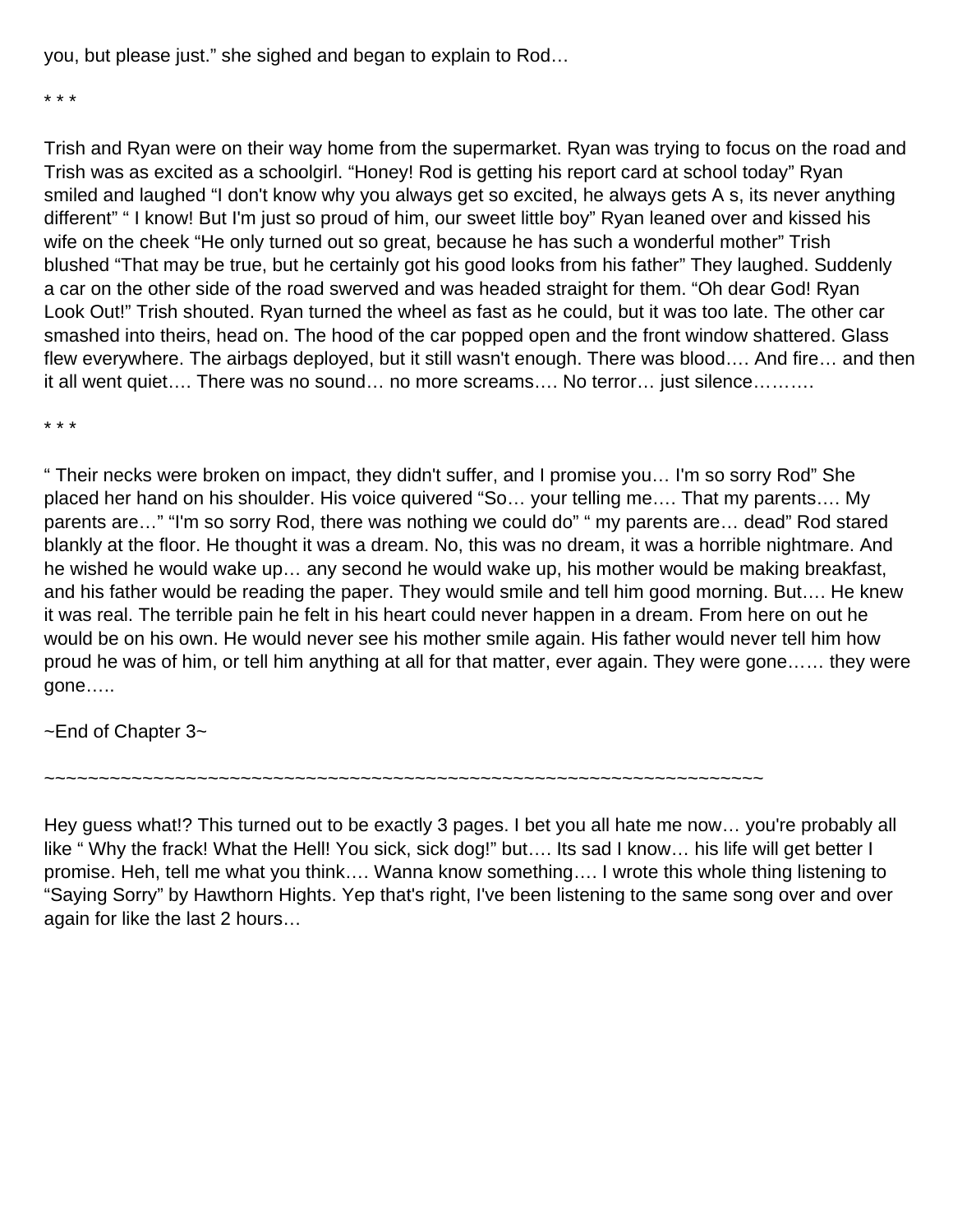### **3 - Last Time**

<span id="page-5-0"></span>Wooo here we go…. Chapter 3…. I'm dieing on the inside… T.T

Chapter 3 is Rated: G, (warnings) language.

Rod flipped through a magazine. It had been a week since his parents' death. They had been cremated and he attended their small funeral. Not many people came, Rod had never met his grandparents and there was no way to get in touch with them. Rod didn't have friends to attend. A few of his parent's friends heard of it and came. Rod didn't really know anyone there. His parents never really spoke of the people they associated with at work. It wouldn't have mattered if he did know them, because in his mind, he was alone.

Rod didn't shed one tear at the funeral. He didn't even speak. Its not that he didn't want too, he had a million words running through his mind, but none would come out. Rod watched in silence as his parent's ashes were buried in the jars he had picked out.

He had been staying in a small room in the police station. Since he wasn't even 16, the legal age to get approval to live alone, he couldn't stay at his house. He hadn't been to school since the incident. Going to school hadn't even crossed his mind. Not much of anything had crossed his mind. He often seemed to stare off into space blankly. Rod's living conditions weren't bad. He had a twin size bed, a shower, toilet, sink and a small desk. It certainly wasn't a life of luxury, but it was fine. But of coarse, he couldn't stay there forever.

The police were very kind to Rod, and tried to make him smile. All of their attempts failed, but they tried their best. Rod didn't have any close relatives. Telling him he was going to have to go live in an orphanage for a year or so wasn't the easiest thing to do. Rod didn't even blink when they told him, it didn't seem to have an effect him at all. They told him he would be able to go home and gather a few small things he wished to take with him. Everything else was to be given to the Salvation Army or auctioned off.

Rod closed the magazine and tossed it on the desk as two policemen entered his room. They escorted him to a van, and dropped him off in front of his house. They told him they would be back in 2 and half hours to pick him up. This would be the last time Rod would be able to step into this house and call it `his'. He needed to gather his things along with them memories, or he would never see them again.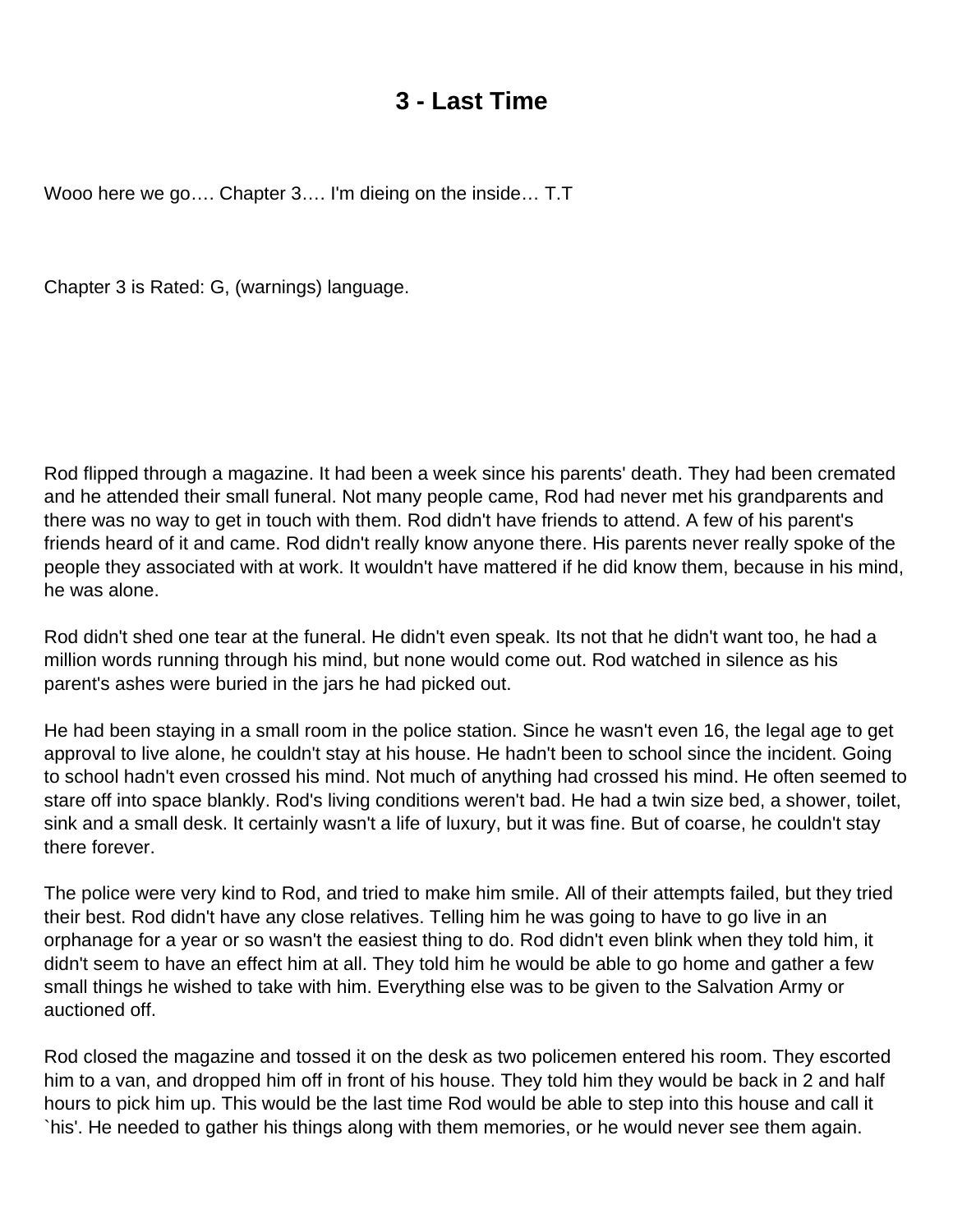It was a quarter after 6 as Rod took the first step into the house. Everything was as he had left it. He went in the kitchen and opened the refrigerator door. He dare not eat anything, considering everything had been in there for a week, probably longer. His mother had always been on a diet. Though there was no need for it. Thoughts of his mother ran through his head as he scanned the many `low carb.' and `low cal.' Yogurts and soft drinks. He closed the door.

Rod noticed a Pink note attached to the door with a heart shaped magnet it read:

#### Dear Rodney,

I hope you had a wonderful day at school. Your father and I have gone to the store to pick up groceries. We will be home as soon as we can. We love you honey!

#### ~Love Mom

P.S. I baked a pie this morning, it's in the stove. It's your favorite, strawberry! Feel free to help yourself to a slice!

Rod opened the stove, sure enough, there was a pie. "Let the police clean it up," Rod thought.

Rod walked through the living room and ascended the stairs, reached his room and shuffled through his closet. He pulled out a suitcase. He had been told he would be supplied with clothes and bathroom supplies, so he just needed to retrieve things he wanted to keep. Rod stood up gazed at his surroundings. He wanted to remember everything, just as it was.

The next hour and a half consisted of Rod going through old photo albums and other little things that held memories. Rod had to stand on his tiptoes to reach some things in the top of closets. His suitcase was overstuffed and he wished he had more space. He decided to take one last look around the house, then down to the basement.

Slowly he descended the 23 stairs, sliding his hand down the rail as he went. His heart rate went up as his drum set came into eyesight. He felt a fire of eagerness burn inside him. A small smile crept across his face as he walked over to it. His hand softly touched the face of the snare drum. He tapped his middle and forefinger to make a soft rapid beat. Looking up at the posters on the wall, he came to a stop. All his favorite bands, his parents never liked rock music and wouldn't let him put posters up in his room but the basement was the one place he could really express himself. It was the only place in the house where no sound could get in or out. Rod remembered all the hours he had spent listening over and over to the same songs to learn their drum beat. He had even created and written a few of his own tabs, with lyrics to go with them. But they were hardly what you would consider songs, since they had no guitar or bass. An immense desk was placed in the corner. On it was a computer, and tons of printed copies of drum tabs and songs. A huge stereo was on a small file cabinet. 10 C.D. Disk changer, loud enough to make you deft. Rod had bought it with his own money 2 years ago. C.D.s cluttered the shelves of an old bookstand.

Rod shuffled through the papers on the desk, folding and placing a few in his pocket. Most of the ones he took were the ones he had written, songs and drum tabs. Rod searched and found what he was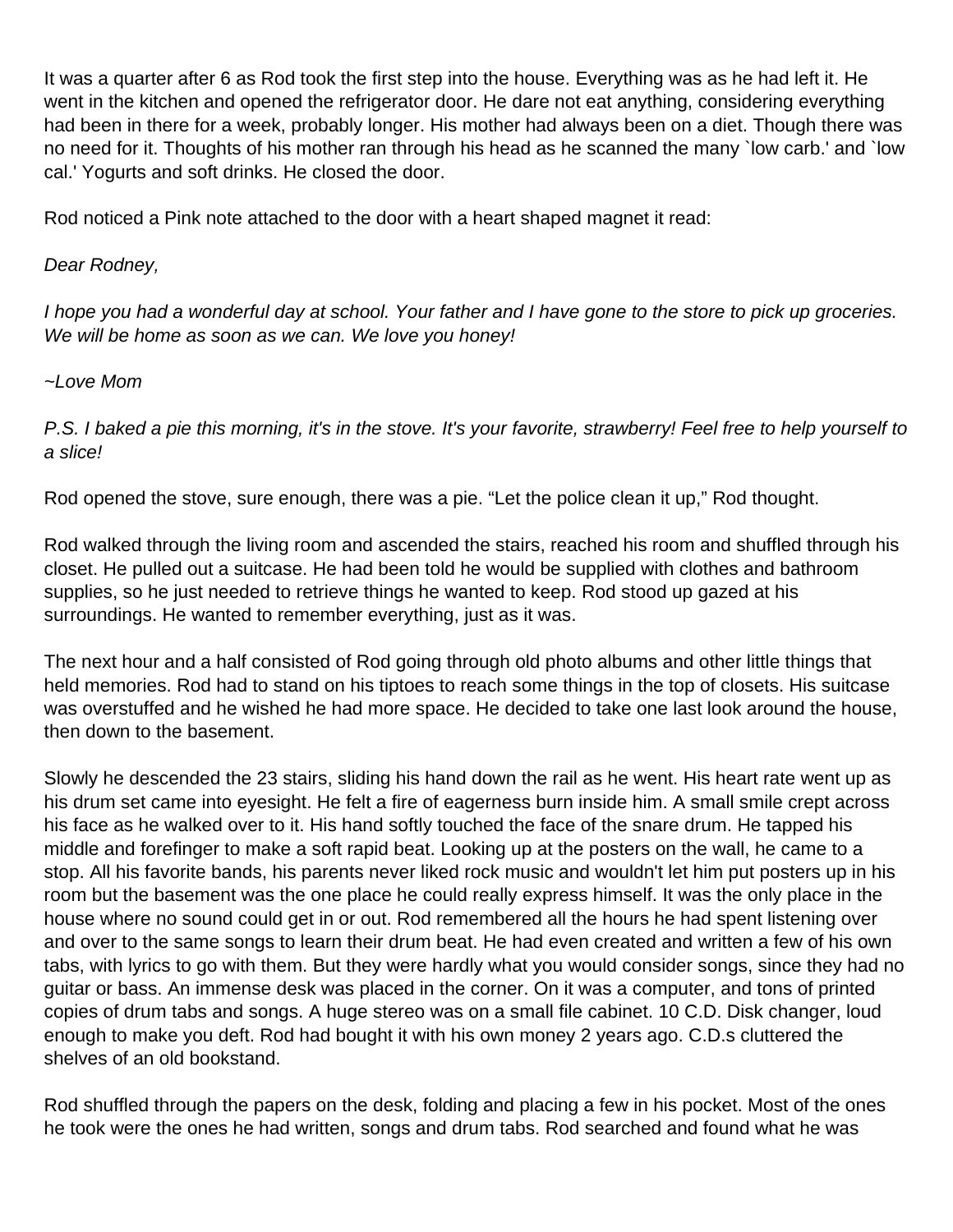looking for. His Type B drums sticks. He liked type B better, because they were bigger and had a deeper tone than type A. Rod looked at the clock and realized it was eight o' clock. Drum sticks in hand; Rod raced up the stairs and closed the basement door. The police officers would arrive soon, so Rod decided to head outside. He looked around the house one last time, then walked out the front door.

Rod took a seat on the sidewalk. It was cold outside, cold enough to see your breath. Suddenly Rod felt himself begin to choke back tears. It was at that very moment that he realized everything that had happened in the last week. Seven days ago, he was a straight A student with loving and supportive parents. Now he hadn't even attended school in a week and no one in the world cared about him in the slightest. By this time tears were streaming down his face. All this time, he had not cried once. Reality had finally sunk into him, and everything was coming out. He tried, but there was no way to stop him from crying. Rod brought his knees to his chest and wrapped his arms around them. There he sat, on the sidewalk in the cold, crying his eyes out with a suitcase of old photo albums and trinkets next to him. "Why me?" Rod whispered to himself. "What have I done? Did I do something wrong? What have I done…. To deserve… this?"

Down the road came an old light blue ford pick-up truck. The paint was crappy, it looked like someone tried to paint it themselves, like how you would paint a wall. The truck slowed to a stop as it reached Rod. Rod looked up and wiped his eyes. Out of the car stepped a tall bat. His attire consisted of a Black hoodie with blue jeans and sneakers. The bat was white, with light brown on the tips of his ears and bangs. Strangely, he was covered in piercings. 5 in each ear, 3 in each eyebrow and one on his lip, were what Rod could see. A cigarette hung from the left corner of his mouth. Hands in his pockets, he walked to stand about five feet from Rod. His aquamarine eyes glistened as the light from the streetlight shown on them. His gaze was directed directly at Rod. "What are you doing here", he asked in a deep calm voice. Rod stared at him in disbelief. Was this actually happening? Did some stranger just come out of nowhere and start talking to him? Rod swallowed a lump in his throat and took a deep breath. The bat stared, awaiting an answer. "I, I'm waiting for someone" Rod stuttered. "Who?" The other asked flatly. "Why the hell dose this guy even care? Just leave me alone." Was all Rod could think. "Ummm… some policemen." "Why are policemen coming here to get you?" Rod's eyes darted to the ground. "I'm not going to jail or anything… I guess, they are coming to… take me to a new home." "You mean like a foster home?" "not… exactly" The bat looked at the house behind Rod. "An orphanage?" Rod lowered his head back to his knees and sighed heavily, "I suppose so.."

The bats ears perked up as if he were listening for something. "Do you want to go to that hell hole?" Rod looked at him as if he were crazy, "Of coarse not" Just then the police car turned down the street. "Then lets go," Suddenly the bat flung Rod's suitcase into the back of his truck, grabbed hold of his arm, and pulled Rod to the truck. He pulled open the passenger's side door and shoved Rod in. Then went around and got in the driver's side. He turned on the truck and started to drive. As they went passed the police car, the bat pushed Rod's head down and told him to duck. All Rod could think was "What the hell have I gotten myself into!?"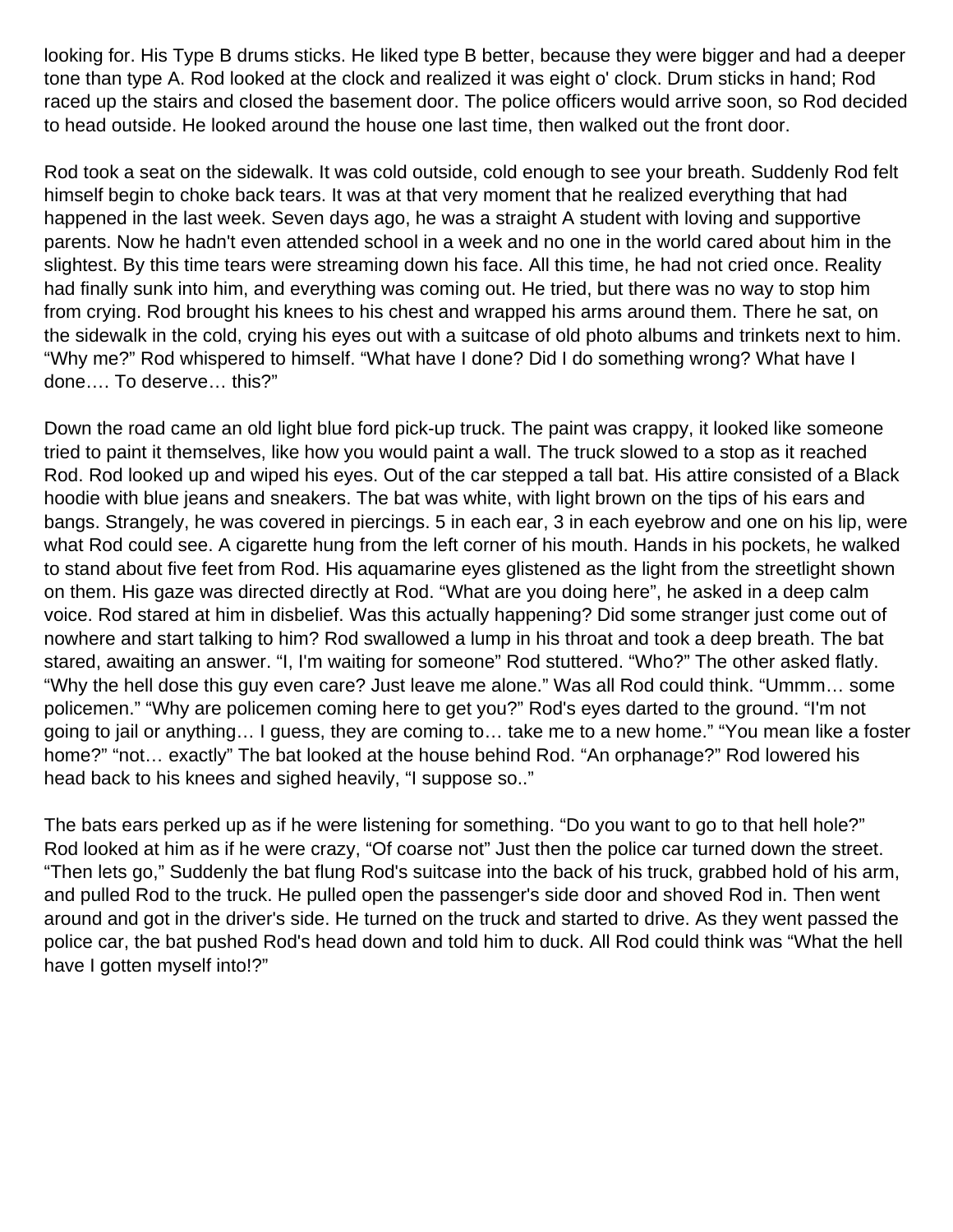Guess what!? This chapter made it all the way to just barely 6 pages! WOOO! Well Rod has been kidnapped, how is that for a twist? You weren't expecting that where you? No? That's what I thought. LOL. Who is this mysterious bat? DUN DUN DUN everything will be reviled in chapter 4! Thanks for reading everyone. I'll get started on the 4th chapter soon.

Oh yeah, I forgot to mention, all the description about the drums, I know that cause I play the drums, lol sorry if I confused you on some of the details.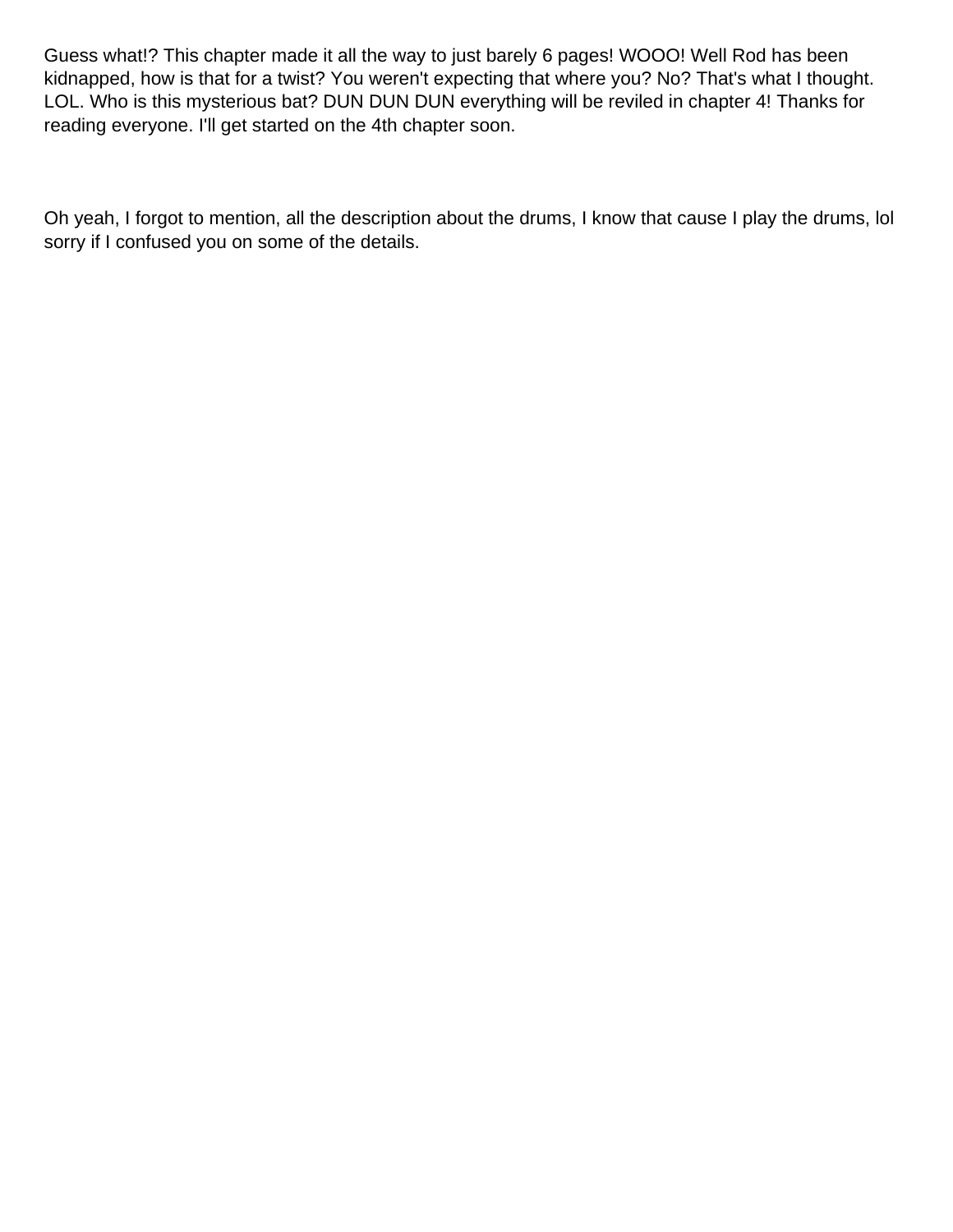# **4 - Why I did It**

<span id="page-9-0"></span>Chapter 4… here we come, how is everyone out there doing? You know I love you right? I'm not just saying that, if you like this story enough to read all the way to chapter 4, then of coarse I love you. I mean, you take your precious time just to read my story! Think of all the things your passing up to read this, you could be at a party, hanging with friends, jacking off, and smoking pot. LOL you guys get the point… "Drugs are bad… just because I said that doesn't mean your allowed to do them!" Or my love will last for you no longer….. Anyway, I'll quit my ranting, and we will get on with the show!

Chapter 4 is rated: PG for language and that whole jacking off / pot smoking thing I did in my little intro (above)

Rod attempted to lift the door handle, hopping for an escape. "You gonna jump out of a moving vehicle? You dumbass, that'll hurt you more than I would" The bat stated, keeping his eyes on the road. Rod stared at him in disbelief; he didn't fully understand what was going on. The past week had been so hectic, with his parent's death and all, and now, to top it all off, he was being kidnapped. They road in silence, Rod breathed deeply, eyes darting around from paranoia. The bat seemed perfectly calm, but there was a strange uneasiness about him.

The drive lasted about twenty minutes, but to Rod, it felt like hours. Hours, of nervousness, fear and stress. He felt sick to his stomach. The bat pulled into a dark parking space in the back of a park's lot. There were no other cars, why would people come to a park at 8:30 on a freezing night? They were surrounded by darkness. Trees blocked their view of a small lake. Through the trees, you could see the moonlight shining on the water. On a normal night scenery would be calming, but Rod could only think of all the horror movies he had seen. The murderer would take the victim to a wooded area, Beat, Rape, Murder and dismember them, then bury a few parts of the body and chuck the rest in the lake. There it would be eaten by hungry animals, who just so happened to be standing in the water as fresh meat floated past them. Rod's eyes were wide as thoughts such as this ran through his head.

He turned the car off, took a huff of his cigarette then put it out in the truck's ashtray. For a moment they just sat in the stillness of the night. Rod was terrified. He wanted to make a run for it, but since his kidnapper was sitting right next to him, Rod would surly be grabbed and pulled back. The bat looked at him with tormented eyes. Rod had expected him to look as if he were ready to kill. "I'm sorry," The bat muttered. "I'm sorry I did that, you know? Just dragging you off the street like that, but…." He cut his words off short and looked down at his hands. He took a deep breath of air, "Ok, lets try to start over," He looked back up and Rod and forced a small smile to his lips "My name, is Vincent, call me Vince." He extended his hand to Rod, who took it and shook slightly, pulling back quickly. Rod swallowed "My.. My name is Rod." "Short for Rodney?" "… yeah.." "Well Rod, calm down, I'm not gonna kill you, I promise." Somehow these words weren't reassuring to him. "Your probably confused about all this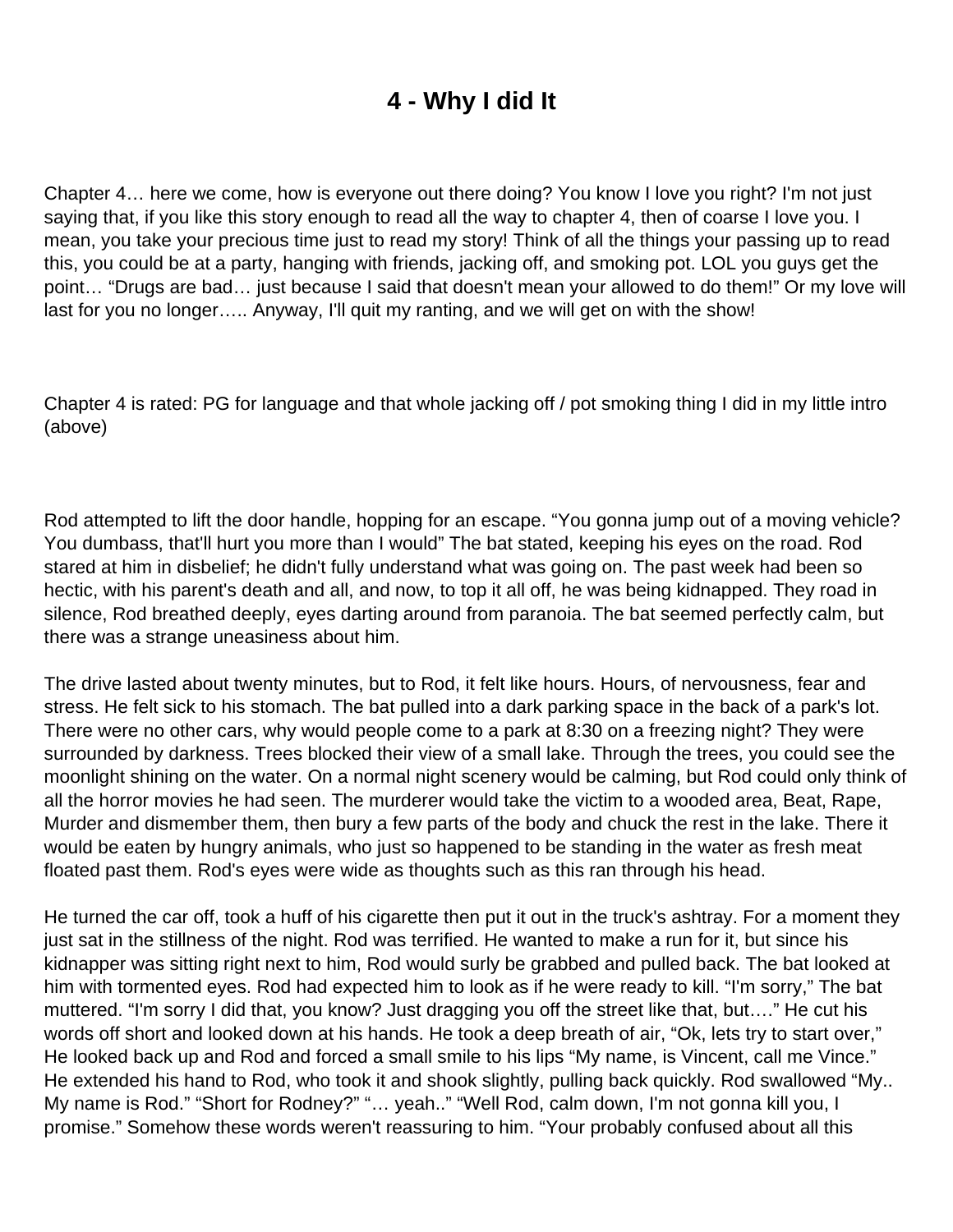aren't you? Here, I'll try to explain the best I can." The smile disappeared from Vince's face. " You see, I couldn't let you go to that orphanage. It's terrible. It really, really is. They don't care about you at all; to the people that work there you are just another snot-nosed brat that takes up space and food. The kids there are nice, for the most part I guess." Rod looked even more confused than before. Vince noticed the strange look upon the cat's face. "Ok, I'll go back further. Seven years ago, when I was nine, I went to go live there. Its no fun, its' like living at school, with the principal as your parent. If you act up, no matter what age you are, you get swatted. Everyone is on a strict schedule; you do what they say, when they say. On school nights, if you are not in bed by nine, they make you go to bed at eight every night for a week. On weekends the bedtime is eleven." Vince stopped and stared at the blank expression of the cat's face. "Ok, look, you have to live there to understand." He paused for a moment "Well, if you can do the math, I'm sixteen. How did I get out of the orphanage when I'm not eighteen yet? About a week ago, the orphanage got a call that they would be getting another boy… but there was a problem, the age group he was in, didn't have enough beds. So they looked through the files, and I bet you'll never guess who had been there the longest. Yeah, me. So they talked to me about it, and they decided since I was sixteen, I could get a permit to drive and legally be allowed to live on my own. They ordered the papers, they signed them, I signed them, they got them approved, they found me an apartment, paid for the first six months of rent, and to top it all off, they even got me this shootty piece of junk to drive to the damn place. I guess they were eager to get rid of me, but I'm sure as hell glad I'm free. For the first time in seven years I am allowed to have an opinion and make my own decisions. And that's why I decided to pick you up. After I saw you there, with your knees to your chest and that suitcase next to you, something told me to stop. Something made me get out of that car; something made me shove you in my car. I just don't know…. I feel like I'm making a big mistake… but at the same time, I know I did something right. Listen… do you understand me at all?"

Rod seemed overwhelmed "So, I was the kid that was going to take your place? But, if I don't go there….where am I… where am I supposed to go?" Vince was silent and thought, "hey, kid… I know it may seem weird, but, I want you to come stay with me." Rod looked at him as if he were crazy. Vince felt the need to defend himself, "Look, I know you don't know me and all, but you either stay with me, or plan your life out in hell for the next few years." Rod spoke softly, almost in a whisper, "where…. Where is your new apartment?" "Its in Maryland, about a hundred miles from here, it's one bedroom, but you'll still get more space than if you lived in the rat trap. Only one person is supposed to stay there, but the whole apartment complex is so big, the landlord won't even notice." Rod stared into the other's deep aquamarine eyes. He could see sincerity in them, for some reason Rod trusted this white bat. "The cops would be looking for me, they would find me" Rod pointed out "Don't worry about that, when the orphanage gets your birth papers, we can destroy them, it will be like you never existed, well here anyway. The workers don't even care, one less kid, means one less mouth to feed and one less @\$\$ to kick. I can get in." Rod questioned, "How do I know you're not making all this stuff up?" Vince opened the car door and stepped out. "I guess you'll just have to go for it and hope I'm not lying." He put a cigarette to his lips and lit it. Rod got out of the car to stretch. He could have made a break for it, and gotten away into the woods, but he chose to stay. Vince stared up at the moon, "So have you made your decision?" Rod didn't answer at first. Vince turned around to look at him. Rod looked back at him "Yeah, I think… I think I'm going to go Maryland, with you." Vince looked into the bed of the truck at Rod's suitcase. "This isn't everything you wanted to keep, when we go back to destroy those papers, we will make a stop by your house." After saying that, Vince took another huff of his cigarette and turned back around and leaned against the truck. Rod watched him standing there, his body illuminated by the moonlight. A feeling of hope and easiness filled Rod and a smile crept across his face. This was the beginning of a beautiful end……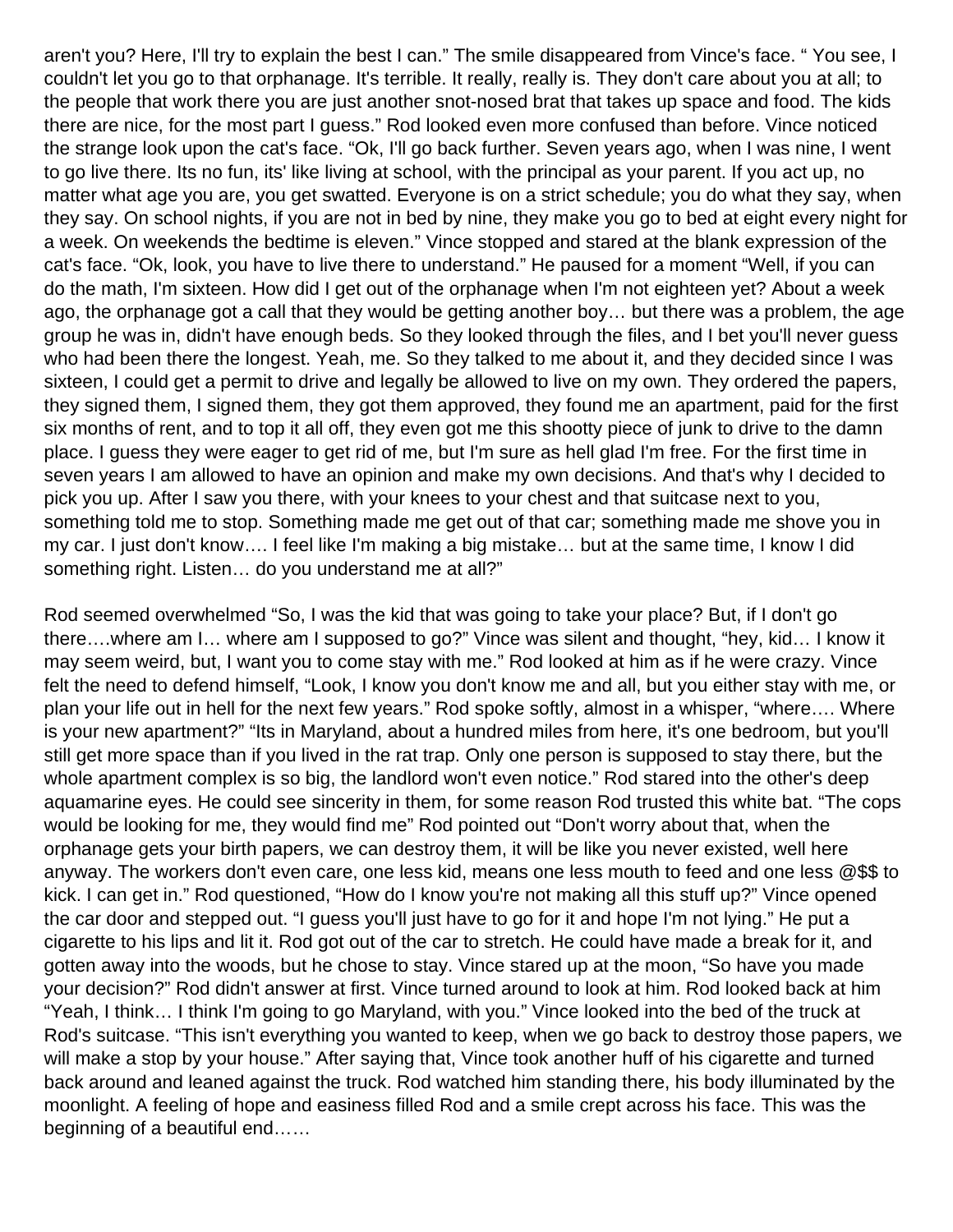I made it to 5 pages, not bad, not bad. Hmm you guys like? More details about Vince's past will be revealed in later chapters. I don't know where I heard that last line from, but it just seemed to fit there, so yeah. ^. ~ I finished a chapter in one shot for once... ehhhh 2 hours of hard work... but it was fun. XP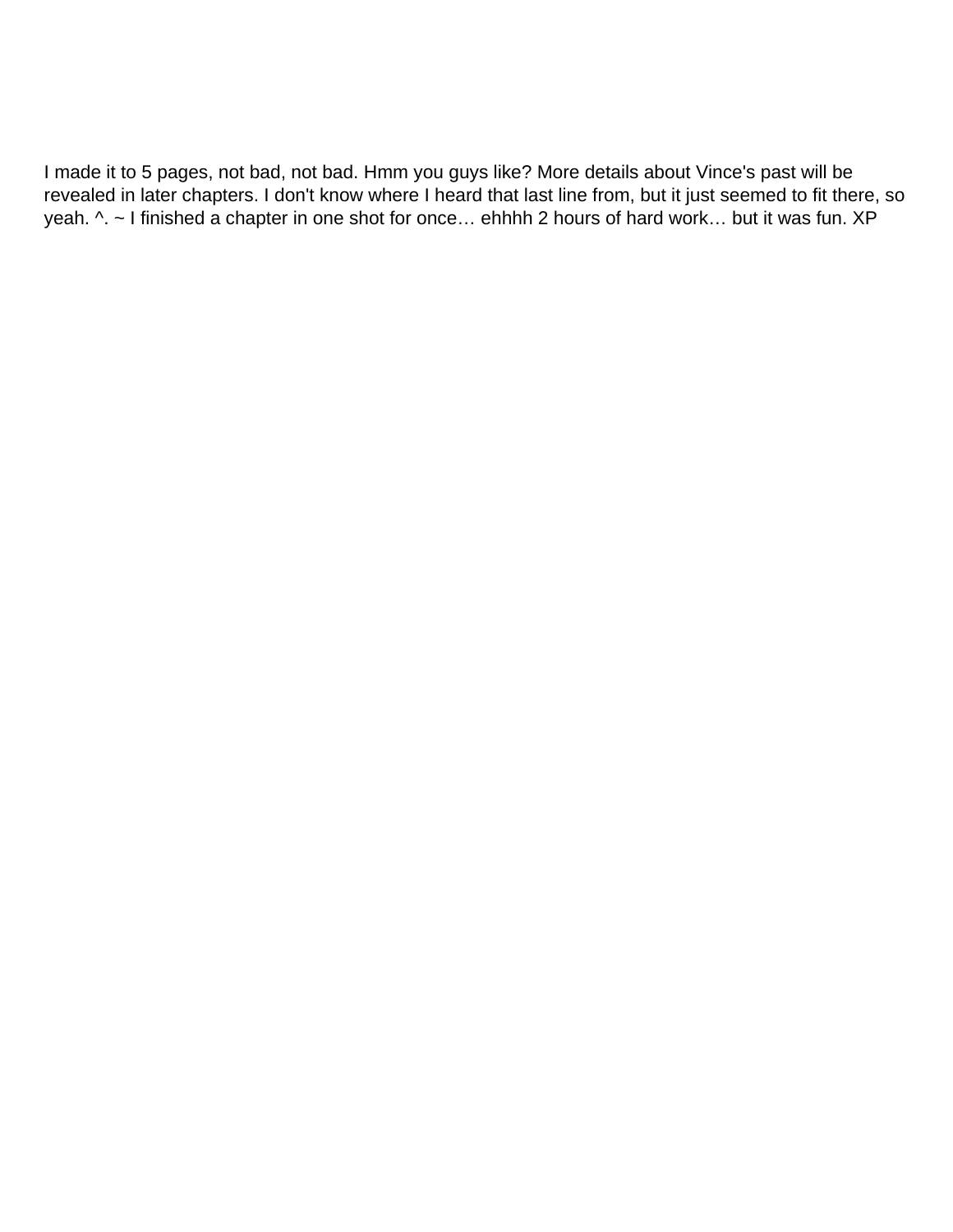# **5 - Goodbye Old Friends, Hello New Life**

<span id="page-12-0"></span>OMG Chapter 5! I can't believe you people are still reading! I love you all with a passion! I wish I could just freak each and every one of you… ok maybe that would be a bit much, I wouldn't go that far… but you get my point. UGG My gum tastes like plastic… hmmm… don't ask……

Chapter 5 is Rated: PG for lang. and sexual scenes

Vince was driving the car back the way they had come from. Rod was riding silently in the passenger's seat. "I need to pick up my stuff, then we will get yours." Vince said, with no emotion "While we are there, I'll get your papers, you can so whatever you want with them." Rod seemed puzzled "What happens when the cops start looking for me?" "I was thinking about that, I thought we could just lay low for a while. But we are both going to have to enroll in school, so I was thinking maybe if I get all this paperwork done soon, I could become your legal guardian. I'll be 16, but I'll be able to do things 18-year-olds can. When your 18, you can adopt so, wouldn't that work?" Rod's mind was boggled "I've known you for maybe an hour and a half… and you want to adopt me?" "Well, what else are we supposed to do? Hide from the cops? Make them think you were murdered or committed suicide or something like that? If we chose to follow through with one of those, you can never leave the house and you have to drop out of school." Rod's eyes grew wide "I guess we'll try what you first said" "Yeah, see I know what the hell I'm talking about, now all you have to do is stay quite and not let anyone see you until I get custody." Rod replied with a simple, "Ok."

They past Rod's house and continued onward. Minutes passed and Rod wanted dearly to strike up a conversation. "Hey Vince?" "What?" he said coldly. "Umm I was just thinking, maybe we should get to know each other a little more, well since we are going to be living together and all I just think…." Vince cut him off "Are you afraid I'm just some psycho?" "No No! Its not that I just…." Vince cut him off again "You want me to tell you about myself? I have nothing to tell, what you see is all I am, not much more." "That's not what I meant," Rod protested. Vince was silent. Rod sighed deeply "never mind." The black cat stared out the window. It ate at his mind that he had no idea who Vince really was. Rod gathered the facts in his head. Vince was a White bat with light brown on the tips of his ears and bangs. He had lots of piercing and smoked. He lived and an orphanage and offered Rod to come live with him in a new apartment. Rod thought deeper, but that was all. Was he really on his way to live with someone he barely knew? Or, was this all just some weird dream?

Just then Vince slammed on the breaks. Rod felt his heart stop. His body jerked forward, if it hadn't been for the seatbelt he would have gone through the windshield. Eyes wide, Rod slowly turned his gaze to Vince. "Are you crazy?!" Vince kept his eyes forward "You would have rather me run this red light, with that cop sitting next to us?" Rod looked out the window on the left side. Sure enough, there as plain as day was a car marked with the `sheriff' symbol on the side. "Didn't you see that earlier?" Rod asked, still a little shook-up. Vince pushed Rod against the seat as hard as he could with his left hand, never taking his eyes off the road. "Be careful, they may be looking for you." Rod took the hint and sunk in his chair,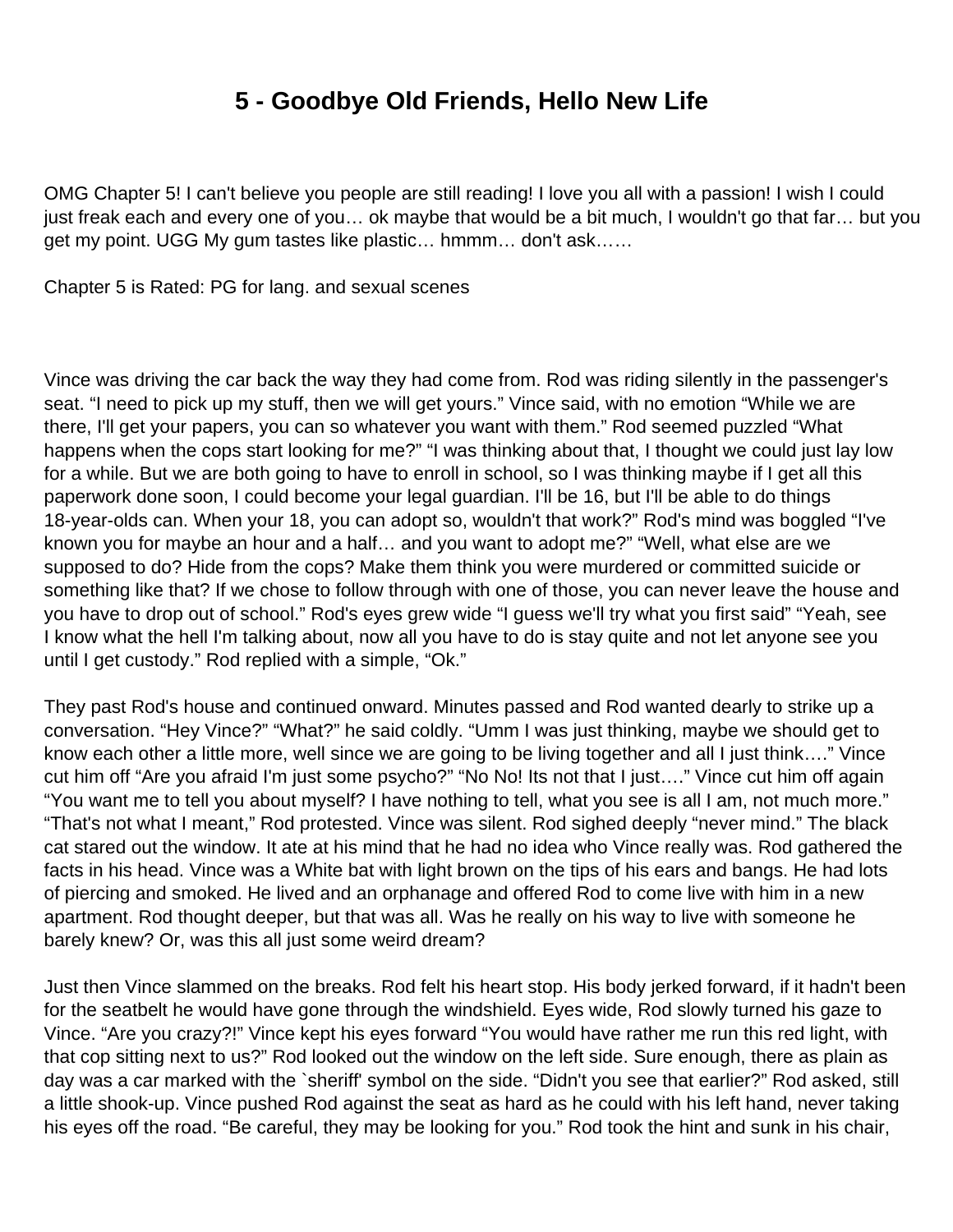trying to hide. Rod felt his heart begin to beat again and under his breath he muttered, "Well, this certainly isn't a dream." Vince's left ear twitched slightly at this comment. "You heard me?" Rod asked in a whisper. "With ears like these, I can hear the blood running through your veins" Rods eyes grew wide "You didn't have to put it like that…" "What the hell did you want me to say? I can hear the fairies buzzing through the air?" "I don't know, your comment was just, morbid." "But it wasn't a lie"

Vince released his grip on Rod. "Its gone" Rod sat back up in his seat and stretched his back. "We are almost there, while I'm inside I need you to stay down." "Ok" Rod agreed without hesitation. Rod gazed at the three-story building they were approaching. It was made of brick and reminded him of a hospital. There was a playground in the back and the entire area was fenced in with a chain wire fence. The shudders of the windows were tattered and torn. A few windows were broken. Almost all the lights were off; just a few on the top floor were on. Vince parked the car and got out. Rod watched him walk up the sidewalk and into the front door. Remembering he had to hide, Rod once again sunk into the chair. It was then that he realized how tired he was. It was almost midnight. In the truck alone, it was quite. Rod felt alone and cold. He closed his eyes and fell into a soft sleep.

Vince walked down the front hallway and was greeted by the orphanage owner. He liked the kids to refer to him as `Headmaster'. Vince stared at him with empty eyes as he began to complain. "Just who do you think you are? Just strolling in here after midnight, you damn well know what time curfew is!" "I'm just here to pick up some stuff," Vince protested "I don't care, hurry up and don't wake anyone else up!" "Yes Headmaster." Vince said sarcastically as he flew up the first flight of stairs.

Upon reaching the third floor, Vince opened the door to his room to find his old roommates still awake. The lights were off, but they were using flashlights. As the door opened all three of them shined their lights on Vince. Vince winced at the light and covered his eyes. "Its just me guys, chill out" The lights backed off of him as Vince flipped on the light switch. "I knew you'd be back," a gray wolf about two years younger than Vince stated with enthusiasm. "Yeah but not for long, sorry Matthew," Vince said sympathetically. Vince always tried to be nice to Matthew, since he was the youngest of the four of them. Not to mention Matthew had been abandoned and started living in the orphanage when he was just a baby. Matthew always seemed to look up to Vince. A black bat around the age of 17 stood up from his bed. "I can't believe you get to leave and I don't." "You'll be out of here next year Ace, quit complaining," Vince shot back. Ace lit up a cigarette and took a brown bag, with a bottle of beer in it, out from under his bed. As he drank the other boy spoke up, "Your killing yourself" "Shut-up Landon!" Ace snapped angrily. Landon was 15 he was the quite one. He always looked out for the other three boys and tried to keep them out of trouble. He was a brown mongoose that wore glasses. Despite his good looks, he had very low self-esteem. He leaned against the wall and brought his legs to his chest. He wrapped his arms around his legs and rested his chin on his knees. He sighed and watched Vince. There were no smiles among them. "I can't believe your leaving!," Matthew pouted. Vince rummaged through the closet and said nothing. Ace was angry "That's it? One week, we are closer than brothers and the next you just leave? After everything us four have been through together? You make me sick!" Vince stopped, stood up and shot him a cold stare. Landon spoke in Vince's defense, "Come on Ace, we are all going to leave sooner or later, besides," he shifted his attention to Vince "You'll keep in touch with us, right?" Vince smiled warmly, "Of course I will." A big smile spread across Matthew's face. Ace snorted and plopped back down on his bed. Vince tossed his packed suitcase onto his bed. He then pulled a cased bass out of the closet along with an amplifier. He strapped the bass to his back and picked up the amp by its handle. "Well, I guess I need to be going." "No!" Matthew stood up on his bed and outstretched his arms for a hug. Standing up on the bed made Matthew the same height as Vince.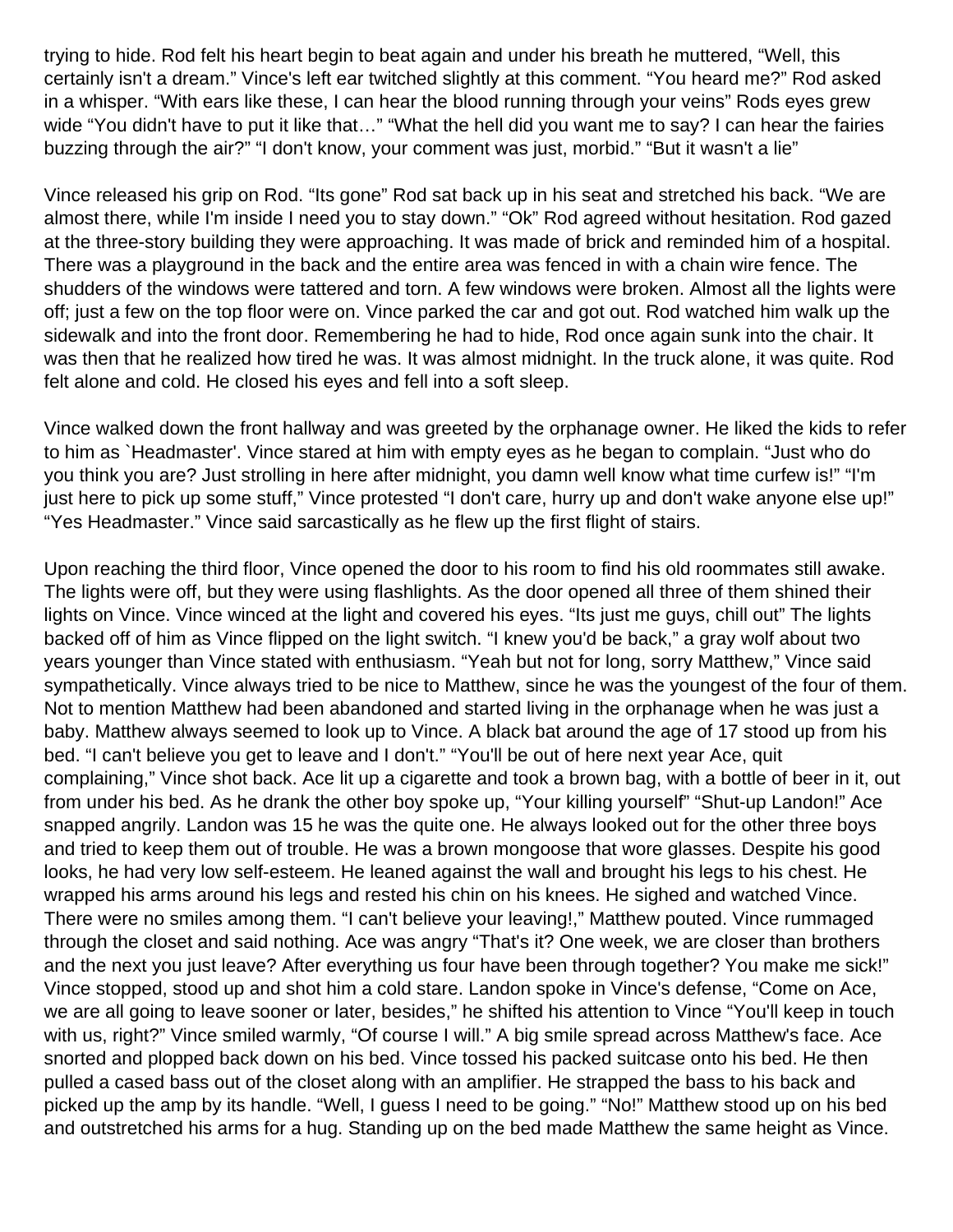Vince smiled and embraced him. "I'll miss you, be sure to call us often, okay?" "I promise." Matthew quickly planted a kiss on Vince's cheek and released him. Ace was lying on his side, turned facing the wall, "I hope that new kid doesn't turn out to be a douche bag." Vince looked around "Hey, can you guys keep a secret?" All three of them faced him with curious looks on their faces. "That new kid… won't be showing up here at all, don't tell anyone or I'll get my @\$\$ thrown in jail." "What the frack are you talking about?!" Ace demanded. Vince shushed him "I found the kid sitting on the sidewalk after I picked up my truck, I picked him up and I'm gonna take him to Maryland with me." Landon's eyes grew wide; "You mean he is outside, in your truck, right now?" "Yeah" Vince said. "His parents died, and you all know how bad it is here, besides, I'd probably get lonely living alone. I would take you guys with me, but that would be way to obvious, headmaster would know." "We understand, don't worry," Landon agreed. "We'll keep our mouths shut, don't worry about it." Ace assured him. "Thanks guys, well I guess I'll see you later." "We'll miss you Vince" Landon stated sadly. "Yeah, I'll miss that tight @\$\$," Ace said with a smile. Vince laughed. He picked up his bags and bid them all farewell then walked out the bedroom door and shut it behind him.

Upon closing the door, he was tackled by 4 girls around the same age as him and his friends were. "Oh my God! I had to see it to believe it, you're really leaving Vince?!" one of them shouted "Shhhh be quite ladies, you'll wake everyone up!" he hushed them" "Vince noooo! You can't go" "Ohhh we'll miss you soooo much!" Three of them hugged him tightly as one of them backed away with tears in her eyes. It was Roxanne, Vince's ex-girlfriend. She was a magenta hedgehog with long wavy hair. They dated for almost five years and broke up only a few months ago. They had gone through and done everything together. Through the good times and the bad. They never truly loved each other, but they were as close as they could get. Vince looked at her sorrowfully. The other three girls retreated. They took the hint and knew their friend needed some time alone to talk to him "Take care of yourself Vince! We will miss you." And with that they went back into their bedroom down the hall. Vince dropped his luggage and embraced her tightly. Tears were streaming down her face but she tried to hold them back. "Its ok, you can cry." Vince comforted her. She cried into his chest and held him with all her strength. "I can't believe you really won't be here anymore." Vince was silent. She looked up at him, wiping the tears off her face. "I promise to keep in touch with you alright?" He forced a small smile to his lips. She nodded and breathed deeply trying to calm herself. "I'll never forget you" she managed to whisper. "I won't forget you either" She smirked "Heh, of course you won't forget the girl that stole your virginity." "No, it's the other way around! I stole yours," He protested. She played "I believe you are mistaken" "Ok, ok, we stole each others" He closed "Yeah I guess you're right" She laughed, "Neither of us knew what the hell we were doing." He joined her laughter and kissed her on the forehead. "Well I really need to get going, it's late." "Yeah, I know, its just so hard to see you go." She sighed. Vince said goodbye and she watched him as he walked down the stairs and out the front door.

Vince walked to the truck and peered into the window. There he saw Rod slumped into the seat, arms folded across his chest, fur ruffled, fast asleep. Vince violently dropped his suitcase into the back of the truck, which made a loud thumping sound. Vince watched in amusement as the black cat's eyes shot open and practically jumped out of his seat. Vince smirked when Rod's attention turned to him. Rod sighed in relief when he realized it was just Vince. "Don't do that!" he whined, rubbing his eyes. Vince gently placed the rest of his belongings in the bed of the truck. Rod could hear him through the window, "You sit tight, I need to go back and get your papers." Rod watched him walk up to the building, and then slumped back into the seat.

Vince trotted to the side of the building. He looked around and took flight. He soared up to the third floor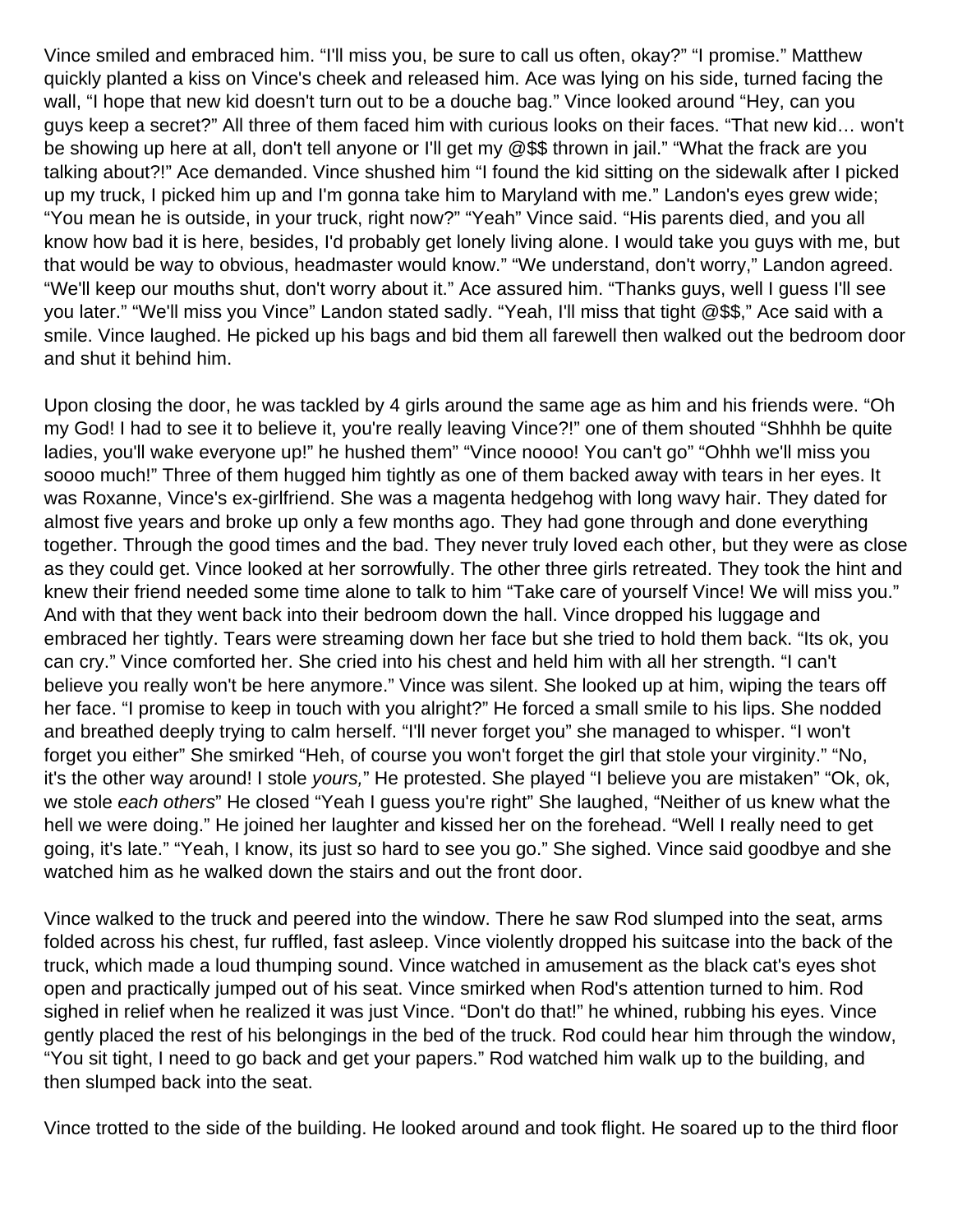and knocked on the window of his roommates. The blinds were quickly pulled back and the window was opened by Ace, who seemed angered. "Shouldn't you have gotten them before you walked out the first time? Did you plan on waking me up? Or was it that you actually just forgot?!" Vince seemed confused "I haven't asked for anything yet…" Landon and Matthew were cuddling on Landon's bed. Matthew jumped up, walked over to his bed, lifted the pillow and pulled out a brown envelope. "Here", he said as he handed the packet to Vince. Vince was extremely puzzled "But how, I, you, what?!" Landon stood and stretched "Its his birth papers and stuff, you need them right? We picked them up and looked them over today, we wanted to know what to expect when the kid got here." Vince seemed pleased "You guys saved me a lot of trouble." "Take care of little Rodney" Landon said sarcastically. Ace laughed, "Heh, with that kid not here, it just means more food for the rest of us….. But one less person for orgies." "I'm sorry guys" Vince blushed and scratched the back of his head. "Now go on get your @\$\$ out of here, it's late." Ace grumbled. "Guys...... You can all stay as bi as you want... but try to cut down or I fear… I fear you may all turn completely gay!" Ace slammed the window "I love you guys, take care!" Vince shouted then flew back down to the truck.

Rod was awake this time. Vince got in and began to drive. "Next stop, your house." He tossed the packet he had been given to Rod. Rod opened it and examined its contents. Nothing too interesting… birth papers and official things. Vince lit up a cigarette and drove, starting at the road before him. Rod looked at him for the longest time, then turned back to the side window.

There ya go guys, chapter 5 is complete, yep… The ending of this chapter is so weak, but I guess I'm not focused cause Sarah is here and all… plus I'm hyper hmm chapter 6 will probably be short. This chapter is like 8 pages long X\_X.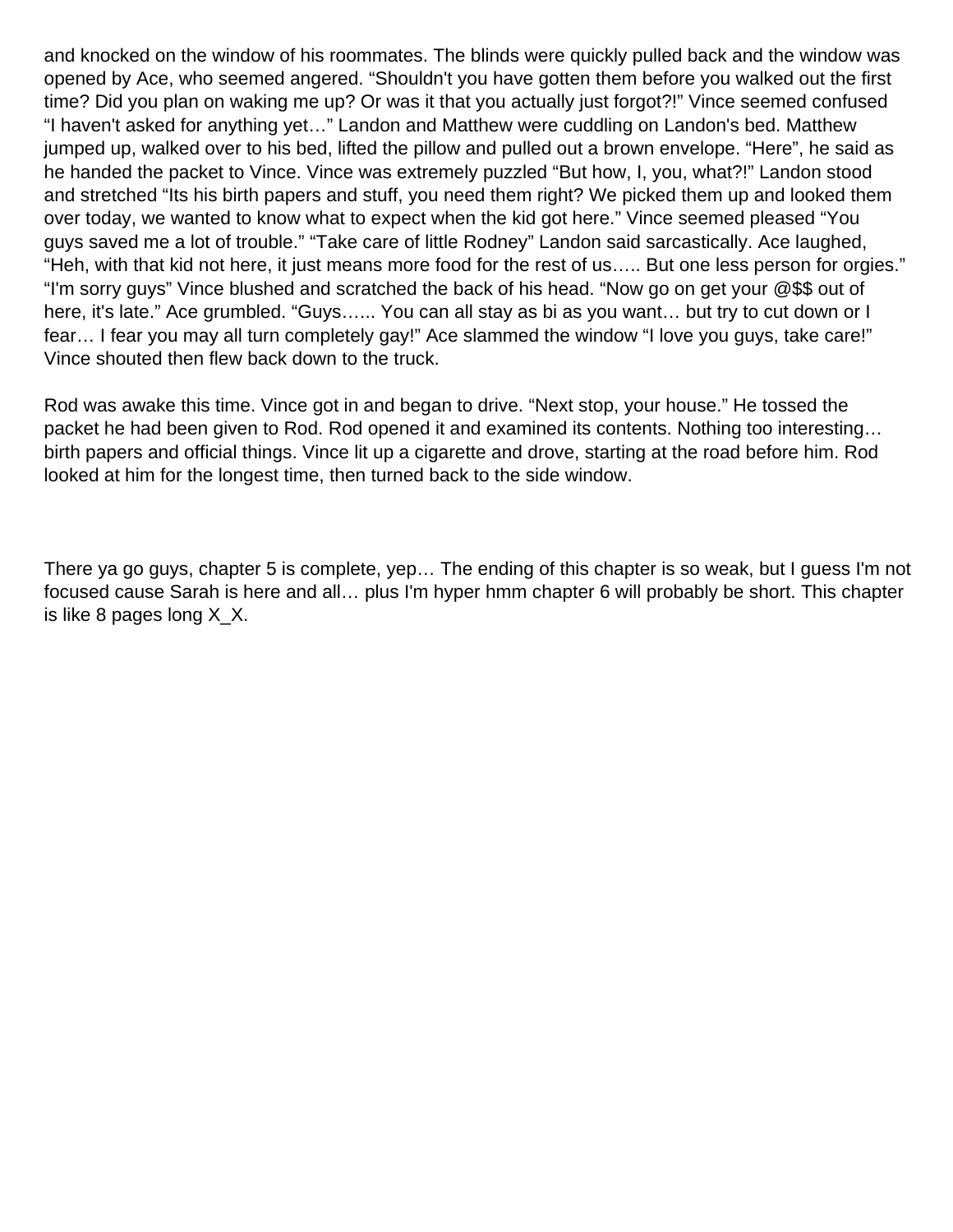# **6 - Lets just get the shit and get out**

<span id="page-16-0"></span>Hello……. Chapter 6…. Wooo, I should be writing up a report right now…but oh, well I'll get it done.

Chapter 6 Rated : PG for lots of swearing lol

Vince pulled into the driveway of Rod's house. Lucky for them, Rod's front yard was densely covered in trees, so the truck could not be seen easily. "How are we supposed to get in?" Rod asked. "You don't have a key to your own house?" Rod defended himself "It's not technically mine anymore and they changed the locks a week ago" Vince was angered. "Fine…. We will just get in through a window or something." He stepped out of the truck and slammed the door. He began to walk around to the back of the house and Rod followed after him. Vince's eyes scanned the walls of the house, looking for and easy way to break in without being seen by the neighbors. Vince walked up onto the deck in the back yard and peered into the glass door. He leaned his head to see the sidewall, just as he figured, a security lock. Entering through a door would screw them over completely. It would have to be a window. One upstairs would be best. Vince looked up and spotted a fairly large window on the second story of the house. Actually, it was a huge window, bigger than most doors. Vince went up to Rod and causally picked him up, his shoulders leaning on one arm, his legs draped across the other. Rod seemed surprised, and when they took flight he began to panic. He clenched tightly to Vince, wrapping his arms around his neck, holding on for dear life. "Cut it out, your choking me" Rod loosened his grip but tightly shut his eyes. Vince sighed heavily at the poor cat "You dumb @\$\$, you're this afraid of heights?" They stopped at the window and Vince ordered Rod to open it. Rod looked at him strangely. "What the hell are you waiting for? Open the window." "Its locked" "Duh, its locked, we are breaking into a house, do you expect the doors and windows to just burst open for us? You're a cat use your claws." Rod didn't understand what he meant. Vince was growing impatient. "Stick your claw into the slot between the window, the lock is there, push it back and open the window." Rod did as Vince said and sure enough, the window opened "How did you…" Rod was cut off "I've broken into and out of many windows before, this kind is the easiest, since you can just push it open."

Vince stepped down and dropped Rod to the floor. Rod shot him a dirty look and stood up. Vince looked around the room "Fancy." "This was my parents room," Rod said sadly as he walked into the hallway. Vince followed him. "Nice house" "Yeah." Rod wasn't in the mood to talk, although Vince strangely seemed to be trying to start a conversation. Vince was annoyed that the cat didn't want to talk, "Grab all the shoot you want and lets go."

Rod was in his room, filling a gym bag with all the little things he wanted to take before, but didn't have room for. Vince was amazed and was really excited about everything in Rod's room. "Holy shoot, this is one huge @\$\$ TV.! What is this? 26"? The TV. I shared with the guys was like one fourth the size of this! Is that a laptop?! Damn kid, your fracking rich!" Rod looked at him as if he was from another world. Here, the same guy that was being such an anti-social asshole was in his room goggling over his stuff, like a schoolgirl would over a hot jock. "Umm, its just stuff, its no big deal." Rod stated as if Vince were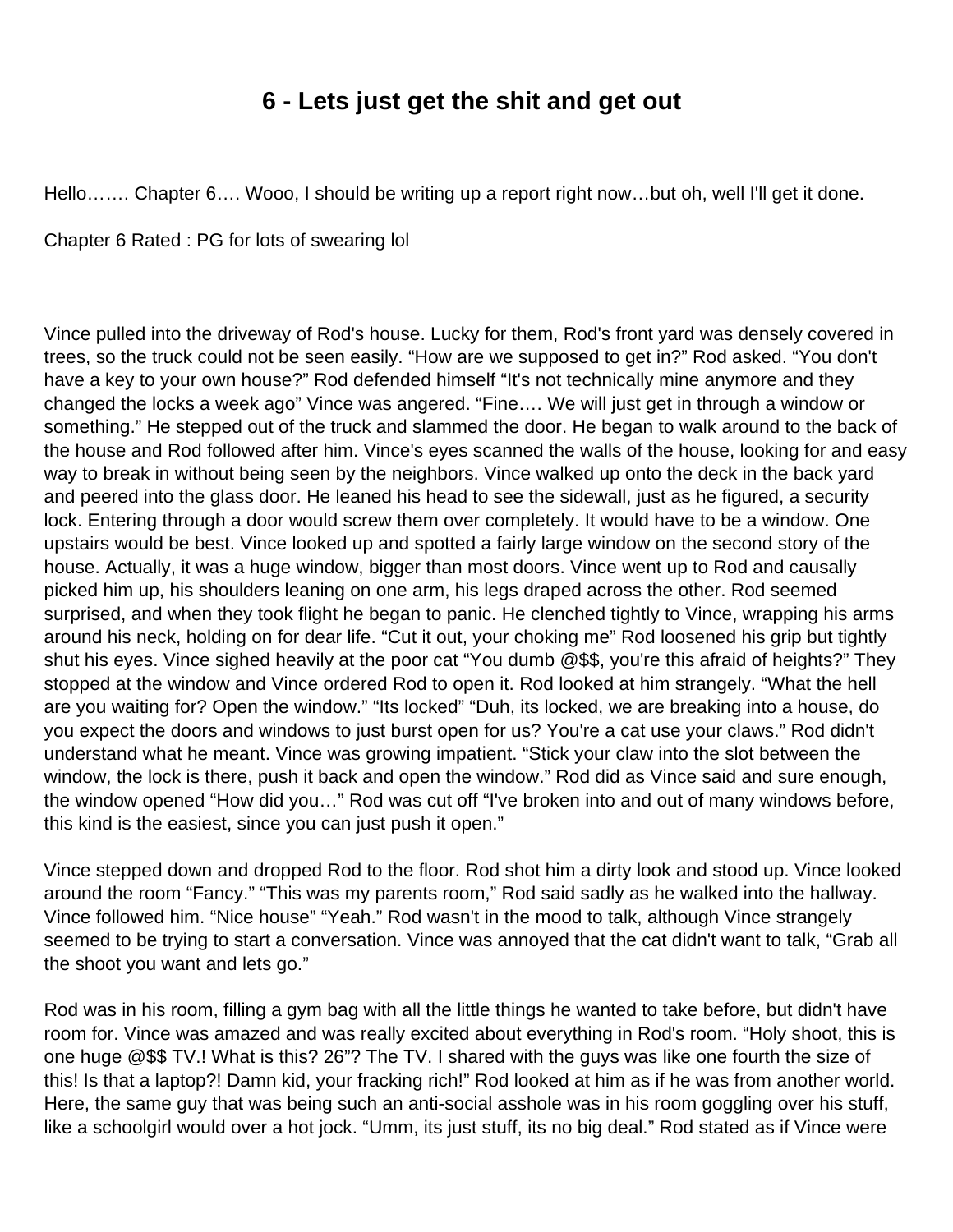stupid. "Maybe its just stuff to you, but I never got luxuries like that," Vince snapped back, offended by the way Rod stated his last comment. "Sorry," Rod muttered. "Sorry for what, your comment or that I never had any expensive electronics? Don't feel bad that I wasn't a little rich boy like you, you dog." Rod could tell Vince was pissed, "I didn't mean anything negative by it." Vince lit up a cigarette and crossed his arms. "Hurry up." Rod zipped up the gym bag "I want to go down to the basement and get some C.D.'s then we'll go." Vince went through the door and flew down the stairs silently. Rod stomped after him.

Rod opened the basement door and flipped on the light switch, he descended the stairs with Vince right behind him. "Oh My fracking God!" Vince exclaimed "You have everything down here!" He stared at the racks full of C.D. "You really are a little rich boy!" "Not anymore," Rod sighed. Vince noticed the drum set in the center of the room, "You play" "Yeah" "Are you any good?" "I guess so" "How long have you been playing?" "A couple of years." Vince examined the drum set, you could tell it had been used, the faces of the drums where beaten and tattered, but still in good condition. The red coating was shiny like it had been recently dusted. Vince picked up the drumsticks and pointed them at Rod. "Let me hear you play." Rod shrugged and took the sticks. The intro to the song he played was slow, but picked up to a fast beat. It showed he had skill and actually knew what he was doing. He finished the song. Vince nodded in approval. "Ok great, help me get this upstairs." Rod's jaw dropped "You've got to be kidding me." "Your leaving, and were are taking as much shoot as we can, the stuff we don't use, we can sell. What time is it?" Rod looked at a clock on the wall. "About 3 a.m." "Perfect, that gives us about three and a half hours."

Vince was serious when he said they were taking as much stuff as they could. The next three and a half hours were spent carrying things up stairs, getting them safely out the window and into the truck. They took the drum set complete with cymbals and sticks, a TV, almost all of Rod's C.D.'s a computer, the coffee pot, posters off the walls of the basement, a digital camera and charger, a microwave and various other small objects, mostly electronics. By the time they were done and were seated in the car on their way to their new home in Maryland, Rod found himself buried up to his chest in things that wouldn't fit in the back. "Uhhh Vince?" "What" "Don't you think people might find it suspicious that we have a ton of stuff piled up in the back?" "That's why we are going to take the highway, you need to stop worrying and asking so many questions, I always have a plan for everything."

~~~~~~~~~~~~~~~~~~~~~~~~~~~~~~~~~~~~~~~~~~~~~~~~~~~~~~~~~~~~~~~

I know I know, there really wasn't much to this chapter, but you have to understand this part was necessary! Really, I plan to use those electronics in later chapters! And they are gonna need the band posters to decorate the walls of their apartment! See everything has a point, I'm not just gonna feed you a bunch of shoot! I promise! This chapter is only about 3 and a half pages long T.T yeah… but how much more can I say about a house and prettyful expensive stuff, the house isn't gonna mean anything later… so there really isn't a need to explain it in detail…. So yeah I guess I'm done ranting now… its shower time! WOO!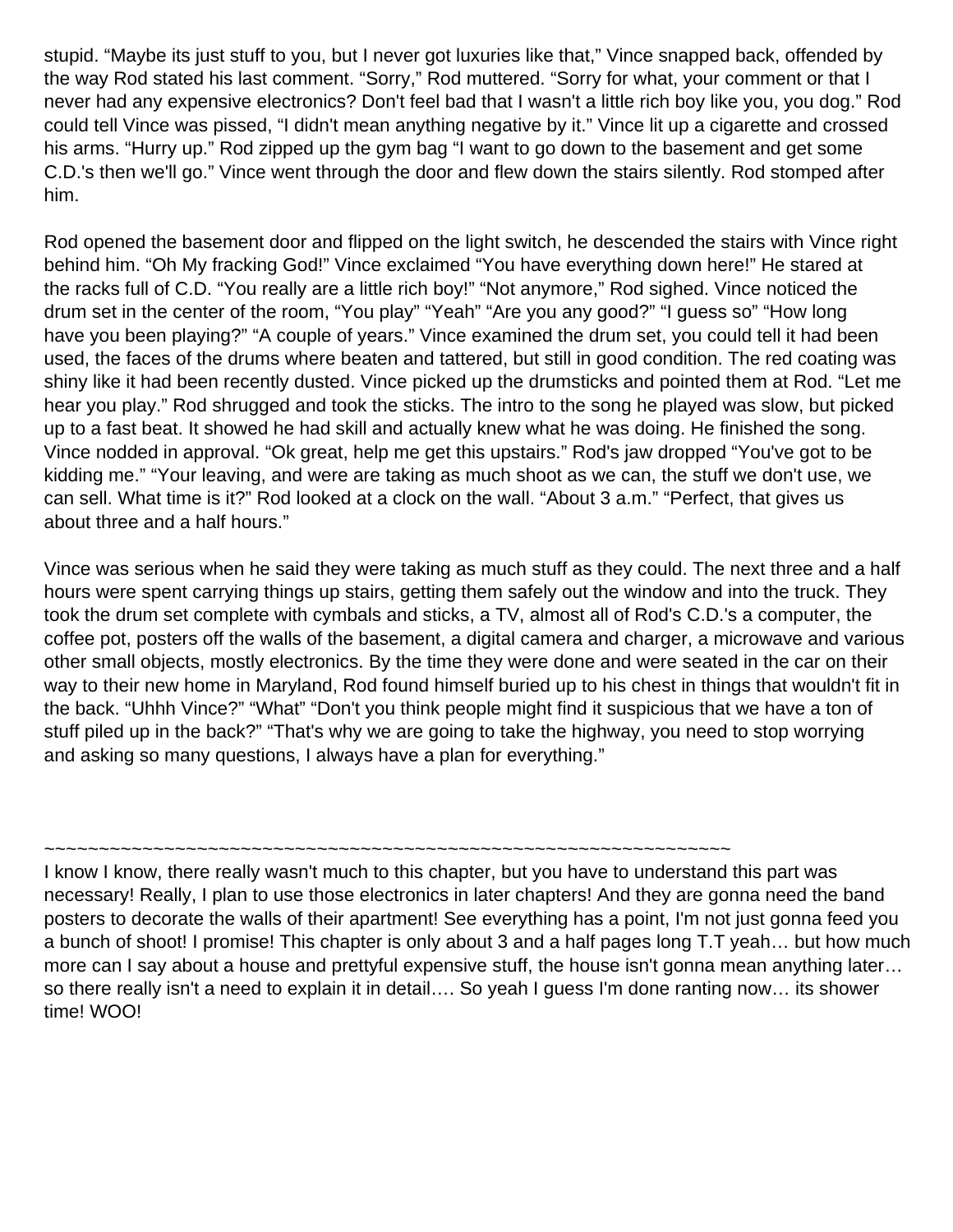# **7 - Rest Stop**

<span id="page-18-0"></span>WOW You guys, can you believe it!? Chapter 7 and your eyeballs haven't melted out of your heads yet. Lol, hey did you know that today (April 20) is National Pot Smoking day? Well it is! And 4:20 p.m. is the national pot smoking time. Yep……… how do I know this? Heh heh I have a lot of pothead friends. Yep…. Lol

Chapter 7 is rated: PG-13ish for Violence, lang. and some sexual content, (but not much)

The sun was beginning to rise in the distance. Vince had been driving all night, his head was pounding and he felt faint. Rod was blissfully sleeping in the passengers seat, under all the extra luggage. Vince was grinding his teeth, trying to keep his eyes open. He hadn't slept in about two days. "Man… why is it taking so long to get there?" He asked no one in particular. He looked to the right and noticed a large sign that read: Rest stop, Next Right 2 miles. "Thank God!" Vince moaned. Rod's eyes fluttered open and he stretched his arms. He rubbed his eyes and asked with a yawn, "What's going on?" Vince sped up the car and quickly turned into the rest stop. He parked the car and turned to Rod. Rod squinted his eyes "Hey Vince, are you all right? you don't look so good" It wasn't just that he looked tired, Vince's fangs were bulging. He couldn't even close his mouth all the way. Vince quickly covered his mouth with his hand and turned away from Rod. "I'm fine…." He stepped out of the car and walked towards the bathroom. Rod followed once he uncovered himself from the luggage.

Rod raced to catch up with Vince. He walked alongside him staring him with concern. "Are you sure your alright?" Vince didn't reply, and kept his hand over his mouth. Rod opened the door to the restroom for him. There were a few men in there, but it was a large room and was nowhere near crowded. Vince propped his hand against the wall to keep his balance at the urinal. He closed his eyes and let out a deep yawn. Rod took the urinal two down from Vince. Rod tried to focus on the wall in front of him. Vince noticed a fly buzzing around room. Vince was so tired, he was drained of most self-control, his face followed the fly, eyes fixed on it. Rod noticed Vince's unusual behavior and stared at him strangely. Vince noticed Rod's gaze and stared him in the eyes for a long awkward moment. Rod's eyes darted away and Vince zipped up his pants and went to wash his hands. Rod did the same not long afterwards. Then Vince splashed water on his face to try and wake himself up. He sighed and opened his eyes widely. From what Rod could see, Vince was poking his eyes out, but in fact, he was taking his contacts out. Vince pulled out his contact case from his pocket and placed them safely inside. Then he swiftly put on a pair of glasses and brushed his bangs over them. Rod smiled at him, "I didn't know you wore glasses." Vince didn't buy into the enthusiasm "well, now you do." Rod's smile vanished as Vince turned and walked out of the bathroom. Rod trotted quietly behind him.

"You hungry?" Vince asked "Sorta" Rod replied hesitantly. "Well there's a McDonalds over there, get me a salad, and you can get whatever you want off the dollar menu." He handed Rod a five-dollar bill.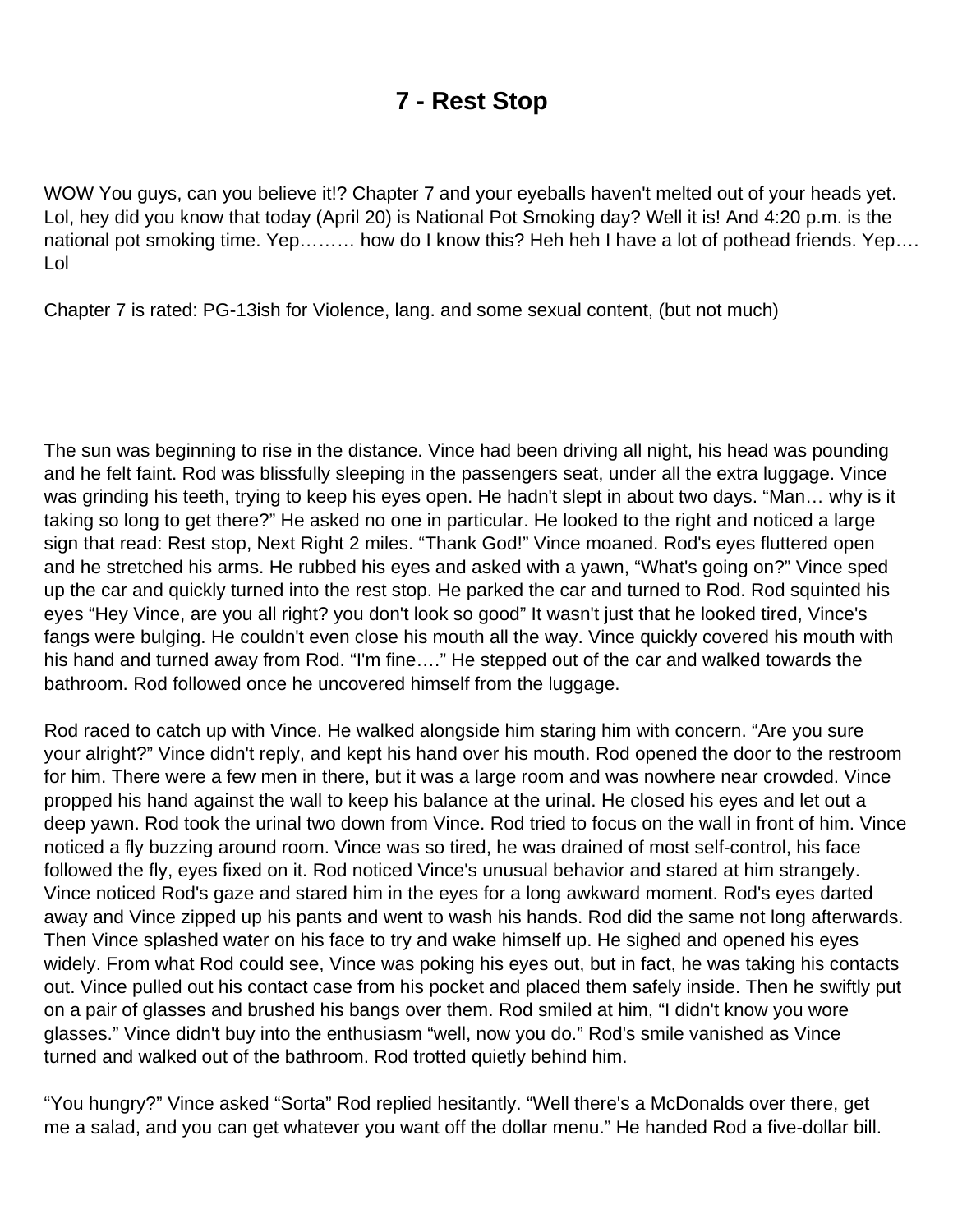Rod took the money "What do you want to drink?" "I don't care," Vince muttered as he walked off to a table. Rod stood in line, but kept looking back at Vince. His head was down on the table and he was breathing deeply. Rod knew something was wrong, "Maybe he is just over tired?" He thought.

A group of teenage girls in tank tops and short shorts came laughing and giggling loudly into the restaurant. Vince lifted his head and watched them. They were shouting and were overly excited for reasons that were unknown to everyone around them. Rod placed his order and leaned against the counter, keeping an eye on Vince who continued to stare at the girls. If Vince wasn't so drained he would have gone over and talked to them.

They kept glancing at Vince, whispering to each other then giggling. Vince sat up and smiled at them. This caused the girls to squeal loudly, and one of them started to approach him. She leaned on the table and pushed her chest out, "Hey there cutie, my names Bethy, what's yours?" Vince smirked at her, but his smile quickly vanished and changed to a look of disgust. He tightly shut his eyes and huddled over, grabbing his stomach. "Hey! Are you ok?!" Bethy reached her hand out to him to touch his back and possibly comfort him. Vince glanced at her from the corner of his eye and swiftly took hold of her arm and pulled her towards him. "HEY!" She shouted, surprised and appalled. Vince quickly and violently bore his fangs into her wrist. She screamed withdrew her arm, cupping her wrist with her other hand. A police officer noticed the girls cry and came to her aid. The girl's friends were also rushing over. Vince stood up, eyes full of terror, he was even more startled than she was. "Get away from me you freak!" Her arm was bleeding, dripping to the floor. Blood was smeared across Vince's mouth and the cop was approaching at an alarming speed. Vince stood as still as a sculpture. Rod grabbed the bag of food and ran to Vince. "I'm so sorry!" Vince pleaded as he noticed Rod's arrival to the incident. Vince wiped his mouth, took hold of Rod's arm and ran. He wanted to avoid the cop, if he was asked questions, the reason Rod was missing from the orphanage may be revealed and their plans would be ruined.

"Vince what in the world is happening?!" Rod exasperated. Vince didn't answer; he flung Rod into the truck, quickly got in and turned it on. The police was just then exiting the building when Vince punched the gas. They sped out of the rest stop and on to the highway. Thankfully the policeman did not chase after them, but instead went back inside the rest stop to help the girl. Vince slowed the truck down to the speed limit and began to calm down. Rod had just finished repositioning himself among the many objects that cluttered the passenger's side of the truck. Rod stared at Vince as if he was a maniac. "What the hall was that all about!?" Vince didn't answer. "Why was that girl bleeding!? You bit her?!" Vince remained silent. "What the hell is going on, answer me god damn it!" Vince wrinkled his nose and sneered at Rod "I'm a vampire bat ok?! I can't help it, its been over a day since I had any blood and I feel like I'm gonna die! It was just instincts it wasn't my fault!" Vince quickly turned his attention back to the road. Rod was shocked. Not only was he on his was to a new life with a stranger, the stranger was a blood thirsty killer! Rod's eyes were wide and his stare never left Vince. Vince began to feel extremely uncomfortable. "Quit staring at me like that." Vince said calmly while keeping his eyes fixed on the road ahead of them. Rod turned his attention out the window.

A pang of terror ran through Rod's body. Terrible thoughts were running though his head "What if he attacks me like he did that girl!? He'll drain my blood then chop my body up and keep the parts in jars…. Just like in the movies! Oh My God! I'm gonna be murdered and no one will ever know! He did get my birth papers…." He gasped quietly to himself. "Maybe that really is what he has been plan all along. My brain is gonna be stuck in a freezer until this crazy bastard has a craving for cat brains!" Rod looked as if he could piss his pants any moment. Vince wanted to say something to calm the cat down, "Uh, its not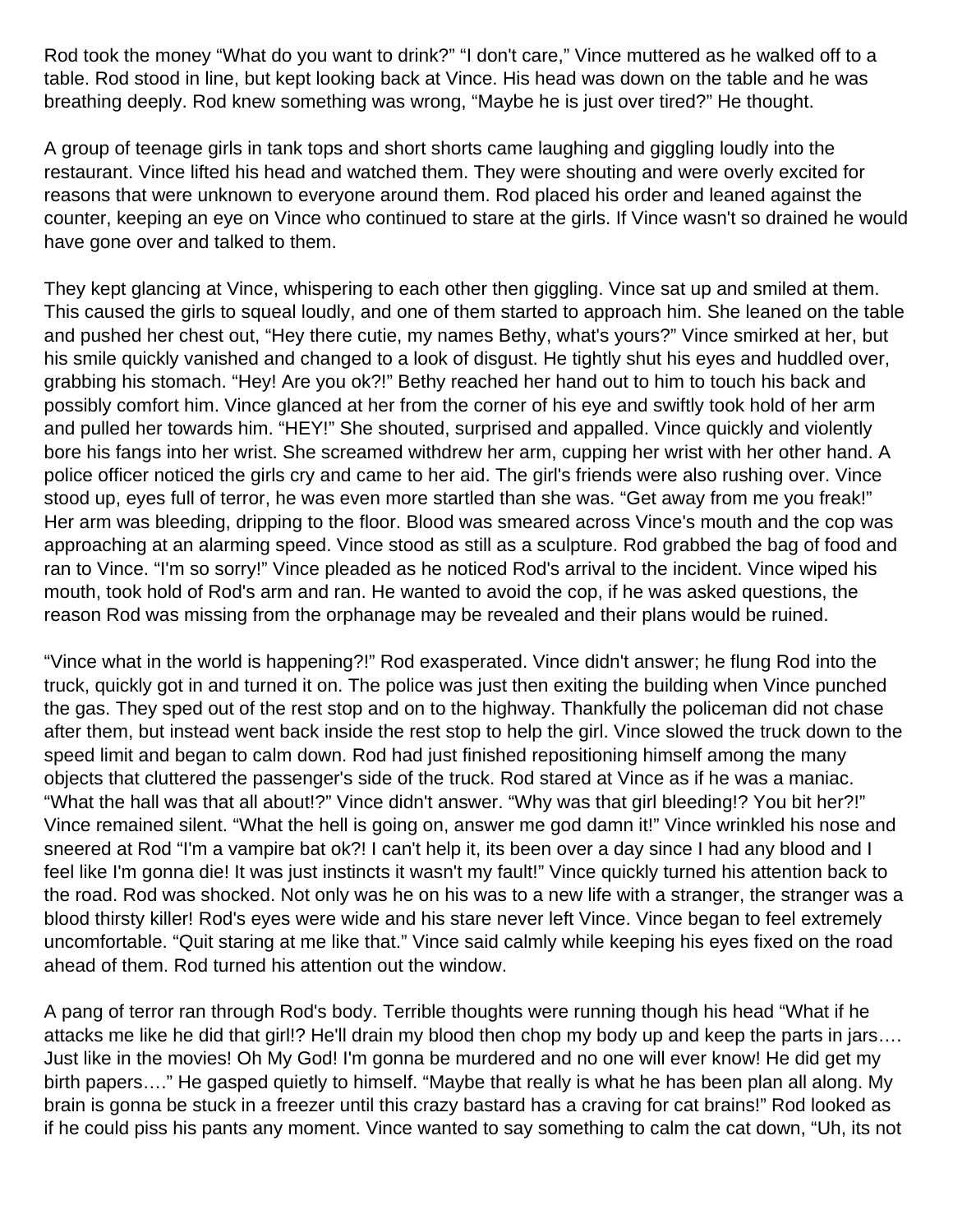that big of a deal, I just need to get a couple of cups of blood in my system and I'll be fine, I…" Vince extended his hand to touch Rod on the shoulder to assure him he was safe. Rod panicked "Get away from me you cannibal!" "What the hell!?" "Your gonna drain my blood, chop my body up and keep me in jars! WAHHH" "WHAT THE frack ARE YOU TALKING ABOUT?!" "Stop the truck! I don't wanna die!" Rod grabbed the wheel and turned to the right. "What are you doing? Your gonna make us crash!" Vince struggled to get Rod away from the wheel. The truck swerved left and right on the road. Luckily there were hardly any other cars around. Vince slammed on the breaks. Rod flung the door open and took off down the street. "What the frack is this kid's problem?" Vince said as he rushed after him. Vince caught up to him and wrapped his arms around him, restraining him from movement. Rod started to kick Vince, "Let me go, please! You can have all my stuff just don't kill me!" Vince pulled him to the ground and held him until he ran out of energy and laid still. They stood up, but Vince kept a grip on Rod's arm to make sure he didn't try to run away again. "Kid…. WHAT THE frack!? Who told you I was gonna eat you?" "You tried to kill that girl!" "No I didn't I already told you, it was just the blood, and if you had shut up and calmed down I could have drove to a store and bought a gallon of blood by now, then I wouldn't feel like I was dieing inside anymore. You have no idea what its like to be a freak." Vince turned his face away and began walking back to the truck, pulling Rod behind him. "I'm still not convinced that you're not going to kill me." "Well if you really don't want to come with me, I can leave you out here, 50 miles from any civilization, where you could get shot or murdered or raped or killed by wild animals." "I think I'll take my chances with you," Rod sighed

The got back in the truck and continued towards their destination. "If you pull another stunt like that, I really will leave you out here, got it?" "Yeah" Rod sighed and leaned his head on his hand and stared out the window. "Hey Vince?" "What?" "I'm sorry." Vince sighed, "Don't worry about it, I don't blame you. Its not everyday you meet a vampire. There aren't many around anymore." "Hey, your right, I never noticed that before, I didn't even know vampire bats, well the anthrop animal kind anyways, even existed. Why is that?" "Vampire bats are becoming extinct." "Really!? That's amazing! In today's society, wow, how are they becoming extinct?" "Regular people don't typically like us, you know they think that we're killers and shoot, which isn't true, I blame Hollywood for all those Vampire movies that depicts vampires biting their victims and turning them into `creatures of the night' that's all bullshoot, it pisses me off. But anyway, yeah there are a lot of hate crimes and suicides due to the verbal and psychical abuse, yeah life sucks." Rod stared at Vince in amazement "What?" "That is the most you've said to me since we met," He cupped his head in his hands "I think I'm overdosing on your voice." Vince's aquamarine eyes lingered at Rod as a smile formed across him frowning lips. Rod looked into the eyes before him with his small crimson ones. Rod felt a calming sensation fall over him.

Yep I shall cut you off with six pages, you've had enough for now! Come back in a few days for about 6 more pages of my wonderful ecstasy. ^. ^ This chapter certainly was an emotional roller coaster. You went from being happy, to scared, to sad, to worried, to laughing and everything in between! WOO lol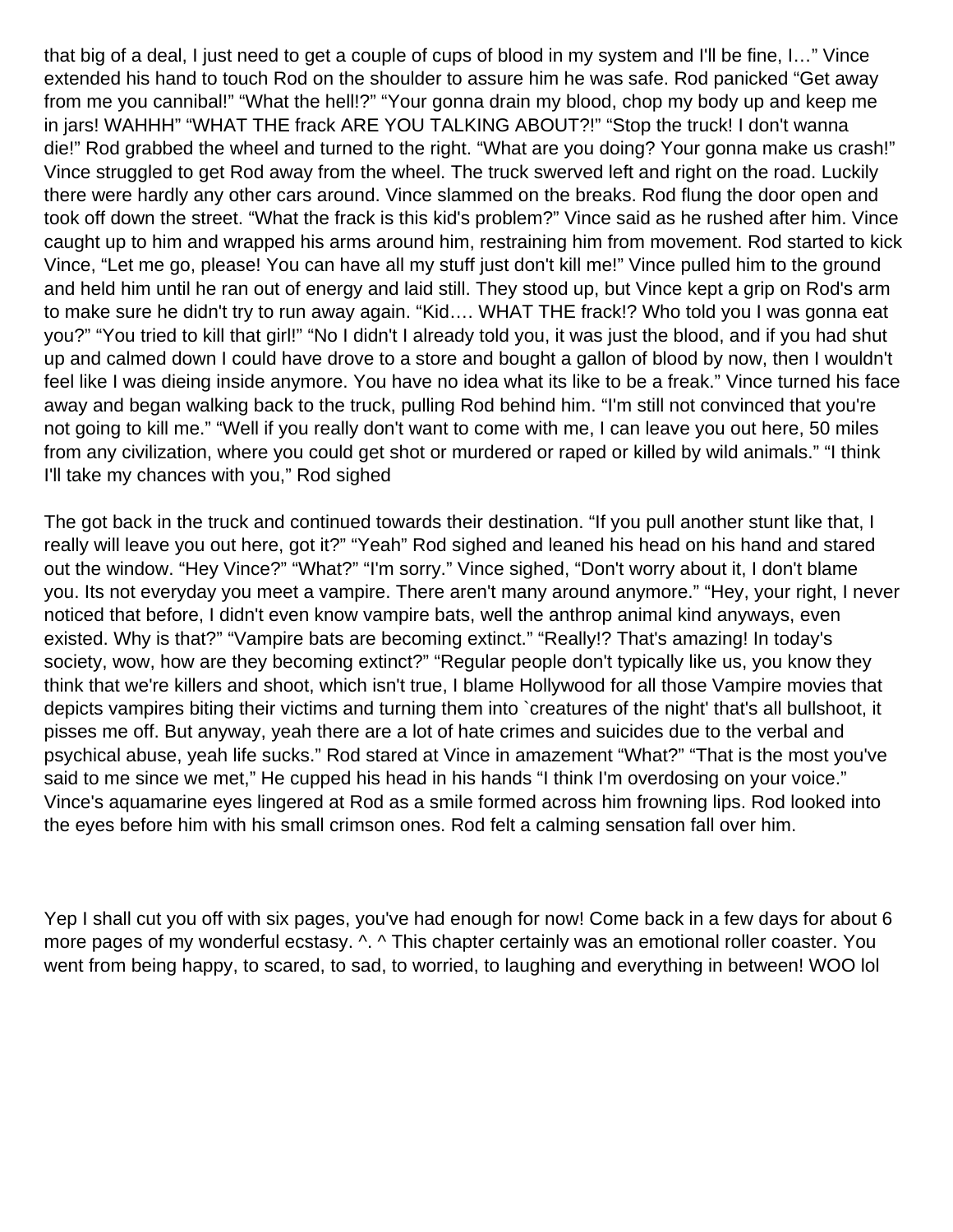## **8 - Our New Home**

<span id="page-21-0"></span>Chapter 8& OMG& woo, did you miss me! I know you did XP. Man, your gonna love this chapter, at least I hope you do. It took me a lot of time, so you better!

Chapter 8 is Rated: PG-PG13, for language (always T.T) and talk of God (not bad!) (but, I dont want to offend anyone)

~~~~~~~~~~~~~~~~~~~~~~~~~~~~~~~~~~~~~~~~~~~~~~~~~~~~~~~~~~~~~~~~~~

They arrived at the apartment complex in mid-morning. Vince had stopped by the store and purchased a gallon of blood as soon has they entered town. After drinking a few cups, he had calmed down and felt better. He warned Rod to stay out of site, he could only get a one-person apartment, and if anyone discovered two people were living there, they would both get kicked out. Lucky for them, the landlord hardly ever came around and the neighbors didn t care they were there. The morning was spent carrying their possessions to the second floor and to their apartment. Vince was content with his new living arrangements, but Rod thought differently this place is really small, he groaned. It s a one person apartment, its not supposed to be huge like your old house, rich boy. Rod heaved a deep sigh as he dropped the last suitcase to the floor.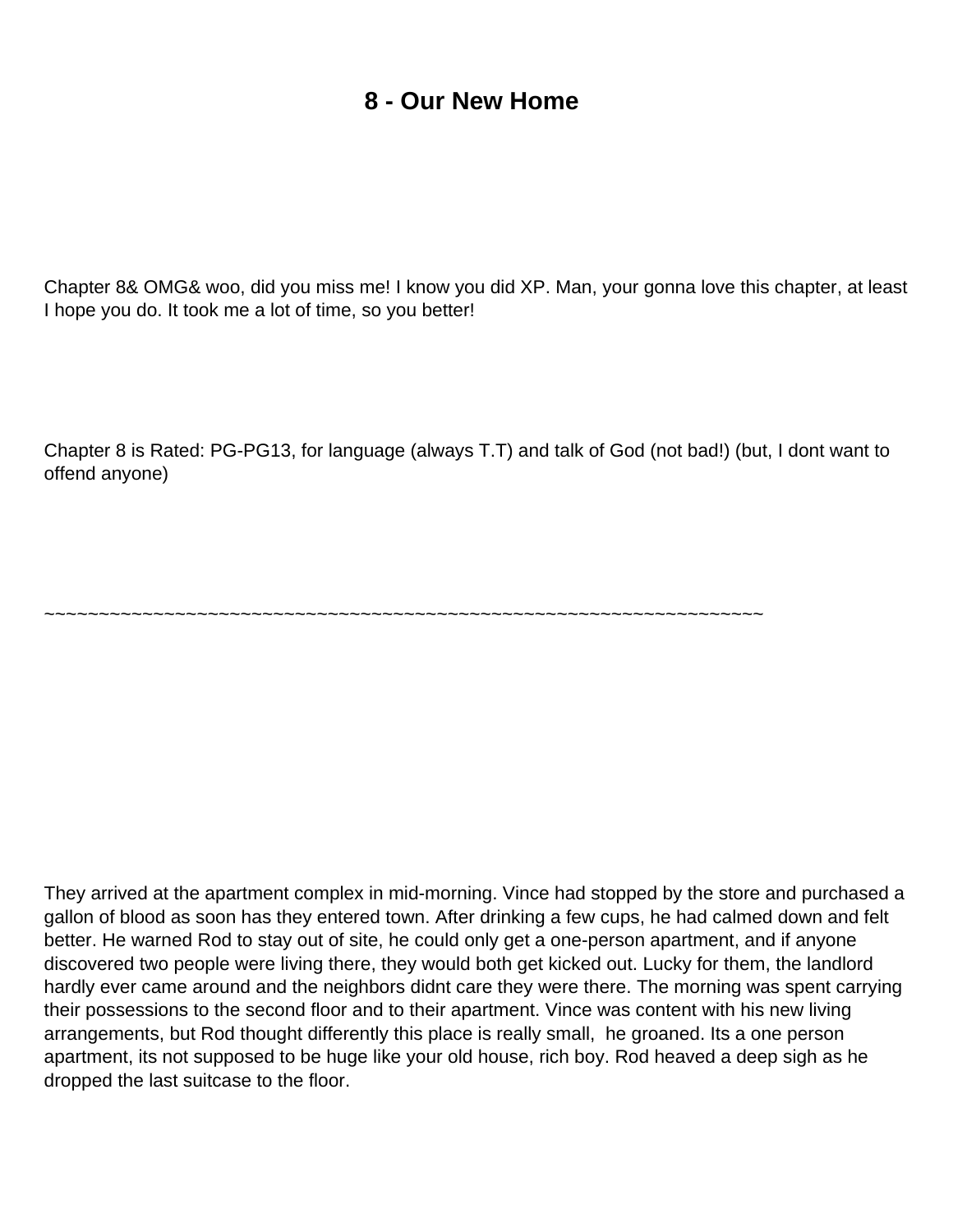Now that everything is here, we get all the fun of unpacking and decorating, Vince stated sarcastically. Lets set up the bed and crash for a while first, I m beat, Vince yawned. Rod was confused, The bed? Yeah, the bed, the place we are going to sleep. There is only one? Yeah, one twin size bed for the two of us, or is that not enough room for you? Spoiled Brat. Vince cut open a box with a razor and pulled out a bunch of pieces. He looked angry, You know what, I m gonna take a smoke break. He stepped out and left Rod alone to put the bed together. Rod sighed At least with him out of here, I II be able to put the bed together correctly without having to worry about it falling apart.

An hour past, Rod finished the bed and Vince had taped some posters to the walls and smoked a couple of cigarettes. It s done! Rod shouted proudly. Finally! Vince threw his body onto the mattress and stretched out. Go grab the pillows, I put them by the front door. Rod did as he was told and returned with two pillows, he handed one to Vince, who took it, placed it under his head and rolled onto his side violently. Rod smiled at his actions and plopped his pillow next to Vince. Rod wasnt tired, considering he had slept almost the entire way there. So he took it upon himself to fix up and decorate the apartment. He even hooked up and wired the TV. This cold little place actually looks inviting now that it s decorated, Rod smiled.

In one of Vince s boxes he found a trash bag full of clothes. He folded and stacked every article of clothing, as he did for his own. Most of Vince s clothes were black and long sleeved. There were a few colors here and there and some white undershirts but that was it. It was very unlike his own. Rod s wardrobe consisted of nice collard dress shirts in soft light colors. They re since of style seemed almost completely opposite. Rod held up one of Vince s shirts and pressed it against him. He looked in a long mirror that he had earlier placed on the wall. He smiled at the sight of himself in the normal clothes all the kids at school wore. He had always secretly wished he was just like all the other kids, with friends and he even wished he got normal grades, a C or two here and there, not always As. He sighed and folded the shirt back up and placed it back into the pile.

Four hours had passed and Rod was beginning to get bored. He had completed all the tasks he could think of and Vince was still asleep. Rod entered the bedroom and Vince remained in his deep slumber. Rod sat on the bed next to him and gazed at his sleeping face. Vince was entangled in blankets and Rod wondered how he had ever managed to get into such a strange position. Still, the innocent angelic expression across the dreaming creature s face was priceless. He looks like a completely different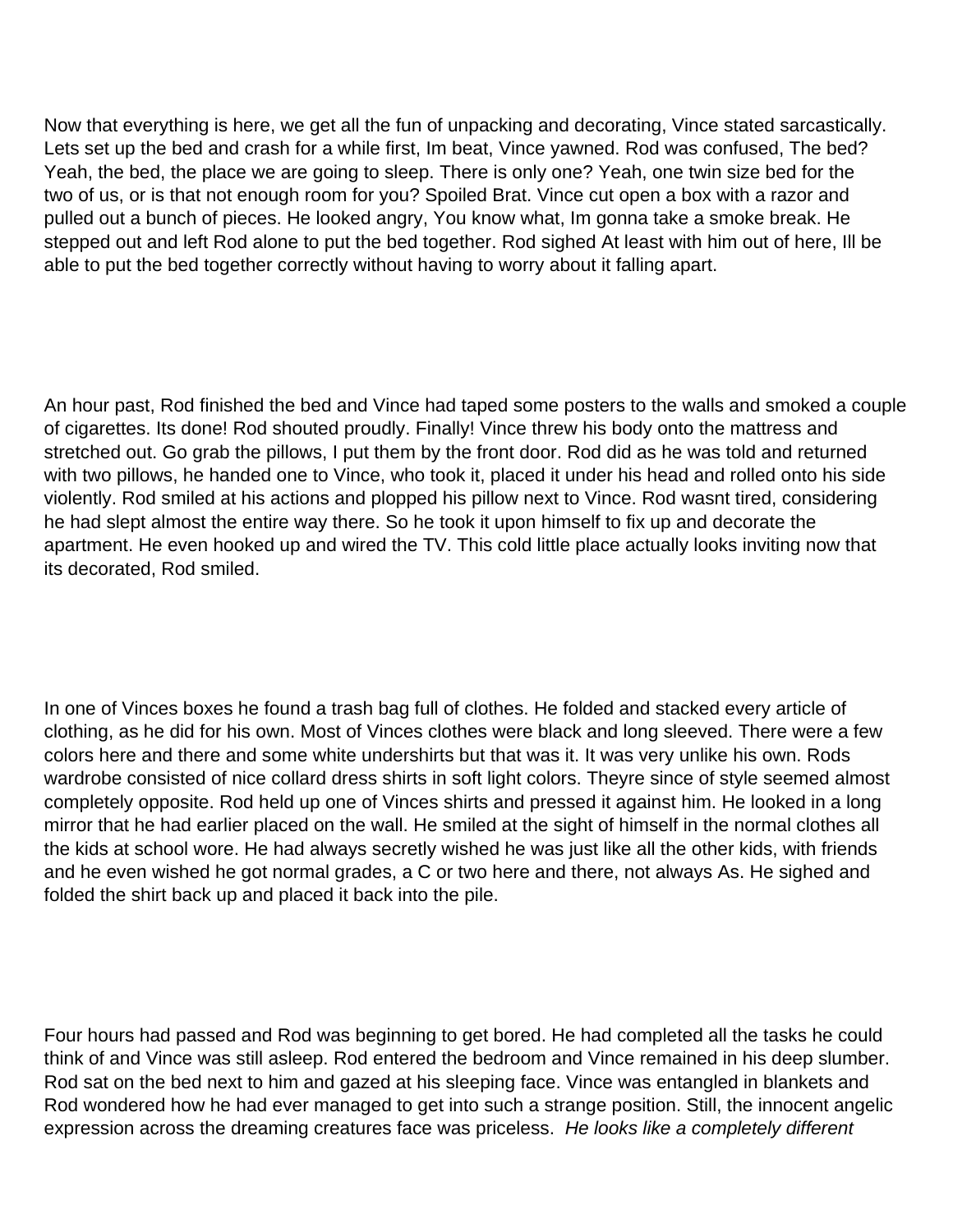person in his sleep, Rod thought. Vince s hair even looked different. Earlier it was straight, now his hair was waved curled at the end. Rod was puzzled. Maybe he straightens his hair? Rod softly brushed a lock of hair away from Vince s face, which was responded by Vince twitching his nose.

Vince s eyes fluttered open halfway and he sat up and stretched. His angelic look had not left him as of yet. He rubbed his eyes and faced Rod What time is it?, He asked with a yawn. Rod glanced at the clock on the wall. Its about 5:30 now. I slept all day, Vince said as if it were news as he stood up and walked out of the room. It was only then Rod noticed Vince was only wearing boxers and a long-sleeved undershirt. Vince s clothes were in a lump on the floor next to the bed. He must have gotten hot under the covers with all those clothes on, Rod thought.

Rod followed after him. Vince was in the kitchen, making coffee with a cigarette hanging from the side of his mouth. Where did you put my bass? Its in the corner of the living room. Kay. Other than that Vince didn t speak. The look of innocence had disappeared from his face. Rod sat at the table silently as he watched Vince look through the drawers and cabinets of the kitchen to discover where everything had been placed.

Vince sipped his coffee casually, as Rod nervously played with his fingers and tried not to stare at Vince. Stupid kid, Vince muttered with his cup to his mouth. Rod decided to change the subject, I folded your laundry for you. Thanks An awkward silence fell upon them. Vince flicked the ashes of his cigarette into an ashtray that was on the table. Vince looked around the room, Looks like you gave this place a woman s touch, Momma s boy. Rod ignored his comment, got up and went to sit on the couch in the living room. Vince finished his cigarette and went to join him. He put his coffee mug on the coffee table then laid on the couch, placing his head on Rod s lap. He looked up at the blushing cat Where is the remote? Rod reached to the end table for the remote and handed it to Vince. Vince channel hopped and stopped on VH1 to watch music videos. Rod said nothing, but examined the creature before him. Now that he wasn t wearing layer upon layer of clothes, Rod could see what Vince really looked like. He was chubby. He wasn t really big, he just had some baby fat. Vince had a large body frame, unlike Rod s who was always small. Vince was relaxed and at ease. His wings were folded and pulled in tightly so he could lay flat on his back. Rod had never been around a bat before or any creature with wings for that matter.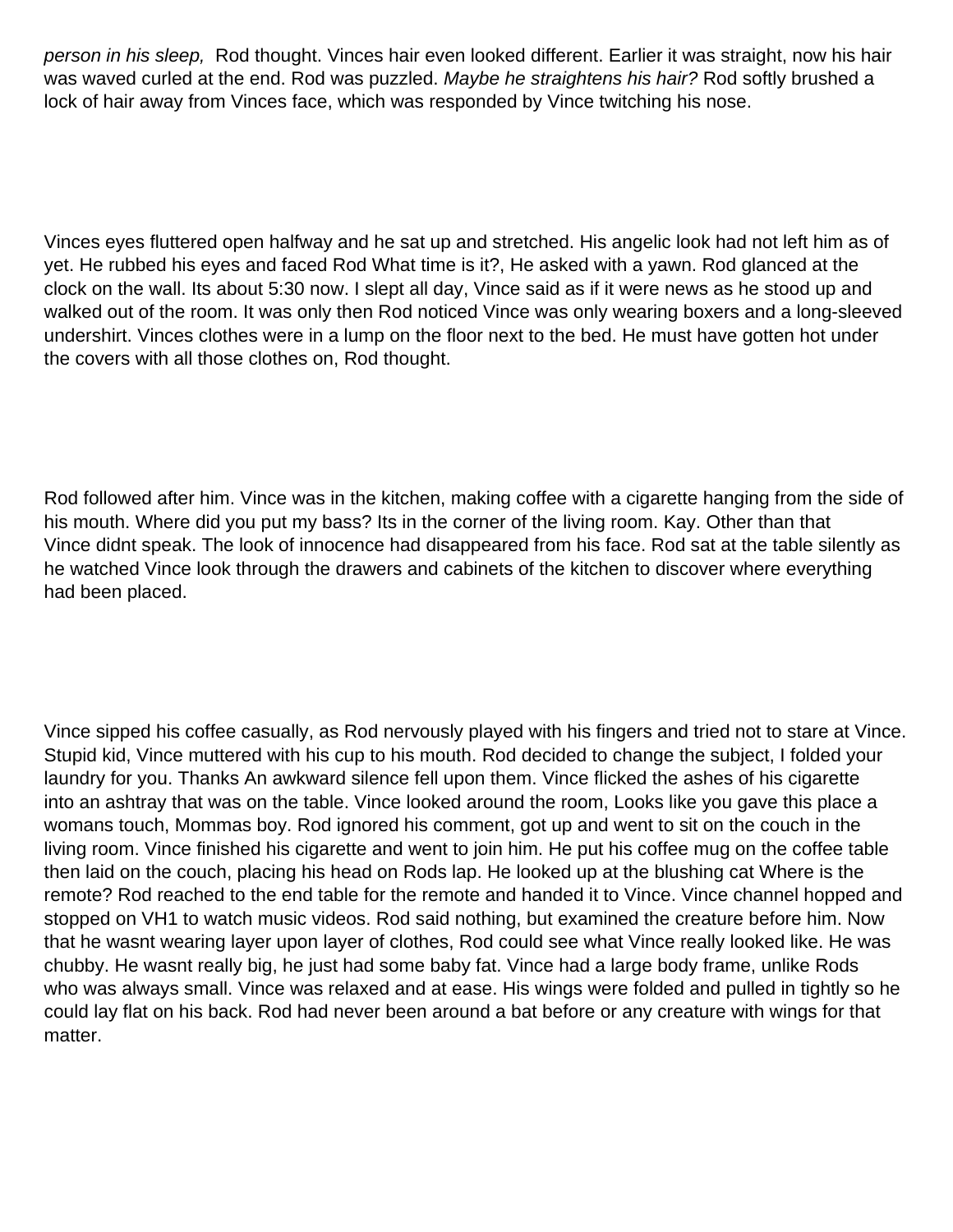Hey wh.. SHHH Vince cut him off and silenced him. His eyes were fixated closely on the T.V., which was now playing Miss Murder By the band, AFI. It finished and Vince quickly turned his head to look straight up at Rod. Rod tensed up and felt a nervousness fall over him as Vince s piercing eyes shot at him. What day is it? He demanded. Uhhh Saturday& shoot& that means we have to start school the day after tomorrow damnit! Vince stood up angrily, unfolded his wings and stretched them out widely. Rod s eyes grew wide Whoa, he muttered. Vince relaxed and looked over his shoulder at him. Now what? it s a Saturday night and we have nothing to do. We don t even have anything to do tomorrow except sit around here and wait for Monday. Vince groaned. What about church? Rod asked shyly. What about it? Tomorrow is Sunday, we should go to church. I haven t gone to church since I was nine years old. Well, maybe you should start going again. What has God ever done for me? Vince was angered. Rod gasped slightly and paused. He gave you life and he gave you your health. My mother gave me life, and I have health because I take care of myself. He gave you the earth in which you live on. What proof do you have of that? Haven t you read the Bible? Of coarse I have, but I still question it. A silence fell upon them. Vince spoke up, You dont have to go to church to be a good person. You dont even have to go to church to be a good Christian. But for me, religion hasnt brought any happiness and it isnt really a big matter in my life. Rod defended himself, I know that, but I enjoy church and I haven t missed one Sunday since the day I was born. Vince directed his eyes away from Rod and his voice grew quiet, How can you say that after&. After your parents died, after God took them from you. He left you alone, how can you still be so loyal to God after all that has happened to you? Rod swallowed a lump in his throat, I did think about that, but then I realized that God must have taken them for a reason, just like when you picked me up off the sidewalk, it had to be for a reason right? Something is going to happen, something is meant to happen. God wouldn t have let such a tragedy fall upon me for no reason. I haven t wronged him. There has to be a reason. Vince smiled and started laughing. Rod was confused, Has he gone insane?! So that s what keeps the smile on your face kid? You think all this happened for a reason? Well what if the reason God did this to you was to make you suffer, and see if you would still stay loyal to him. Maybe that s it eh? Vince continued to chuckle under his breath. That s not true! Rod stood up he could take this mockery no longer God wouldn t make me suffer just because he wanted to. Im a good person! Vince stopped laughing Ok, Ok, whatever kid, as long as you re happy it doesn t matter to me what you believe. Rod crossed his arms and heaved back onto the couch. So, do we get to go to church tomorrow? Rod muttered angrily. Vince raised and eyebrow and a smile was on his face, Fine, look Ill make you a deal Ill find a nice church to drop you off at tomorrow, and while you are praising the lord, Ill go out and try to find a job, ok? Rod wasnt overjoyed but pleased, Ok, I guess that s better than nothing, you can come along with me some other time. If that ever happens, you II be dragging my lifeless body in there. Well that was a bit harsh.

Yeah, whatever, Im starving do we have anything to eat? Vince opened the

fridge and found that other than the jug of blood he had bought earlier, it was completely empty. His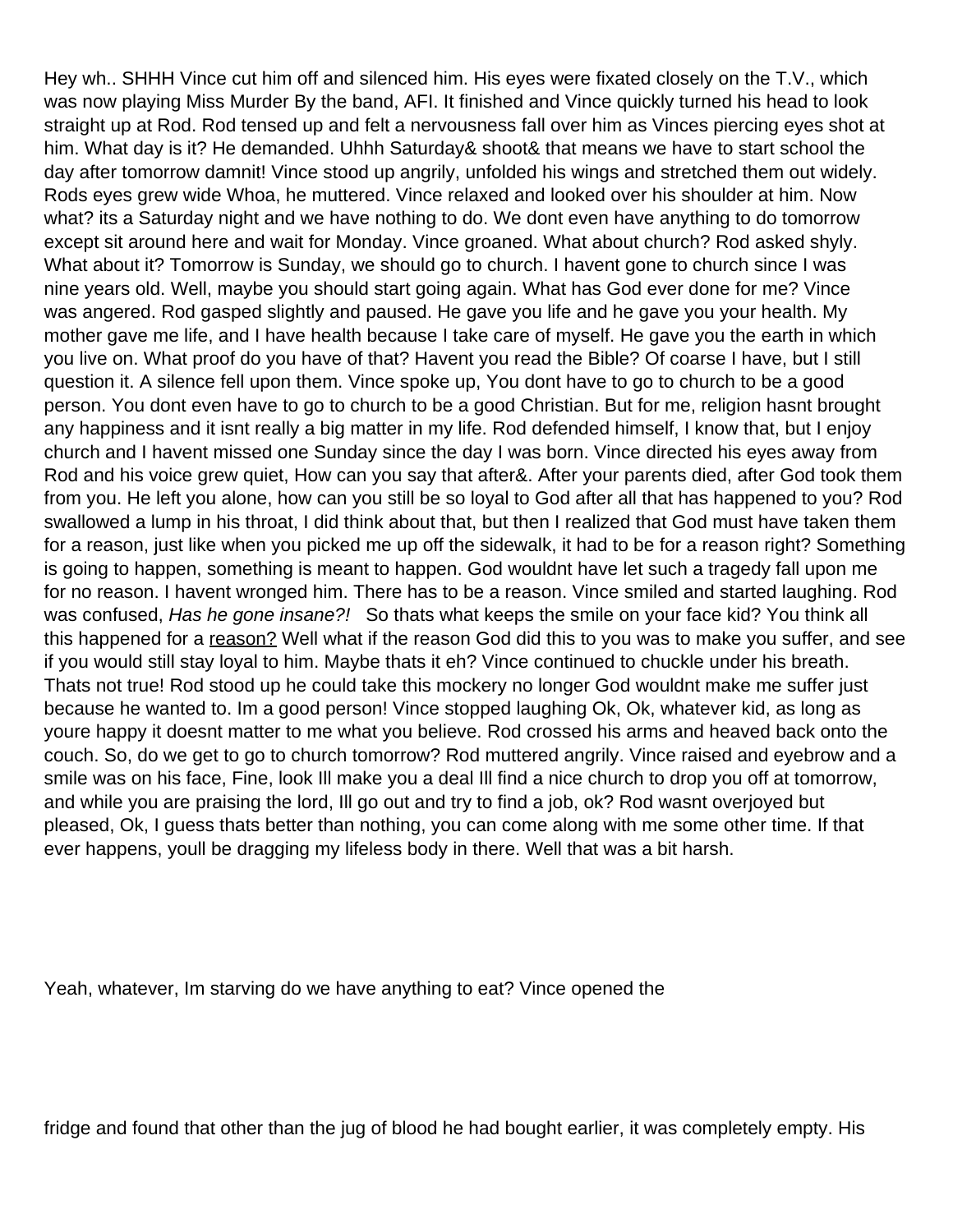mouth dropped open and an exasperated noise escaped him. Now what?! Rod perked up, There was a complementary basket of pasta stuff that came with the apartment. He pulled it out of the oven. Wait& first of all, why did you put a basket with hard pasta wrapped in plastic in the oven? Ummm it was just a place to put it. Ok, well the oven isn t a good place to store things, trust me. And secondly, why haven t you started cooking yet? Rod was stubborn, What makes you think I know how to cook? You are a momma s boy of coarse you know how to cook, plus you just have that personality, you know the housewife kind of thing where you just naturally know how to cook and clean. Landon was sorta like that to a degree. Rod grunted You stereotype&. Yeah, yeah start cooking kid.

Vince was right, Rod turned out to be a great cook, and he had everything prepared in less than twenty minutes. Vince finished his plate and leaned back in satisfaction, I told you that you could cook. Rod took their plates up, cleaned them off and put them in the dishwasher. I told you your like a housewife Shut-up, if I don t clean up after you, I doubt you will. Hmmm that is true.

Its getting late I think I m gonna go crash so I won t be wiped for the job hunt tomorrow. Alright, goodnight Vince. Yeah goodnight kid, and I will leave space for you on the bed so you dont have to freak out and sleep on the couch or whatever. Vince turned into the bedroom and shut the door behind him.

~~~~~~~~~~~~~~~~~~~~~~~~~~~~~~~~~~~~~~~~~~~~~~~~~~~~~~~~~~~~~~~~~~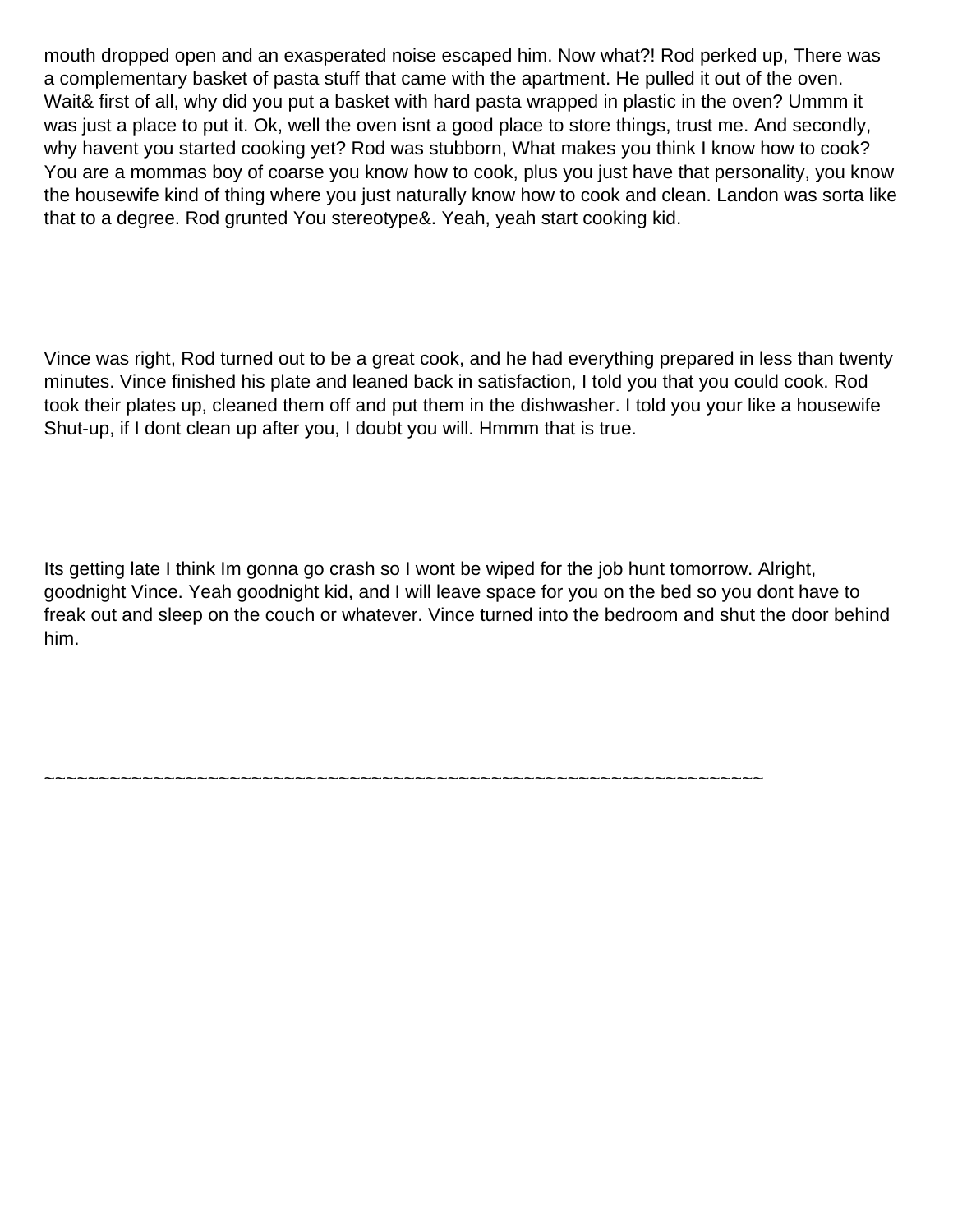The End&&. Of Chapter 8 XP Yes, very cute, very cute. I finally got around to finishing this chapter, I edited, cut and added lots to this chap. And it turned out better than I thought it would. I know at least 1 or maybe even 2 people out there are enjoying this, and that my friends is why I write. I promise chapter 9 will be up very shortly! Cause I m on summer break and have free time to write at night! ^.^ And& has anyone noticed Rod has sorta been checking Vince out? >.> (lol) Oh and BTW for any one that doesn t know AFI stands for A Fire Inside, they are and awesome band and you should love them&. Now go buy their Cds!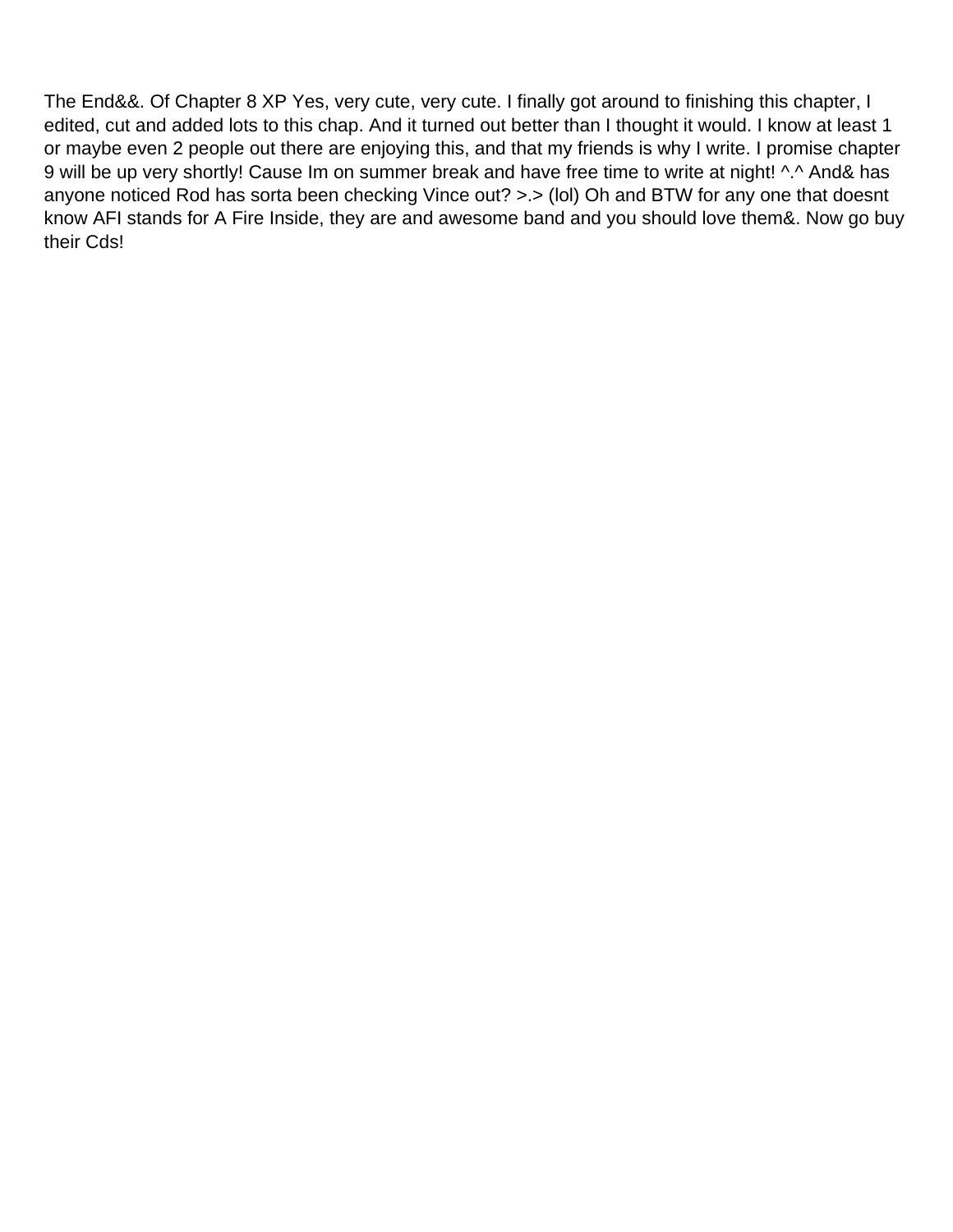# **9 - Am I a freak?**

<span id="page-27-0"></span>Chapter 9&. You know what that means! .> The next chapter has 2 digits! YEP! Im warning you now this is a very heavy intense chapter. Now without further hesitation, the show will go on!

Rod finished tidying the kitchen and noticed how late it had gotten. Holy Cow! Its almost midnight, and I have to wake up early! Rod quickly brushed his teeth and changed into his pajamas. He slowly opened the bedroom door and peered in on his slumbering companion. From the window the moon shown, dimly lighting the room. Rod swallowed and entered, closing the door behind him. He neared the bed and looked down on the vampire. Innocently he lay, happy in his dream world. He looks so content and pleased in his sleep, Rod thought.

Rod made his way under the covers, trying his best not to waken Vince. He turned his back to the bat and faced the still cold room before him. Rod collected his thoughts and took a moment to pray. He then closed his eyes and his mind drifted, entering sleep.

Suddenly Rod s eyes shot open as he felt an arm wrap around him. Vince?! Rod stuttered. Rod was pulled closer to him; Vince nuzzled the back of Rod s neck then rested his cold nose upon it. Vince muttered a few non-understandable words, then stopped and fell back into the peaceful sleep he had been in. Rod s face grew warm How am I going to get out of this!? Rod swallowed and attempted to lift Vince s arm and release himself from his grasp, but it was no use. He was trapped in Vince s arms. Rod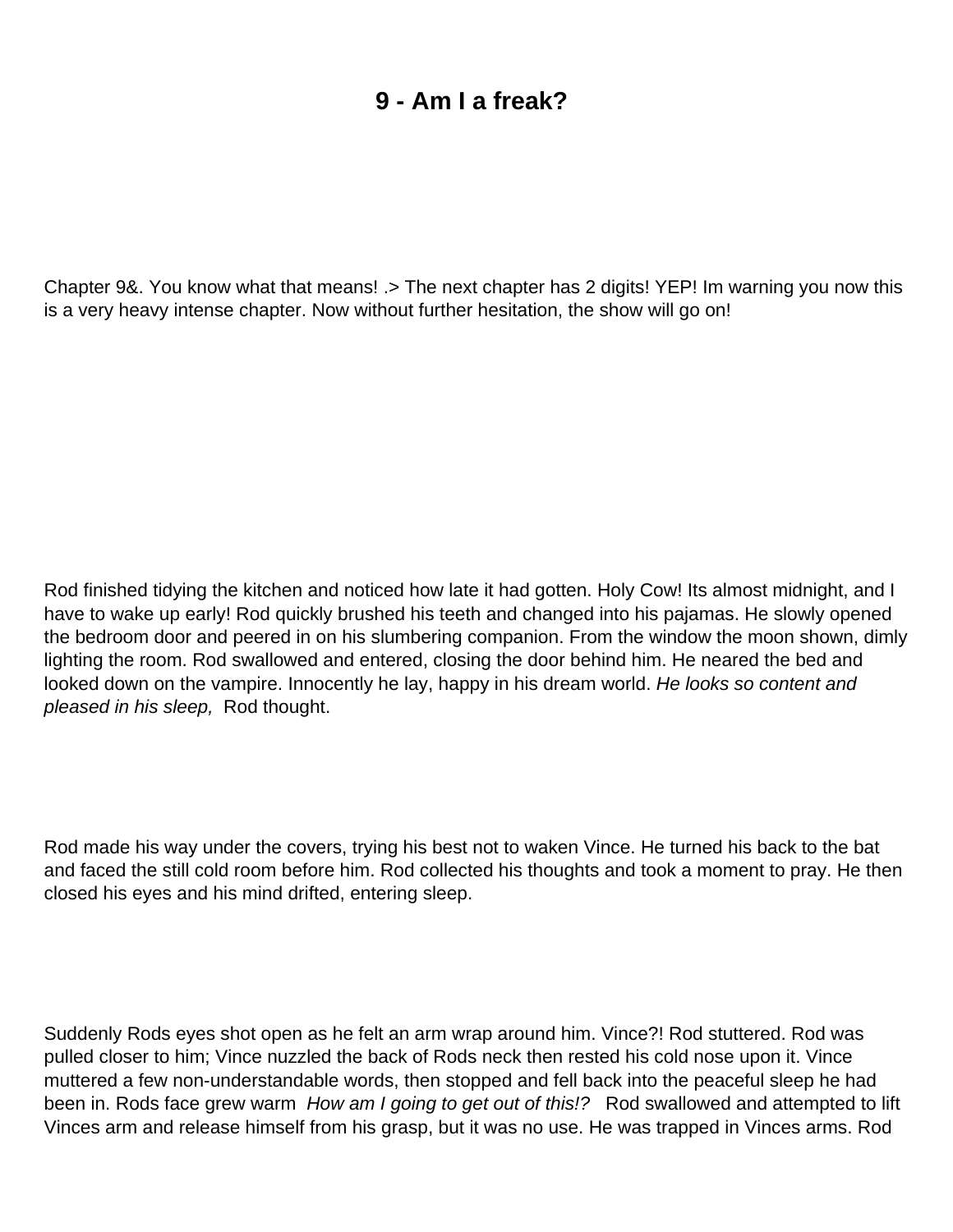began to breath deeper. He felt the older males lips kiss the back of his neck. Rod yelped and jumped off of the bed and onto the floor, waking Vince in the process. Vince sat up and rubbed his eyes Ace? He opened his eyes to see Rod blushing madly in a panic heap on the floor. Oh! Rod! I, I don t know what just happened, but I. What the HELL Man!? Rod was hysteric. Vince s eyes grew sad and pink shown in his face. He lowered his head, I didn t mean to & I m sorry. Rod suddenly felt quilty, Hey hey! Please don t be sad! Everything is fine! See! Rod smiled widely to show Vince he wasn t angry. Vince wiped his eyes with the back of his shelve. Rod crawled onto the bed and looked up at Vince, You ok? Vince stuttered, Yeah, I, I guess so. He stood, Im going to sleep on the couch, you can have the bed. No Vince its really ok, I& Vince walked out of the room but left the door open. Rod sighed and lay down. As he fell asleep he could hear a soft crying from the living room.

Rod rose from the bed as the first beam of sunlight shown through the window. He yawned and stretched then proceeded into the bathroom. Time for a nice shower, he said happily to himself. He undressed and entered the shower, closing the glass slide-door behind him. Not even five minutes later the bathroom door slammed open and Vince stormed in. Rod gasped and attempted to cover himself. Vince casually began to brush his teeth. He looked up into the mirror to see Rod panicking behind him. What s your problem? Vince asked with a mouthful of toothpaste. He spat into the sink and rinsed. Rod s face was bright red, Uhhh Vince& Oh yeah, I forgot, you are an only child. I m used to sharing a room and bathroom with three other guys so this is normal for me. This is actually saving us time, so you re just going to have to get used to sharing the bathroom at the same time. Just pretend like I m not here. Rod tried to keep his back turned to Vince as much as possible. Vince continued to do all his morning routines, straighten hair, style hair, deodorant, and body spray.

Eleven o clock was nearing. Hurry up sunshine or you II be late for church! Vince shouted sarcastically from the kitchen where he was mixing a cup of coffee and blood for himself. He drank it down and grabbed the truck keys. Rod came trotting out of the bedroom, dressed nicely in a collared button-up shirt with a sweater-vest and slacks. While Vince sported jeans and a light pink hoodie.

After church Rod waited happily on a bench near the parking lot, waiting for Vince to arrive and pick him up. Twenty minutes passed before the light-blue pick-up truck rolled up to the black cat. Rod blissfully got in and they drove off. Any luck with the job hunt? Yeah actually, and Im sorry it took so long, I had to fill out some forms. Its ok. Rod noticed Vince was in a perkier mood than usual. Soooo where are you working? Don t laugh, McDonalds. It s hard for a 16 year old with no real job experience to get a good paying job, but hey we II have food to eat and a roof over our heads. Rod smiled at him. So, how was your church experience? It was good, the preacher is really nice, he welcomed me to the church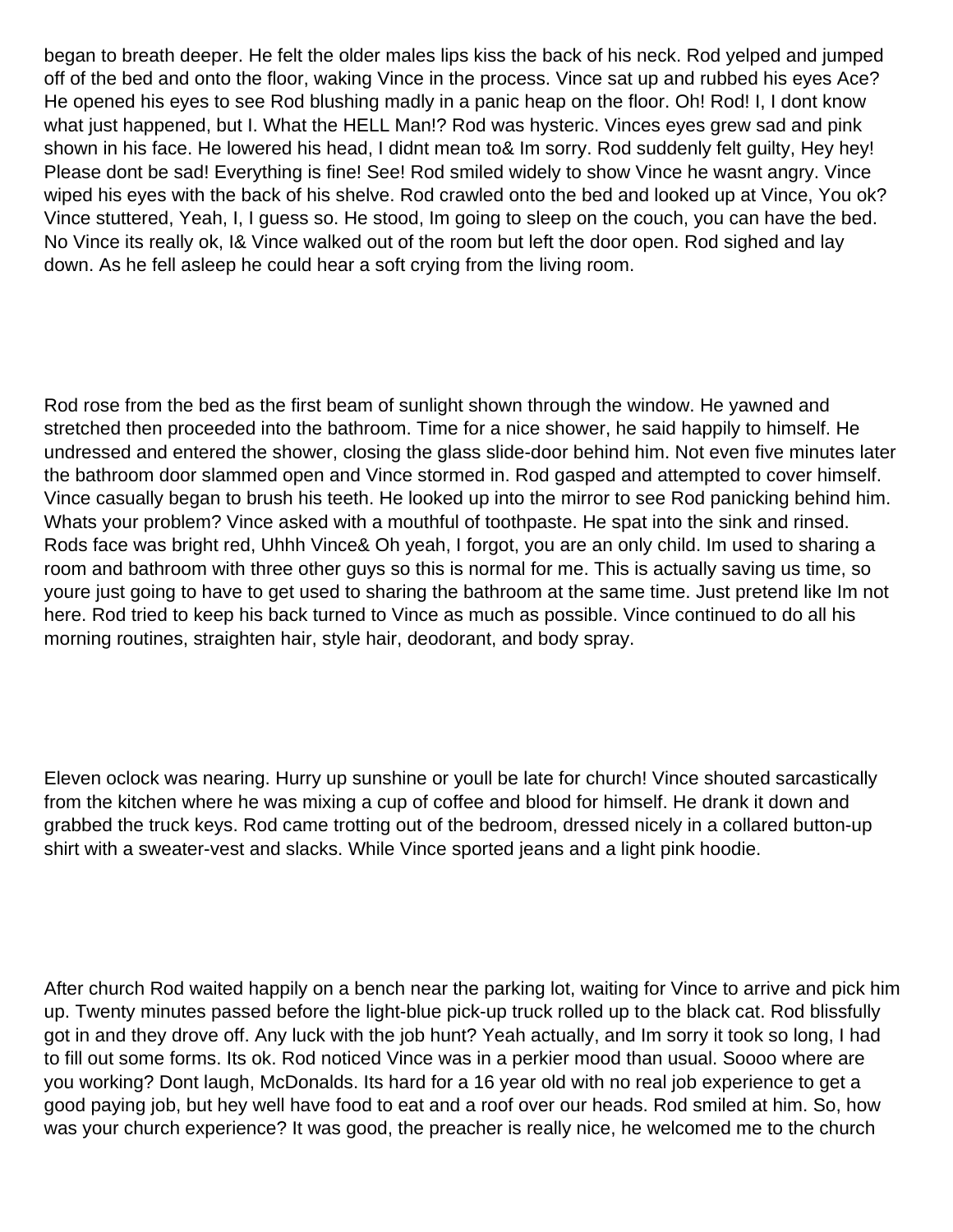himself. That s nice I m glad you had fun. Rod was starting to feel uncomfortable, Vince are you feeling alright? I m fine why do you ask? Well this is the nicest you ve been to me since we met. Yeah, I was just thinking. You kind of remind me of this kid I used to live with. He was always in a happy-go-lucky mood and had an innocent personality. Like you in a way. That s nice, what was his name? Oh, his name was Matthew. A gray wolf, green eyes, really good kid.

They pulled up in front of a grocery store. We need food if you havent noticed, Vince joked. Rod grabbed a cart and they began filling it with all kinds of things from waffles to oranges. In the corner of the dairy section were gallon jugs of blood. Here is a little info about vampire bats for you my boy. Sheep blood is the best stuff you can buy, and it tastes the best, but! It is like \$10 a gallon, which sucks @\$\$. So I always get stuck buying this shoot, He plopped a jug of dark red blood into the cart. Cow blood, cheapest stuff you can buy, only \$4 a gallon, tastes like shoot, but blood is necessary for the growing vampire. Pig s blood is also available but it is really high in fat and sodium and its not all that much better tasting than cow blood. Rod seemed surprised That s actually pretty interesting. Really wow, most people don t give a shoot. The average adult vampire bat needs 2 cups of blood a day. Isn t that wonderful? Rod smiled that s just great. You know, I ve never lived with or been friends with a cat before, enlighten me. Umm well, cats like fish and milk. I guess. Sushi is good. There really isnt much to cats. Vince was actually interested, Do cats really purr when you scratch them under the chin? Rod blushed, Ill never tell! Then I guess Ill just have to find out for myself! Vince scratched Rod under the chin and he began to purr almost instantly. His tail waged slowly and peacefully as he drew himself closer to Vince and cuddled to his chest. Vince stopped and Rod quickly jumped away from him. Now arent you just so fluffy and adorable? Rod noticed that people around them were starting to stare and whisper among themselves. Uhh Vince lets move on to the bathroom and beauty section. Good I need razors. You shave? Yep

When they reached the bathroom and beauty section Vince began to browse the women s razors. Wait a minute, I thought you shaved your face! Are you kidding me, do I really look like the kind of guy that would have facial hair? I m so glad I don t have chest hair either, that s just nasty. I shave my legs and my pits. Body hair is gross. Rod was stunned Oh yeah, and I lost my eyeliner, go pick out me some, I ware jet black. Are you kidding me!? I m not going to do that, girls ware make-up! Not boys! And the boys that do ware make up are homos! I ware make-up and Im a boy. Dose that make me a homo? Vince seemed irritated. Rod didn t know how to answer; he didn t mean to offend him. That s not what I meant, your really cool and Just stop, you can wait here, Ill save you the embarrassment. Rod felt a drop in the pit of his stomach as he watched Vince walk off. I really didn t mean to offend him, he whispered to himself and looked down at his shoes.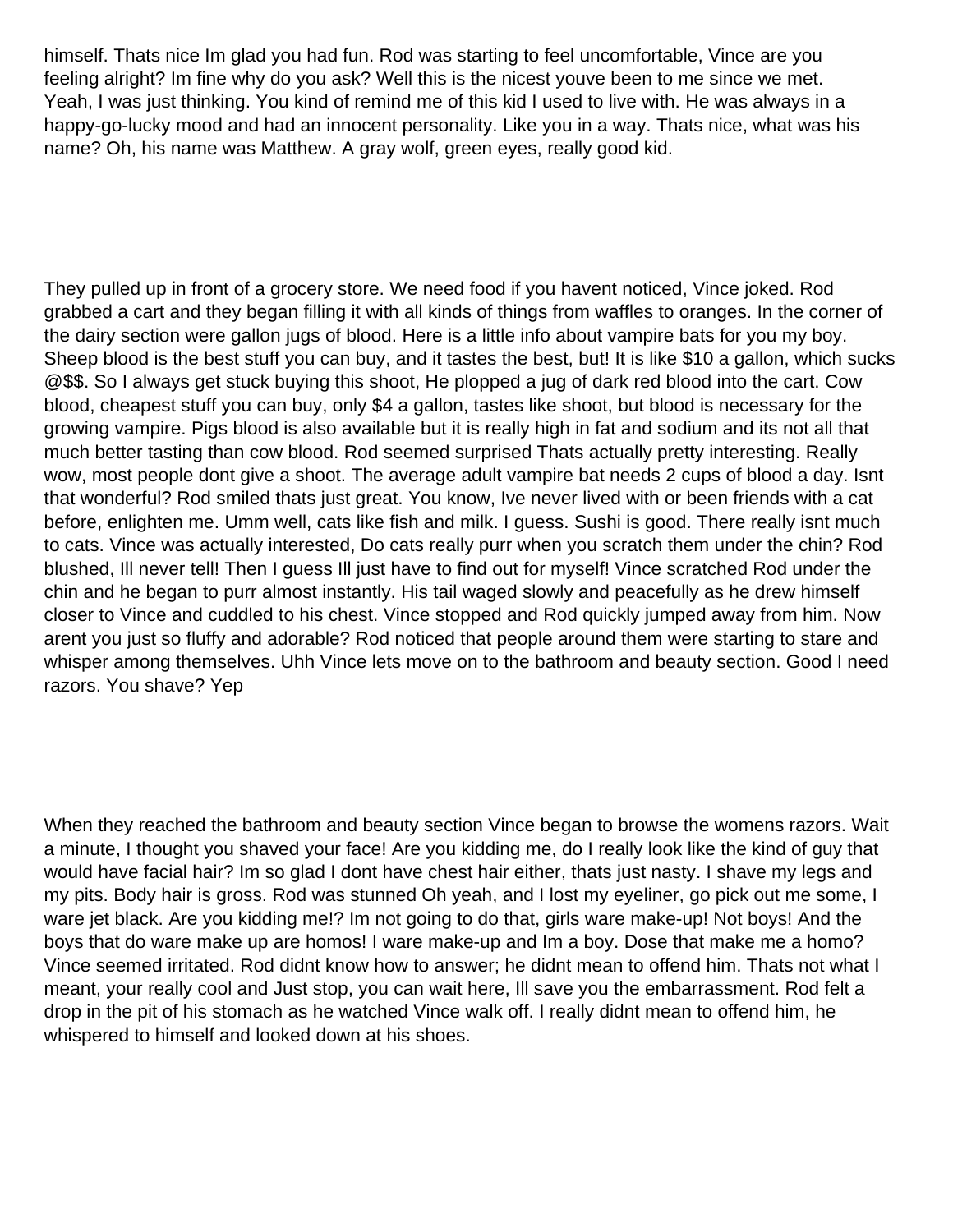On the way home Rod still felt the need to apologize, I really didn t mean what I said Vince, I Its okay, I know your not used to living with a freak. You re not a freak! You re different and that s what makes you so cool. Vince was surprised You think I m cool? Rod s mood brightened at the cheerful tone in Vince s voice. Yeah your totally awesome! Vince smiled Well its good to know you don t hate me. Of coarse not, I don t hate you, you haven t done anything wrong. Oh, I thought, Vince saddened Never mind. Lets try to stay in a happy mood. Yeah. Rod agreed. A silence fell over them and Rod stared out the window. Hey Vince? What s up? Last night& When you woke up& who is Ace? Vince s smile turned to a frown and he lit up a cigarette. No one, dont ask, he snapped. Rod felt a chill go up his spine, Sorry.

After carrying all the groceries into the apartment, Vince locked himself in the bathroom. Rod put all the food away by himself. He sighed deeply and stood outside of bathroom door. He knocked on the door, Vince I m really sorry I didn t mean to make you upset, honest! There was no answer Vince come on just talk to me. Rod tried the handle but of coarse it was locked. He shook the handle and surprisingly the door swung open. There, sitting on the back of the toilet seat was a shocked Vince. He was in his boxers, a razor blade in his right hand; both his arms and thighs were covered in streams blood. A pile of bloodied toilet paper was overflowing the trashcan. Rod quickly slammed the door and ran out to the balcony.

About ten minutes later Vince joined him. Rod tried not to make contact. They stood staring into the sunset for a long while. Rod I. He stopped unable to get the words to come out. Rod smiled slightly, That s the first time you ve said my name since we got here. Vince sat on the floor and put his head in his hands. Rod sat across from him. He knew Vince wanted to discuss sometime and he didn t want to rush him, so Rod was silent. Look, I m sorry you had to see that. The last few days, they have just been really tough on me. Mentally I mean. And that. That s just how I get it out, ya know? Vince wiped tears from his eyes. He didn t want Rod to see him cry so he kept his eyes on ground. Your so dumb, Rod snapped, What if you messed up and cut a vein, what then? Who would die! I can t tell you how mean times I ve heard that one, listen I ve been cutting myself since I was thirteen. I m not gonna screw up. Rod stared at him in disgust. You need help, find yourself a hobby or something. Rod stood up and walked back inside to ease his mind with television. Vince stayed outside till the sun had disappeared completely.

When Vince finally went inside he found Rod huddled in a ball, sleeping peacefully on the couch. Vince smiled and leaned over to brush a lock of hair away from Rod s nose. As he did so, a drop of blood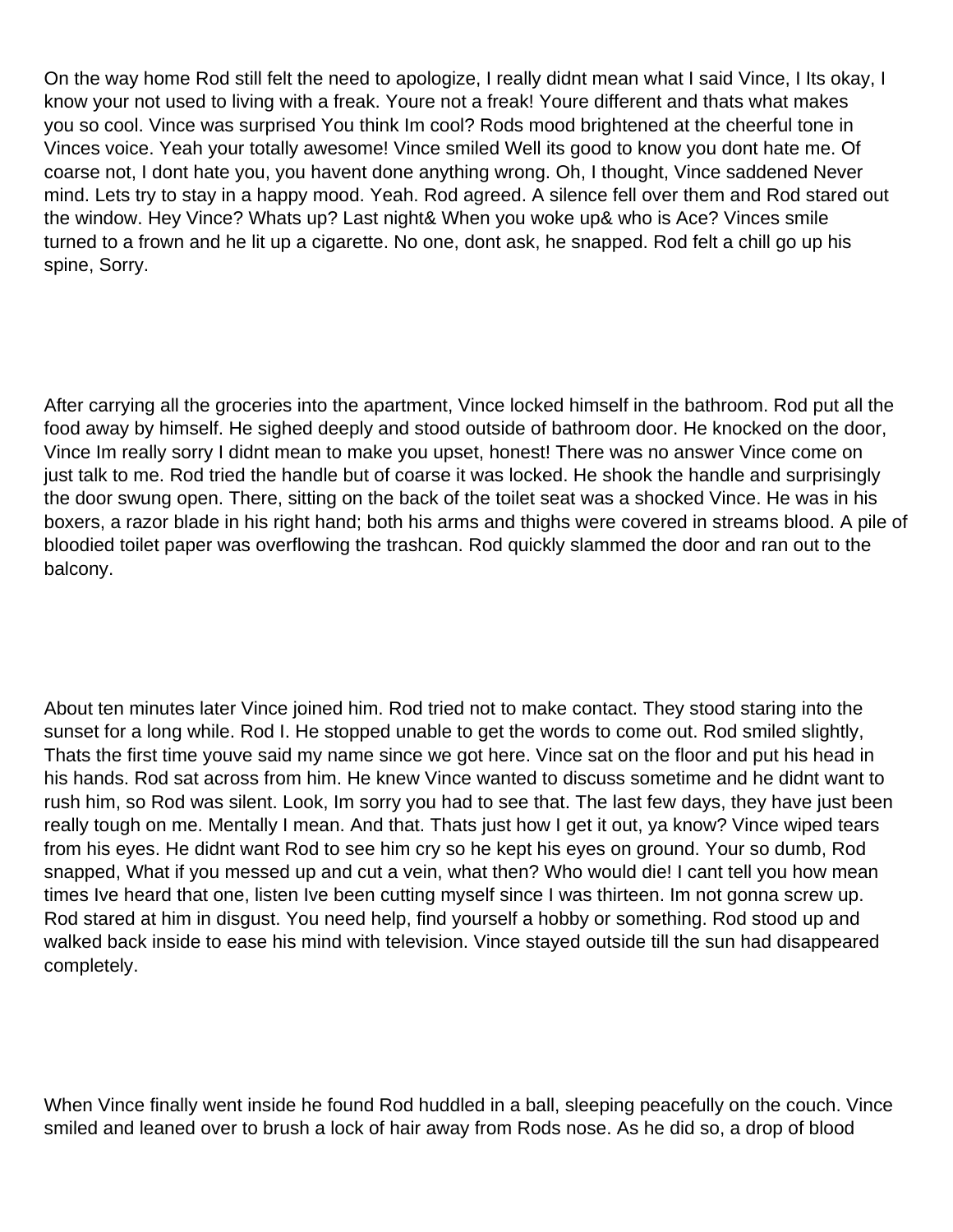dripped onto the younger males face. Vince drew his hand back in panic. He quickly examined the back of his forearm to discover it was completely soaked in blood. shoot! Vince s cry awoken Rod. Oh My God! Vince s eyes were wide and he quickly took off his shirt. Rod brought bandages to him, Hurry, you need to apply pressure to the wound or it wont stop bleeding! Rod I feel a little dizzy. Vince stumbled backwards and fell; the wall is the only thing that kept him in an up-right position. Try to keep your arm above your heart! I can t Vince s words were drained and he closed his eyes. Rod shook him You can t go to sleep damnit! Your not allowed to die on me! Rod had tears in his eyes. He kept Vince s arm on the table and bandaged it himself. He did all he could to keep Vince awake and talking. Vince can you hear me?! Youre going to be okay! Okay?! Vince would mutter back to him quietly, Okaaay.

The madness continued until Rod had bandaged Vince and cleaned up all the blood. He washed his hands and face and brought a cold wet washcloth to Vince. Are you feeling better? Vince was now lying on the couch with his arm resting on the back of it. Rod wiped a speck of blood of Vince s face. You only did that because you need me. You need someone to make money and pay bills and hide you. Vince was still weary from the whole incident. That s not true! I did it because you re a good person. And I wasn t about to just let you die. Vince you ve got to be kidding me. How can you say that I m a good person? I m a terrible person. No your not. You helped me and you didn t even know me, you the best& you re the only friend I ve ever had.

And this chapter comes to an end, isn t the ending so sweet? I know you just wanna eat them up! XP This chapter had some big emotional scenes. I like this one the best thus far, how bout you? And you know what, this chapter had more pages than my usual chapters. Yep this on has 7, the others typically have 6. You got extra! WOO!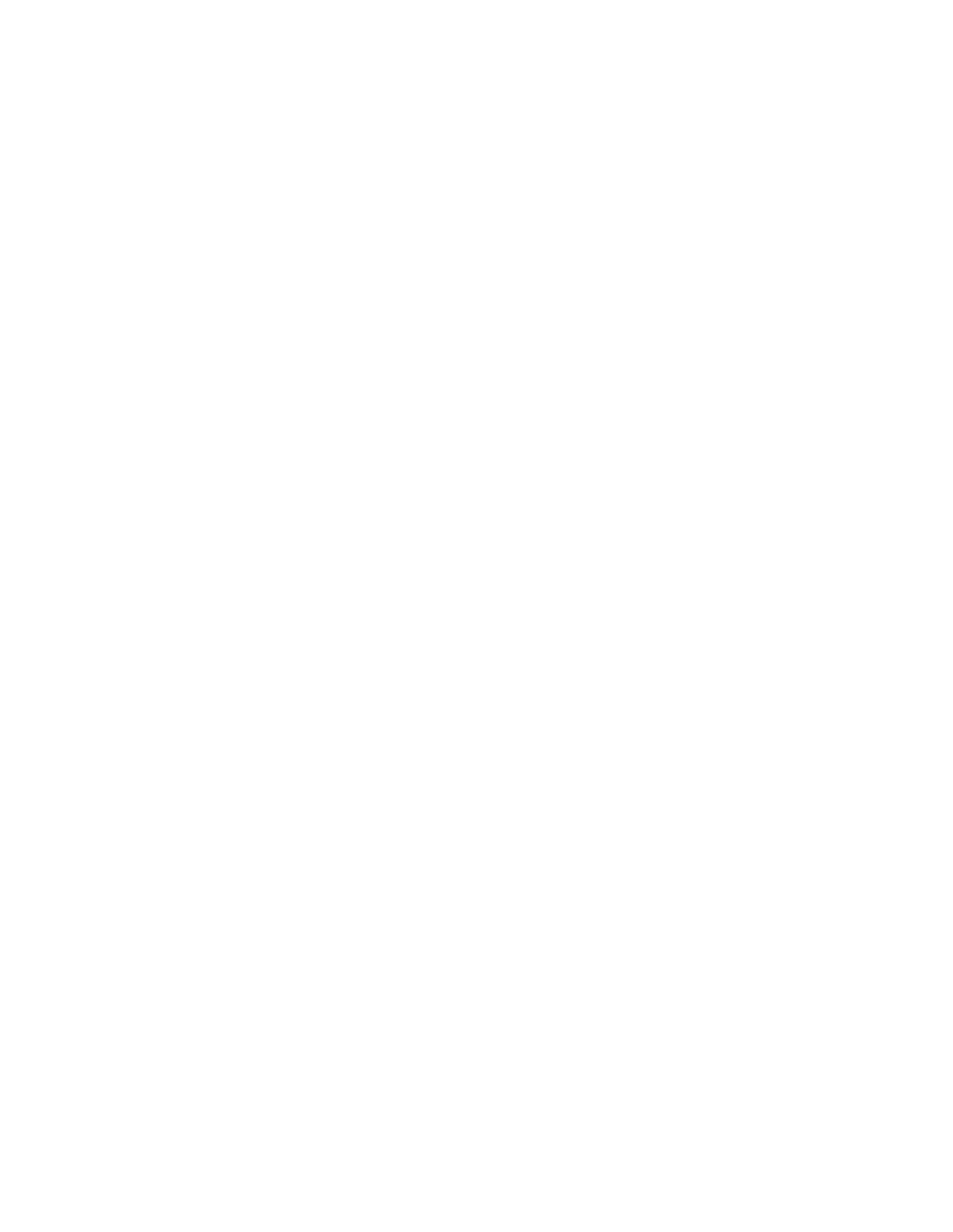# **10 - School & Work**

<span id="page-33-0"></span>Chapter 10&. Two digits& wow& it s a-flippin-mazing. Things are really starting to pick up in this story if I do say so myself, but I bet you re thinking Just go ahead and have them frack already! WELL&.. not yet, sorry.  $\wedge$  ~

Chapter 10 is rated: PG-13 (for language and sexual content (not really bad))

Vince sipped his blood and coffee as he waited for Rod. Rod blissfully walked into the kitchen. He was dressed nicely, as usual. Can t you dress like a normal kid? Rod was puzzled, I ve always dressed like this. No wonder I m your only friend. They paused in thought. Rod, do you want friends like me? What do you mean? I mean freak friends like me, with the black and the make-up and the cutting and what not. Well sure, your cool Alright then we still have fifteen minutes before we have to leave for the bus so we have got to move fast.

Five minutes later Rod was dressed in a deep purple fishnet long-sleeved shirt. Over top of that, was a black T-shirt that had purple spider webs across the front. You can keep the pants, theyre black so they blend. Vince took out a collar with chains around it that looked like lace. This is my gift to you. Never lose it. He strapped it around Rod s neck then stood back to look at him. You look so cute! Rod blushed and went into the bathroom to look at himself in the mirror. He smiled widely, Wow! This is so cool! He threw his arms around Vince s waist, Thank you so much! Vince tried not to smile and act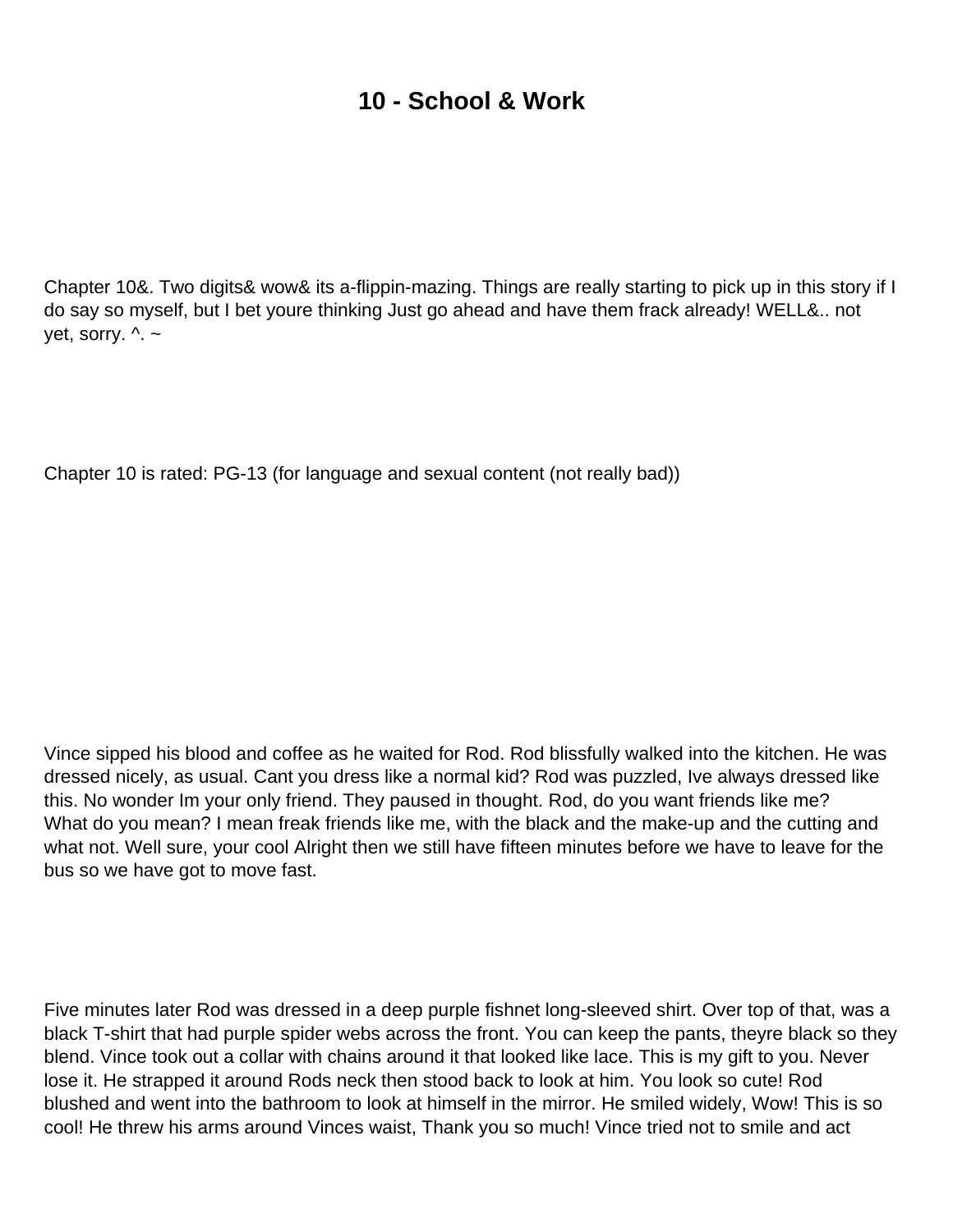un-phased. He hugged him back a little, Okay that s enough. Get off me! There is one last finishing touch. What s that? Well let me ask you, are you man enough to ware eye-liner?

The gothic duo walked side-by-side to the bus stop. Great we get to rot in hell for seven hours, lucky us. Are you kidding school is fun! Vince looked at him as if he were an alien, If you keep up that attitude only gothic-nerds are gonna like you, good luck trying to find some of them. Honestly Rod, this year is going to suck. For all the other kids, school started over a month ago, which means they all already have their own little groups of friends. We will be lucky if we can make any friends. Actually I dont give a shoot they can all go frack themselves. Rod was still enthusiastic At least we will have each other! Vince took a long drag on his cigarette, Well I don t know about you, but I haven t had sex in over 5 days and it s driving me crazy. Hopefully I can find a dog or two. Rod was annoyed, You sick-o.

At the bus stop, none of the other kids talked to them. On the bus none of the other kids talked to them. All during the school day, people only talked to them when they had to. After sixth period Vince decided to take a smoke break. He casually walked around the side of the school to a narrow ally. There were a few other kids there, talking amongst themselves.

One person approached him. She was a cat. Her long purple hair had bangs that faded into pink at the tips. Striking light blue eyes stared Vince down. She had on a long dark purple skirt with a matching long-sleeved top. A cigarette rested lightly between her lips. She stared at him for a long time, making him feel awkward. Finally she took the cigarette out of her mouth and said something; Youre that new guy that was with that black cat this morning, right? Yeah, what of it. You guys are cool, there arent many people with my sense of style around here. What s your name? What s it to you? I m just curious. And& I want to get to know that guy that was with you. Vince sighed, My name is Vince, his is Rod. Well then my name is Kitty! Nice to meet you Vince! There was a disturbing cheerfulness in the tone of her voice. Im in ninth grade, fourteen years old. What about you? And Rod? Im in the eleventh grade, sixteen years old. Rod is in tenth grade, fifteen years old. And what are you a stalker? No, like I said before, Im just curious. Gosh Vince are you always so tense? Lighten up! She threw her arms in the air and twirled around. What a nutcase, Vince thought. Soooo did you guys just move here? Yeah. Okay. What kind of music do you like? Rock, mostly emo rock, what else is worth listening to? She clapped, That s true! Suddenly the bell rang for seventh period. I should get going, I can skip too many classes! Bye Vince I hope we can talk again soon! She then took of running. Vince watched her until she disappeared around the corner of the ally, What a psychopathic freak.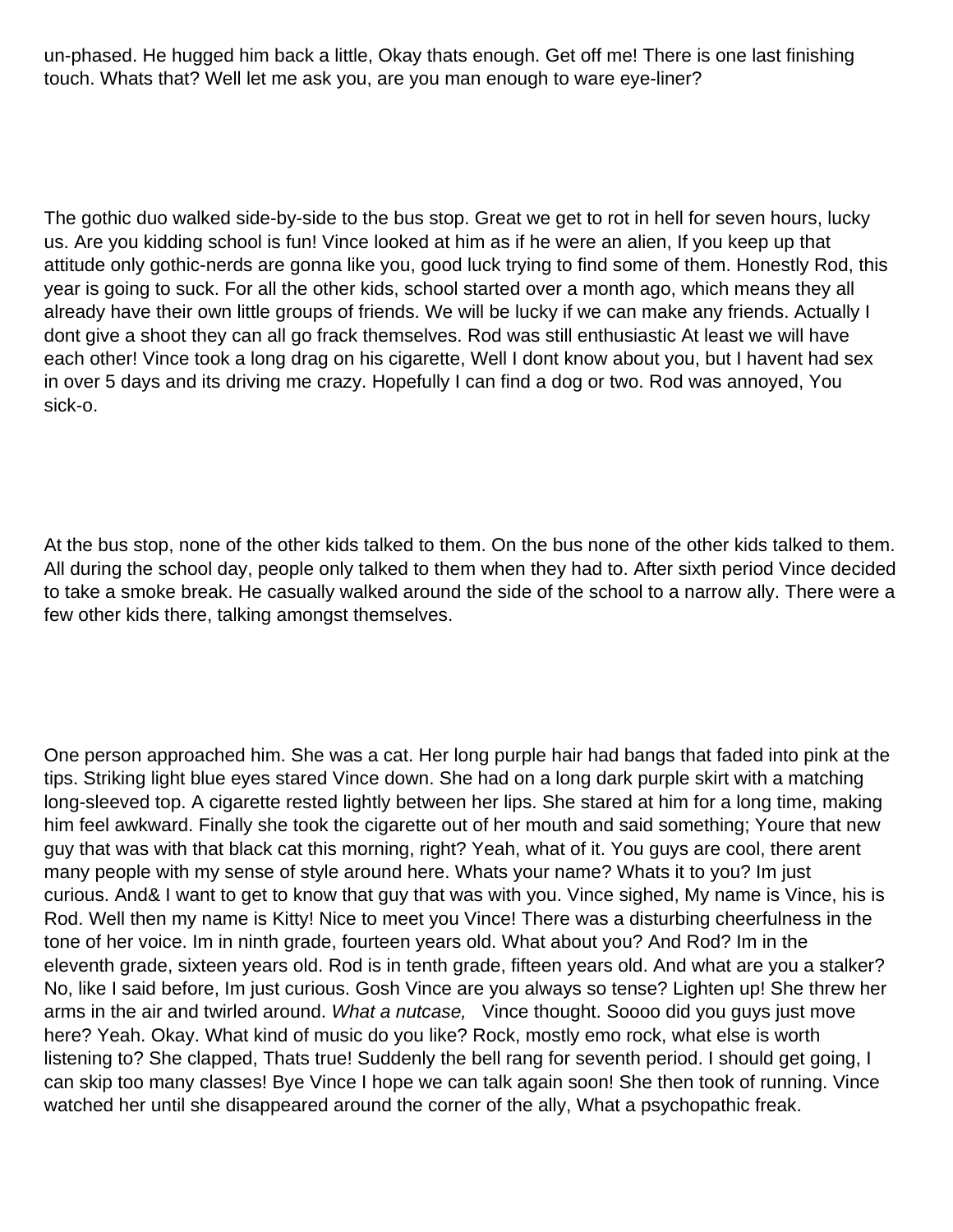At the end of the day, Vince waited patiently by the side of the building for Rod to arrive. Rod walked up to Vince slowly with his head lowered. What s wrong with you? Vince was concerned, but tried to act cool about it. Rod didn t answer. You don t have to talk if you don t want to. I think we re just gonna walk home ok?

The walk home was silent and depressing. Rod stared at the ground the whole way. When they arrived home he locked himself in the bathroom. Vince did his homework quietly; he didn t want to intrude on Rod s personal space. When he is ready to talk about it, he will. Vince thought. A few minutes passed, then Rod came to join Vince at the table. He promptly began working on math homework. Vince shifted his eyes to look at Rod. He saw bandages on his face and assumed he had gotten in a fight, and had apparently but sadly, lost. Vince remained calm, Be sure to put peroxide on it or it may get infected. I know.

Vince finished his homework and quickly changed his clothes. Rod was confused, What are you doing? I have work remember? Oh yeah! Rod bid him goodbye and watched him leave. While he was alone Rod completed his homework carefully and finished a book that he didn t need to have read for three more weeks. Its always nice to get ahead!

When Vince arrived home, he found Rod sleeping face down in a book on the couch. Vince shouted angrily and punched at the wall. Rod woke up startled, but attempted to calm the furious bat down. Vince! Calm down its ok! What happened?! Vince sighed deeply and breathed in calming himself. Lets just say& I need to start job hunting again. Already? What happened?! I don t want to talk about it.

 $\sim$ Flashback at McDonald s $\sim$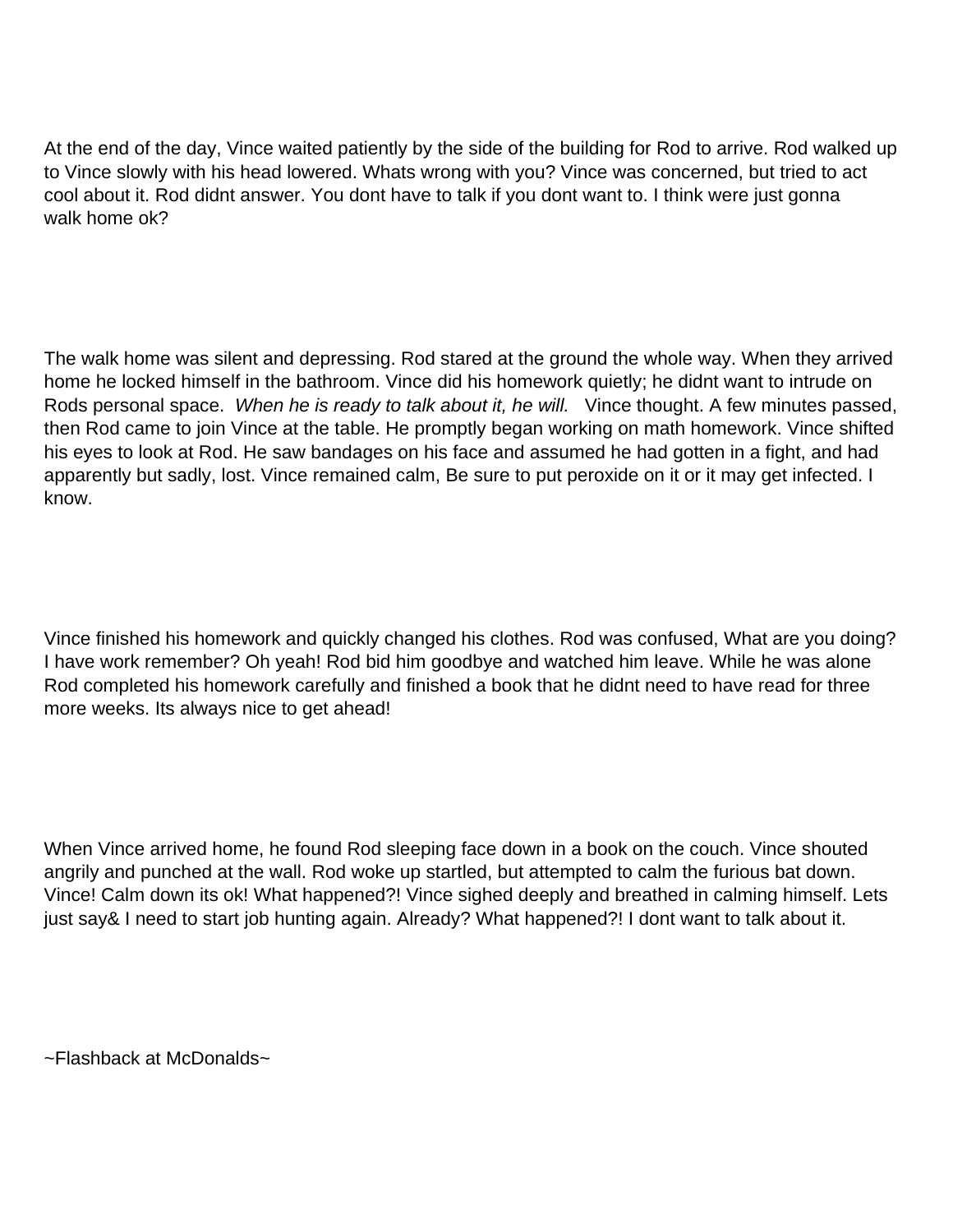A rather large man was ordering food from Vince s register. Whats good here?! Vince was already annoyed by the man s screaming children that were bickering in the background, Well sir, personally I hate it all. Hey you can t talk to me like th..! His children had knocked over a table and gotten into the ketchup dispenser. They were completely covered in ketchup, and preceded to stomp in it and throw it at one another. One of the children slipped and landed on the leg of the table they had knocked, it snapped in half. Vince groaned, Your going to have to pay for that sir. The man was enraged, First youre a rude little asshole, now your trying to tell me I am going to have to pay for something that was clearly not my fault!? What is wrong with you, you fracking punk?! Vince gritted his teeth, Sir it is your fault, you should have been watching your children. And if you wouldn t mind please keep your language clean, there are young children here, other than yours. Ill say shoot and frack as much as I fracking want to you little dog! I want to speak with your damned manager!

When the manager appeared the man explained what had happened. I was trying to decide what to order so I asked this young man s opinion on what was good. He replied quite rudely and basically told me everything was terrible. He started using very foul language and it startled my little girl. Therefore she stepped back and accidentally knocked over the table, which caused a chain reaction where the ketchup dispenser fell over onto the table and snapped the leg in half. My little girl slipped on ketchup and desperately grabbed onto her brothers arm to keep herself up, only to drag him down with her in the process. The manager looked at Vince, Well Vince what do you have to say about all this? Vince s mouth was open in disbelief, That was bull-shoot! He wasnt watching his kids! The manager was outraged How dare you use that type of language in my restaurant and how dare you lie to me! But I m not lying! Vince I m sorry, but here the customer is always right, I m going to have to let you go. And your paycheck for today should just about cover the damages.

Moments later Vince found himself outside the restaurant, with a cigarette hanging from his mouth. Dammit. Now how am I going to pay the bills. We hardly have any money to eat.

~Back to reality~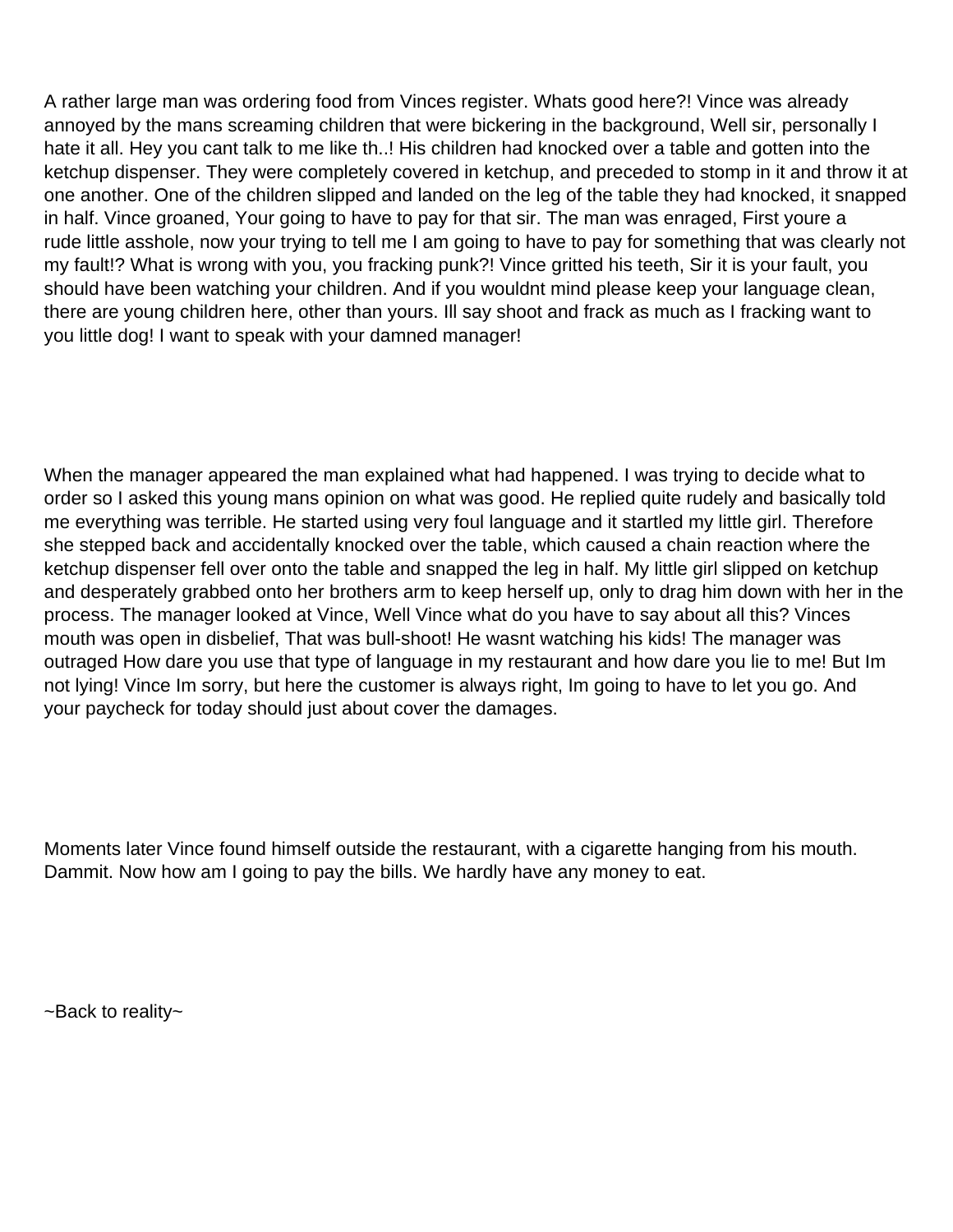Vince threw himself onto the couch. Rod was concerned, Itll all be ok, and maybe you should try a job that doesnt involve working with people directly. Vince looked at Rod with tears in his eyes, Im a failure. I can t do anything. Rod instinctively threw his arms around Vince and held him tight. You re not a failure! Don t talk like that, things like this happen! Vince embraced him back and whispered, Your so much alike, but so different, it drives me crazy. What? Vince pulled back, Nothing! Its nothing just shut up and leave me alone. He crossed his arms and turned away from Rod. They were silent for quite some time, then Rod spoke up softly You know, if you need someone to talk to, I II listen, really I will. I won t judge you, I promise. I just, I just want you to be happy. Vince s eyes widened and he quickly stood up, his voice was cracking as if he were about to burst into tears, I need to be alone. He dashed of to the bedroom, once again leaving Rod alone and confused. Rod bit his lip as thoughts of the white vampire filled his head, I really just want him to be happy. Happy with, me. Rod gasped to himself, What am I thinking!? He shook his head and breathed in deeply. He raised his hands to his face to cup his cheeks. As he held his face, for some odd reason he noticed he was warm, Am I blushing!? Why! No! Stop! Stop! Uggggh! I need to just, just stop!

His eyes shifted to the door where Vince was most likely crying on the other side. Rod quietly and softly tiptoed over and pressed his ear to the door. He could faintly hear the soft sobbing of the older male. Rod s hand slowly slid down and gripped the handle of the door. He turned it ever so slowly, surprised that it was actually unlocked. He pushed the door open then silently slipped inside and stood over Vince. Rod attempted to speak, but no words would come out. So he lay next to the saddened creature and looked at the back of his head. Vince turned, his lonely watered eyes met burning concerned ones. A small smile crossed Rod s face as he brushed a lock of wavy hair from the face of the being that lay before him. They stared into each other s eyes deeply; reading the other s emotions. Vince closed his eyes slowly leaned in a pressed his soft lips to Rod s.

HAHA! Cliffhanger! Take that! WOOO? Now will Rod accept it? Or will he push Vince away. Is the story finally getting good? I think so! Yeah. I m so good. I know XD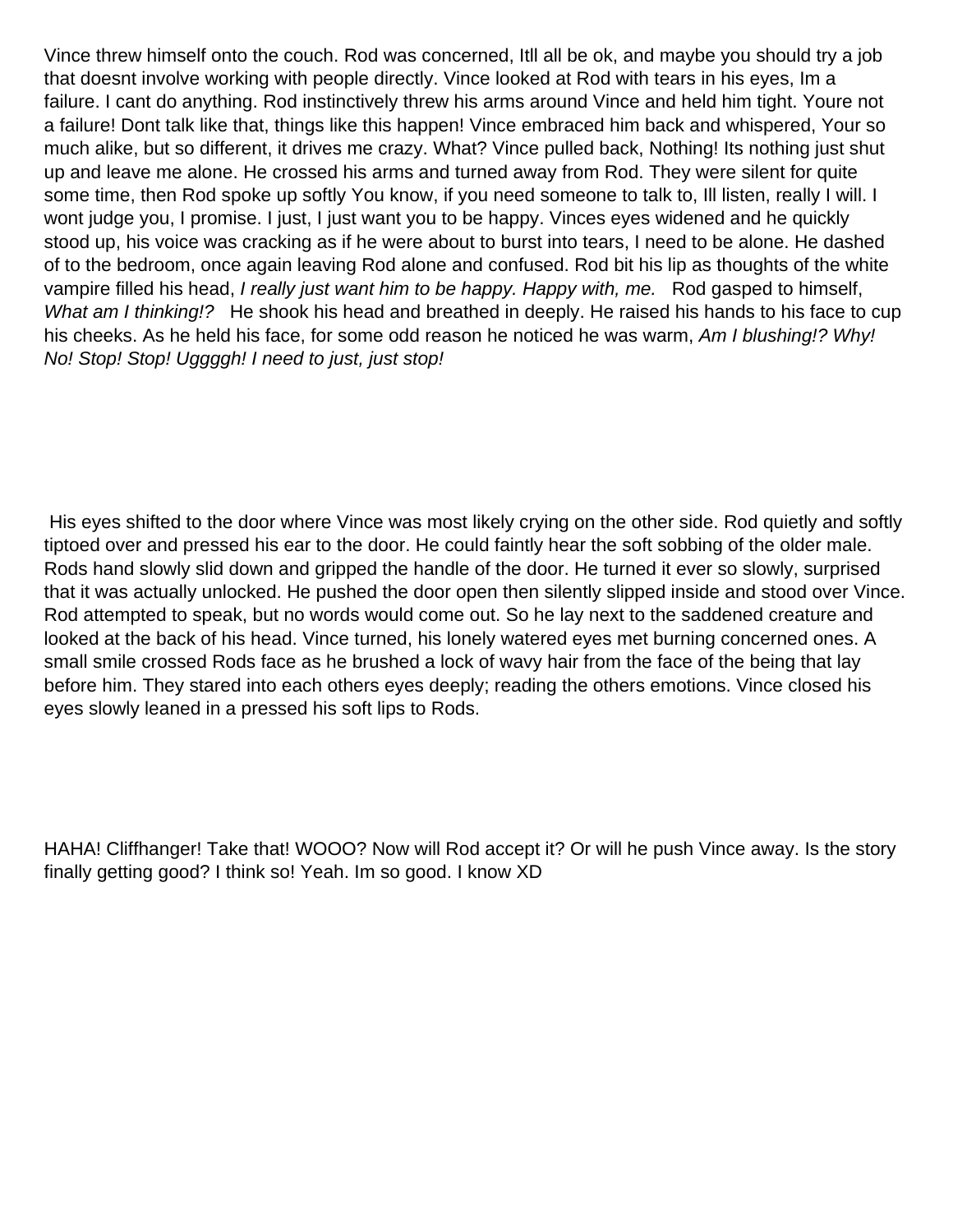#### **11 - Rejection and Acceptance**

Chapter eleven! 11! Double pocky sticks! Lol yes, pocky yummm. This will be a very yummerful chapter!

Chapter 11 is rated:  $PG(1 can t think of what for, but 1 know its not  $G)$ )$ 

Rod s eyes shot open wide. Without thinking, Rod leaned into Vince and returned the kiss then smoothly broke apart. His red fire-like eyes stared into Vince s. Rod was shocked; no words could express the intense emotion he was filled with. Vince smiled widely and pulled Rod closer to him. By now the cat s face had grown red. Vince held Rod as close to him as possible. Rod s head lay softly in the perfect spot on Vince s shoulder. Vince kissed the top of Rod s head and breathed softly into his ear. Rod moved his hand to Vince s chest and gripped his shirt tightly. He wanted this moment to last forever. Vince broke the silence, Rod? Rod was hesitant, Yes? Why did you let me kiss you? Rod blushed and didn t answer. I ve only known you for a few days and to top it off, I m a freak. You let me steal your first kiss. And I don t understand why. You didn t steal it. I gave it to you and even though it has only been a couple of days, I feel like I ve known you forever. You are the only one who ever even acted like they cared about me, other than my parents. Vince sighed, Youre the only one I have to care for, or to care for me&. Anymore& Rod noticed the sadder tone in his voice. He sat up and looked down on the chubby bat with waved hair. He looks absolutely adorable. Wait. What am I thinking? He just kissed me! I just kissed him! We kissed! Oh My Gosh! This is big and I ve been acting all calm about it. Ok breathe, Rod, breathe. Does this mean he actually really cares about me? UGGG! I don t know! Ok, I just need to calm down and talk. Rod swallowed, Vince remember, if you ever need to talk about anything, I II be more than glad to listen. Vince yawned cutely, Thanks, maybe one day I will. Vince rolled onto his side and closed his eyes. Goodnight Rod. Sweet Dreams. Rod smiled, Yeah, you too. Goodnight. Rod lay next to him and curled up into a ball. He twitched his nose and replayed his first kiss over and over in his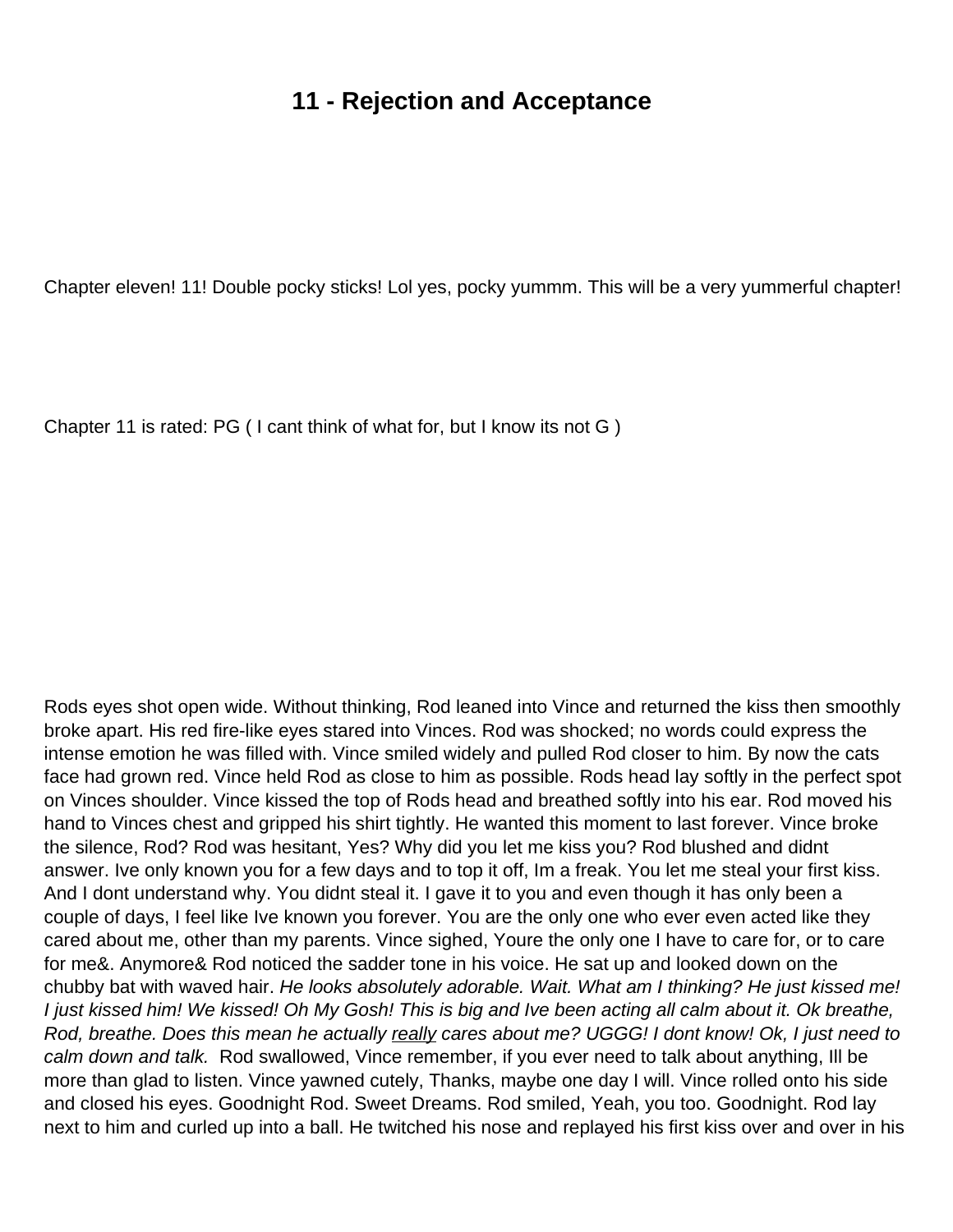mind until he finally drifted to sleep.

When Rod woke he was alone. He found Vince in the kitchen drinking his blood-coffee and smoking a cigarette, as usual. Vince was already dressed and ready for school. Rod poured himself a glass of orange juice and closed the fridge. Vince spoke, About last night, it never happened, got it? Rod just looked at him in question. Vince had no expression on his face, I don t want a relationship like that with you. Rod bit his lip and turned away from him.

Weeks passed. Rod and Vince didn t talk often and there always seemed to be an awkward feeling between them. Rod hadn t smiled since his first kiss. Vince slept on the couch every night. Vince had somehow gotten a job serving drinks at a bar from ten p.m. to two a.m. on weeknights. Neither of them had made any friends at school. Vince hadn t seen Kitty since the first time they met. Vince struggled to maintain his grades at least a C average. Vince had never been good in school but lately his grades had been worse than ever. Rod however was extremely slipping in school. He always seemed to be distracted and no longer made straight A s. He even got a D in math on his progress report. The only thing that kept Rod from just giving up completely was going to church every Sunday.

Rod woke as the first ray of sunlight beamed on him from the window. It was Saturday. He raised an eyebrow as he stepped into the living room to find Vince lying on his stomach on the floor. Vince looked up at him. Rod was a bit annoyed, You never came home last night. Vince seemed drained. It got really hectic at the bar. I wound up working for an extra hour. Then you should have been home around three fifteen. Vince looked at him angrily, What are you my mother? Whatever Rod stepped over him and went into the kitchen. Vince managed to drag himself into the dining room and pull himself up into a chair. He laid his head on the table. Rod began pulling pans out of cabinets, How do you want your eggs? Vince raised his head, Youre actually going to cook for me? Rod placed a glass of blood in front of him, If you promise you II never stay out that late without calling me again. I was worried ya know and a little pissed. Vince smirked, I see, ok fine Ill never make you worry like that again. Man you re like my wife. Heh, and I like my eggs scrambled.

Rod went to make breakfast but listened to Vince as he spoke. I was thinking, now that we have gotten everything settled and our lives seem pretty stable I want to start a band. A band? Yeah, drums, bass,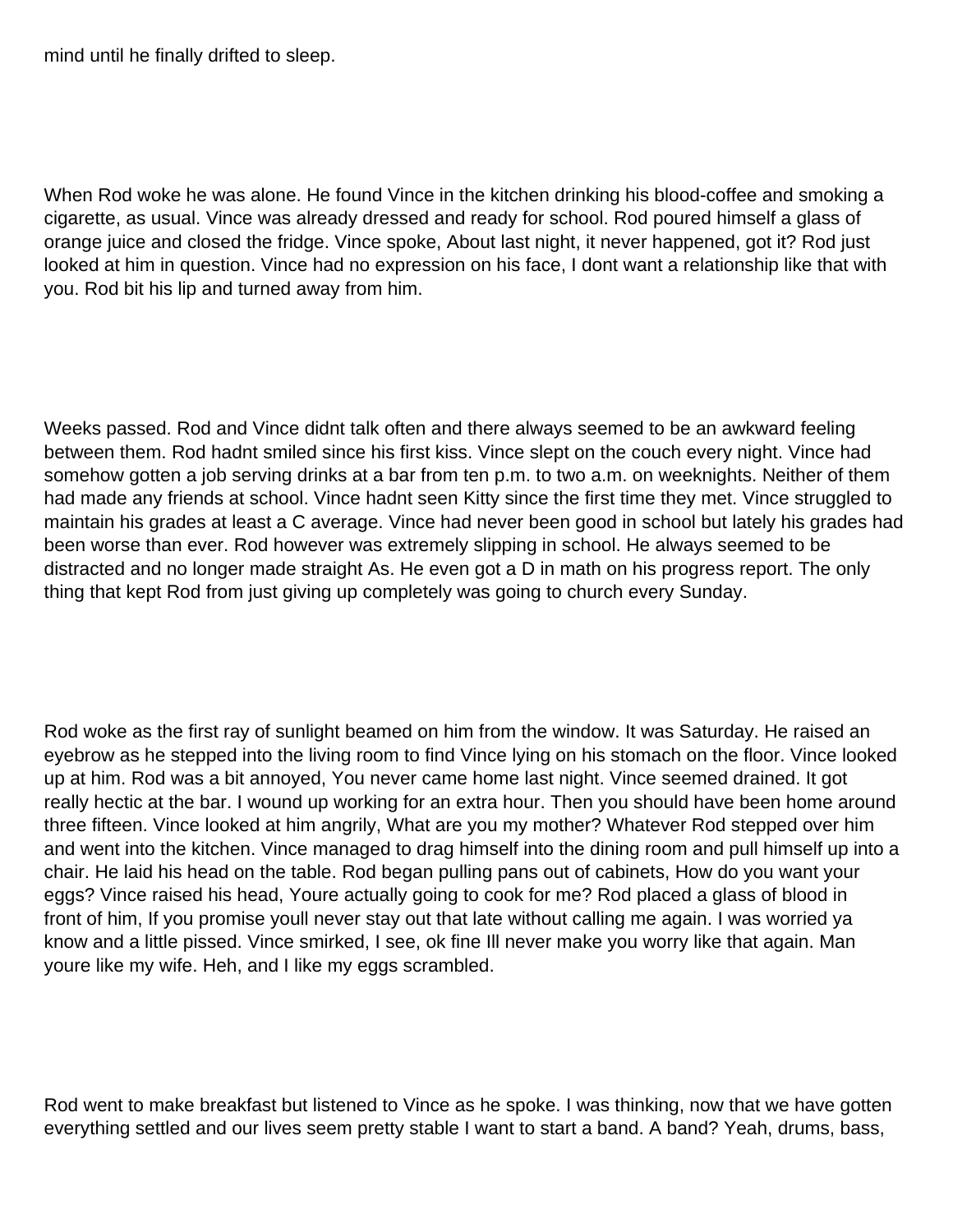a few guitars, vocals, you know, the works. And how are you going to get that to work? Well I was hoping you could play drums, I play bass then we just need to find someone to sing and someone to play guitar. We write some songs and have band practice. Maybe well go places. Rod laughed slightly as he put two plates of food on the table and sat down. I think youre living in a dream world. Vince took a bite of toast, I think you should try and be positive and confident. Will you play? Rod thought for a moment, Sure. It sounds like fun. I ve always wanted to be in a band. That s what I wanted to hear.

That day at school Vince skipped some classes and talked to quite a few ninth graders. He approached a group of normal looking girls, Do any of you know a girl named Kitty? Shes a cat and has long purple hair. The girls looked him up and down. One of them spoke up, I have her in my science class next period. Perfect! Could you please tell her to meet me in the ally behind the cafeteria after school? The girl seemed hesitant. Ummm my name is Vince and I just need to talk to her. Okay, Ill let her know. Vince thanked her and ran off.

After school Vince smoked a cigarette and waited for Kitty. He had told Rod to go home without him. Kitty walked up to him casually. She smiled, I never thought you would actually want to talk to me! Vince couldnt help but smile back at her cheery attitude, I wanted to ask you a few questions. Well go ahead, I m not getting any younger! Well first of all, do you play an instrument? Well in school I play the viola and I sing in chorus. But Ive been playing guitar out of school for a few years now. Good, can I hear you play sometime soon? Sure! I can play for you today if you want! My dad picks me up from school, you can come home with me and I can get my guitar and we can go back to your place. Or I could just let you hear me at my house if you hate me or something. Vince laughed at her, I dont hate you and well see what happens when we get to your house.

Kitty s father looked at Vince in disgust but took him home along with his daughter anyway. Upon arriving to Kitty s house, Vince could tell she had a lot of money. Three stories, seven bedrooms and five bathrooms, a den and three-door garage. Kitty led him to her room, it was fuzzy and pink. Strangely her closet consisted of dark clothing. Vince expected her wardrobe to consist of preppy miniskirts and halter-tops. Kitty plugged in her guitar, Okay this is something I wrote myself, so don t laugh. She played amazingly. When she finished Vince was pleased, That was beautiful. She smiled widely and jumped up and down, You really liked it? No one has ever really cared that I play guitar! Vince smirked, So I was wondering, do you wanna join my band? She was shocked, Really? You mean a real band that plays together and gets gigs? Um, yeah. Ive been waiting for this moment my whole life! Ill take that as a yes. You want to come over to my apartment and meet my drummer? Your drummer? Yeah, Rod. Wait you mean that black cat with the red eyes you were with on the first day of school? That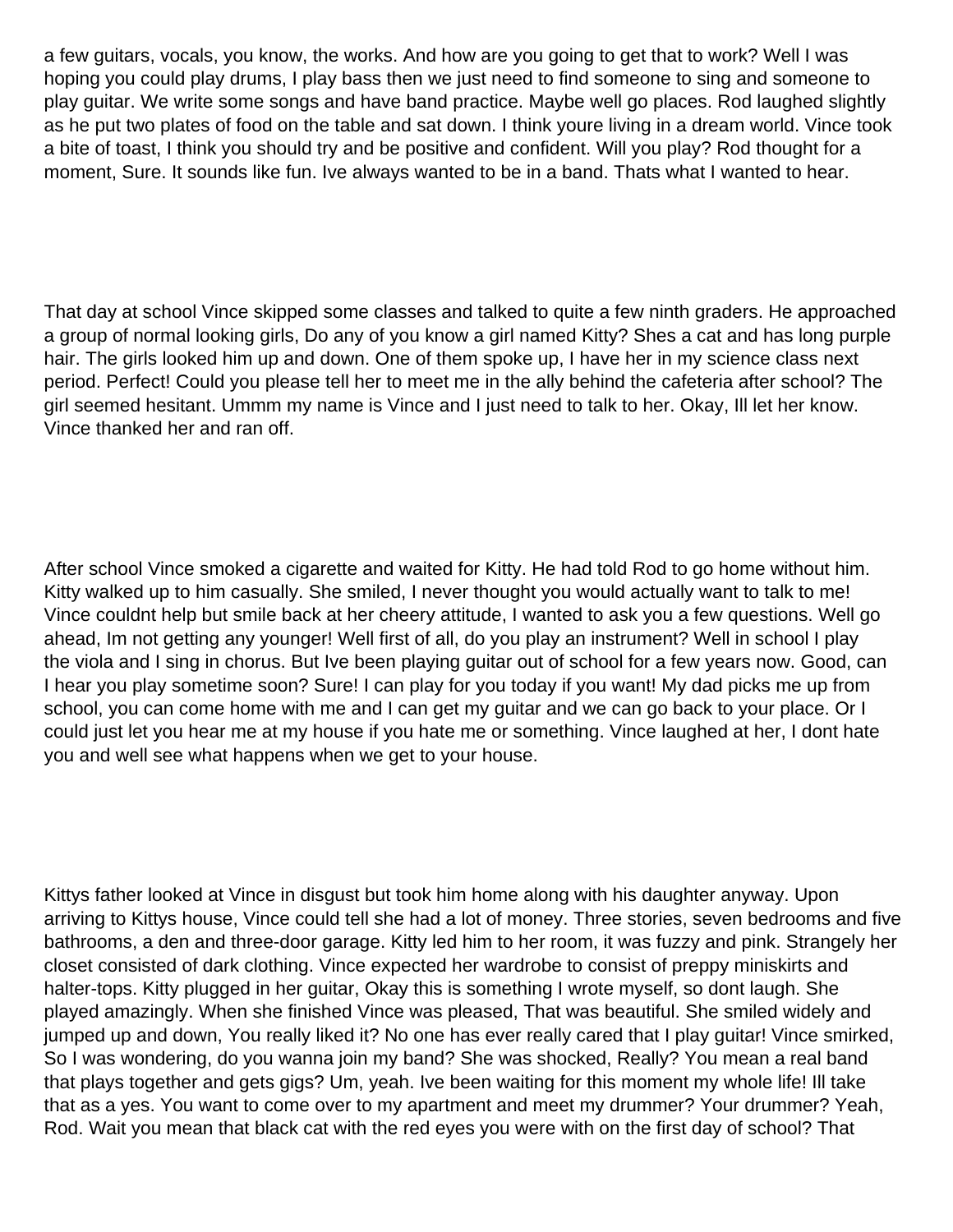would be him. Oh My Gosh! This is so Perfect! Yes Yes! Take me home with you! She was obviously overjoyed. We can sneak out with one of my Dad s cars. It s too far to walk.

Vince unlocked the door and Kitty bolted in. Vince shouted, Rod we have company, if youre naked put some clothes on! Rod appeared in the doorway of their bedroom. Kitty immediately ran up to him and threw her arms around him, Youre so adorable! Rod was shocked and looked at Vince as if to say, What the hell!? Rod, I d like you to meet out new guitarist and singer. Kitty released Rod and turned to Vince, Im going to sing too? Well you did say you sang in school. She nodded Ok, well now I want to hear you guys play! I want to hear something you wrote, no crap you copied from some famous band, too!

Rod and Vince took turns playing for her. You guys are so fricking good! I m stunned! Vince and Rod glanced at each other with smiles on their faces. Kitty stretched out on the couch. You guys live here alone? Vince answered her Yep. Wow, I cant wait till I can move out. My parents give me everything I want, but I want to be able to make it on my own and just get away, be independent. Rod commented, Heh, no you don t. Trust me. Its not as easy as it looks. She thought, Hmm, maybe you re right. She looked at the clock, Oh my Gosh, it s getting late and I have a ton of homework to get done! Here. She wrote her cell phone number on a slip of paper and handed it to Rod, You guys call me soon so we can practice and hang out and stuff! Bye! She looked back at them as she walked out. They waved her goodbye.

The boys stood in silence taking in all that had just happened. Vince jammed his elbow into Rod s side. Soooooo, do you like her? Rod blushed What?! I don t know what you re talking about, she is just a girl, and she is just our guitarist. That s all! You like her! I do not! Dude, you re totally blushing! Rod covered his face with his hands and turned away, I am not! Vince laughed at him then breathed in deeply, You know she likes you, right? Rod plopped on the couch and answered stubbornly, She does not. Vince sat beside him and started play fighting with him, She does too! Rod fought back with a light punch, I don t know what you re talking about. Vince kicked Rod off of the couch; She has a thing for you man. Rod looked up at him, Whatever.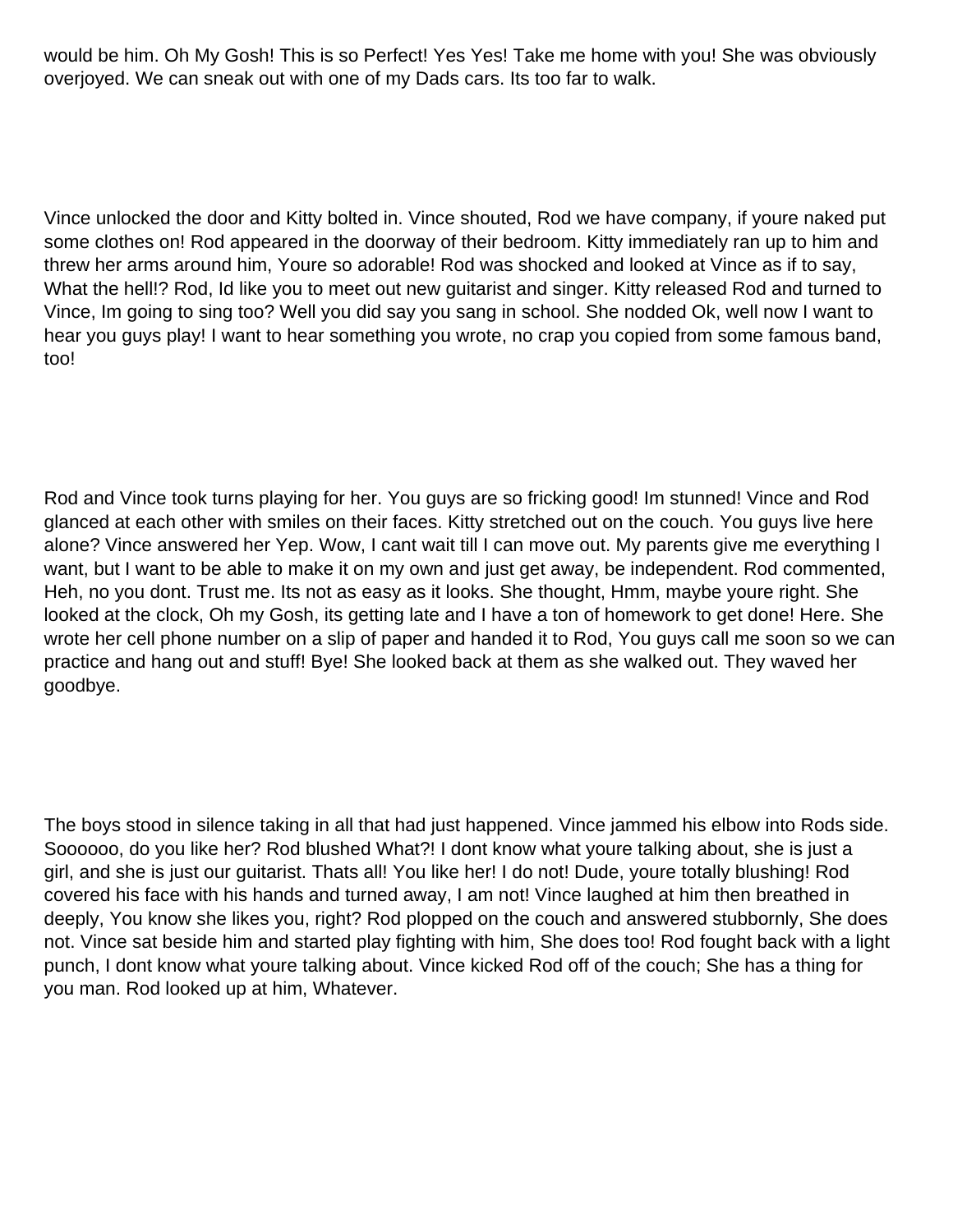What a cute ending! Yep. Well its almost four in the morning and my dad will be waking up for work soon X\_X I need to hurry up and go to bed! So bye for now!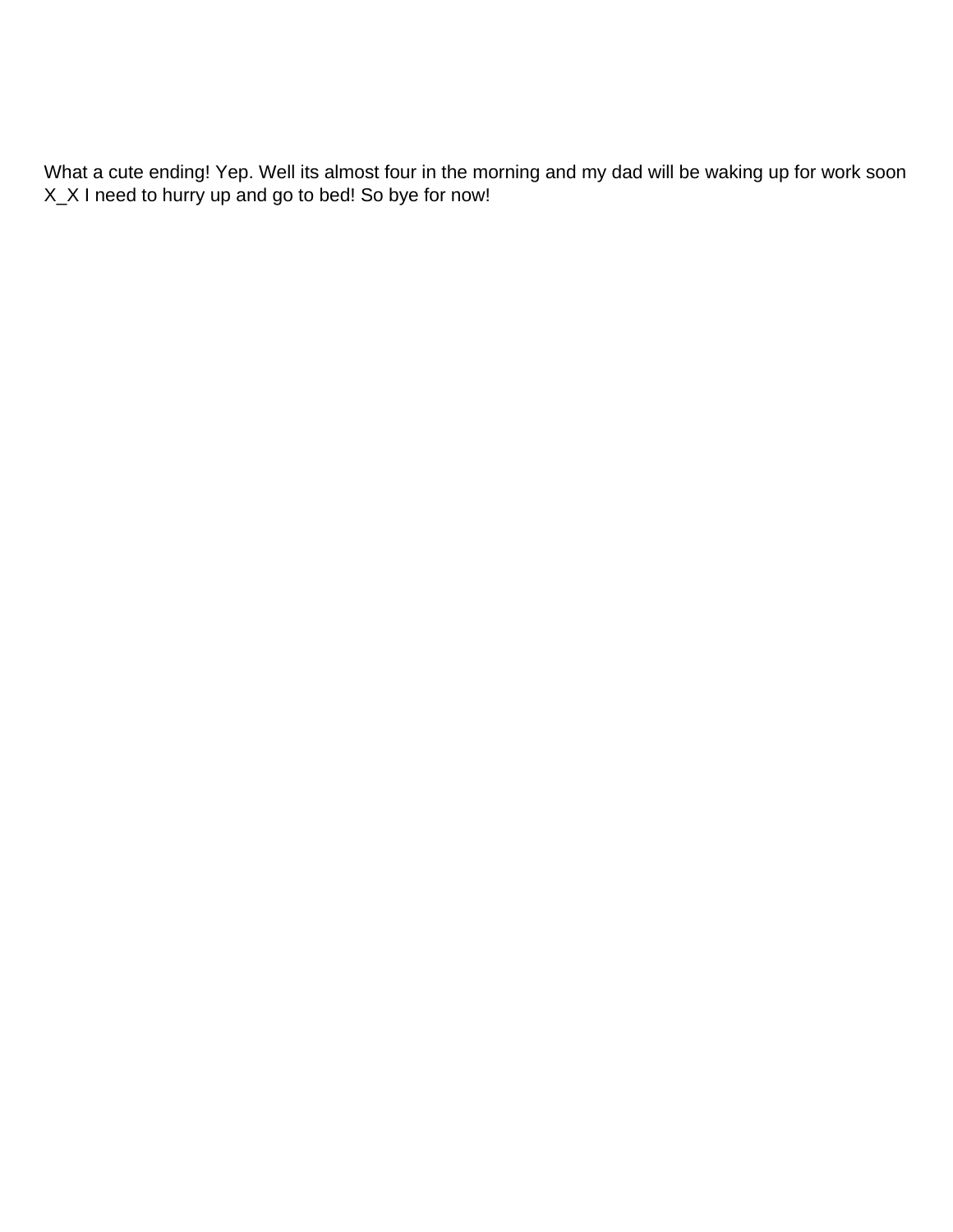### **12 - The Band, and a New Romance?**

Chapter 12, yeah.. Hmmm what to do what to do. Ten chapters ago I would have never imagined this story would get this interesting, but it has. I have a feeling that this chapter is going to take a few days to finish, cause I m not feeling it right now. Sarah will be angry, but she will just have to wait  $\wedge$ .  $\sim$ 

Two weeks after creating the band, it was time for their first band practice. Rod and Vince were setting up their equipment and making room in the center of the living room. They pushed the couch back and moved the coffee table into the other room. It was late on a Friday evening. Strangely, Kitty s parents agreed to let her stay the night at their apartment. The boys waited patiently for her to arrive.

Half past eight Kitty knocked on the door. Vince answered and she blissfully trotted into the room and set up her guitar and amplifier along side their instruments. Vince sat on the floor next to Rod, First motive of business, write songs and tabs. I think one of us should write tabs, play it then the others follow along. Kitty was calm for once, That should work out best I suppose. We should put lyrics to it last. Rod agreed, Okay now, does anyone have anything we can start with? Kitty picked up her guitar and played a tune. Vince listened for a while then began to play along with her. Last Rod joined in with a perfect beat in the background. Suddenly they all stopped. Kitty shouted, Quick! Before we forget what we just played write it down! They did so.

This happened multiple times that night; they completed four full-length songs within four hours.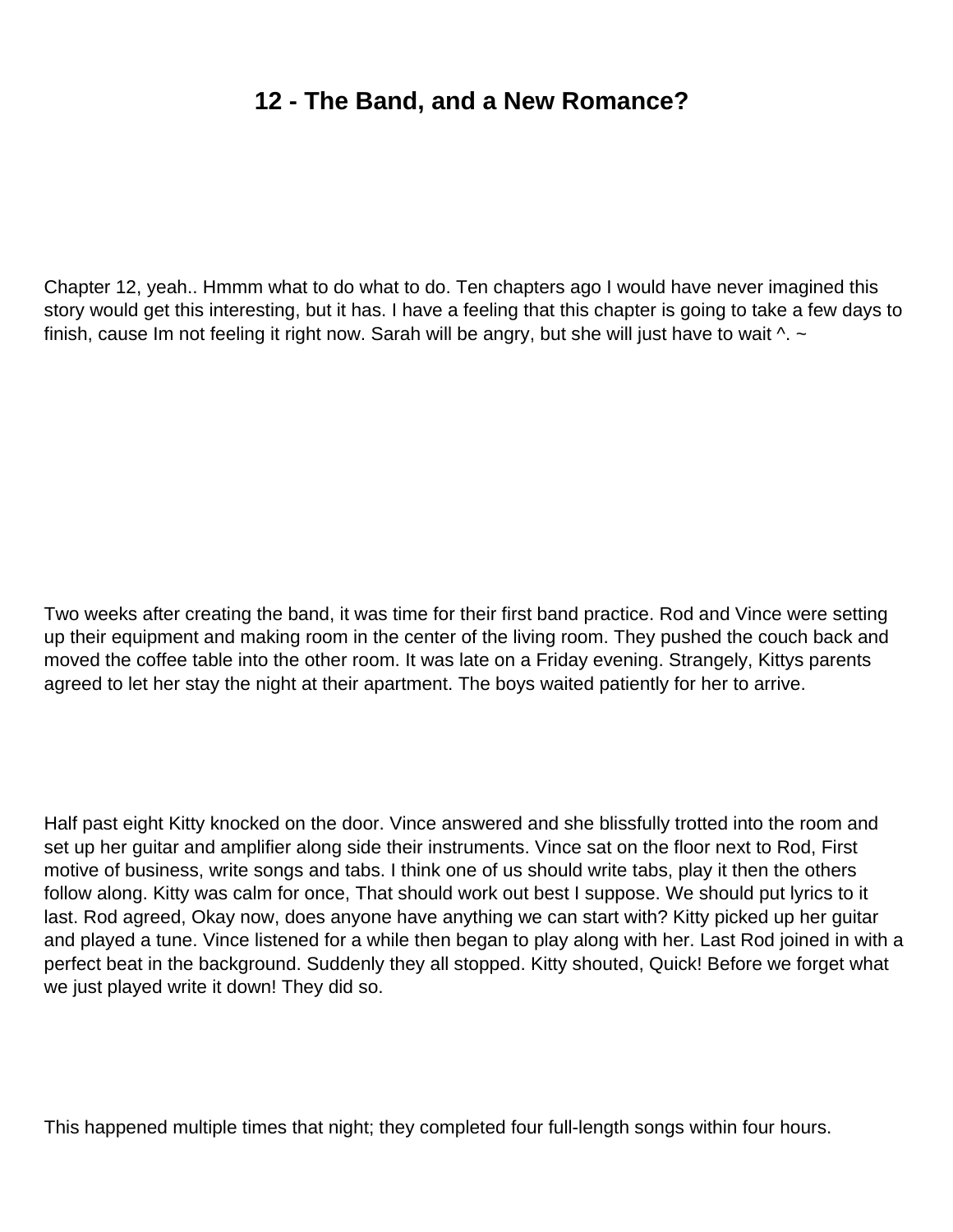Although, they never got around to writing lyrics for any of their songs. The clock neared one and they decided to call it quits for the night. Vince and Rod pulled out the couch into a bed. They relaxed and watched television. Kitty randomly sat up and examined the two boys she had been laying beside. You guys are so awesome! They looked up at her then at each other, smiled and returned their attention to the program they had been watching. Come on guys! Turn off the T.V. and lets all get to know each other better! Vince kept his eyes fixed on the T.V., I dont screw around with people I just met. Kitty gasped, That is not what I meant and you know it! How do I know that s not what you meant, I don t really know what you re like. Well then turn off the T.V. and you can get to know what I m really like. Rod turned off the television to get them to both shut up. Rod sat up and looked at them silently. Vince did the same, Okay now that she has our full attention, what would the pretty little kitty like to say? She glared at him, Very funny, I just thought that if we are going to make this band work, we should know everything about each other. No secrets! That way we won t have that awkward feeling when someone is being mysterious. She waved her fingers in the air as she said this. Vince looked a little disgusted, You want us to have girl talk like chicks? That s so lame. AWWW Come on Guys! Rod yawed and leaned back. Kitty grabbed him by the shirt collar and put her face close to his, Am I boring you? Would you rather sleep than spend time with me? Is that it? You haven t said much at all, all night! Do you hate me!? Rod s eyes grew wide and confused. His voice was a bit timid, Are you bi-polar? Kitty released him and sat back down. She lowered her face and twiddled her thumbs together, I m sorry. I guess I m just a little hyper. I didn t mean to make you angry or scared or anything, honest. Rod and Vince stared at each other in confusion. Kitty began to cry. The boys panicked. Rod was first to comfort her. He got up on his knees and placed his hand on her shoulder. Its okay, we dont hate you! Really, I guess Im just nervous around new people. That s why I haven t been talking much. Why don t you just tell us more about yourself? Rod smiled at her. She looked up with her tear filled eyes then jumped on him, throwing her arms around him. He fell backwards and she landed on top of him. She squealed from excitement. Rod s face turned bright red and he looked to Vince for help. Vince sat on the edge of the bed watching them with a smile on his face, Should I leave you two alone? Rod burst out, NO! Kitty laughed and got off him, Your so cute Rod!

Rod sat backed up, swallowed and took a deep breath. Okay lets try to be serious. Kitty calmed herself quickly, So how did you guys wind up becoming emancipated minors? A silence fell upon them. Vince decided to break it, I got lucky and got out of an orphanage because we were running out of beds and I had better grades than the guy that was older than me. Rod was the one that was going to take my place, but it didnt work out that way. I just so happened to find him and I guess you could say I kidnapped him, but I prefer saying I saved him from three years with the worst headmaster ever. Kitty looked to Rod, Why were you having to go to an orphanage? Rod s words were quiet, My parents died in a car crash. I have no other living relatives that I know of. Kitty s face saddened, Oh& She took him into a comforting embrace, I m so sorry, I didn t mean to bring it up. She pulled away and lifted his chin to look at her. A small smile appeared on her lips, Look at it this way, now you get to live here with an awesome guy like Vince. Your now in a band and can be independent and if youre interested, Ill give you all the love and attention you II ever need. She bit her lip with the last sentence. A light blush grew on her face as she sat back down. Vince smirked, Well now. She gets right to the point now doesnt she? Kitty giggled. Rod shook his head to get himself to focus. Now, heh heh Kitty? Why don t you share something about you? Oh sure! Ummmm I don t know! Oh! One time I got a piece of sushi stuck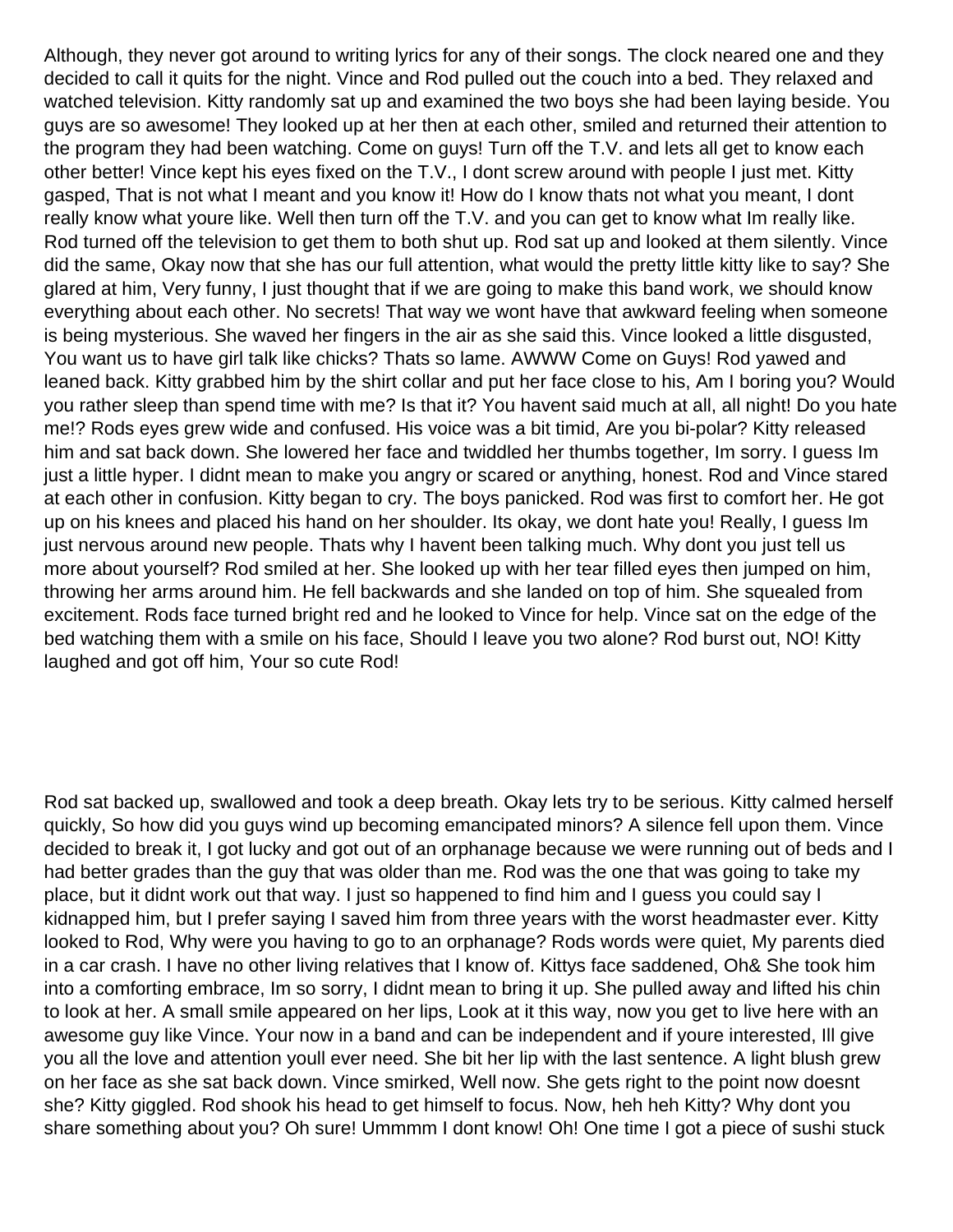in my throat at a restaurant and my parents were all like Oh My Gosh! So anyway I was choking and gagging and some really nice guy came up to me and did the Heimlich maneuver and the sushi shot right across the room into my boyfriend s eye and it ruined his contacts and contacts are expensive so he took us to court for money so he could buy new ones and to top it all off he got an eye infection. He wasnt a very good boyfriend needless to say, and I dumped his lame @\$\$. He didnt even help me when I was choking. Vince and Rod were stunned. What does that have to do with anything? Vince asked. I don t know. Rod raised an eyebrow at her, Okay...

The three of them had random conversations several times that night. They didn t speak of anything deep or emotional, just casual things such as music and clothes. Around the time the clock struck three they fell to sleep.

Rod slowly opened his eyes to see Vince standing over him with a smirk on his face. A lit cigarette rested between his lips that were curved into an evil smile. Rod blinked a few times in wonder then came to realize why Vince looked as he did. Kitty s body was stretched over his and her face was cuddled softly to his left shoulder. As she lay on him, she purred softly. Rod s eyes grew wide and a blush formed at his cheeks. They remained this way in silence for several moments till Vince began to quietly chuckle under his breath. Rod looked to him for help. The movement of Rods head woke Kitty. She sat up cutely and stretched her arms. She rubbed her eyes and yawned. What|? She asked, looking at the two boys before her. Vince then burst out with laughter as Rod tried to calm himself. What did I just miss? Her voice was cute and innocent. Vince scratched his head and ran his fingers through his messy wavy hair. Nothing, lets find something for breakfast. As Kitty rose to follow Vince to the kitchen Rod noticed that both of them were in their under ware. He looked down to discover that he too had sometime last night, taken his clothes off. His blush grew to a deep red. He brought his hands up to cover his face. He quickly pulled back, for he felt something wet. Upon examining his hands he discovered it was blood, he inspected his face further to find he had a nosebleed. Vince poked his head around the corner to look at Rod Are you bleeding? Rod covered his nose and Vince walked towards him. Yep, here Vince pulled out several tissues from a box on top of the T.V. Press these to your nose and keep your head back. Rod did as he was instructed, I feel so stupid. An evil smile appeared on Vince s face as he leaned in close to Rod. His voice lowered to a whisper, Too much blood rushing from on place to another? Rod bit his lip and tried his hardest to keep his voice hushed, Shut up! I haven t been this embarrassed in my entire life! At least now I know you can get hard. I was starting to wonder since you re so innocent and such. Rod s mouth dropped, I can t believe you just said that. You freak! Why were you wondering &. That!? Can you blame me? You never talk about girls or guys or whatever youre in to. You never so much as bring anything sexual into any conversation no matter what. For normal teenage guys, sex is just about all they think about!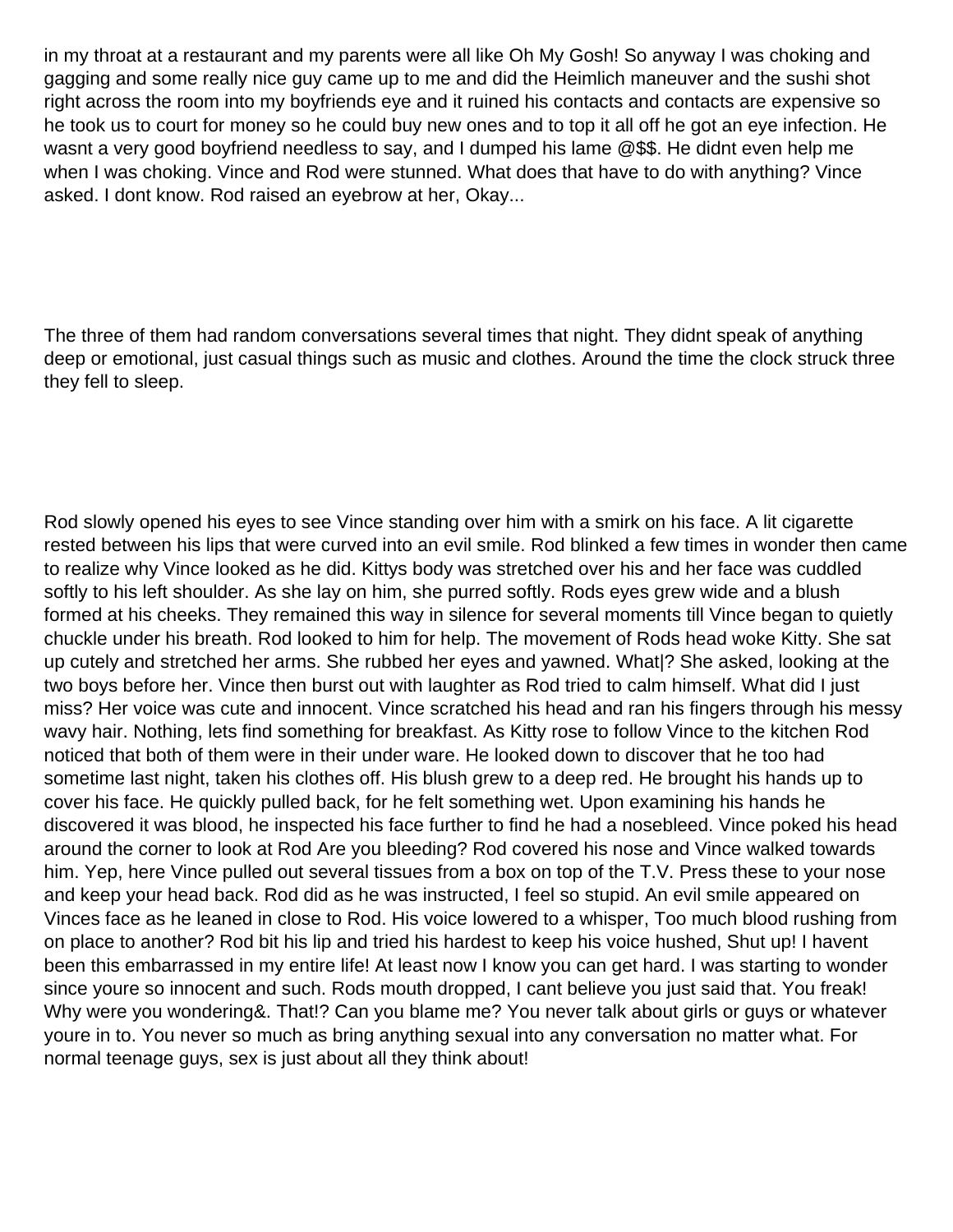Kitty called to them from the dining room, Are you guys ok in there? If your fracking around tell me and I II come join in! Vince and Rod stopped their argument and stared each other in the eye. Vince began to walk away towards the dining room to Kitty. He took a seat across from her. She was eating cereal with blood instead of milk. Vince looked at her with question. She finished what she was chewing; I guess I should have mentioned it earlier. I m half vampire bat. My father is a cat and my mother is a bat. I know I don t look it; the only thing I got is the fangs. I get screwed out of wings and it sucks @\$\$. I want to fly! Vince sipped his coffee, Interesting. Rod s nose stopped bleeding and he had just entered the room and heard her. Vince smiled, You mutt. She pouted. Im just picking gosh calm down and eat your damned cereal. She flicked a co-co pebble at him. Rod sat in silence as the two of them playfully bickered.

Kitty finished her cereal and began packing up her things. Her cheery attitude shown after she was fully awake. You guys are so much fun! Last night was awesome! We need to hang out and have practice more often. But I got stuff to do with family, so I m going to be busy for the rest of the weekend. I have tons of cousins. Uggg family reunions suck. She gave Vince a small hug, but squeezed Rod tightly. They hugged her back and bid her goodbye. We will see you on Monday, take care of yourself. Vince stated nicely. Bye guys! She winked at Rod and shut the door behind her.

That was great wasnt it guys? What a rush! (Literally for Rod, LMAO) yep and this concludes chapter 12. But I have a surprise for you! Its quiz time! Ok its simple, in your comment for this chapter, post the correct answers to these questions. This is just a fun quiz to see if you have been paying attention. If you can post all the correct answers then you get to give me a request! WEEEEEEEE ok here we goooooooo!

[ol]

• How old is Rod?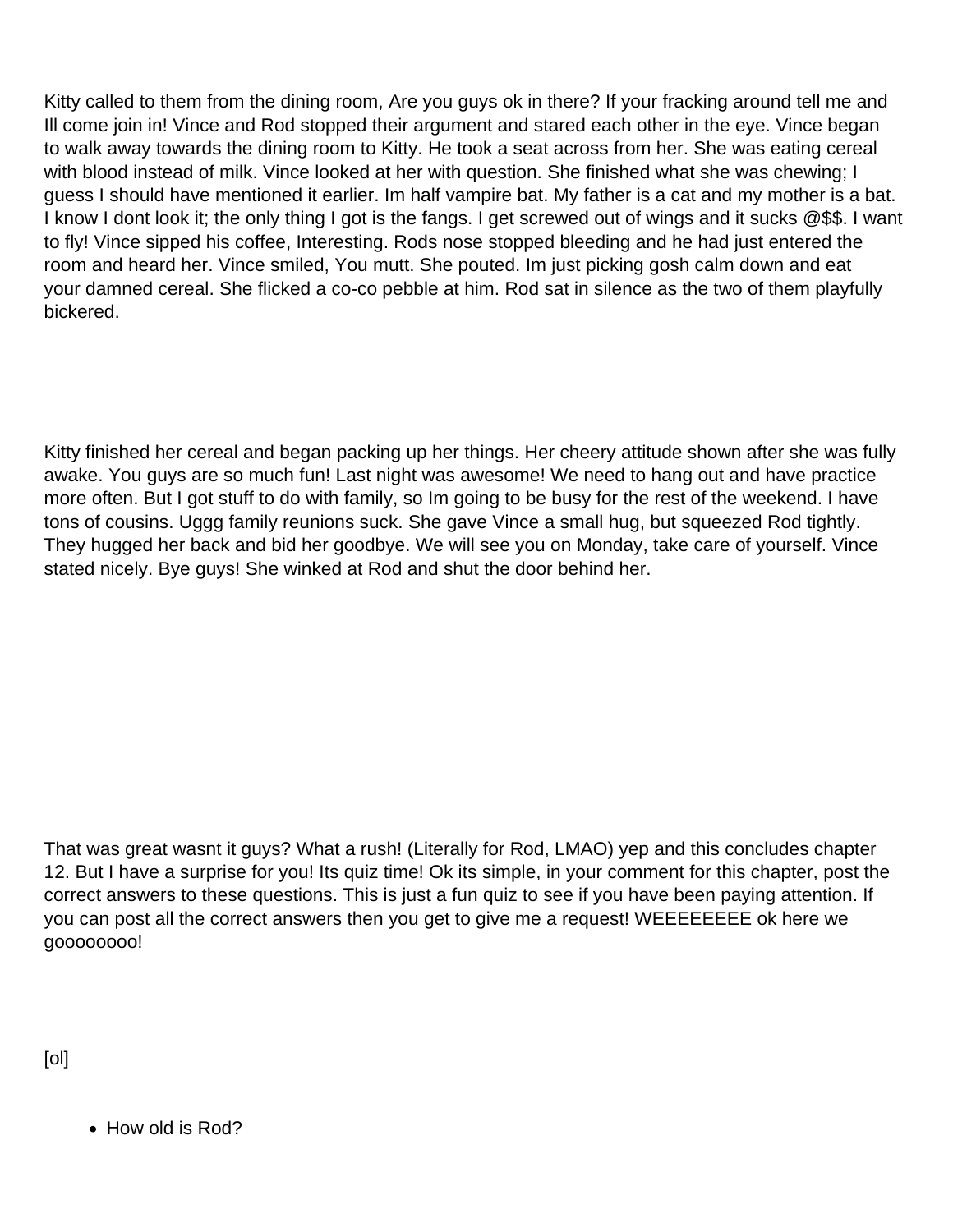• Kitty is a mix between what two types of animals?

• Vince is currently working where?

• How did Rod s parents die?

What are the names of the three boys Vince shared a room with at the orphanage?

According to Vince, which tastes better; cow or sheep blood?

• What color are Vince s eyes? (This is a hard one, be specific!)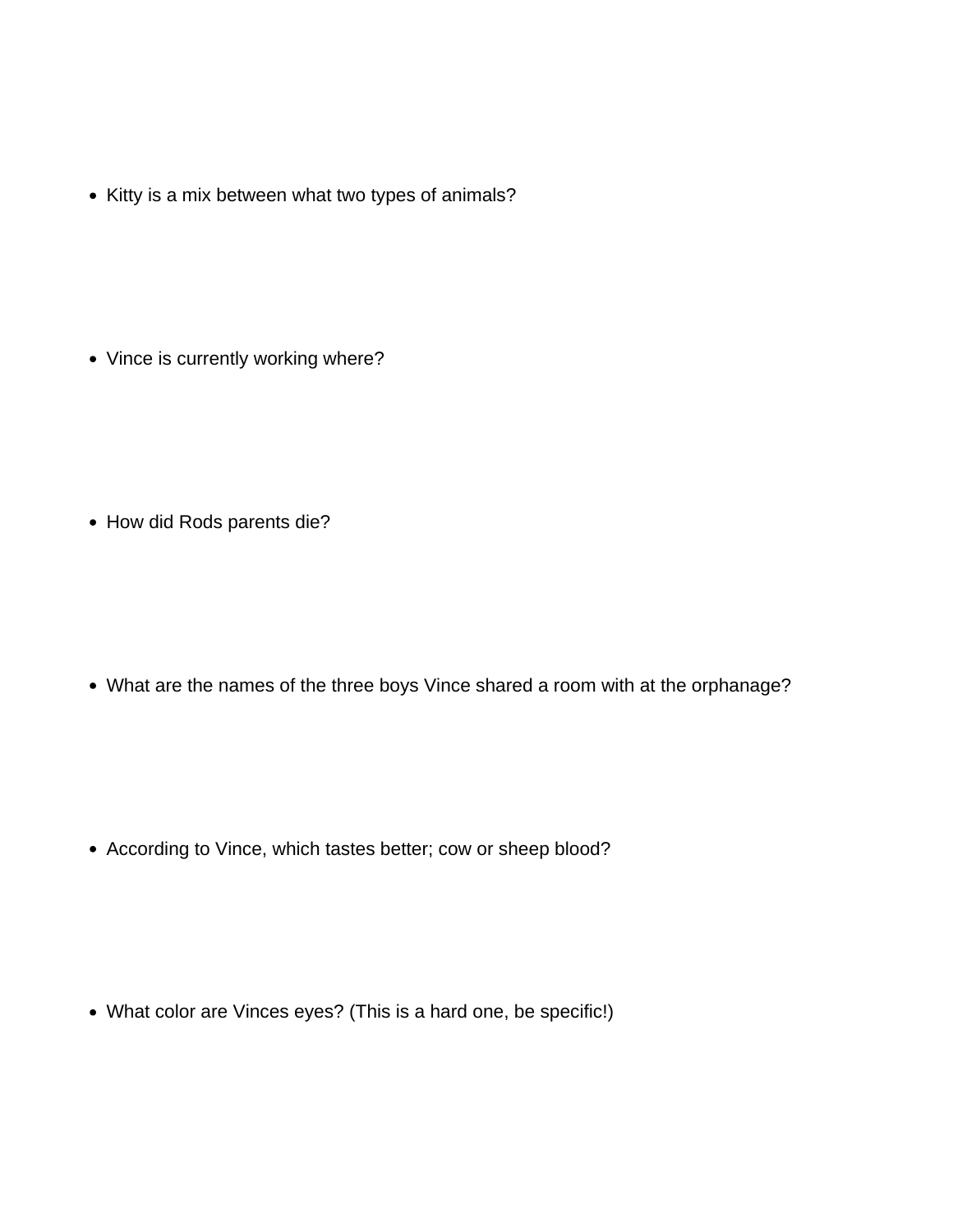• Kitty plays what instrument?

What color of eyeliner does Vince ware?

What do you think of Kitty? (I just want to know your opinion)

[/ol] Well that s it. Go for it! You may have to look back for some answers!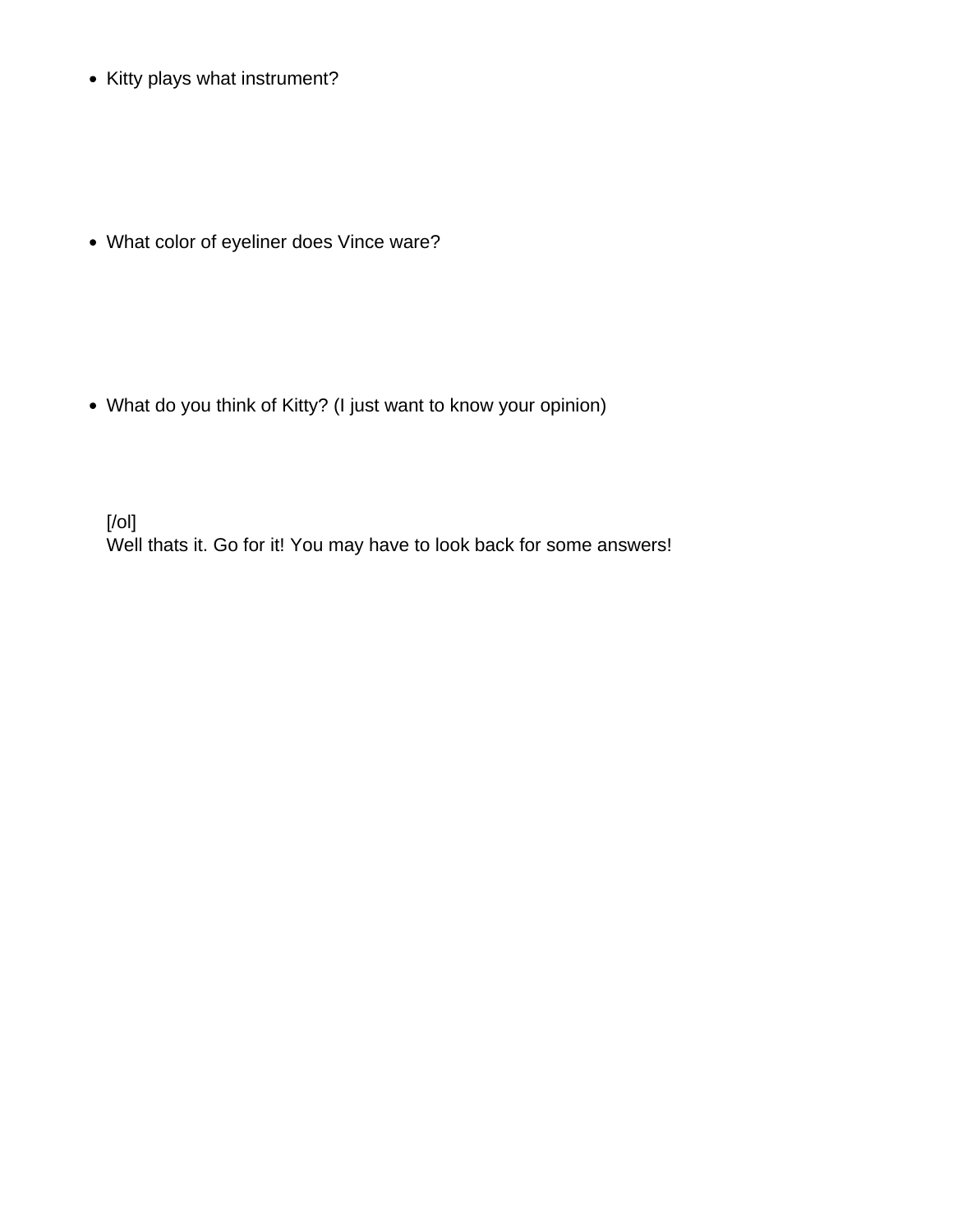## **13 - Birthdays**

Chapter 13, Hey Im 13! Well one week from today, I will be 14! Weeeee Partay! This is going to be a very big informational chapter I suppose, very nice. It s going to make you go OHHHH I get it now! Yep yep, Are you excited? I know I am! WEEE!

XP Hmm **looks around** I dont know what else to put in this space&. I cant think of what to say. Oh well, lets just move on with the show, intermission time is over!

Chapter 13 is rated: PG-13ish I suppose, for language violence and umm I dont know, its okay.

When Monday arrived Vince and Rod followed their every day routine. Wake up, go to school, come home, do homework then Vince leaves for work. Rod sat on the couch reading a book when he noticed a red blinking light on their answering machine. He stared at it strangely for a bit, then walked over to it. I didn t even know we had an answering machine. Rod thought. He clicked the play button and listened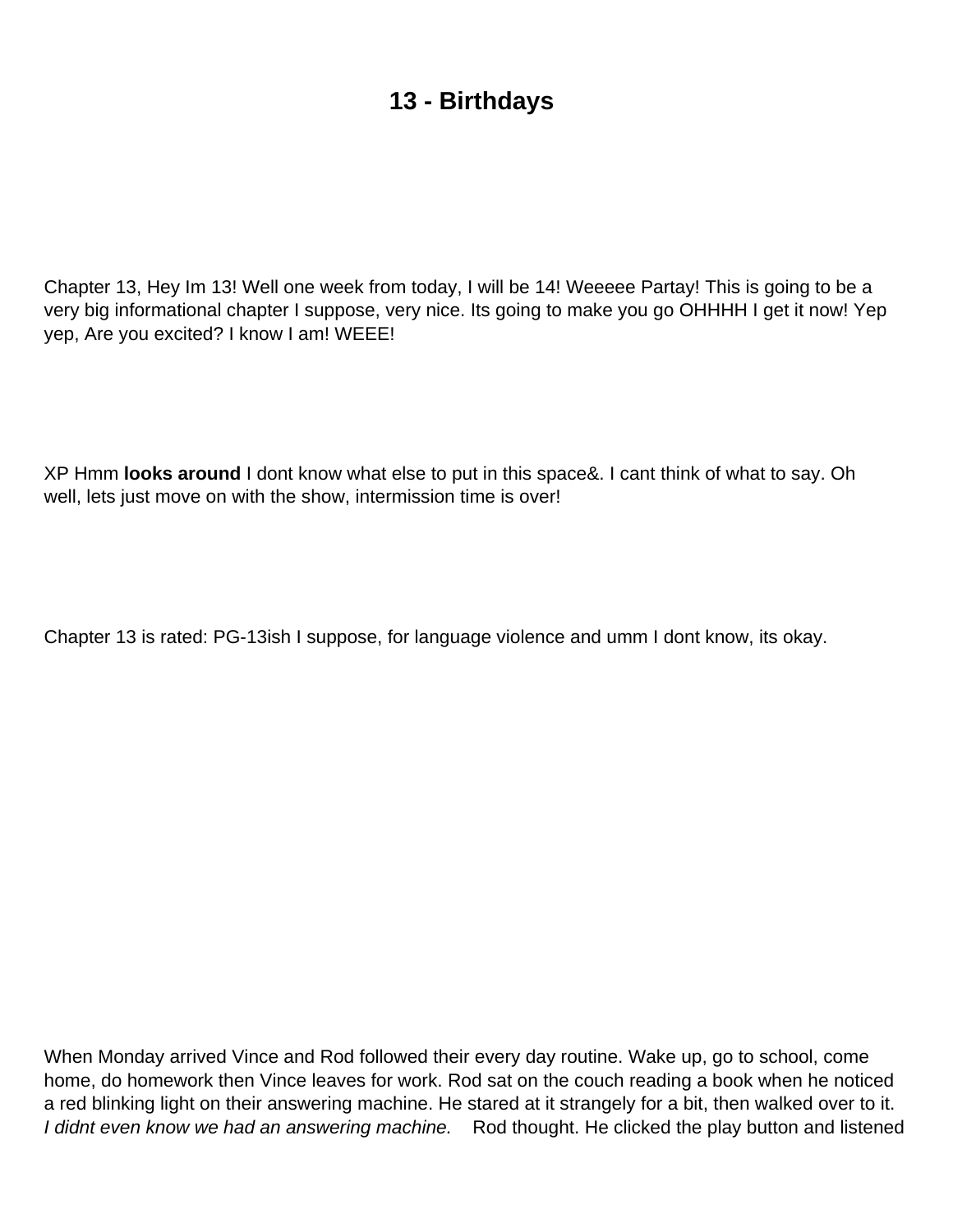to and electronic voice, You have one missed call. Then a fairly large screen appeared over the answering machine. This must have been Mom and Dad s. A picture phone, let alone a picture answering machine is really expensive. When the picture came to the screen there were three boys Rod had never seen before. The youngest one was a gray wolf. He spoke first, Oh My Gosh Vince! You never call us or anything! What

s your problem, man? The oldest one was a bat like Vince, except he was black with brown eyes and wasnt nearly as chubby as Vince. Yeah you penis wrinkle, you think you can just forget about us now that you left? The one between the ages of the other two seemed to be the smartest. He was a brown mongoose. He talked calmly and quietly and was precise in his words. You should at least try to get in touch with us once in a while. We worry about you, ya know? The gray wolf playfully punched the bat, Yeah! Ace especially worries about you. Ace punched him back, but with actual force. Shut up turd for brains. Look Vince what we really called for is to tell you. The wolf cut him off HAPPY BIRTHDAY! The mongoose spoke next, November 23<sup>rd</sup> only comes around once a year. We care about you Vince. Ace practically pushed the other two out of the picture, Youre seventeen now, but in a few days Ill be eighteen and out of this dump too. We can t make this message long, since you re out of state this is long distance but... don t forget about me ok? Ace saddened as he spoke. Keep in touch, call me sometime. He looked down, Happy birthday. The message ended.

Rod sat in silence wondering about the message he had just heard. Ace, where I have I heard that name before? He shook his head, That doesn t matter right now. Its Vince s birthday and I didn t even know. Why didn t he tell me!? Rod spoke to himself, I know! I II bake him a cake! He won t be home for a few more hours. For the next three hours Rod baked a strawberry cake with cream cheese icing. He attempted to decorate it by drawing a bat on it and writing Happy Birthday in black frosting. On the four corners were black flowers. Rod wiped icing from his cheek and smiled. This cake turned out pretty well if I if say so myself! The cake was a reasonable size for two people.

Around two in the morning Rod patiently waited for Vince s arrival. He stood close to the door holding the cake. He should be home any minute now, Rod thought. In a short while Vince appeared at the door. He unlocked it and stepped in. He was in surprise as he saw the cake Rod was holding, How did you know it was my birthday? Rod sat the cake down on the kitchen table. A message for you was left on the answering machine, I didn t delete it. Go look! Vince took off his coat and sat on the couch. As the screen came up, Vince smiled longingly. He listened to it intently. When it finished he remained on the couch. Vince brought his legs up to his chest and leaned back. He thought deeply and wiped his eyes. Rod entered the room carrying two pieces of cake. He quickly realized Vince was unhappy and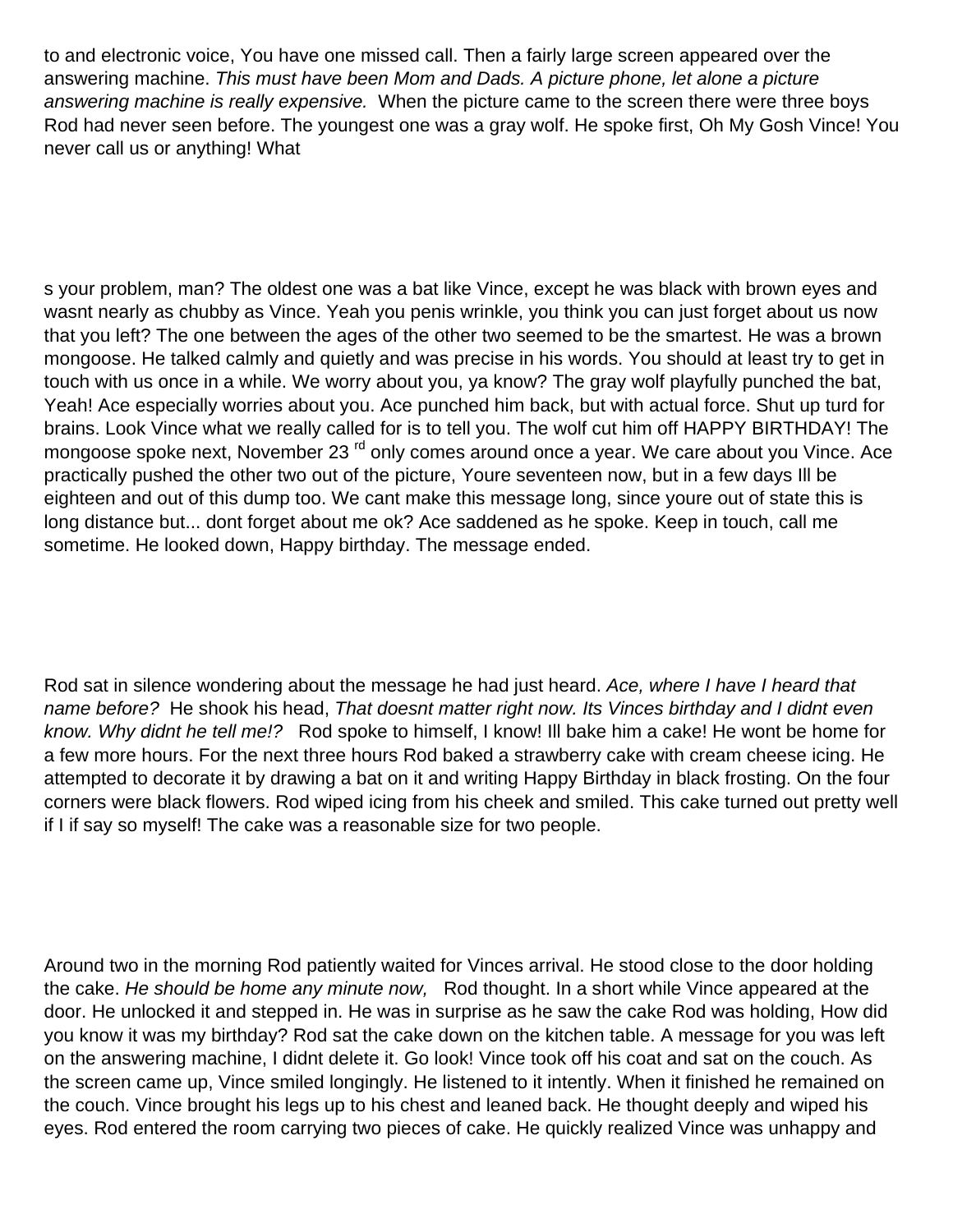attempted to cheer him up. Here, he handed him the cake, Eat as much as you want, I hardly ever see you eat. Vince s voice was quiet, I ve had too much to think about lately. I didn t realize that I really don t eat much anymore. Well its you re birthday! I want you to be happy! Really! Please cheer up. We have school in the morning and its already almost three, we need to get to sleep. Vince finished his cake and went off to bed.

Rod followed soon after. He lay down and covered himself. Vince turned to face him, Thank you, for making the cake I mean you didn t have to do that. Rod was cheery, You re welcome, and I wanted to do something for you. After all, it is your birthday. Yeah They fell quiet for a while till Rod spoke again, this time with a more serious tone, Vince, you always look so sad. I feel&. I feel so horrible when I see you that way. I just want you to be happy. If there is anything I can do, please just tell me. Vince looked shocked, Rod, why do you care about me so much? I& I don t know, I quess its because, I have this new life because of you. Thanks to you I was able to do things I wanted to do not just things I was told to do. I guess Im starting to realize who I really am, starting to know myself a bit more. But & I dont know. Vince blinked, Oh, Okay well then I m glad for you. He sighed and rolled over, Goodnight Rod. Yeah, goodnight Vince.

A few days passed. When Vince got home from work on December third he sat on the couch with the phone. Rod was fast asleep in the bedroom. Vince took a deep breath in mental preparation. I can do this. He whispered to himself. He slowly punched in the number and held the phone to his ear. It rang several times before he heard a familiar voice answer. Hello? Vince hesitated; Hi There was a silence. Vince? Is that you? Vince laughed a little and bit his lip, Yeah. It s been a while. Wow, I never thought you would actually call. Well you called me on my birthday, so Happy 18<sup>th</sup>. I m glad I was able to catch you before you left the orphanage. So, how has life been without me? Vince smirked, Lonely. No really it been ok I guess. I have a job serving drinks at a bar and I go to school. That s about it I guess. How is that kid you took with you? Oh Rod? He s fine I guess. He was really lame when I first met him but I can handle him now. He isn t such a little good boy anymore. Well that s good, at least you have one friend. Yeah, now how is life for you without me? The same I guess. The only difference is, you arent here. Landon is still a bookworm. I am still under suspicion that Matthew is gay. Roxanne still dates tons of people. You know, it s just the usual stuff. And uh, Vince? Yeah? Why didn t you try to call me before? Well when I left, you seemed really mad. And that fight we had when I told you I was leaving. I, I was just scared that you hated me or something. Vince I could never hate you. I love you. I always have and I always will. A tear rolled down Vince s cheek as that was said to him. I love you too Ace, and I always will. Vince smiled. Ace laughed, Will you always? Always. You know what they say, Absence makes the heart grow fonder. I think they are right. Things just haven t been the same without you Vince. I know what you mean. I hate waking up with no one beside me. Vince sighed, I m depressed all the time and it s all your fault, Ace Craft. Well, Vincent Morall! Life isn t so easy for me either. And don t you have school in the morning? Yeah, but I m ditching tomorrow. Don t skip too much or you II fail. I know I know. Hey, aren t you moving tomorrow? Where are you going? I m not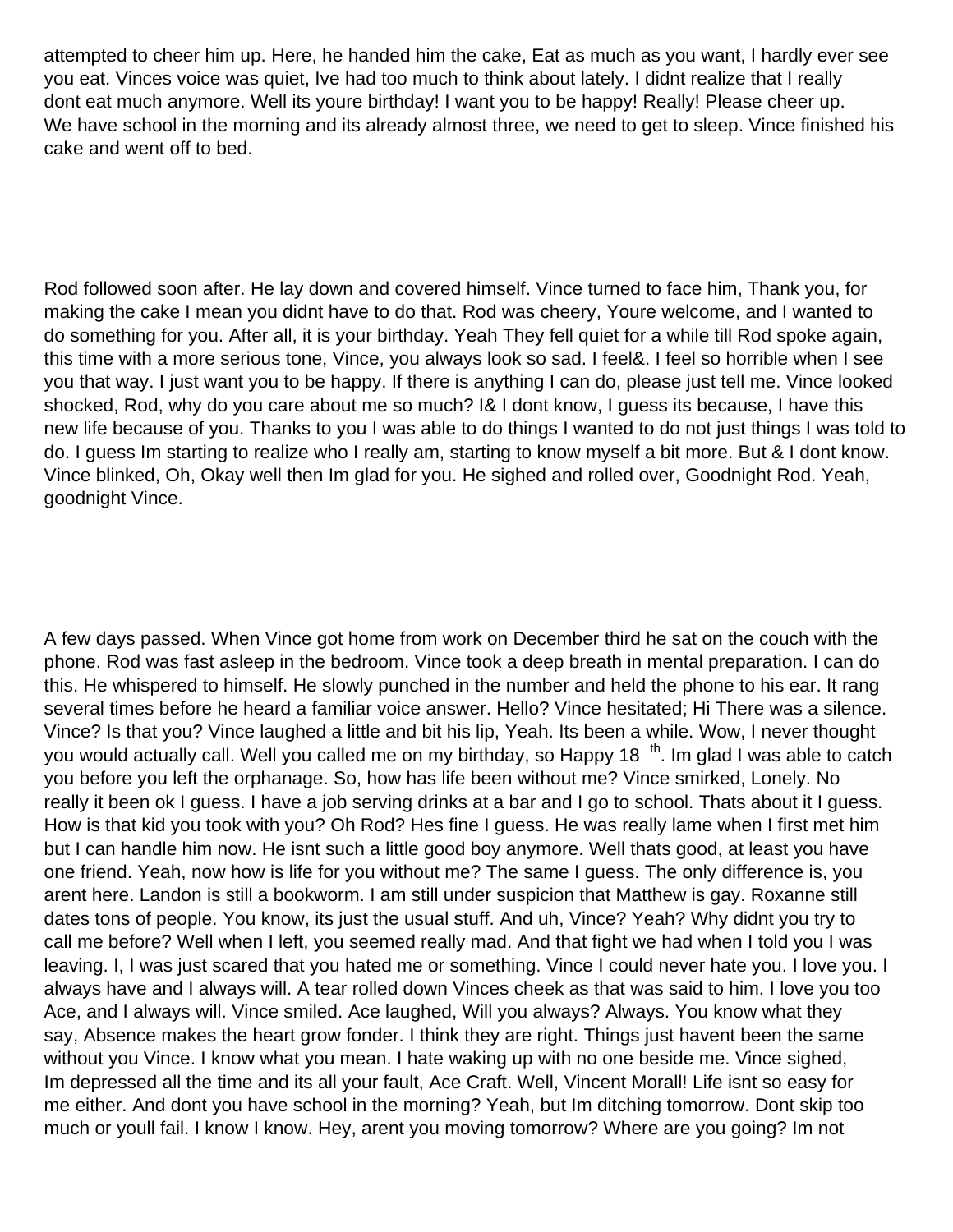moving out of state like you did, just a couple blocks away. I m getting even closer to the beach so that s a plus. I guess Im just going to have to work things out. If you adjusted so nicely, then I can too, right? Yeah Ace, you can do anything. Are you mocking me? Well, remember that time you got drunk and thought you could walk on water? It didnt end well. You almost drown. I had to fracking save you. Then there was that other time you thought you were bulletproof and shot yourself in the foot. You were stuck in the hospital for a few days then you had a cast on your foot and couldn t walk for weeks. It was a pain in the @\$\$ for me to have to help you with the wheelchair. Especially because our room was on the third floor and there was no elevator. Ace laughed, Well you shouldn t have let me shoot myself! You know Im a stupid conceded drunk! Hey all that wasnt my fault! Man, we got ourselves into a lot of shoot before didn t we? We sure did. Ace, do you remember when I was fifteen and you got like buried alive? Yeah, I got into a real bad fight, they thought they killed me so they buried me real deep under the pier. It got late and you went out to look for me. You just so happened to run into them and hear them talking about it. Luckily you dug my up before I suffocated. Arent I just the lucky ducky? Vince laughed, That was the night I realized I loved you, you anal dwelling butt monkey! Uhhggg you have no idea how fracking worried I was. Ha Ha! You love me! You love me too! Shut up! Man we are slow! I know, right!? But you re my slow little vampire Ditto Vince, I m so glad you called. It s really nice to hear your voice again. Yeah, I was really nervous, but I m glad I got to talk to you again. Vince? Do you realize is like five in the morning? Yeah I guess I should get to bed soon, Rod will wake up for school and I have to fake sick. I m just gonna sleep all day. Lucky you, I got to pack in the morning and get out before headmaster kills me. But Vince, I know you get real depressive sometimes and you feel like giving up. You need to have something to believe in and keep you going. We have been over this before and I know the church has wronged you. But that shouldn t stop you from believing. So I II tell you what my mother always told me. You hate it when I say it but, Tenga fe en dios. Ill try Ace, Ill try. Well I love you Vince, goodnight. I love you too Ace, sleep well.

Rod woke to find Vince shivering beside him. He shook Vince to wake him, Are you ok? Oh, I got in really late last night, and I think I might have come down with something. I feel really sick. Oh, well let me take your temperature. No I just took some medicine not too long ago, my fever is going down. Ok, well you get some rest Ill make you some soup. Ok. Rod got ready for school quickly and cooked for Vince. He made chicken noodle soup, poured a cup of blood and filled a glass of water. He brought it to Vince on a platter. Hey Vince woke at the sound of his voice and sat up, leaning against the wall behind him. I hope you like chicken noodle! He placed the tray on his lap. Dont eat any dairy products it might upset your stomach. Make sure to drink plenty of clear liquids to flush your system. And I don t want you dieing on me, so make sure to drink your blood, ok? Vince was really surprised; You didn t have to do this for me. No, I wanted to. Now I have to get to school, you get better. Try and keep the covers off, if you can, so your body temperature will cool and help the fever go down. Well thank you for breakfast. Don t mention it, bye Vince. Later kid. Rod left for school. Vince was alone in the eerily quiet apartment. He took a drink of blood and swallowed, Wow, Im good at lying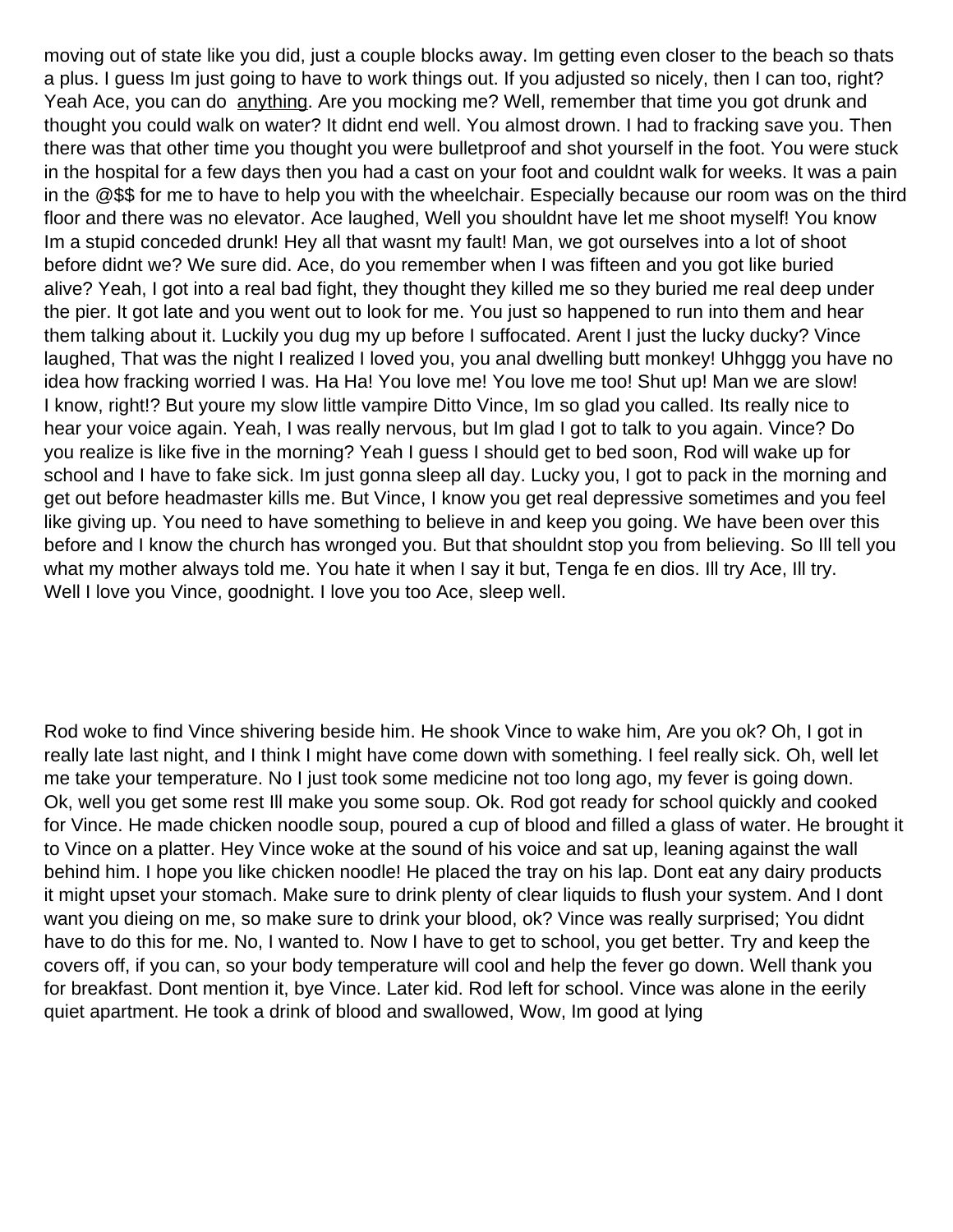And now Chapter 13 is over! Wow, yeah this was a heavy chapter. So Vince and Ace are in love&. What about Rod? &OOOO here comes the Drama! Vince is too good at lying, bad boy! Oh and by the way, if you re wondering, Tenga fe en dios means have faith in God, in Spanish. Was the telephone conversation too hard to read? I made it to where Vince spoke then Ace then Vince then Ace and so on back in forth& I hope it was ok.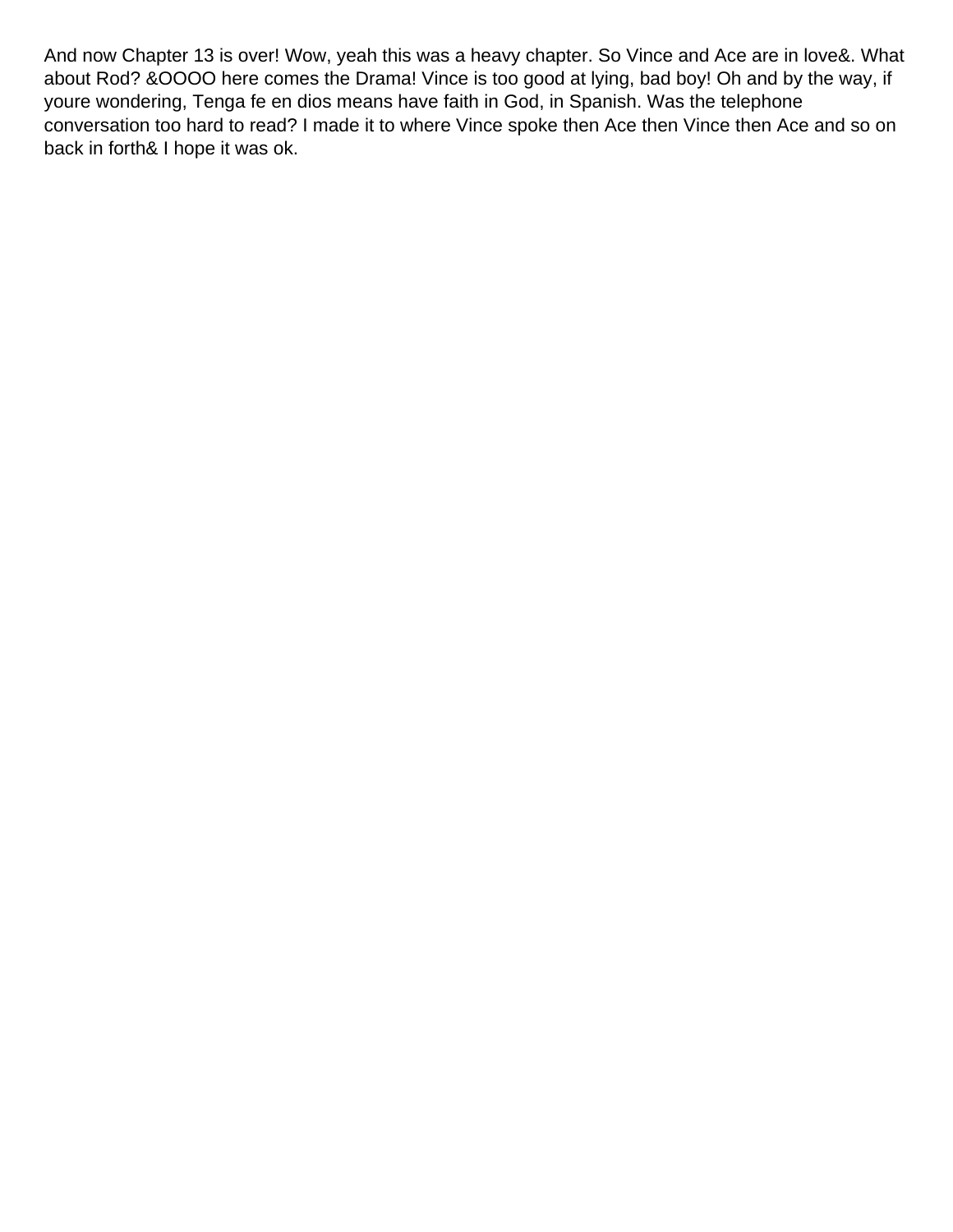#### **14 - On Christmas**

Chapter 14& I will be 14 on Tuesday. I am depressed right now&some jerk flamed one of my pics. >.< He makes me sad inside, I was in a really good mood today and he freaking ruined it! Uggg I need love& I feel so alone& anyway; Im here to give you what you want, more to my story that for some odd reason you keep reading.

Christmas Day. Vince, Kitty and Rod had their first gig at the bar Vince worked at. Bands played there all the time and Vince was somehow able to talk his boss into letting his band play. Everyone has to start somewhere, Vince mumbled under his breath. They were the third band up, and they patiently waited backstage for the second band to finish. Kitty was playing her guitar and singing to go over the song, while Vince tuned his bass. Rod went over the tabs on his practice pads one last time. Vince spoke to them as they practiced, You guys ready? This is what all our effort was for. Kitty looked up and smiled, We got this! Rod finished his warm-up; You should have tuned your bass before we got here Vince. I unlike someone I know, had work. Since I took off for the night, I had to work in the day time. Kitty chimed in, Don t fight boys, we re on winter vacation! And this is our first gig! I m so excited! She squealed, People are actually going to hear us play! This has got to be one of the greatest days of my life! The boys smiled at her then an announcement came on over the intercom. Okay ladies and gentlemen, it s time for our third band of the night! They haven t named their band as of yet, so I guess I will just have to tell you their names. They walked on stage and prepared themselves to perform. Drummer, Rod Bryant. Bassist, Vince Morall. And the pretty little guitarist, Kitty Kat. She is also the lead vocalist. Kitty then took the mike and spoke to the crowd, Well you all look lovely tonight!, The audience cheered, Tonight we are going to play you a song that we have been working on for a while. It s called My Sorrow. Kitty then began to sing, opening with the chorus, and the boys played along with her.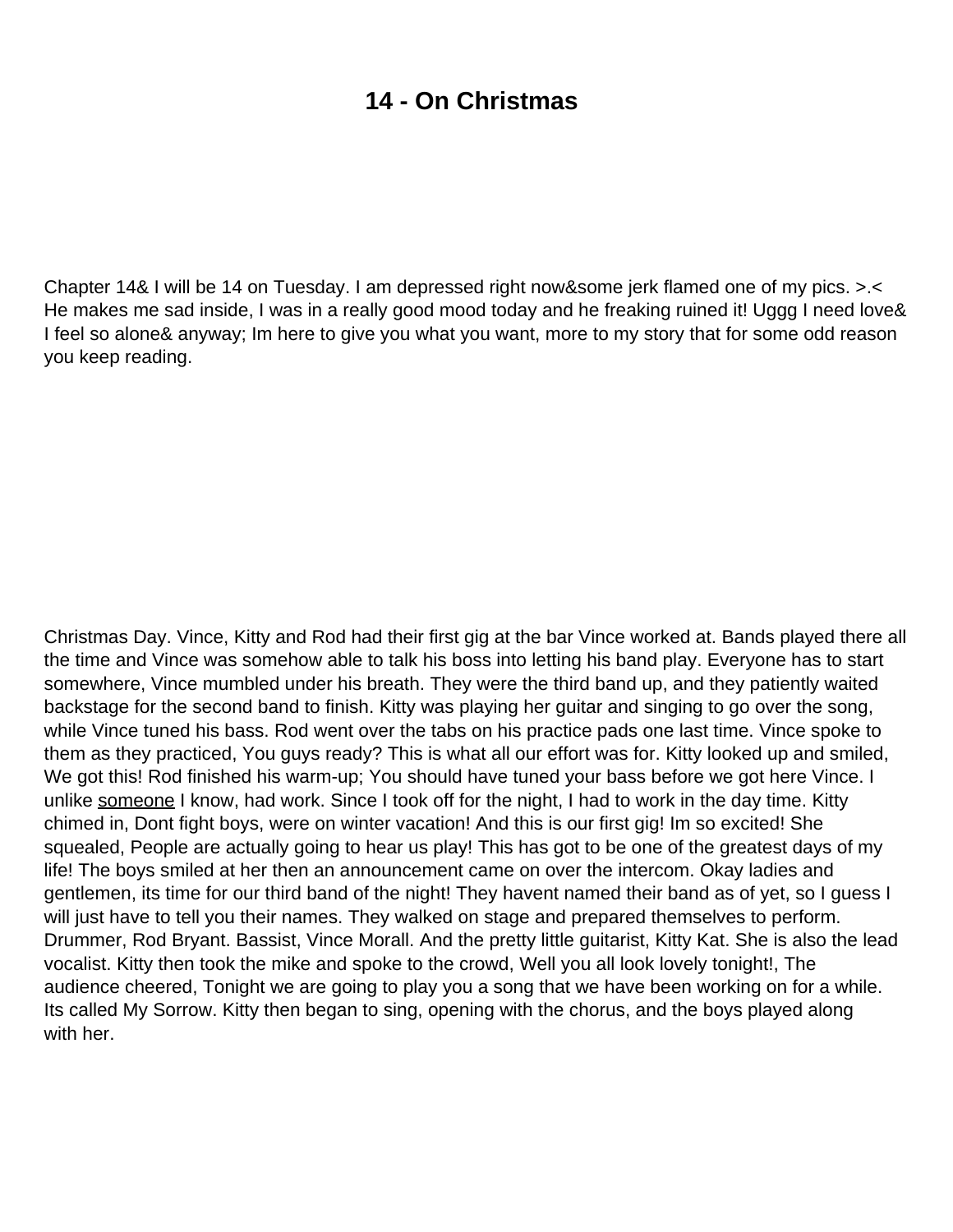\* \* \*

You stole my heart from me

Give it back

You took a part of me

Give it back

Take me by the hand

Don t let go

You do it cause you can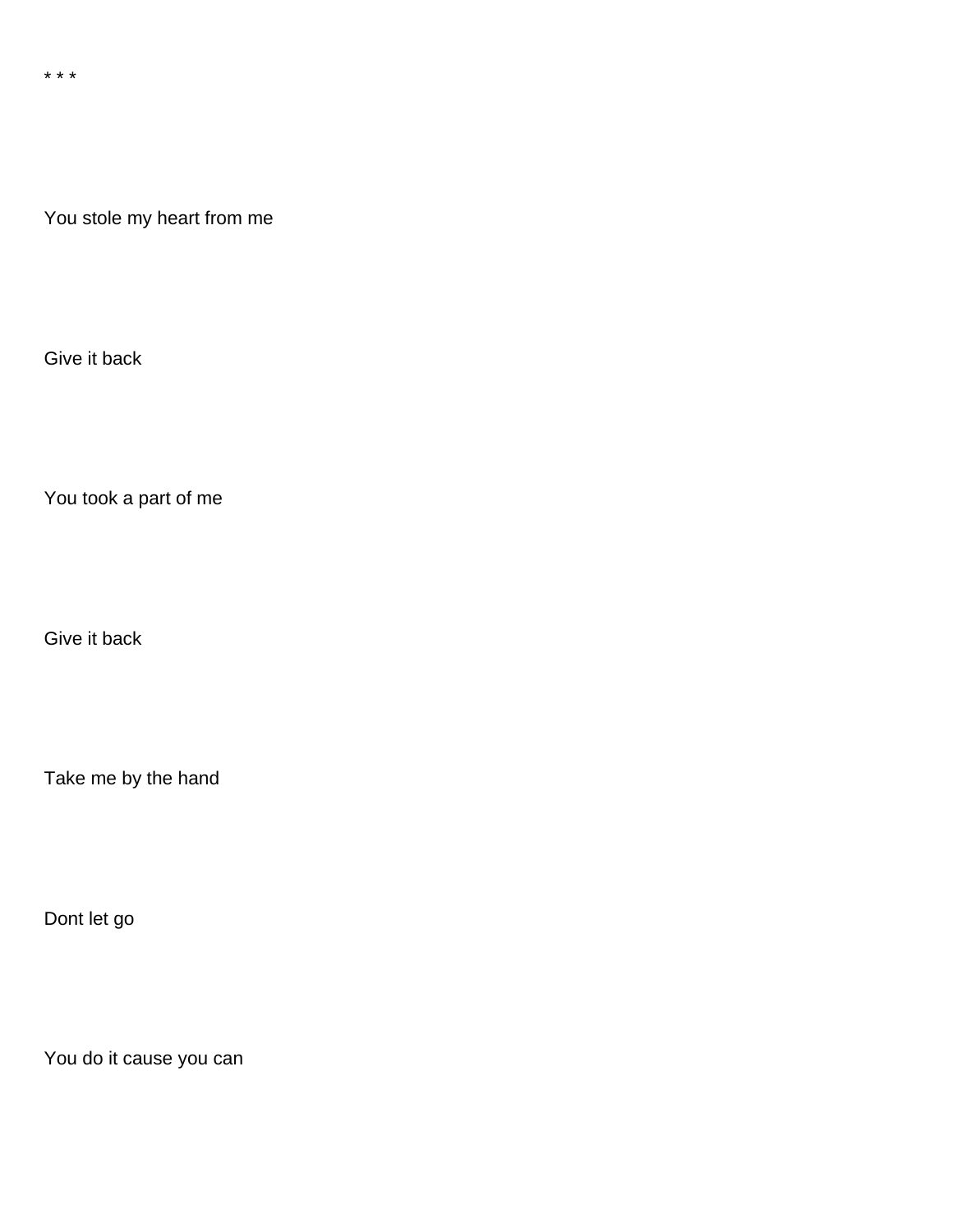But this is my sorrow

I cried in spite of you

But all I really wanted to hear

Is you say,

I love you too

You stole my heart from me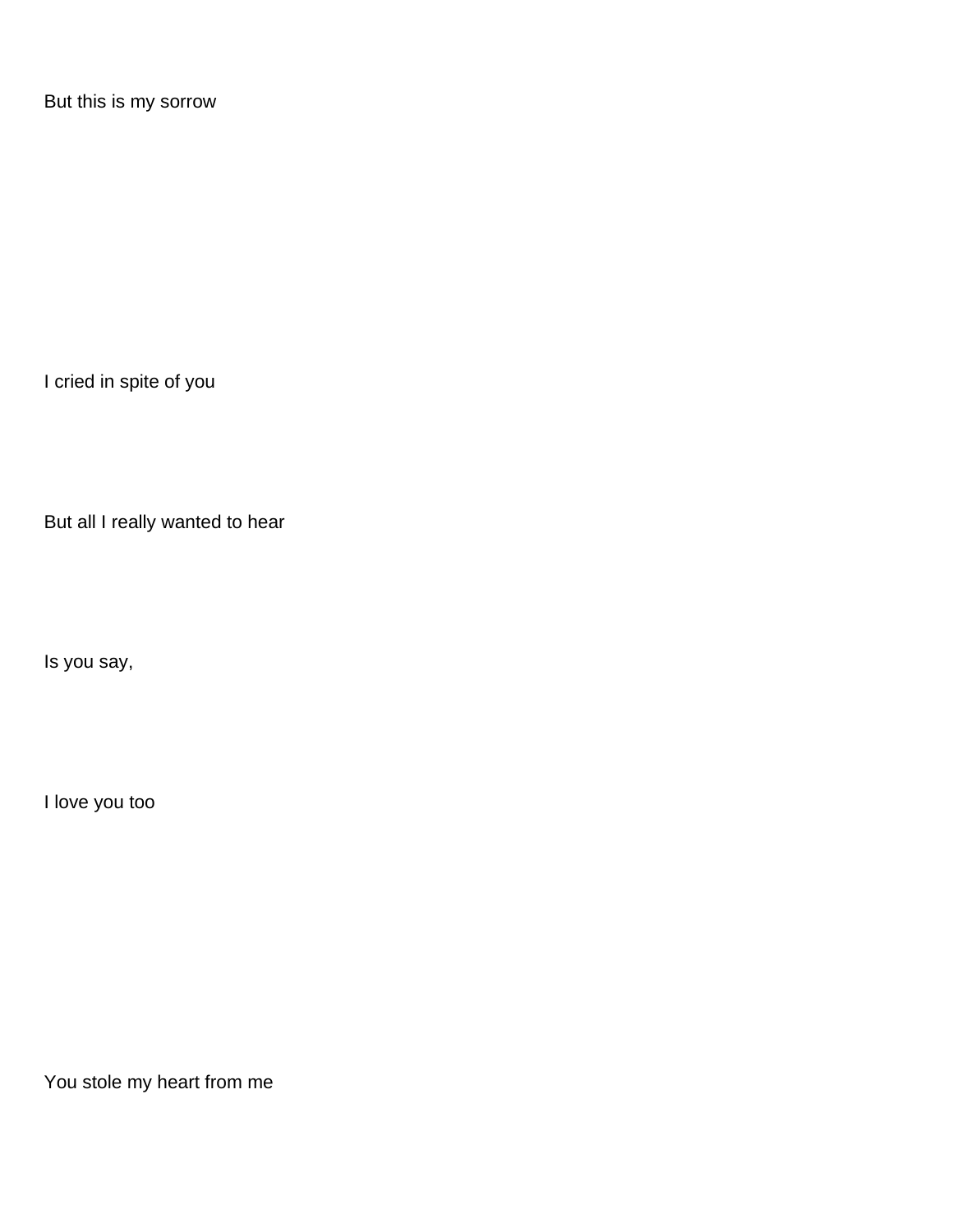Give it back

You took a part of me

Give it back

Take me by the hand

Don t let go

You do it cause you can

But this is my sorrow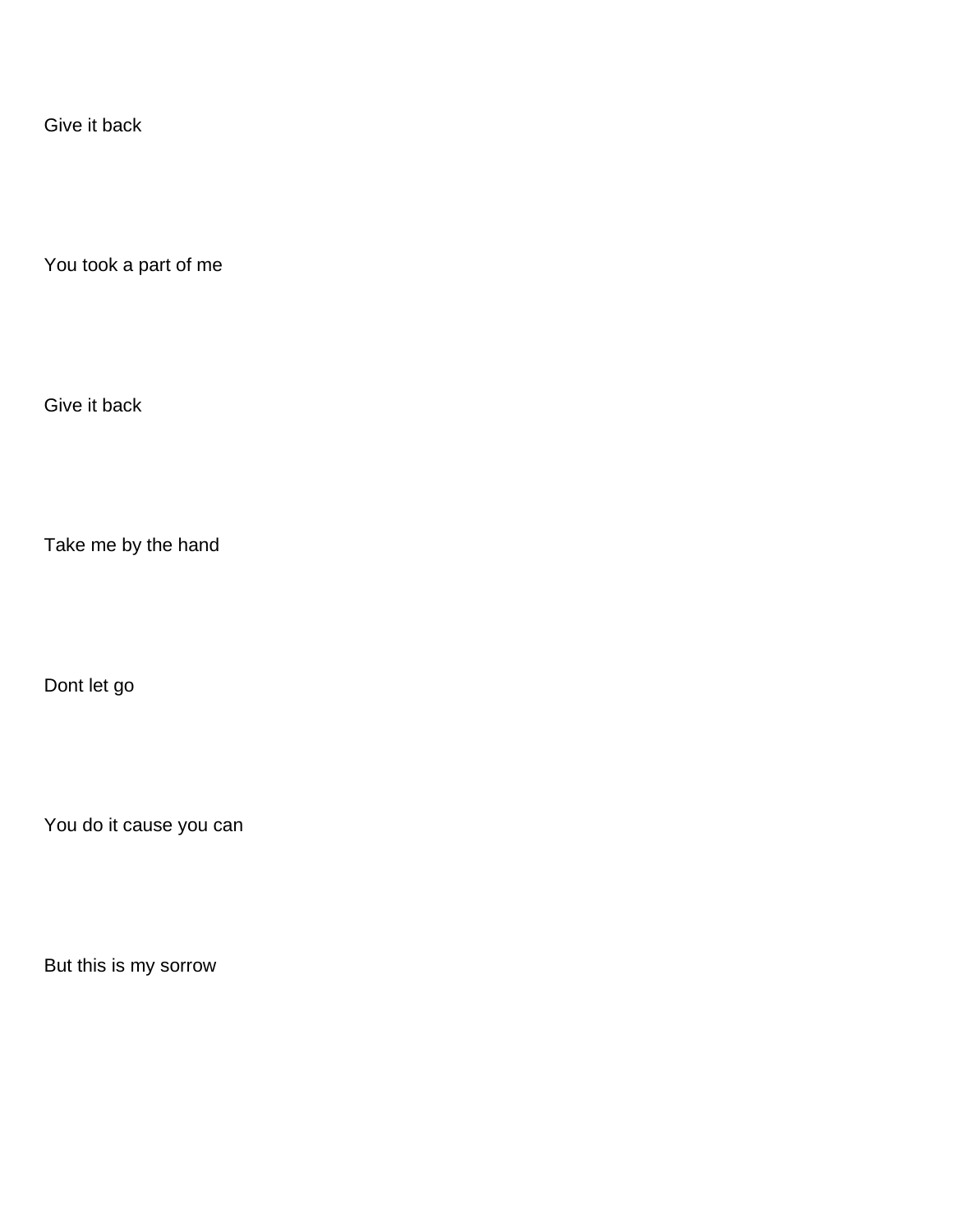You pushed me around

Abused me

My face in the ground

Used me

You stole my heart from me

Give it back

You took a part of me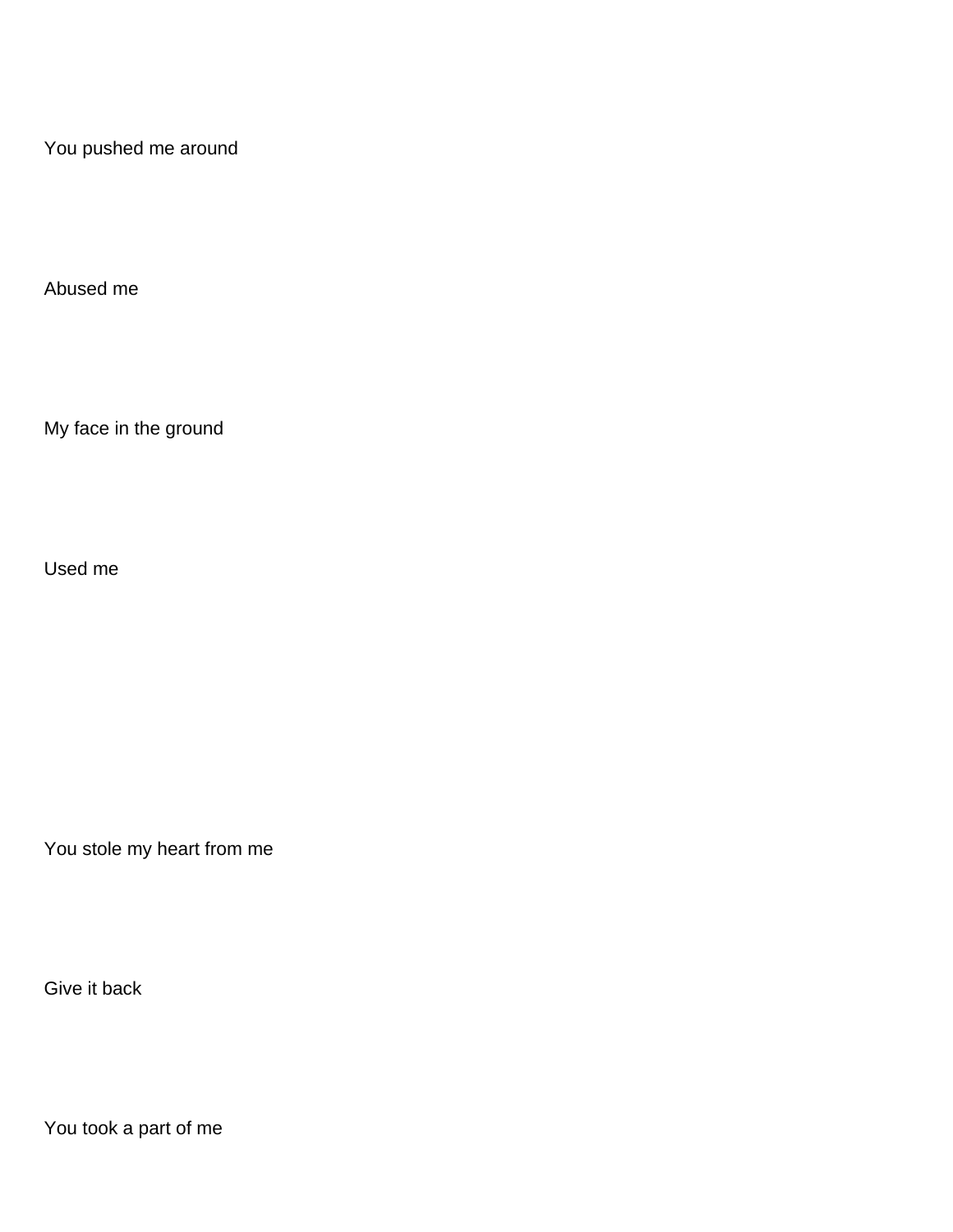Give it back

Take me by the hand

Don t let go

You do it cause you can

But this is my sorrow

The worst is, I let you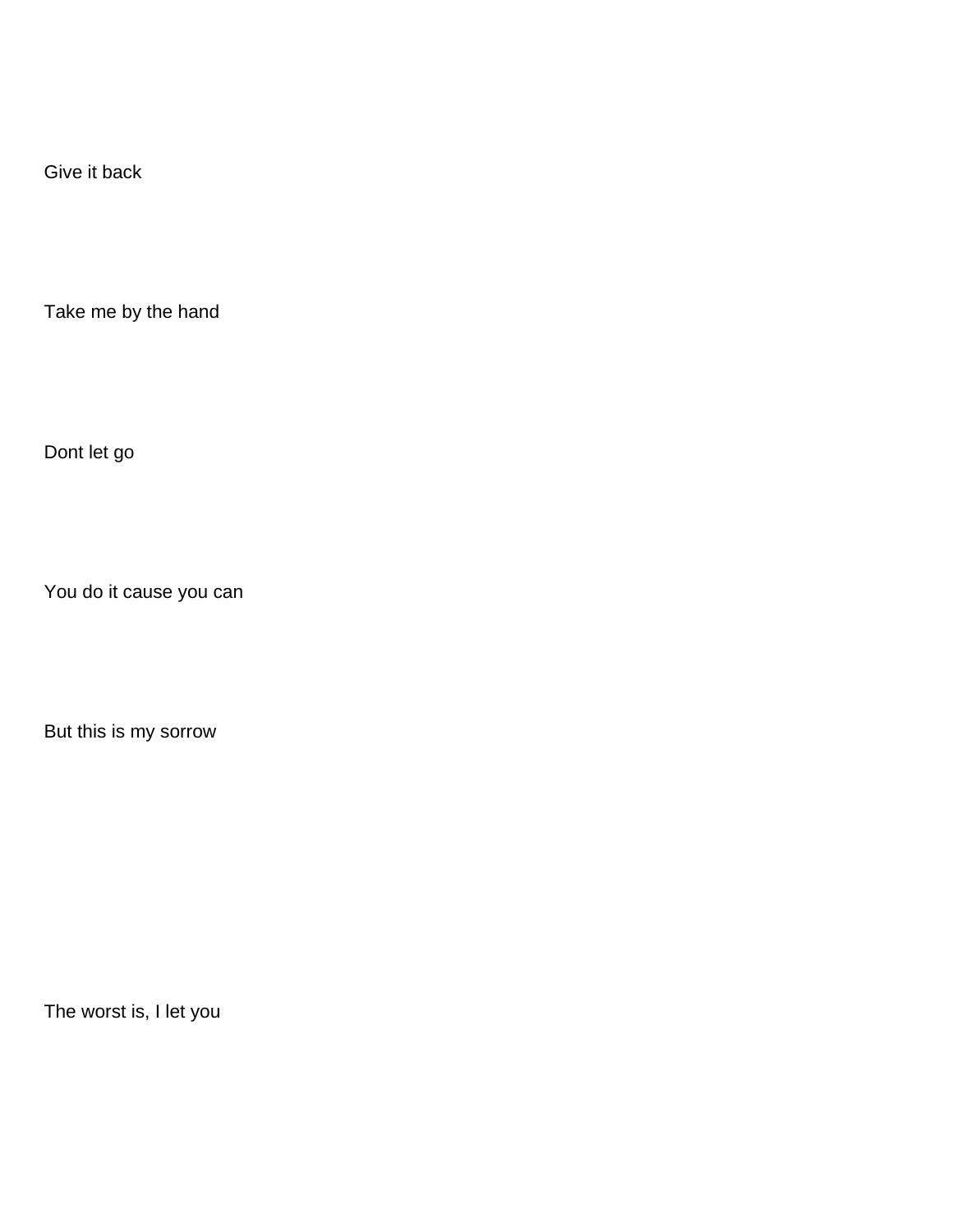I thought if I did

You would say,

I love you too

You stole my heart from me

Give it back

You took a part of me

Give it back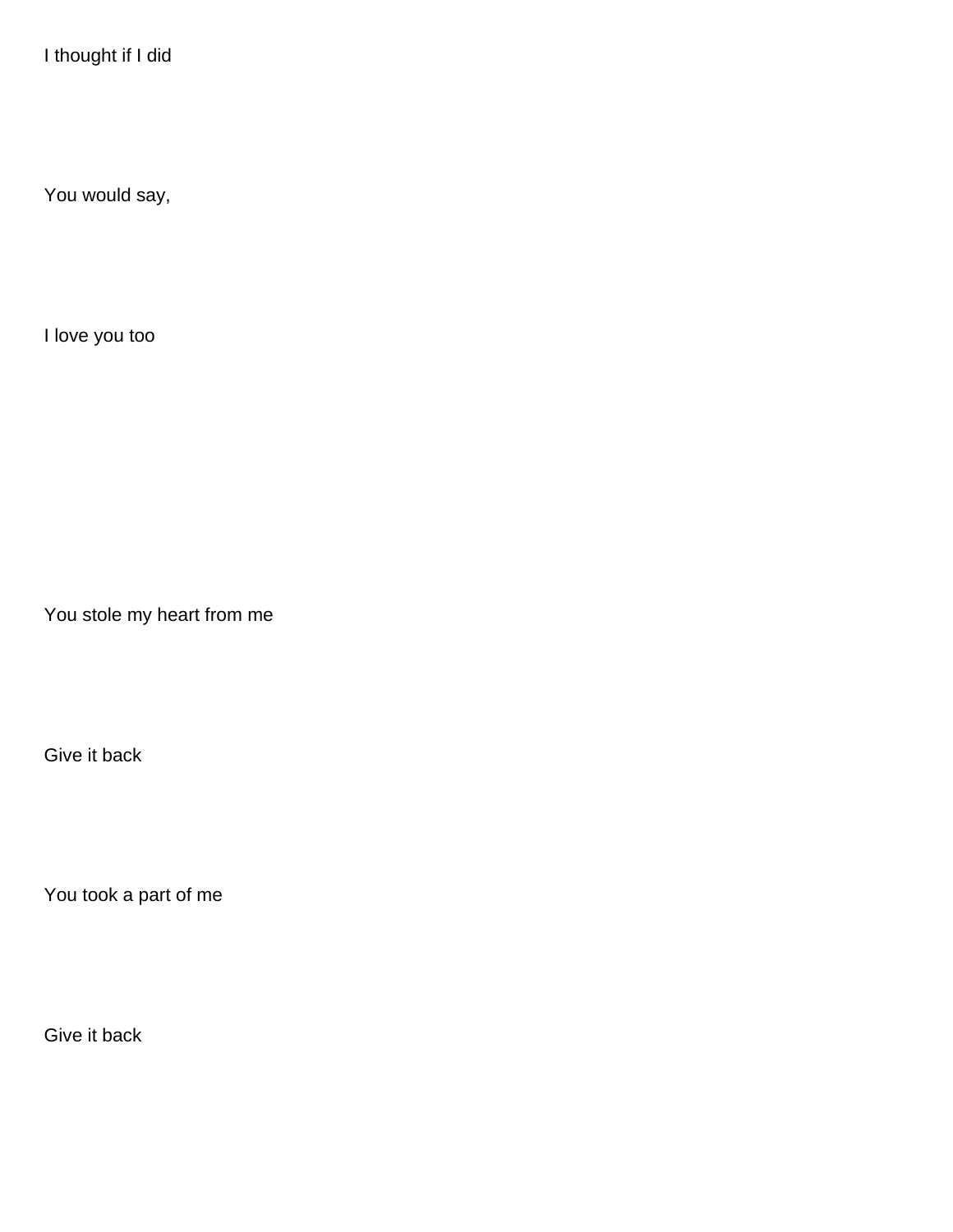Take me by the hand

Don t let go

You do it cause you can

But this is my sorrow

\* \* \*

They preformed beautifully and the audience loved them. The announcer hushed them, That was a great performance! Thank you, Kitty, Rod and Vince for gracing us with that wonderful melody. Next up& The voice was droned out as the three of them left the stage. They exited through the back door carrying their instruments. Vince lit up a cigarette and they walked in silence. Kitty was walking ahead of them but suddenly stopped. She turned to look at them, Did what I think just happened, really happen? Rod answered her, If you think we just preformed our first song in front of at least fifty people at a bar on the outskirts of downtown Washington D.C, then yes it really did happen. Vince shouted excitedly, And it was fracking awesome! He threw a fist into the air and laughed. As he did all this the cigarette that hung from the side of his mouth did not fall. The rush from the whole incident had just sunken in. Kitty and Rod cheered, they jumped up and furiously wrapped their arms around one another without thinking. Rod s face quickly turned bright red and he released the embrace he had on Kitty, though she clung tightly to him. Vince pointed and laughed at him as the snow began to fall. The streets were empty and quiet. Kitty let go of Rod and spun around with her face up to the sky. Vince grabbed her hand and spun with her. The two of them forced Rod to join in. Kitty broke apart and ran ahead of them. Vince spread his wings and flew after her. Rod trotted quickly behind them. Kitty made an announcement as she ran, Come on you guys, lets go back to my house, you can spend Christmas with my family! Its two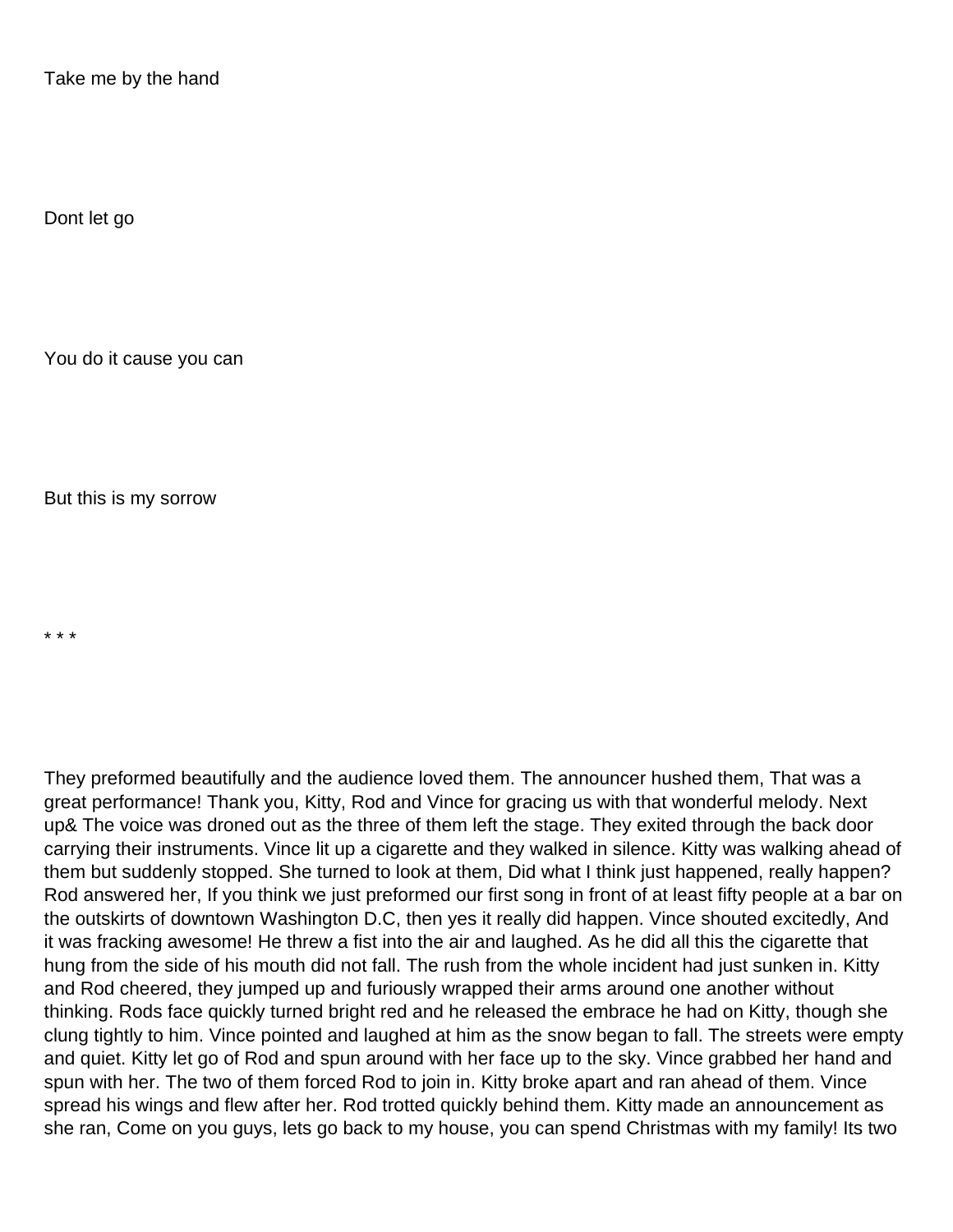in the morning, my parents will be waking up in about three hours. You guys can crash on the couch for a while. Vince agreed with her, Okay, if we hurry we can catch the bus, it will be here any minute.

They neared the bus stop. Rod caught eye of it first, Hurry the bus is already there! They sped up and got there just as the bus began to take off. Vince flew up to and landed on the hood. He leaned in a peered over the edge into the windshield at the driver who immediately slammed on the breaks. Vince was flung forward. He quickly spread his wings to slow himself down. He did a summersault in the air and stopped when his feet landed on the side of a building. He safely brought himself down and hurried over to the bus that was now letting Kitty and Rod on. Don t worry guys, I II pay for you, Kitty offered. The bus driver had mixed emotions with Vince. She was angry that he had been on the hood, but she was worried that she had hurt him, Oh Gosh, Kid? Are you alright?! Vince put out his cigarette in the ashtray at the front of the bus and smiled at her, Oh Im fine, Ive done that tons of times before. They took seats near the front of the bus. Kitty and Rod sat in front of Vince. Rod was on the inside seat. He yawned and relaxed. Kitty took this as an opportunity and snuggled up to Rod. Rod blushed but didn t push her away. He was freezing and she was quite warm. He let her get close to him. The two of them shut their eyes and fell into a light sleep. Vince watched them from between the seats. He leaned back and sighed. He saddened and stared out the window. Vince was lost in deep thought. This is the first Christmas I ve spent, alone. I wonder& no. Vince coughed violently and sat straight up. The bus driver spoke to him, You gettin sick? Why don t you come that this front seat up here and talk to me, your little friends have fallen asleep so that just leaves you and me here on this bus. Vince moved to the front seat. He leaned his arm on the armrest and propped up his face with his hand. The bus driver noticed his melancholy mood, What s bothering you, boy? Vince looked at her as if she were crazy. She spoke again, I know what yer thinkin. This old hag is tryin to get me to tell her my problems, not gonna happen. Well think of it this way, you will probably never see my face again and it looks like you don t have anyone to talk with right now. Vince sighed, What do you want me to say? Well it would be nice if you told me what was going wrong in your life. Well, I don t know where to start. I guess you could say, I m an orphan and this is the first time in I ve been away from my lover on Christmas. The woman chuckled, You mean your boyfriend? Vince blushed, How did you know? Well if it was a girl you would have gone ahead and said girlfriend. And you were too embarrassed to say boyfriend. Don t worry I m not prejudice. I ve raised nine of my own children. Three of them turned out gay and one of them is bisexual. You have nothing to worry about. Vince smiled at her, Is that so? Well Ill let you know I date chicks too. Good for you boy. So what was his name? And I know there is more you need to say. Go ahead and tell me yer life story if ya want Vince twiddled his thumbs together and checked to be sure Rod and Kitty were asleep, Well his name was Ace. We had been best friends since I arrived at the orphanage when I was nine. We did everything together, mostly because we hardly had any other friends. Since we were vampire bats, most of the other kids never wanted to play with us. Ace had an older brother, Asher. Asher was like a big brother to both of us. Ace and I really looked up to him. Asher taught us just about everything we needed to know, how to use a microwave, what people to stay away from, shortcuts in the neighborhood just in case, how to put on makeup, girls. Yeah it was just about everything to us. But& one day Ace and I were walking home from school. It was report card day. I remember cause Ace had gotten an A in physical education and home economics. I know they aren t really important classes, but Ace never aced anything, and he was really excited. He couldn t wait to get home and show Asher. So we took a shortcut and hurried home. We raced up the stairs to Asher s room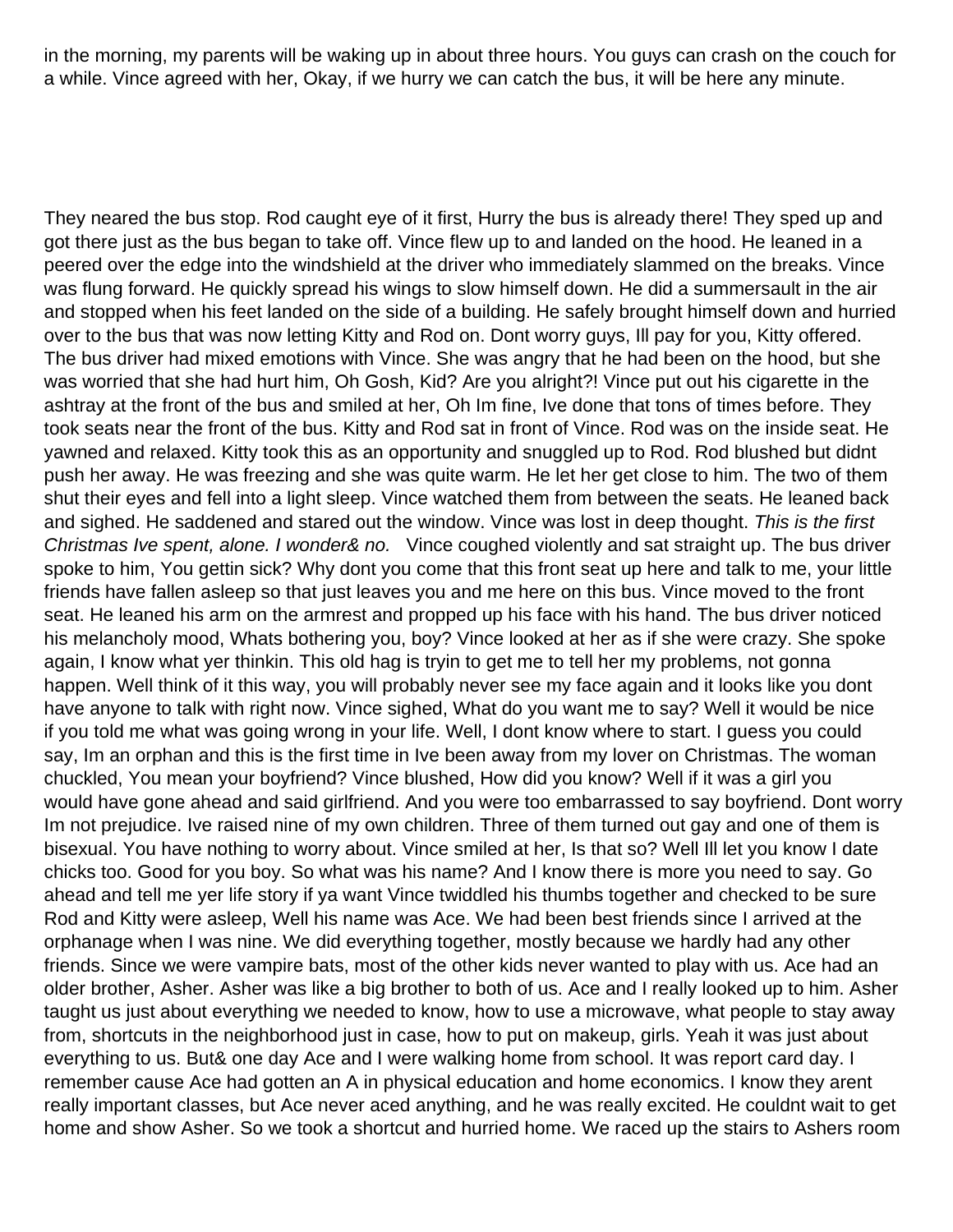and flung open the door. Asher was sitting there alone on the bed, writing a letter in silence. Ace asked him what he was doing, he didn t answer. He finished writing his letter and looked to us. He told us that he loved us and to take care of ourselves. Then he made us promise that we would never do what he was about to do. We, me being ten and Ace being eleven agreed. Ace stepped forward and questioned him. But Asher then opened a drawer beside him and pulled out a pistol. The last thing Asher ever said was that he was sorry, he put the gun in his mouth and pulled the trigger. That was the second time I had watched someone die. At first Ace and I didn t realize what happened. Blood splattered on our clothes and bodies. Ace screamed and ran out the door, I chased after him. He ran down the street and didn t stop till I caught up with him and tackled him to the ground. We were at least five blocks away from the orphanage by then. We sat in an ally and cried until we couldn t cry any more. That day, Ace and I promised that no matter what ever happened we would keep in touch and be friends forever. Let me tell you when we got back home, it wasn t pretty. When I was fourteen, Ace and I got to talking one night and we wound up confessing our love for one another. I dumped my girlfriend the next day. Ace and I dated and were happy until I moved away a few months ago. We fought before I left, but I called him a few weeks ago and he still loves me so& I don t know what s gonna happen, but I just yammered on about stuff you probably didn t want to hear. The bus driver s eyes were wide, but she kept them fixed on the road, Wow kid. You ve been through quite a lot to be so young. You said earlier that you were orphaned when you were nine? Oh yeah, my mother had cancer. Oh I see, you poor boy. Im so sorry. The bus pulled to a stop, This is were we get off, Vince stated. He shook Rod and Kitty to wake them, Guys were at the stop. The drowsily staggered down the steps to the outside world. The bus driver stopped Vince, Kid, here, She pulled a box out of her purse, This was my sons before he went off and got himself killed in the war, I want you to have it. She opened it up to show that it was a gold watch then gestured it to Vince, Ma am I can t take that. Please, I want you to have it. Vince smiled at her, Okay, Ill take good care of it. He took it and placed it in the case of his bass. I know you will, sonny. He began to walk down the steps but turned, Ma am, I didn t catch your name. Its Evelyn Okay, well thank you and have a nice Christmas, Evelyn. He stepped out of the bus, You have a nice Christmas too, Vincent. Vince thought as she shut the doors, Wait a minute! She began to drive off. I never told her my name. He watched the bus drive off. Kitty called to him while she yawned, Vince hurry up youre lagging behind. She and Rod were walking side by side far ahead of Vince. He raced to catch up with them.

When they arrived at Kitty s house there was a giant Christmas tree in the center of the living room. WOW! This place is nice! Rod was astonished. Yeah its even nicer than your old house Rodney, Vince picked Dont call me that! UGGG I hate that! Kitty plopped herself on the couch and almost instantly fell into a deep slumber. Rod laid on a loveseat to the right of the couch and Vince took the recliner. Vince relaxed and thought of the woman he had met earlier that night. He pulled out the watch and examined it. It was pure gold. He wound it but there was no tick, The battery must be dead, he thought. He put it away and looked to Rod who was still awake. Vince hushed his voice to a whisper, Hey, isnt this kinda weird? I mean we just came to her house for Christmas. Do you think we are intruding on family time? I was just thinking the same thing. Hopefully Kitty s parents are friendly like she is and won t be mad. Hey if they are, it was Kitty s idea. Yeah her parent s are pretty lenient though. Remember that time she spent the night at our apartment. And she spent the whole night out with us several times before including tonight. Vince thought, yeah I guess you re right, but we won t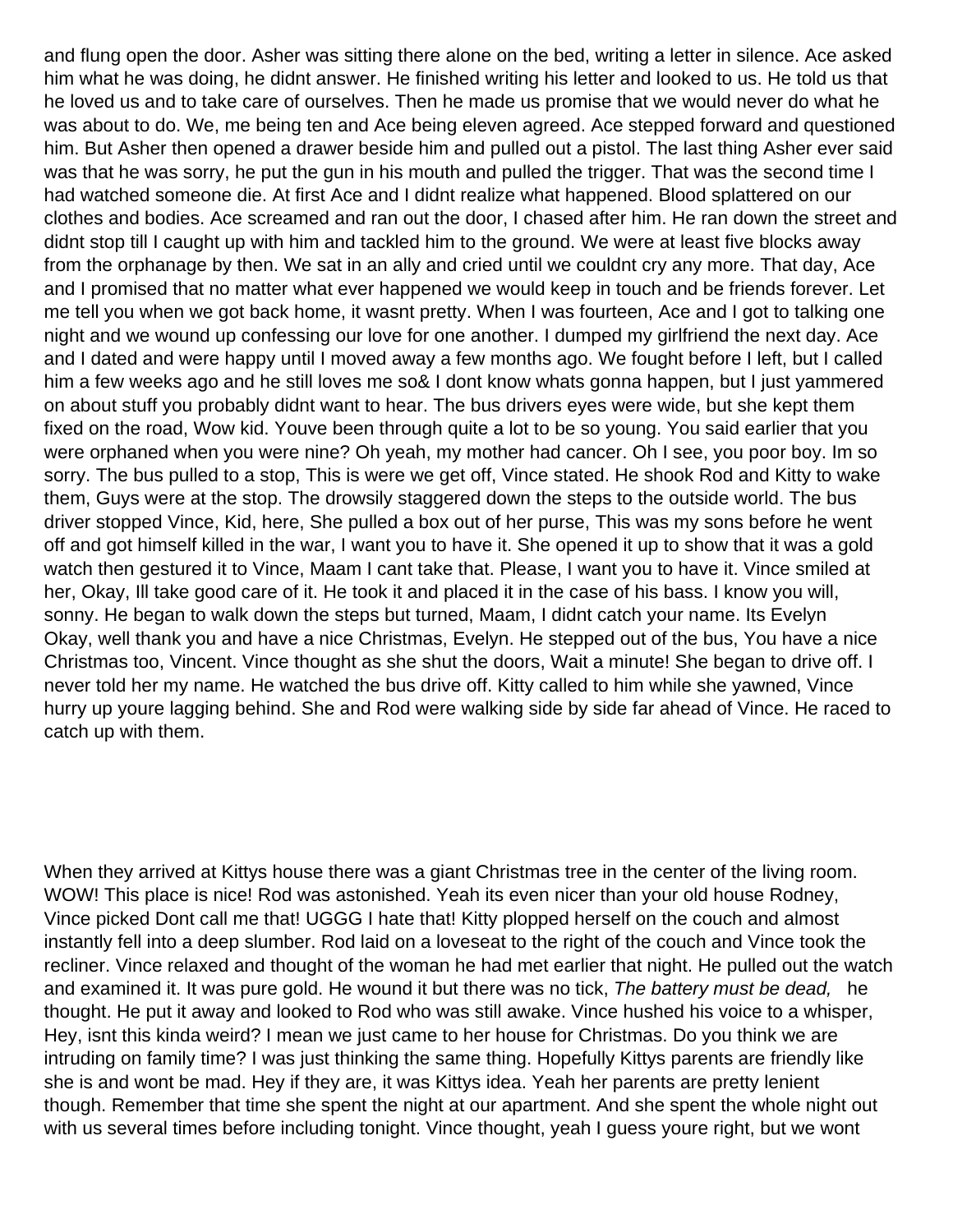know for sure till morning. Goodnight Rod. Goodnight Vince.

This chapter took up nine pages. Even though the song took up two pages, that s still more than I usually write. This chapter was really dramatic, I know. From here on out this story is dedicated to and is in memory of Asher, no not the Asher from this story, a real Asher. I just named the character after him in memory of him. Asher was the friend of my friend s cousin or something like that. Well my friend was devastated when he committed suicide a couple months ago. (I think back in March) I dont know his last name and I never got the chance to meet him, but I know he was a good person.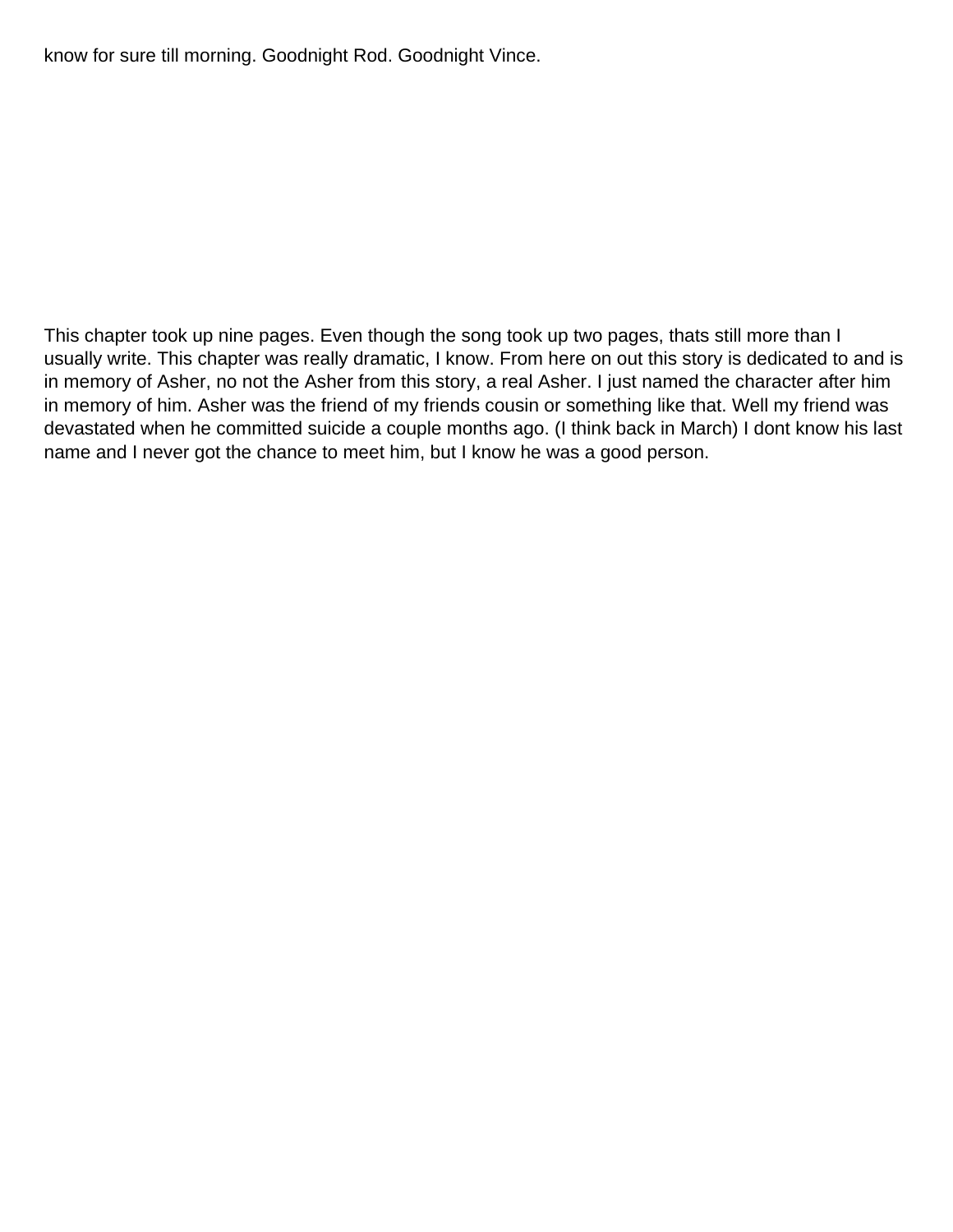## **15 - Christmas Day**

Chapter 15. Well guys, the past few days have been horrible for me. I even cried for like for like two hours on my birthday. Life has been sucking completely. I hope it gets better&

Six o clock in the morning. Kitty s parents stepped into the living room to find the three teenagers slumbering away. Kitty s mother shouted Merry Christmas! Wake up kids! All three of them sat up abruptly and stared in the adult s direction. Kitty s mother was a vampire bat. She had almost the same fur color as Kitty, her mother s was just a slightly darker purple, and apparently the same hyper-happy personality. Kitty s father was a light blue cat. He had dark blue stripes and magenta colored eyes. He was sipping from a cup of coffee.

Rod and Vince glanced quickly at one another, then back Kitty s mother. You boys can call me Katrina. And my husband is cat man. Kitty s father glared at her, but didn t say a word. I m just kidding, mister grumpy face here is Leo. We don t like being all proper and using the Mr. and Mrs., terms. It s so nice to finally get to meet you boys in person, Kitty talks about you an awful lot. Come on, let s go in the kitchen and whoop up some breakfast! She took flight and blissfully flew into the kitchen. Leo was tired and slowly followed her. Kitty smiled at Vince and Rod, So what do you guys think of my parents? Vince spoke first, Your mom is super-perky and your dad is obviously not a morning person. Rod s answer was a bit more positive, Your mother seems really nice, and I m sure your father is too. Kitty laughed at them, I know what your thinking. Im just like my mom, I know I know you dont have to say it. Vince smirked, So long as you know.

Vince, Rod and Leo sat at the kitchen table while Katrina and Kitty fixed breakfast for all of them. Kitty gave Vince a glass of blood, Here, so you don t die at my house. It s sheep s blood, not that crappy cow blood. He thanked her and she returned to her mother s aid. Leo read the newspaper while Rod and Vince sat in silence. Rod twiddled his thumbs and Vince drank his blood, for the first time in a long time, he enjoyed it. Kitty and her mother were loud and over excited. Even making breakfast was a fun filled activity for them. Kitty, think fast! Her mother would toss something at her and Kitty would attempt to catch it on a plate or a bowl or even in a glass, weather it be toast or juice. Kitty didn t seem to be too coordinated and often missed, the two of them would laugh. Food flew from one side of the kitchen to another. Kitty slipped on spilled orange juice and grabbed the side of her mother s nightgown as she fell, bringing Katrina down with her. The two of them laughed hysterically as they were covered in the sticky mess. During all this Leo just sat at the table, reading the paper. To him, it seemed as if the behavior of his wife and daughter was normal. Rod and Vince watched the two women as if they were on a television show.

After about forty-five minutes of madness, breakfast was served. A feast of eggs, toast, bacon, grits, oatmeal, sausage and fresh fruit sat before them. As they ate, Leo spoke for the first time that morning, So how old are you boys? They stated their ages; Vince was first to speak, seventeen. Then Rod, Fifteen. Her dad continued to talk, So how did you three do at that concert thing last night? Kitty breathed in deeply and began to rant, It was amazing! We came out there and I talked to the crowd and then we started to play and I started to sing and everyone in the audience was really paying attention. Then we finished and the announcer dude was all like WOOO and everyone cheered then we left and at first we didn t realize what happened and we were walking and then we were like OMG That just happened! and like Yeah! and we danced and ran and spun around and then it started snowing then Vince flew and stopped the bus and almost got himself killed, but he didn t even get a scratch on his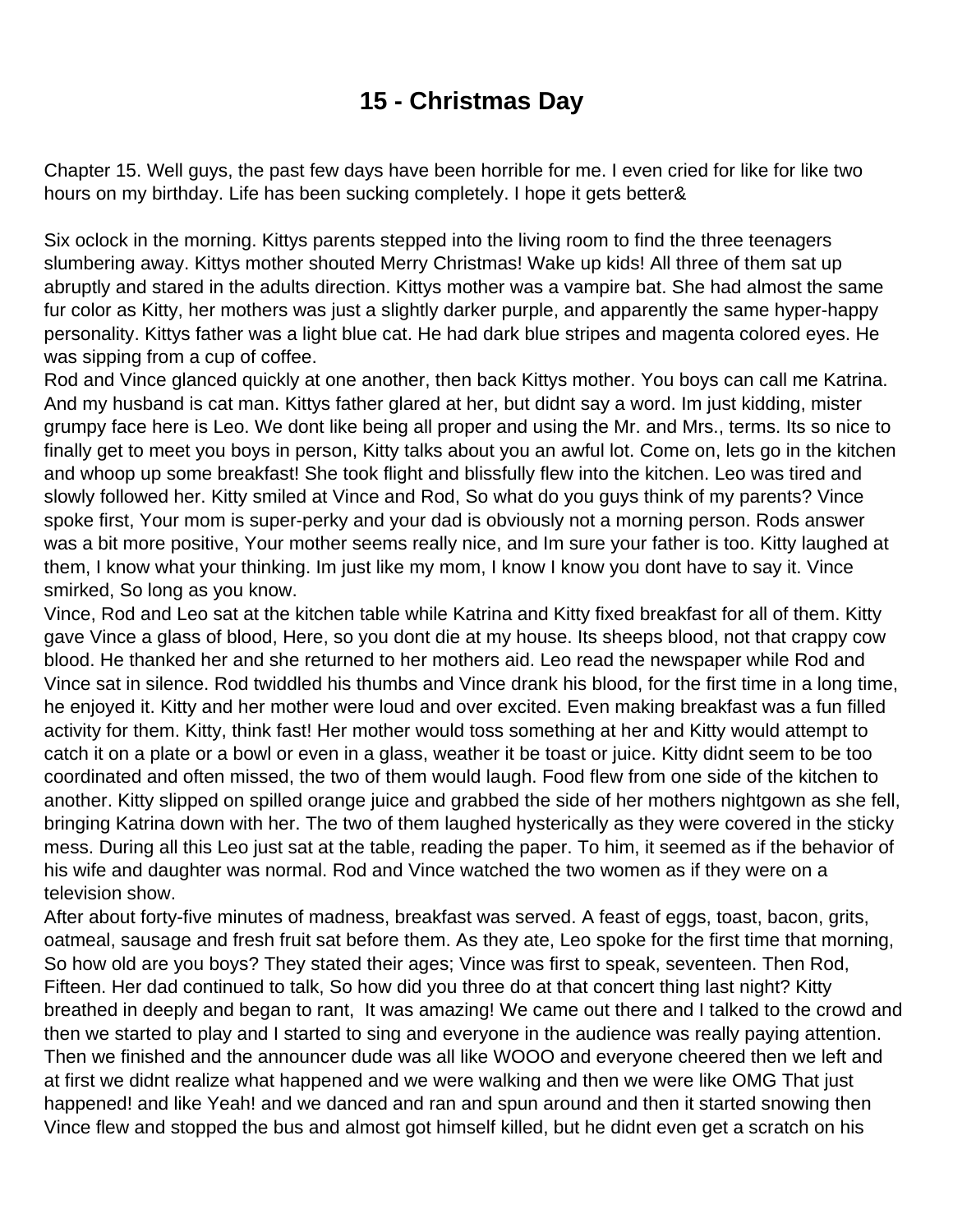which was amazing and then we got on the bus and I fell asleep. Then we came here and I fell asleep again. Then you guys woke us up and we made breakfast. Then you asked us how the concert was and I told you and now we are here in this moment that is new and nothing has happened in it yet, but stuff will happen. Leo blinked and sipped his coffee, I quess that was everything in a nutshell? Kitty smiled, I guess so. I want to hear more from you boys, like do you have a job? Vince spoke, I have a job, he doesnt. Well what do you do? I uh, serve drinks at the bar we played at last night. How long have you been working there? Oh I guess a few months now. That s good, it s good for growing teenagers to learn the value of a dollar and get experience in the real world. Vince smiled, Yeah, I guess so. The real world isn t so nice though. A smile spread across Leo s face, Kitty is going to have it rough when she moves out. She will no longer be so privileged. But back to you boys, it must be rough living on your own, considering youre so young. Vince looked at him, Well Ive been fending for myself for most of my life, and it wasn t so hard to adjust to it all. Life is work then school then band time. That s it. Well it looks like you have your priorities. What do you ultimately want to do with your life though? Vince thought for a moment, I want to play my bass in a band. What if that doesnt work out? What is your fall back plan? Vince was silent. Kitty s eyes darted from sided to side, OOOO we are having a serious moment. Well Im making the serious moment be over now! She stood up quickly, Its present time! She darted into the living room and jumped over the couch to the Christmas tree.

A good portion of the morning was spent unwrapping gifts and handing them out to one another. Kitty s parents had even purchased gifts for Vince and Rod. Rod was confused, How did you know we would be here for Christmas? Katrina smiled, Well we knew that show you three were playing at would let out late and we already told Kitty she could bring you two home. We wanted it to all be a big surprise! It s your first Christmas living out on your own! Its needs to be special! Even if you two refused and didnt come over, Leo would have drove her over to your apartment so she could drop the gifts off. Its no fun having a gift less Christmas! Well thank you very much, we really weren t expecting all this. You really didn t have to.. She cut him off, Of coarse we did! You two boys are our little girl s best friends! Vince and Rod just smiled. Wrapping paper flew through the air, it seemed as if there was an endless amount of gifts under that tree. Kittys father handed two identical boxes to Vince and Rod, Dont worry Ive got the bill covered till you two are eighteen and become responsible adults. They looked at him in confusion, Just go ahead and open them. They did so. Rods eyes were wide as he looked down at the box that contained his new cell phone. Vince griped his tightly in disbelief, Sir you really didnt have to, you shouldn t have, here I can t accept this, He held the box up to Leo who pushed it back towards Vince. No, I wanted to make life easier on the two of you. I know it can be rough on the two of you. Plus I think I can spare a hundred bucks a month for my daughters friends. Keep them. Vince looked at him with an unsure look on his face, but then smiled, Thank you very much. Rod chimed in, Yeah we really appreciate it!

After all the presents were exchanged and opened, and after the heaps of wrapping paper were thrown into the garbage can, Kitty, Vince, Rod and Katrina went outside for a snowball fight. Leo decided to stay inside where it is warm, and watch television. Rod s feet sank into about six inches of snow as he stepped onto Kitty s front lawn. He was instantly hit on the side of his face by a flying ball of snow. He looked over to see Kitty laughing and running in the opposite direction. He bent down and grasped a handful of snow. He rolled it as he chased after her. She ran around the car, dodging the soft, cold objects that were hurdling towards her. Katrina snuck up behind her as she ducked down, avoiding a snowball thrown by Rod. Katrina made a direct hit to the back of her daughter s head. Kitty spun around to face her, You played dirty! Its on now sista! She jumped up and took after her mother. Rod ducked behind a tree, trying to avoid the madness.

While all this was taking place, Vince was leaning against the wall next to Kitty s front door, smoking a cigarette. Its too damn cold out here, He muttered to himself. He pulled his new cell phone. He is going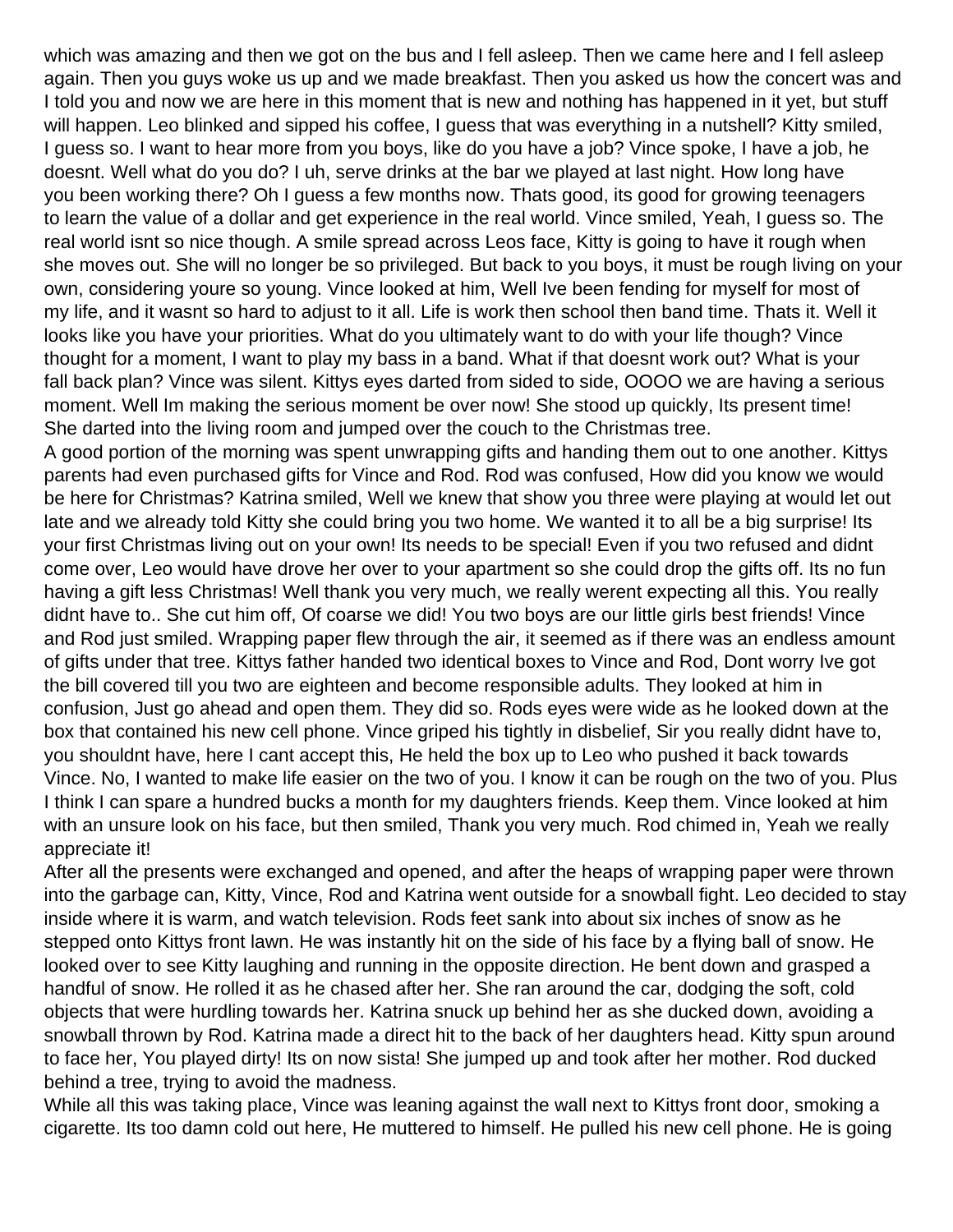to be paying fifty bucks a month, well a hundred counting Rod. We get it for free man, how lucky can we get? Since I left everything is seeming to work out just fine. He looked into the screen of his phone and his voice lowered to a whisper, Just like you said it would. He sighed and looked over at the three people he was supposed to partaking in a snowball fight with. His face scrunched up at the thought of joining them and being pummeled with soft frozen water. It would melt and soak through his clothing, causing him to become even colder than he already was. He stretched his arms and made his way around the side of the house, to get out of eye-site and ear-shot of everyone. He walked into the backyard to find a pool that had been covered for the winter. There were several beach chairs placed alongside the pool. Vince brushed the snow off one of them and took a seat. He leaned back and twiddled with his phone.

Leo had gone over the phone plan with him earlier. He had unlimited anytime minutes to anywhere in the world. Kitty s family is fracking rich, Vince thought. He sighed and poked his lip out. He was hesitating, I don t have to wait, I can call now and it won t cost anything extra. But&. What if he is busy? I mean it is Christmas; he must have things to do. He is probably out celebrating, I shouldn t call. He put the phone down on a table that was placed beside him. He stared at it. But what if he is just sitting around being bored? Vince continued his battle with his mind. He picked up the phone, It won t hurt to try& He typed in the number to the orphanage he used to live at. He waited impatiently as the phone rang. He felt his heart beat faster and his breathing quicken. A voice came over the phone, Hello you have reached Virginia Orphanage, how may I help you? Vince paused, Landon? There was a long pause on the other line. Vince? Vincent Morall? Yeah man, what are you doing answering phones? Oh I m just working in the kitchen. Ya know trying to get Christmas dinner ready. Headmaster is busy with the smaller children, so I m working with the phones. But anyway it s great to hear from you, Merry Christmas. Have you been doing well? Vince smiled, Everything has been going great actually and Merry Christmas to you too. I just wanted to call to check up on everyone and uh talk to um Ace. Vince& don t you remember? Ace turned eighteen on the third. He moved out. Oh yeah, well can you find me his phone number, please? Vince Im really busy, hold on, Ill put Matthew on the phone, you can get him to look he isn t really doing anything. The phone was silent for a few moments as Landon searched for Matthew. A lighter, more high-pitched voice came over the phone. Oh my gosh, hi! It s been so long since I got to talk to you! Have you been having fun with your new life? Its all been good. Have you been staying out of trouble? Well is not easy to get into trouble with you and Ace gone. Things are so dull; I just want winter break to be over. So I can go back to school and hang out with Max. Max? Who is Max? Oh& hes just a friend from school. Vince laughed, Yeah sure, just a friend, whatever Matthew. Vince could tell Matthew was embarrassed and blushing just by the tone in his voice, What! Really& we, we are just friends that s all! You guys are so mean to me! Its ok Matthew, I was just picking at you. Anyway& I wanted you to look up a phone number for me. Yeah, you wanted your lover-boy s number I got it, chill. Its 872-9555. Happy now? Go call him and have your phone sex. What?! Matthew it s not like that! Matthew laughed, Yeah whatever, I got to go man. I think something in the kitchen just exploded on Landon. Have a Merry Christmas! You too, bye He clicked end and took a deep breath. Ok, I ve got nothing to loose, here goes nothing. He typed in the numbers slowly. 8&7&2&-&9&5&5&5& He brought it to his ear and listened to it ring.

CLIFFHANGER! WOOSH! That right&. Well I hope you were amused& I thought it was ok, it wasnt the greatest chapter in the world but hey.. Its ok. Oh yeah, it took me forever to finish this chapter and life is better, I start school on August  $25<sup>th</sup>$ .. Pray for me! >.<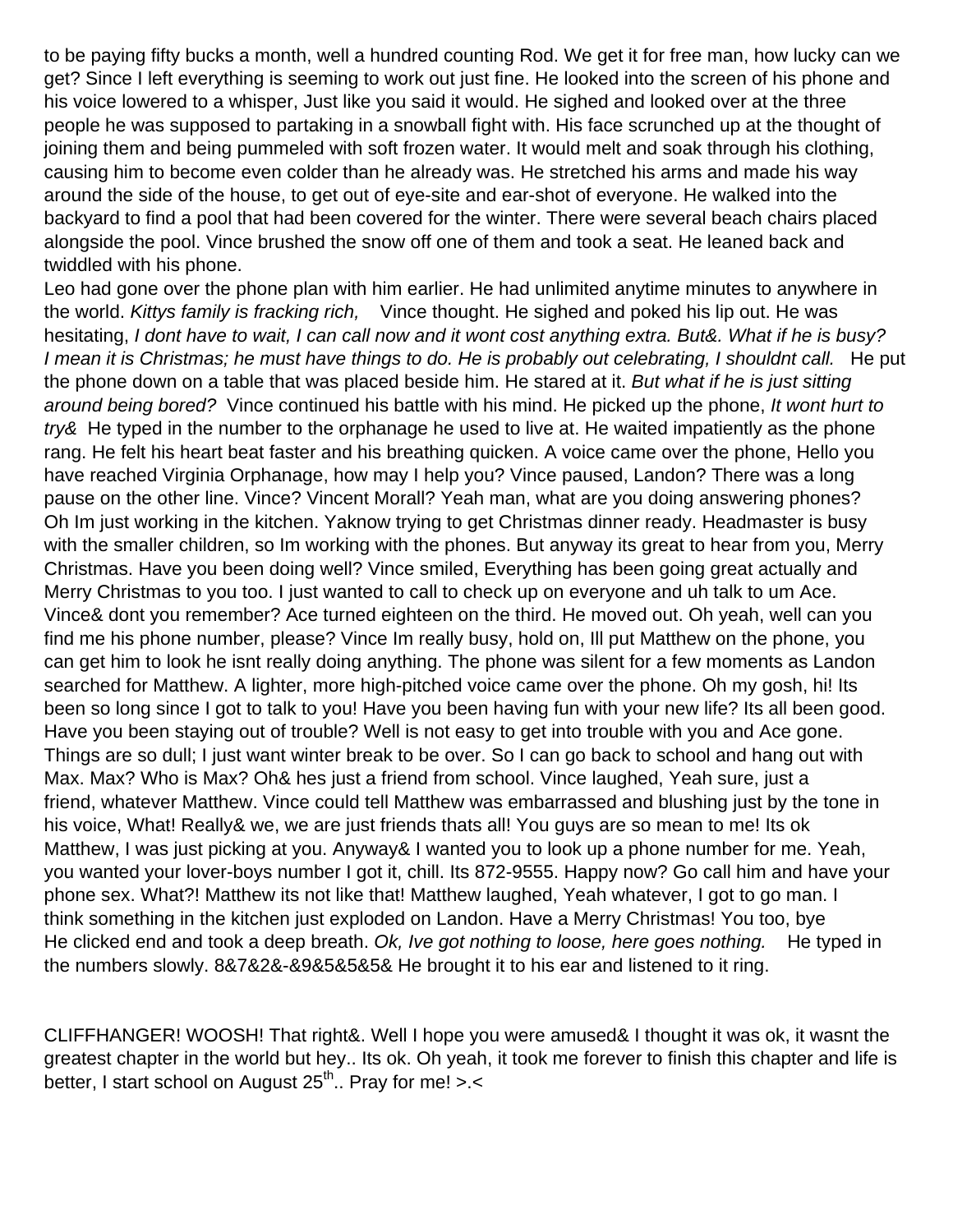# **16 - Enter Nick!**

Wow guys, chapter 16& great isn t it? Yeah I finally got around to writing more to this story& I should talk more people into reading it I mean I have 81 fracking fans and only like one of them is reading this story& and only like 2 people are reading my other ones& everyone who is reading this right now, convince your friends to read my story! Apparently you like it if you ve made it thus far and it doesn t suck! >.< Yeah& I m actually in a pretty good mood right now I suppose& ^.^ Dude, I don t even know what s gonna happen next in this story, cool isn t it?

Vince coughed and leaned back in his chair as he listened to the phone ring. He swallowed and waited. No answer, the message came on, it was Ace s voice, Hey you frackers, obviously this is me, I mean do I really need to say, hey this is Ace you called me you butt monkey. Anyway yeah leave me a message and I II attempt to get back to you& unless I get busy and forget& or if I just don t like you. Vince smiled at Ace s odd humor and waited for it to beep. H, Hey. This is Vince& I just wanted to wish you a Merry Christmas. I hope everything is going well for you. Give me a call sometime, bye. He hung up his phone and stood up, noticing that Rod and Kitty were coming to him at a rapid pace. Rod reached him first, Kitty trailing behind him. Hey guys! Lets go watch Christmas specials on T.V.! She took their hands and led them along inside.

Four months later, it was April and the spring weather was pleasant. Rod, Kitty and Vince were lugging their gear to their sixth gig. Kitty trotted along, Another chance to be heard. Hopefully one day well get someone in the higher-ups to notice us! Vince replied, Its not just a hopefully, we have to. This is what we are going to do, even if it kills us. Well, me at least. Rod said nothing, but smiled to himself. Well at least this on is actually at a place where lots of local bands play, its not some off-the-wall thing that we usually do. Kitty almost tripped as she finished her statement, but caught her balance at the last second and went back to her normal pace of walking. Rod commented, Watch your step, and you know lots of people are going to be there, right? Vince attempted to make them calm about the whole situation, Yeah don t be nervous. We have gotten good responses from the crowed at all our other gigs and this one will be even better. Don t be nervous.

The three of them stepped out on stage and the crowed cheered. Kitty took the mic and spoke to the audience. Wow, you guys seem excited. Have you heard of us or something before? Half the crowed cheered. Good, now who is ready to rock! She held the mic up and towards them. Alright lets go! They played a wonderful show and kept the audience entertained.

After the show and talking with a few fans and some of the people backstage, the trio took their leave. They walked the path they had taken to get there. Hey boys, lets go get some coffee. They agreed, Yeah I think I m gonna faint, its so damn hot on stage. Rod coughed, Then don t ware long-sleeved shirts all the time. Vince snapped back, Shut-up cum ruffle! Rod shot him a dirty look at Kitty laughed at the insult. Just then Vince heard footsteps approaching them, he turned to look. Noticing Vince turn, the others did the same. A yellow-green cat was running up to them. He wore a red tee shirt with a long sleeved white shirt under it. He had baggy black pants with blue and orange, checkered shoes. A black collar with a padlock on it hung around his neck. The boy was short and very skinny. His hair was shaggy and long, bangs fell over his left eye. He was smiling and came to a stop as he reached them. Hi! Umm I just heard you play and I wanted to tell you how cool you guys are. I didn t get a chance to say it back there when everyone else was basically attacking you. He scratched the back of his head and grinned widely. Kitty was ecstatic Oh my gosh, you guys! We have fans approaching us on the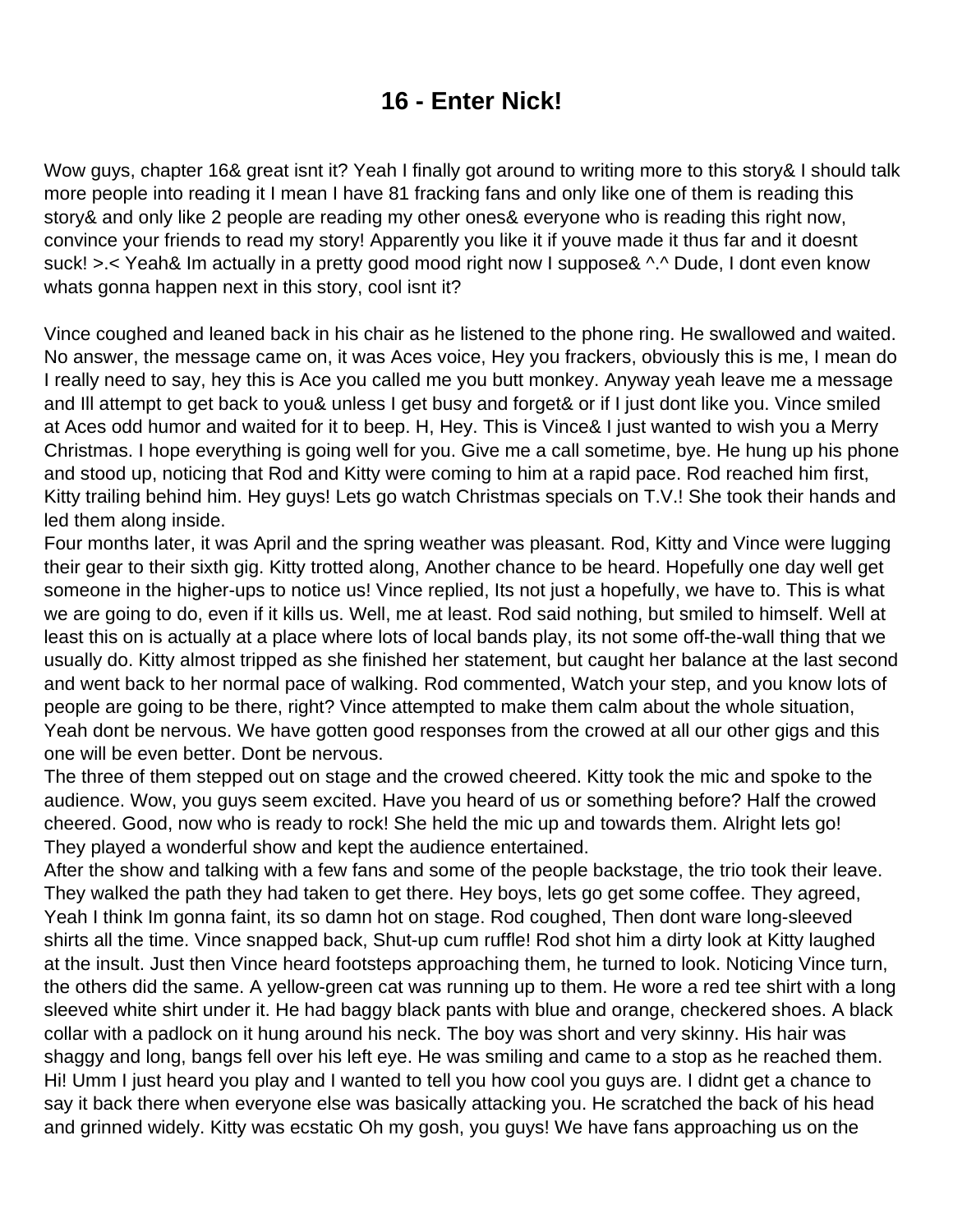street now! Yay! She jumped onto Rod in excitement. Vince spoke to the fan, Hey kid, you want to join us for coffee? The cat s ears perked up and he smiled, Yeah! That would be great! They sat at a round table, the three musicians focusing all their attention on their newfound friend. So tell us about yourself! Umm ok, well my name is Nick. I just moved here not long ago. Im starting school next week. Oh, what school? Rosewood high. COOL! That s where we all go! What grade are you in? Ninth. Kitty smiled, Yay! Maybe we II have some classes together. Nick smiled, I m glad I met you guys, I thought it was gonna be kind of awkward living here. Where did you live before? We II, I never really stayed in one place too long. We sort of moved around a lot, had a life on the road. Did your parents do that for work or something? Nick stared into his coffee and thought, Yeah, I guess you could say that. For some odd reason a strong negative tension fell over them. Rod tried to break it, Do you have any hobbies? Nick perked up quickly, Yeah! I ve been playing guitar since I was five and I write poems and songs and stuff like that. Vince became suddenly completely interested, Oh really? Can you play for us sometime? You bet! I can play today if you want! Kitty unzipped the case for her guitar, Here. Play us something, just set it for acoustic. Nick did so and played a wonderful ingenious melody. The three of them sat, open-mouthed, baffled at amazing skills the kid before them held. Vince managed to speak, I think this calls for a band meeting, Kitty, Rod, outside, now. Well be right back. Nick tilted his head and watched them walk out of the coffee shop.

Oh my freaking god! That guy is amazing! Kitty was highly impressed, as were Vince and Rod. I dont think we need much discussion on this. Should we ask him to be in the band? Kitty and Rod both answered at the same time, YES! If he will, it will make the band ten times better! No more than that, a hundred times better! Rod agreed. Kitty balled her fists up and spun around, And he is so damn cute too! Vince grabbed her hands and winced his eyes, I Know! The two of them were obviously having a moment. Rod rolled his eyes, Lets get back inside before he thinks we ditched him.

Vince stared Nick in the eyes seriously, Alright Nick! We have a proposal for you. Yes? We would like you to join the band, will you? Nick s eyes lit up, Yes! He practically jumped across the table and threw his arms around Vince, You have no idea how long I have dreamed of this day! The day I was actually in a real band! This is the coolest thing ever! Thank you so much! No, thank you! With your talent this band is going to be great! Vince became serious once again, Now Nick, listen this is for real. We aren t trying to be some teenage wannabes we are going to do this for real. This is one hundred percent serious. Are you sure this is what you really want to do with your life? He smiled, Of course it is. The life of a famous musician is what I wanted since the first day I picked up a guitar. If I have nothing else, being able to do what I love and being able to bring enjoyment to other people because of it, is the only thing I need to get by. The others were touched by his speech. Nick looked at his watch, Oh man, I gotta get back. It was really cool meeting you guys, here, He ripped a piece off of a napkin and wrote on it. Take my phone number, call me later! He handed Kitty back her guitar and hugged them all goodbye. Shortly after, Nick was gone the others took their leave. Im so glad we met him, he is far better than me at the guitar. I m a little jealous. Rod laughed, Heh heh, don t be. Maybe he can give you some tips, Kitty. Yeah. She took his hand in hers and continued walking. Vince walked ahead of them and lit up a cigarette.

The band was gathered at Vince and Rod s apartment. It was the first band practice with Nick being there. Kitty was going over some tabs with him and writing some new parts out to go along with the stuff they had done for Nick. Music was obviously Nicks passion. He was completely dedicated and truly happy. Vince and Rod sat that the dining room table watching them. Vince took a long drag on his cigarette and looked at Rod who smiled and spoke to him, Looks like we are really starting to get somewhere. Yep. I hope everything works out. Ill do everything in my power to make it that way, believe it. They better get that stuff done soon. We have another gig in a week. Hopefully, Nick will be ready and can play it with us. Rod smiled at him, That would be great. He then fixed his attention back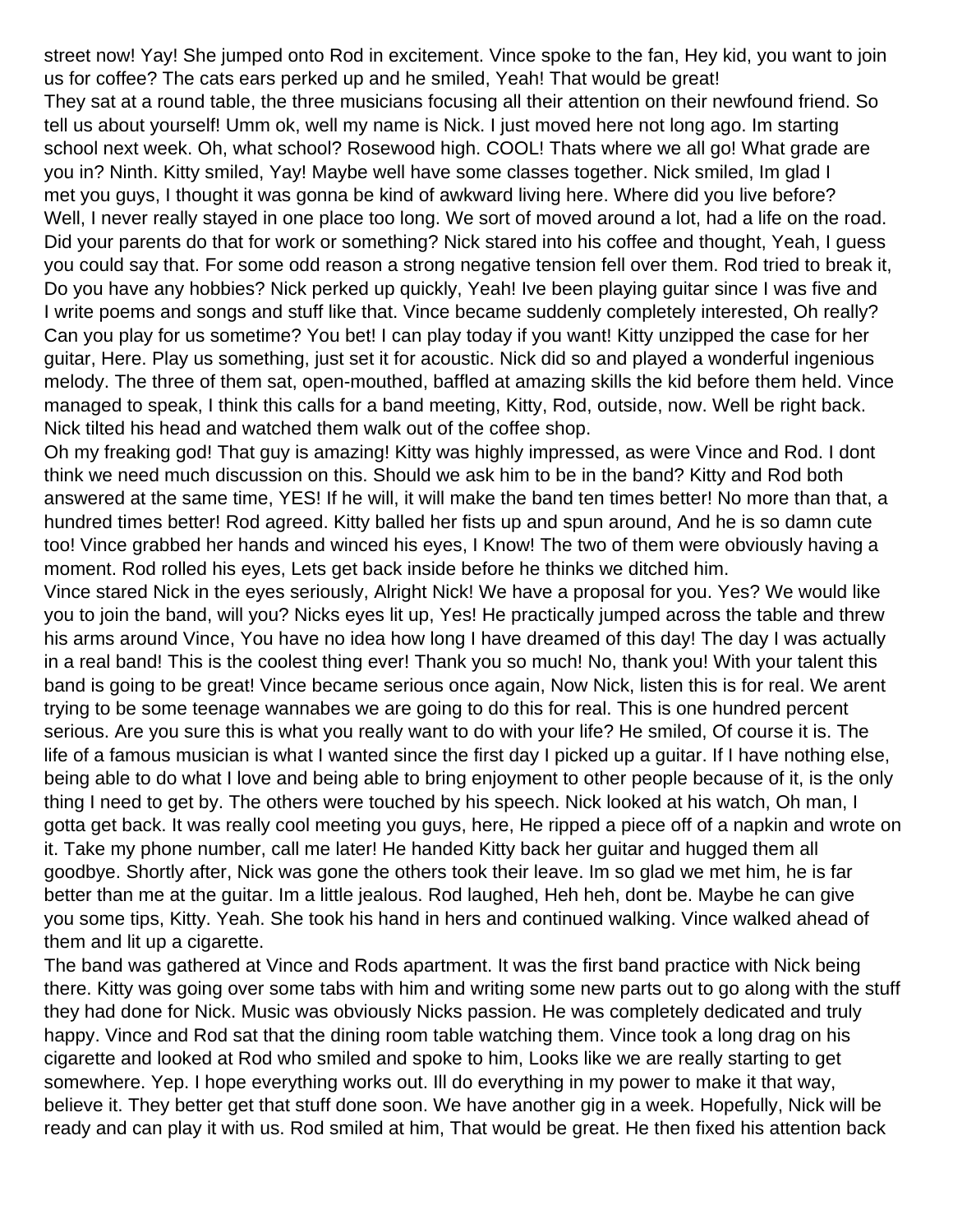to Kitty and Nick.

Later that night, long after Kitty and Nick had gone home, Rod and Vince were getting ready for bed. Vince was taking his eyeliner off while Rod was washing his face. They were silent for a while but Vince finally made a comment, Rod, tomorrow s Sunday and your going to church right? So long as you drop me off. Want me to go with you? Rod paused and looked at him in disbelief, Really? Sure, why not? Rod threw his arms around Vince and squeezed tightly, I promise you wont be disappointed! Vince smiled, Yeah, whatever kid. Vince hugged him back and didnt let go for a long time. Rod didnt complain, he buried his face in Vince s chest and closed his eyes. Vince stroked Rod s hair and held him close, Come on, time for bed. He let go and went to lie down. Rod scooted under the covers next to him; he turned his face to look at him and smiled widely. Vince then shifted to his side and pulled Rod to him. Rod blushed and rested his head against Vince s chest. Vince held him close, wrapping his arm around his waist and playing with his hair with the other hand. Rod swallowed, his heartbeat quickened. He breathed in deeply and sighed happily. Vince laughed a little, Are you happy? He asked in a whisper. Rod looked up at him and it took him a while to answer, Yes, I am happy. Vince winked at him, Good. He then kissed his forehead and closed his eyes. Now get some sleep so you can be rested for church in the morning. Oh, ok. Rod and Vince stayed and slept in that position throughout the entire night.

Now wasnt that just such and adorable ending? I think so. Im glad I finally got around to writing more to this. Thanks for reading everyone! Comments make and keep me happy!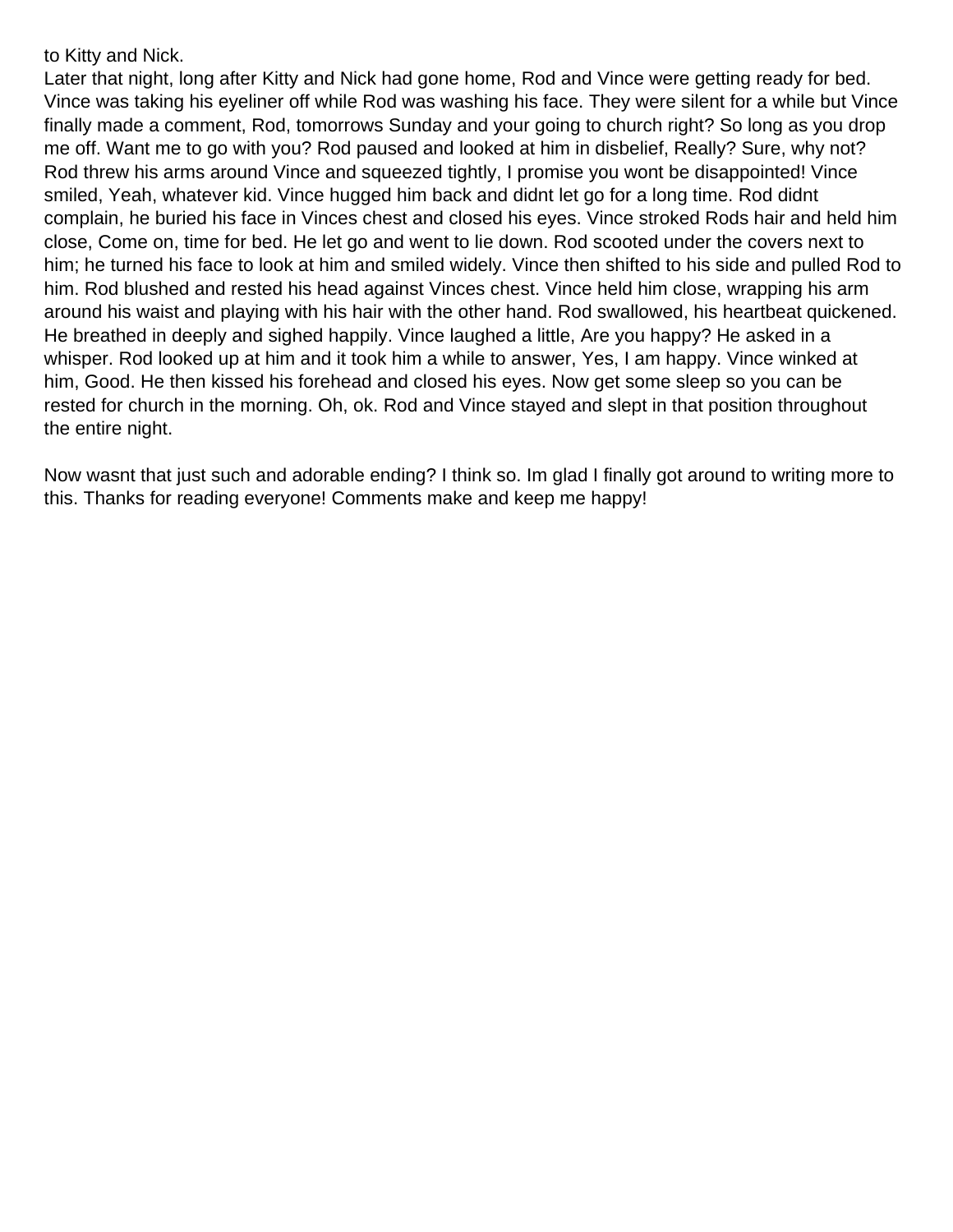## **17 - The First Time**

Chapter 17. Wow man, 17 chapters that s a lot! Alright alright, I must finish this chapter soon so I can make my contest!

Rod sat in the confessional booth at the church as Vince waited outside in the truck. Vince had spent the entire morning at church with Rod and it was time to leave, but Rod needed to get some advice and Vince didn t want to tell him no. Vince wanted today to be a good day, so he didn t even complain once during church.

Rod took a deep breath, he felt nervous, and he had never actually had anything big to say in the confessional booth. The priest comforted him and let him know he would keep everything secret. Now son, what have you to confess? Well, I m more so looking for advice. Yes, go on. Okay, well I think I might have feelings for my friend. But I don t know if I should, or if I should let them know. Awww, you re falling in love. Oh sweet, what is her name? That s just the thing& What are you talking about? She s not a she, she s a he. You mean to tell me you believe you are falling in love with a boy?! Why that is against God! The priest then got out of his side of the booth and flung Rod s side open. He grabbed Rod by the collar of his shirt, Don t you ever come back here with that demonic thought! Love is for a man and a woman! The others in the church stared with concern as Rod s eyes began to fill with tears. Rod wrestled his way away from the priest s grasp and he ran out of the building. He was chased by a few church members that had realized what they were talking about. Rod quickly got in the truck, Drive! He shouted at Vince, who did so quickly. In the confusion Vince almost hit a few people that chased after Rod, ROD! What the hell is going on!? At this point Rod had his head down and was sobbing softly. Vince managed to get through the crowed of people without harming anyone. He drove back to the apartment, deciding that it was best to wait to ask when he would actually be able to comfort Rod.

Rod lay on the bed and cried into his pillow. Vince sat down beside him and waited for him to collect himself enough to speak. When Rod s crying seemed to become calmer, Vince attempted to find out what was going on. He placed his hand on Rod s back and lay beside him. Tell me what happened. Rod turned to face him, his eyes were still swollen with tears, I can t tell you, he muttered. Why not? I won t make fun of you, I promise. That s not why I can t tell you! I& I don t want to destroy our friendship. Vince stared at him with a concerned face, Whatever it is, I promise I won t think any less of you. Rod shifted his gaze away from Vince s eyes. Vince continued to comfort him, It s alright really, I II understand. He then pulled Rod closer, much as he had done the night before. Rod snuggled his face into Vince s chest. Vince lifted Rod s chin with his hand to make him look at him. Rod cleared his throat; he knew Vince would force an answer out of him. Well, I was talking to the priest about how I have been feeling lately. And? And I don t know what to think of it& I feel&. I don t know. Yes you do. Tell me. Well& I was talking to him, and it was basically about you, but I didn t use your name. Rod began to tear up again, Vince held him tighter. What did you say about me? Vince asked him in a whisper, he brought himself to eye level with Rod. I don t know& over the last few months I ve been thinking and I& I think I have feelings for you that I m not sure if I should have or not. Vince looked at him seriously, Basically, the priest was upset that you had feelings for a guy? Rod shifted his eyes away from Vince. Don t worry about it Rod, the exact same thing has happened to me a few years back. Rod s attention shot back to Vince s eyes as he said this. Vince quickly pressed his soft lips to Rod s and parted them. Vince was calm and collected, while Rod was tense. Rod was in shock and kept his eyes wide open.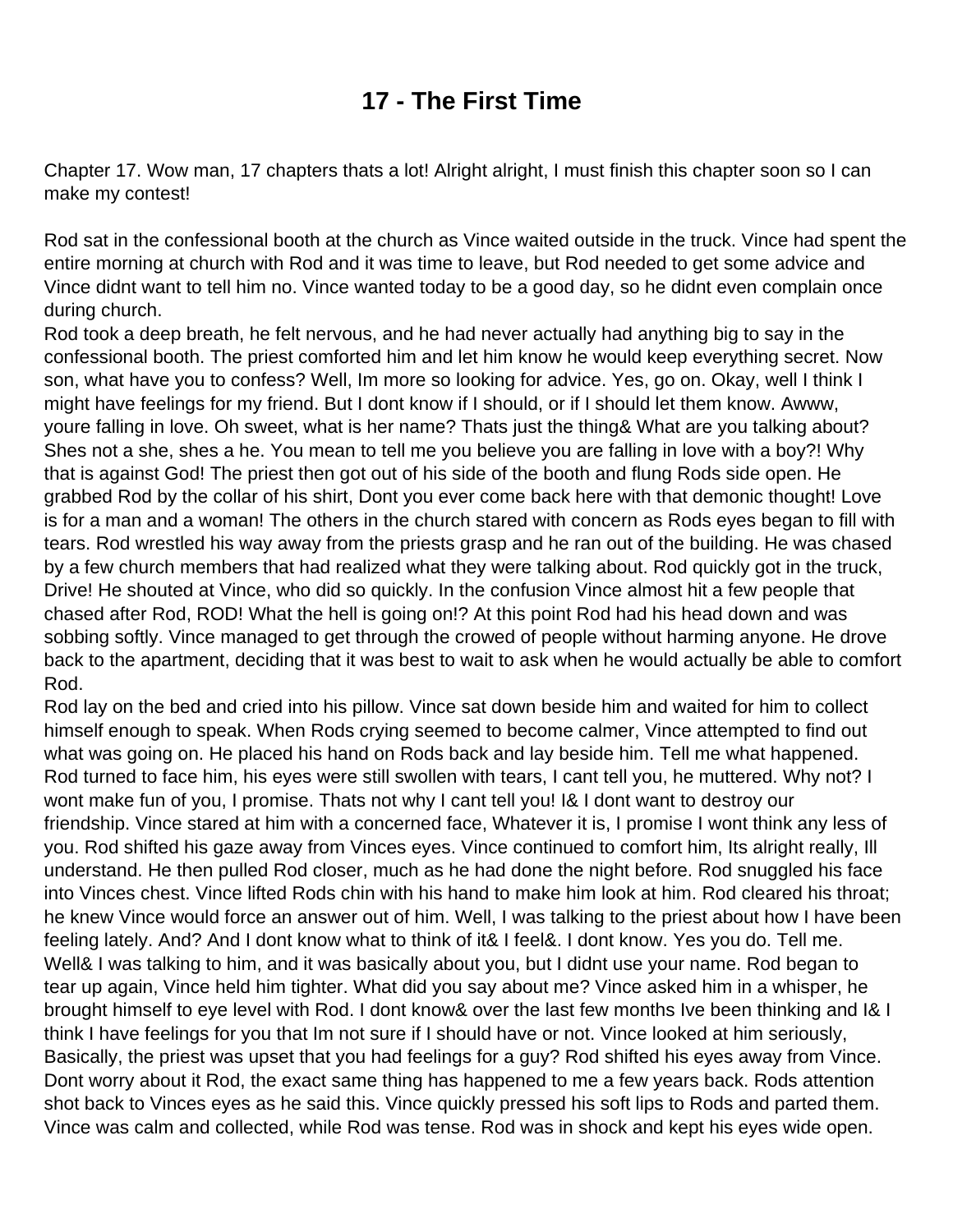Vince pushed his tongue into Rod s warm mouth and kissed him deeply with incredible skill. Vince was persistent, after a while Rod began to ease up and kiss back to the best of his ability. Vince parted and smiled; he wanted to see Rod s reaction to the whole thing. Rod was stunned, he was blushing madly and his heart was beating faster by the second. Seeing that Rod wasnt upset, Vince pressed their lips together again. While Rod was focused on the kiss, Vince slowly shifted his hands to Rod s waist and tugged at his belt. Rod gasped a bit, but didn t push Vince away as he started to undo his pants. Vince shifted his body on top of Rod s and stopped to stare him in the eyes. At this point, Rod s pants where at his knees and Vince had unzipped his own. Rod s innocent, nave stare was anxious and willing. Vince smiled and realized Rod was afraid, but wanted this even more so than he did. Vince proceeded to unbutton Rods shirt and take off his own. He wriggled Rod out of his pants. The only thing left to do, was take off the boxers and go. He touched his forehead to Rod s and looked at him questioningly. Rod was panting because his heart was beating so fast, he swallowed and took a deep breath. He nodded his head slightly and shut his eyes tightly. Vince removed what was left of their clothing and bent Rod s legs back. Rod bit his lip and muffled a scream as he felt Vince enter him.

Rod lay on the bed; he was in pain. He was tightly wrapped in the blanket and was in the feeble position. Small groans escaped him. Vince was in his boxers, while Rod was still naked. Vince carried in a hot water bottle and some hot chocolate to Rod, Come on, it didn t hurt that bad, and we only did it three times. He set the cup on the nightstand and handed Rod the water bottle. How would you know!? Rod stated as he placed the water bottle to his stomach. Vince laughed, Seriously, it gets easier and doesnt hurt as much the more often you do it. Rod s eyes were wide, a part of him wanted to ask how he knew that and the other half was afraid to know. Vince smiled and winked at him, Isnt that cute, I was your first time. Rod blushed and covered his face with the blanket. Vince got under the covers with him and pulled him close. Rod cuddled to him, Vince& what does all this mean to you? Vince thought, Well, what does it mean to you? I don t know & Yes you do & what all did you say to the priest again? I& I told him I thought I was falling in love& with& Rod didn t finish the sentence; he merely pressed his body closer to Vince s. Vince gasped slightly; he knew what Rod had said to the priest and why all those people were so angry. However&. Vince didn t want to break Rod s heart.

The following day, Nick was late to band practice. It was his first day at school, maybe he got held up with stuff, Kitty said, trying to come up with a reasonable explanation. Whatever he is late, and he should be on time, Vince was pessimistic as usual. He could have at least called and told us he was going to be late, Rod sighed and stretched out on the couch. Suddenly there was a knock at the door; Kitty opened it to discover Nick standing there. I m sorry guys, I got caught up with stuff and things you know? Vince was irritated; You are almost forty-five minutes late. I know I know& but hey I wrote some new songs and tabs for everyone! He walked to the center of the living room and dumped out his backpack. He handed everyone the tabs he had written for them and some lyrics. Vince was surprised, This is actually& really good. Yeah its great! Shouted Kitty. Do you play other instruments, Nick? Rod asked. Well sorta, I m not really good at them cause I haven t practiced but I know the tabs and stuff. Music is just about all I do in my spare time, so I taught myself that stuff. Kitty picked on him, You sure do say stuff a lot. He rolled his eyes. Vince read over the lyrics, This has got to be one of the most depressing, violent songs Ive ever read. Burn their flesh and slice their necks, take my knife, take my life geez Nick, what s wrong with you? Nick blushed, I don t know& maybe too much emo music and horror flicks? Kitty pushed Vince playfully, The public loves this kind of stuff, and it doesnt matter where he gets his inspiration, so long as he can keep writing like this! Kitty and Rod became focused on practicing their parts and left Vince and Nick to talk.

You know what, kid? I haven t really gotten a chance to talk with you or anything. Nick smiled, Ask away& Alright first of all when is your birthday? Umm, February 16<sup>th</sup>, I just turned fourteen this year. I know I m so young, bleh. Ok, so you lived where before you came here? Umm, I never really stayed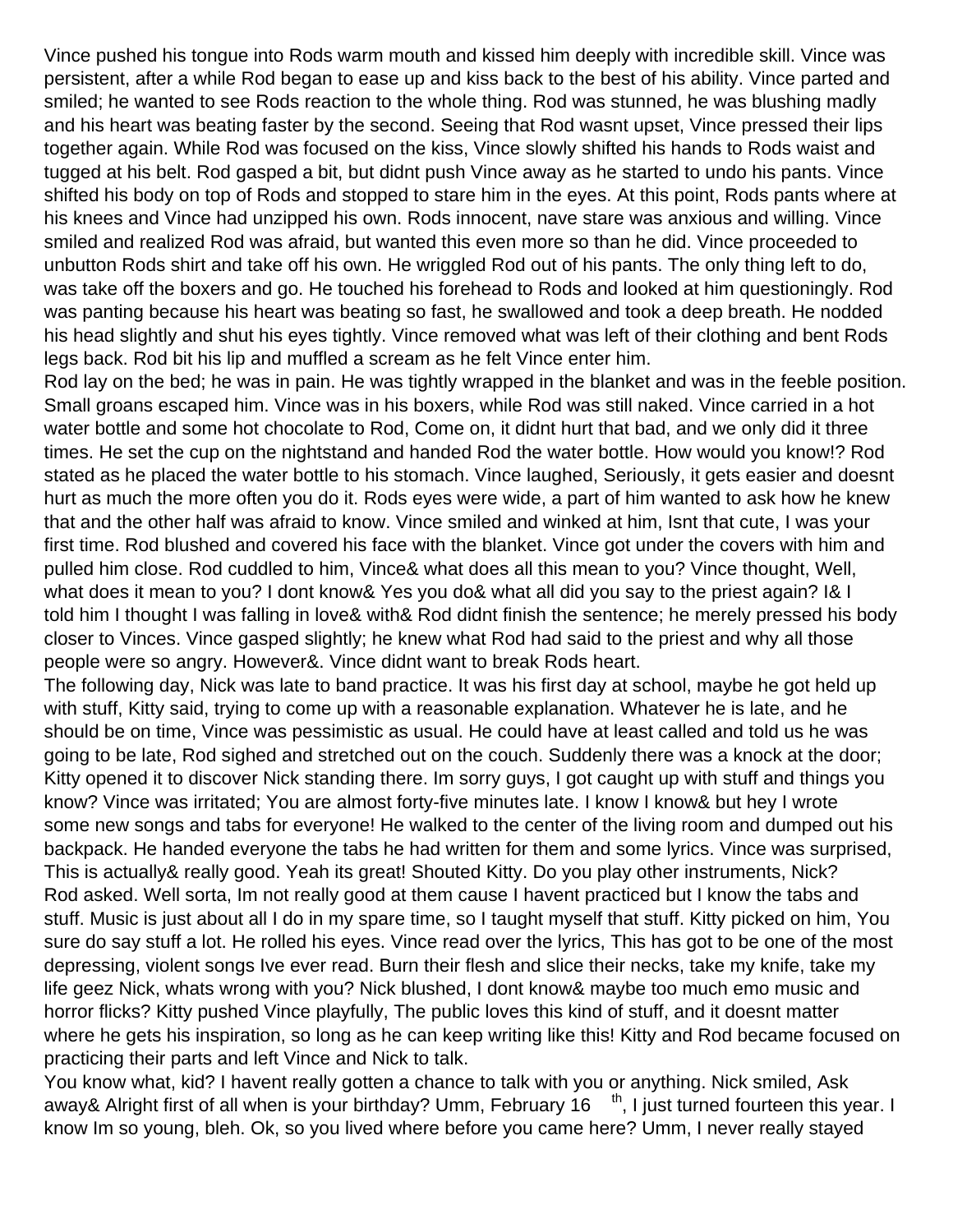in one place too long. The longest I stayed somewhere was about six months, I believe. I had to take school online and such, I m glad my life has calmed down though. I was born in Florida, so I guess that s what I m gonna go with for where I m from. Why did you re family move so often? Business issues. What kind of business requires you to move all the time? Nick was silent, it was as if he was searching for an answer and couldn t think of one. Vince narrowed his eyes, picking up the feeling that Nick was guilty of something he wasnt telling them. At that moment Kitty broke her guitar string, frack! She shouted. Nick hurried to help her, happy to get away from such an awkward conversation. Five weeks later, the band had already done several shows with Nick. It seemed as if the crowd got larger with each show. The four of them had become close friends and spent all their spare time together, in and out of school. They weren t just band mates anymore; they were best friends. Vince still kept his suspicion of Nick, but learned to open up to him. It was hard to not like Nick. He was kind and loveable and was an extremely loyal friend. Nick never did anything to make anyone angry, except show up late from time to time. Nick always seemed depressed aside from the time he was with his friends. Even then he seemed troubled. Every Friday Vince, Kitty, Rod and Nick had a movie night, where they would spend the night over at Rod and Vince s apartment. This Friday, Nick was late, once again. Should we be worried about him? Kitty asked. He is late a lot& its normal, Rod sighed. Vince was irritated; People who are late drive me crazy. Calm down you cranky old vampire! Kitty joked as she turned on the television. It was the news. How boring, the only thing that is ever on the news is who is dieing and what disaster is happening. Lets watch MTV Kitty said. Vince stopped her No, leave it here. He got closer to the television and attempted to listen very carefully. Kitty turned the volume up. What s wrong Vince? Rod was concerned. Vince didn t answer. On the screen a car was being chased down the freeway. Four people were in it. The back window of the car was busted out and two people where hanging out the back of it with machine guns. Vince s eyes widened Wait a minute is that?!

OOOOOO Cliffhanger! Isn t that wonderful? Do you want another chapter? Do you do you!? Do you!? HAHAHA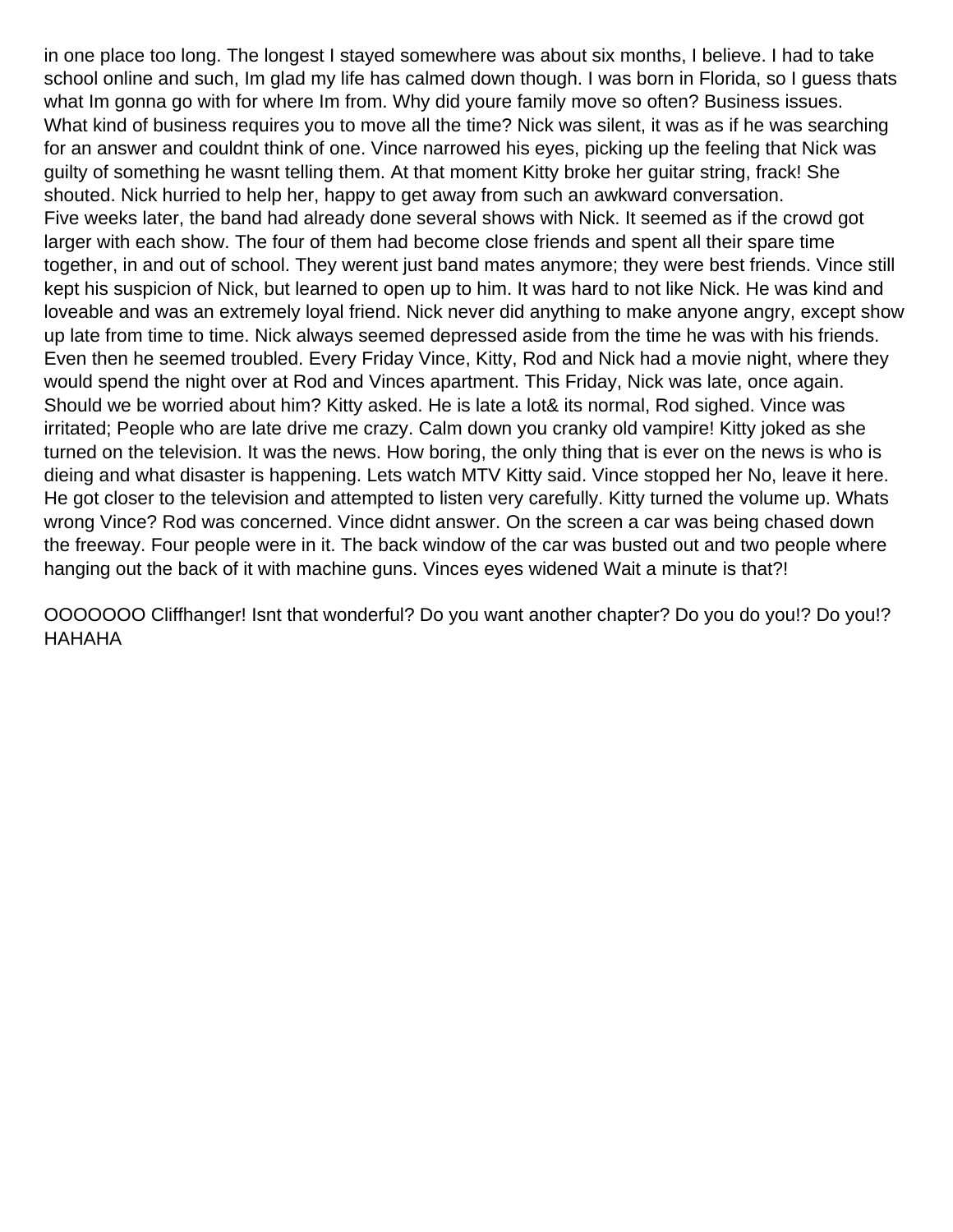## **18 - Mass Murderer**

Chapter 18, yep the contest is underway and its time to write more to this story! (Hopefully the contest will inspire some of my fans to read this story&)

On the screen was a car chase. Vince, Kitty and Rod stared in disbelief as their vocalist hung out the back of a car shooting at the police on television. Kitty finally found the energy to speak. Holy shoot! Its Nick! Vince and Rod just stared, wide eyed and jaw dropped.

Nick was next to a yellow female kitsune; helicopters were following them. The car was being driven; by a light blue hedgehog and a red fox was in the passenger s seat. Nick and the girl ducked as a ray of bullets were shot at them. Nick was bleeding in several places. He shouted something to the hedgehog driving. A bullet hit the tire of their vehicle, causing it to burst. They swerved off the road onto a ditch. They attempted to get out of the car and run off into the woods. The police chased them. The cameraman was now able to get a close up view of them as the police surrounded them and caught them in the mix of the forest. They zoomed in on Nick s face as they tackled him to the ground and stripped him of all weapons he had on him. Blood trickled down his forehead as he squinted and bit his lip. The police gathered them and loaded them into the back of police vehicles. Nick smiled as he sat down and spoke as loud as he could so that the camera would be able to pick up the sound, I m sorry I didn t make it to band practice, guys!

After the cars had driven off reporters began to tell about the past of these criminals. Finally four of the most wanted criminals in this country have been captured ladies and gentlemen. Skyler Hawk, Tiffany Bandana, Jerry Duranga and Nick wall, wanted for robbery, drug abuse, and mass murder. These four were raised to be killers; finally we have put a stop to them. Between the four of them over one thousand lives have been taken. The saddest part is that these four horrible souls are only children; the oldest one is only seventeen. Keep checking with us to find out more on this situation.

Vince didn t say a word. He simply got up and went out onto the balcony to smoke. Rod leaned back in his chair and closed his eyes. Kitty jumped up, WHAT THE HELL!? NICK IS A MASS MURDERER! Their court trial was on television. Rod, Kitty and Vince made sure to pay close attention to it. Things didn t look good for their green friend. The final decision day came and it was up to the jury and the judge on what would happen to these four guilty souls. The judge spoke, I know each one of you are underage. That is why this case has been so hard to come to an agreement on. However, we have decided, based on how horrible your crimes were, on the punishment you should all receive. This was hard to come to, because you are just children, however mass murder is mass murder no matter how you look at it. You are all sentenced to the death penalty. Terror was in Nick, Skyler, Tiffany and Jerry s eyes as this final statement was made.

A camera was set up outside each of their holding cells. They were together, but in separate rooms, able to talk to one another through the bars. They weren t aware of the camera there, but everyone in America was watching them at all times. Tiffany spoke, I guess this is the final chapter you guys. She was no older than eleven. She had long curly blonde hair with pink at the tips. She had bangs that came right above her eyes. She was a kitsune, and an intelligent one at that. Skyler tried to cheer her up, Maybe we can find a way out of this. We have all those times before. Skyler was a light blue hedgehog;

seventeen years of age. He had light violet eyes and was obviously the protector of the other three. Jerry was a red fox with brown eyes, he was twelve years old; he buried his face in his hands. We have never actually been sentenced before, though. Nick sat with his knees to his chest, At least we got to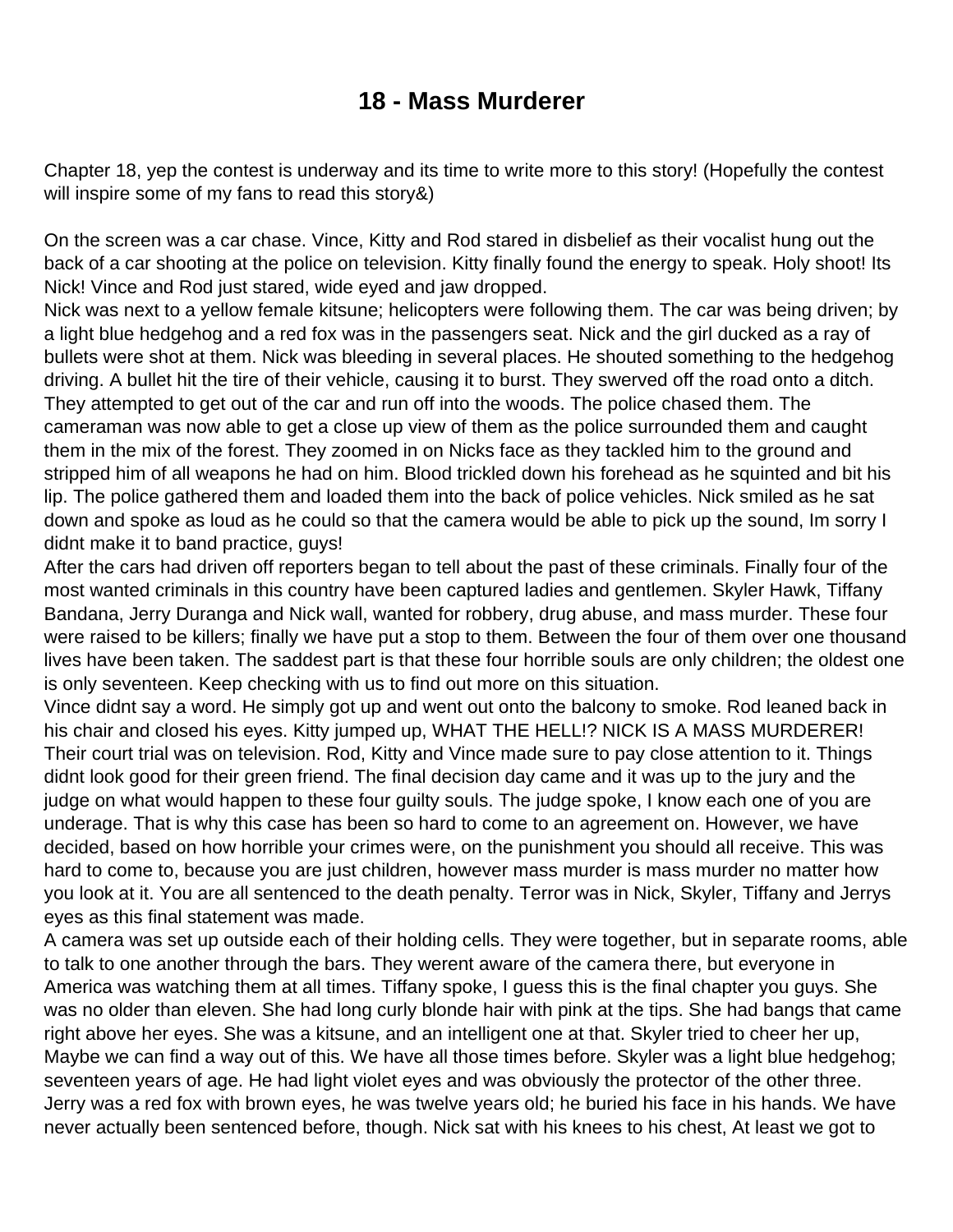know what it was like to be normal teenagers for a little while. Tiffany laughed a little, Only for a few months of school. But it was better than nothing I suppose. Skyler groaned, I need a cigarette. Nick, Jerry and Tiffany all replied at the same time Yeahhh.

The day of their execution they stood in a line against the wall, waiting. They were in chains; Tiffany had tears rolling down her cheeks. Skyler attempted to make her smile, Dont worry about it Tiffany, you are only eleven, I m sure you II make it to heaven, as will Jerry. However, Nick and I are another story. See you in hell, buddy. Nick smirked, It cant be any worse than this.

Suddenly the wall was busted in and several soldiers rushed in killing the executioners, they broke the teenagers chains and handed them guns. Its about fracking time! Skyler shouted. They rushed outside and jumped onto a few hyper powered motorcycles. They sped off; their rescuers went off in the other direction. The four of them were chased and shot at by the military. They drove until they came to an area where the bridge was out. Hold on tight you guys! They picked up the speed and rushed towards the edge. Those who were chasing them came to a stop, Theyre crazy! Tiffany, Nick, Skyler and Jerry jumped over the crevice and made it safely to the other side. Laughing widely they made their way to safety. On the news they spoke, It seems as if we have lost some of the worlds most horrible killers, again.

That night Vince awoke to a knock on the door. Rod was startled as Vince got out of bed, What is it? Someone is at the door. Vince looked out the peek hole to see Nick standing there in a tattered bright orange prison uniform. Vince lowered his voice to a whisper, Its Nick! Should I open the door? Rod was frightened I& I don t know! Nick knocked again, Come on you guys, open up! Vince unlocked the door, letting the criminal in. Nick stepped in quickly, shutting the door behind him. Vince and Rod backed away from him. Come on you guys, I would never hurt you. Vince spoke, Nick, you are a murderer! You never told us! I wanted to start my life over, but I guess Ill never be able to escape my past, now will I? Nick was bleeding and breathing heavily. Where are the other three? Vince asked. They are around the corner, hiding in the bushes. He looked at Rod, who nodded. Go get them, you guys can stay here for the night. Really? Thanks, that s great!

Nick returned shortly with his friends. Tiffany and Jerry were completely worn out. They cleaned up their cuts and bandaged their wounds. Then Vince showed them to the bed where they retired for the night. Skyler, Nick, Rod and Vince stayed up to talk. Vince lit up a cigarette and offered one to anyone who wanted one. Nick and Skyler took one with no objections. Rod turned it down. Skyler made a comment to him, Kid, everyone is going to die someday. Live it up while you can, dont take shoot from anyone. Do what you want, when you want. You never know when your time will be up. Vince defended Rod a bit, He will someday, give the kid time. Rod shot him a dirty look and rolled his eyes, Anyway, Nick& He left off knowing Nick would know to explain himself for everything that had been happening. Nick bit his lip, Look you guys, I m sorry for not saying anything about all this before. I just wanted things to start over for me, is all. I m sorry that I probably won t make it to see the day our band finally hits the top. I guess you II have to find a new lead singer. But thanks for everything anyway, I got to live out some of the greatest times of my life with you guys. I just& Vince cut him off and looked to Skyler, Isn t they re anything you guys can do to stop all this? Vince felt most comfortable talking to Skyler because he was older. Skyler took a long drag from his cigarette and let it out slowly, giving himself time to think. The way I see it is, we can either run and start new lives somewhere else, possibly in another country, or we could run back to the old army and go back to killing and robbing and basically our old life. Then there is always the off chance that a miracle will happen and by some twist of events our lives are saved and we are taken off the death penalty and able to lead normal lives here. The four of them thought for a long while, then Nick broke the silence. Hey, I know it s late but do you think Kitty would be able to come over for a bit? I just, want to see her one more time if worst comes to worst. Rod instantly pulled out his cell phone and called her. She answered; her voice was groggy &Hello& Hey Kitty, I know you were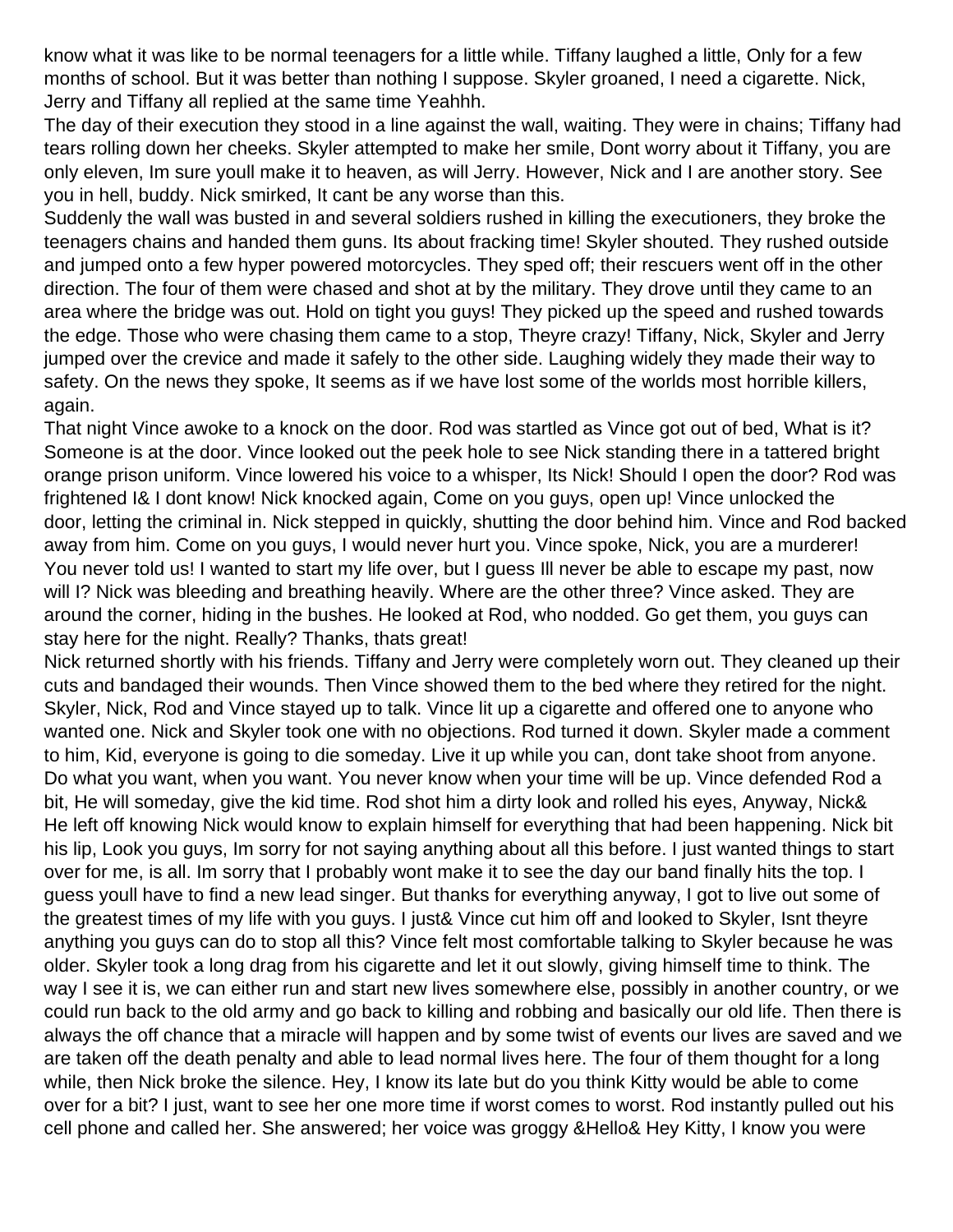sleeping, but can you come over here, now? We really need you right now. Cant this wait till morning, baby? Kitty, Nick is here. She quickly sounded more awake, Ill be there as soon as I can. Kitty appeared about a half an hour later. She instantly threw her arms around Nick when she saw him. He winced in pain as she pressed on a few of his wounds, but he hugged her back tightly just as well. She let go and pinched his cheeks as they touched noses, I can t believe all that s been going on! It s crazy! I would have never expected this from you. You never seemed like the type to be able to hurt anything, let alone kill a bunch of people! Nick smiled, Im glad I dont seem like a killer. Skyler laughed, That s the dangerous part, you would never expect it! Kitty laughed a little, One would think you guys would have a lot more scars considering all that you ve been through. Skyer and Nick looked at one another then burst out into laughter, Weve just about got everyone fooled on just about everything! Skyler said as he punched Nick hard in the face. Nick picked himself up, still smiling. He kicked Skyler in the chest, throwing him backwards as he said, They dont even know the half of all the shoot we have been through, man! Rod swallowed, What is that supposed to mean? Nick and Skyler were unusually happy, as if they were insane. Sorry guys, I know we seem a bit nuts, but you just don t understand. Nick looked at Skyler with a strange seductive glance, Should we show them? You mean? Yeah& Its kind of creepy, think they can handle it? I dont know, Nick looked to them, You guys wanna see our battle scars? Rod, Kitty and Vince all glanced at one another, a bit nervous. Sure& Vince stated quietly. Alright. Nick and Skyler shouted simultaneously. Nick turned around and lifted the hair from the back of his neck to show his friends. There was a small metal box, This leads to my central nervous system; Tiffany invented it a few years back. What a little genius she is. Skyler finished explaining it for him, It has every scar or unwanted mark programmed into it to make the illusion on the skin that it isnt there. However, if you pull the disk out of the box, the scars reappear! Skyler sat back in a chair It kind of really hurts to do it and they are your friends, Im just going to watch. Nick rolled his eyes, Whatever. Here we go. Nick messed with the box for a few seconds then tightened his eyes together and pulled. He bit his bottom lip. A spark came from the back of his neck. Nick was panting. He turned around to face them, See you guys, this is what I really look like. Nick had scars covering his body. Many were on his neck, as though he were strangled. In his left eye there was no pupil. Ive been blind in this eye since I was four. It was from an accident with a belt; well not really an accident. My father was just a complete and total bastard. Tears filled Kittys eyes as she looked at the green cat before her. Nick consoled her, Come on Kitty, don t cry! They don t hurt any more. They did when it happened but I m ok now. Oh and by the way, my right foot isn t real. He took off his socks and shoes, then lifted up his pants leg to reveal a metal, well crafted foot. And Skyler is missing three fingers on his right hand. Yep, Skyler lifted his glove and flipped them off with a metal finger. These were also crafted by Tiffany, nice yes?

Vince lost interest and flipped on the television to the news. They were still reporting on Nick s case. We still have no clues to where the murderous four have fled to. However we have search teams and tracking dogs out there working on finding them at this very moment. Everyone please keep your doors locked and try to get a good night s sleep. Wait, I m receiving some information. The reporter pressed her headset closer to her ear, listening intently. She paused for a moment, her eyes widening. New information, it seems as if someone has stood up for the criminals. A small group of spies for the government are attempting to negotiate the sentence for them. Can we get a picture of this Frank? She asked the cameraman. The screen then switched over to a courtroom. At this point Nick and Skyler were sweating and close to the television. Nick felt his heart beat faster as a black female cat appeared on the screen. His mouth dropped and he looked as if he was going to cry. Agent 318. He said softly to himself. She appeared a bit angry, as if she could shoot someone at any given moment. She argued with the judge. This is ridiculous, I have been working on this case for years. They are just children, not even of legal age. They should be sent to a correctional facility, not sentenced to death. Besides, they